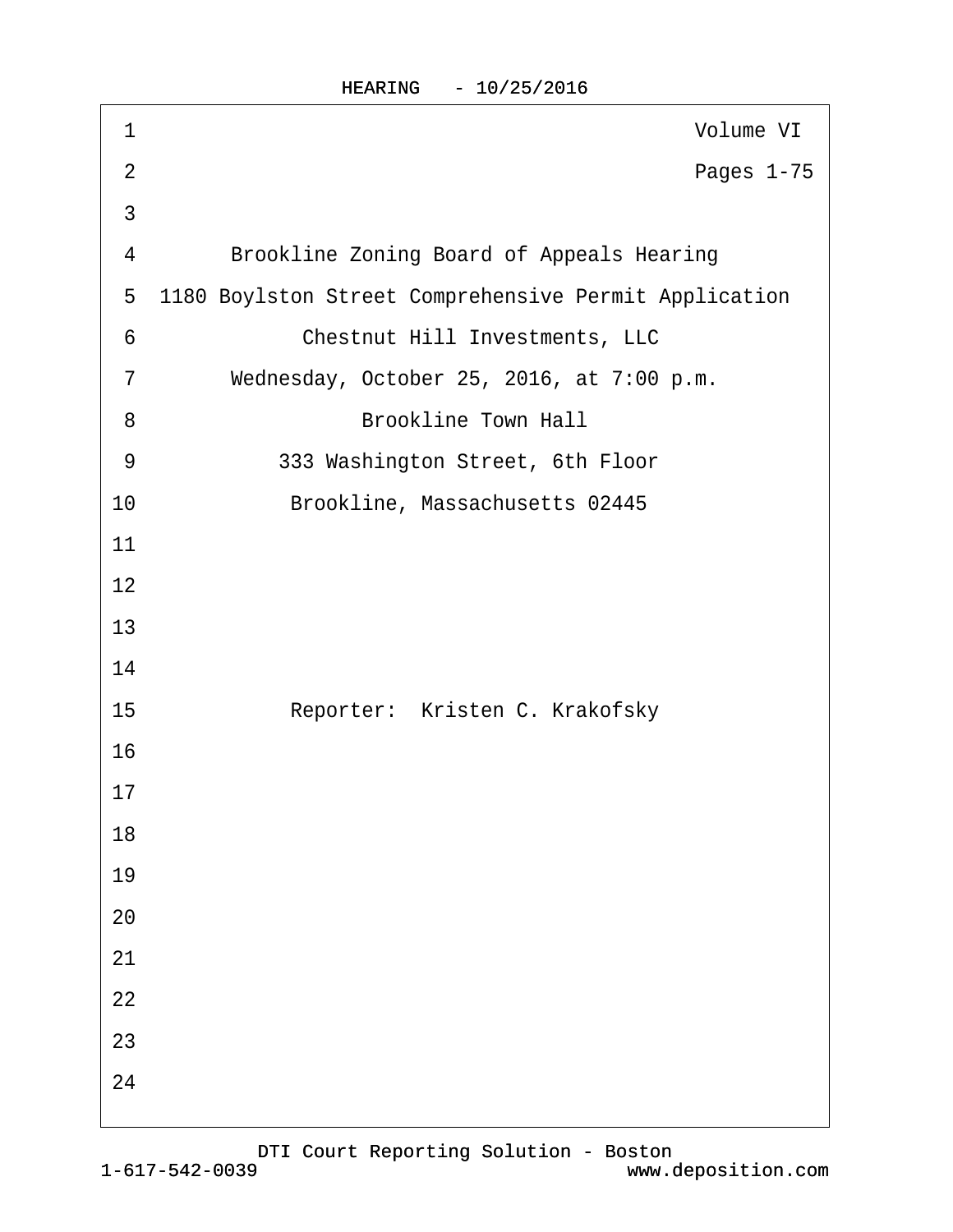| 2 Board Members:<br>3 Johanna Schneider, Chair<br>4 Jonathan Book<br>5 Mark Zuroff<br>6 Steven Chiumenti<br>7<br>8 Town Staff:<br>9 Alison Steinfeld, Planning Director<br>10 Maria Morelli, Senior Planner<br>11<br>12 Traffic Peer Reviewer:<br>13 James Fitzgerald, P.E., LEED AP, Director of<br>14 Transportation, Environmental Partners Group<br>15<br>16 Parking Peer Reviewer:<br>17 Arthur G. Stadig, P.E., Vice President, Walker Parking<br>18 Consultants<br>19<br>20 Applicant:<br>21 Raj Dhanda, Chestnut Hill Investments, LLC<br>22 Rachna Balakrishna, Chestnut Hill Investments, LLC<br>23 Bob Engler, President, SEB, LLC<br>24 | 1 | <b>APPEARANCES</b> |
|-----------------------------------------------------------------------------------------------------------------------------------------------------------------------------------------------------------------------------------------------------------------------------------------------------------------------------------------------------------------------------------------------------------------------------------------------------------------------------------------------------------------------------------------------------------------------------------------------------------------------------------------------------|---|--------------------|
|                                                                                                                                                                                                                                                                                                                                                                                                                                                                                                                                                                                                                                                     |   |                    |
|                                                                                                                                                                                                                                                                                                                                                                                                                                                                                                                                                                                                                                                     |   |                    |
|                                                                                                                                                                                                                                                                                                                                                                                                                                                                                                                                                                                                                                                     |   |                    |
|                                                                                                                                                                                                                                                                                                                                                                                                                                                                                                                                                                                                                                                     |   |                    |
|                                                                                                                                                                                                                                                                                                                                                                                                                                                                                                                                                                                                                                                     |   |                    |
|                                                                                                                                                                                                                                                                                                                                                                                                                                                                                                                                                                                                                                                     |   |                    |
|                                                                                                                                                                                                                                                                                                                                                                                                                                                                                                                                                                                                                                                     |   |                    |
|                                                                                                                                                                                                                                                                                                                                                                                                                                                                                                                                                                                                                                                     |   |                    |
|                                                                                                                                                                                                                                                                                                                                                                                                                                                                                                                                                                                                                                                     |   |                    |
|                                                                                                                                                                                                                                                                                                                                                                                                                                                                                                                                                                                                                                                     |   |                    |
|                                                                                                                                                                                                                                                                                                                                                                                                                                                                                                                                                                                                                                                     |   |                    |
|                                                                                                                                                                                                                                                                                                                                                                                                                                                                                                                                                                                                                                                     |   |                    |
|                                                                                                                                                                                                                                                                                                                                                                                                                                                                                                                                                                                                                                                     |   |                    |
|                                                                                                                                                                                                                                                                                                                                                                                                                                                                                                                                                                                                                                                     |   |                    |
|                                                                                                                                                                                                                                                                                                                                                                                                                                                                                                                                                                                                                                                     |   |                    |
|                                                                                                                                                                                                                                                                                                                                                                                                                                                                                                                                                                                                                                                     |   |                    |
|                                                                                                                                                                                                                                                                                                                                                                                                                                                                                                                                                                                                                                                     |   |                    |
|                                                                                                                                                                                                                                                                                                                                                                                                                                                                                                                                                                                                                                                     |   |                    |
|                                                                                                                                                                                                                                                                                                                                                                                                                                                                                                                                                                                                                                                     |   |                    |
|                                                                                                                                                                                                                                                                                                                                                                                                                                                                                                                                                                                                                                                     |   |                    |
|                                                                                                                                                                                                                                                                                                                                                                                                                                                                                                                                                                                                                                                     |   |                    |
|                                                                                                                                                                                                                                                                                                                                                                                                                                                                                                                                                                                                                                                     |   |                    |
|                                                                                                                                                                                                                                                                                                                                                                                                                                                                                                                                                                                                                                                     |   |                    |

Page 2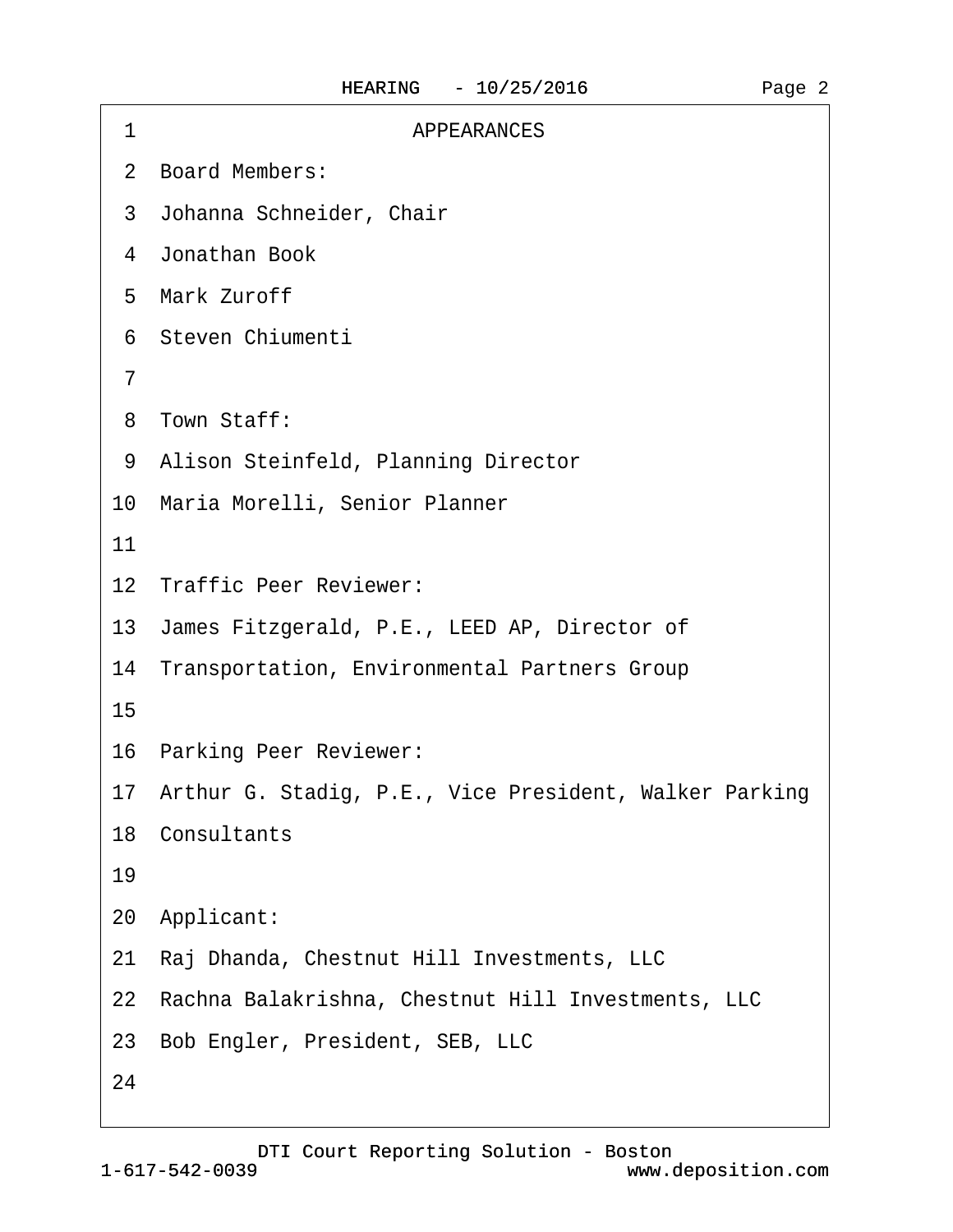| 1 Members of the public:                        |
|-------------------------------------------------|
| 2 Hedva Kobes, 629 Hammond Street               |
| 3 Yuriy Gerzon, 1162-1164 Boylston Street       |
| 4 Janice Kahn, town meeting member Precinct 15, |
| 5 63 Craftsland Road                            |
| 6 David Kobes, 629 Hammond Street               |
| 7 Matt Golden, Woodland Road                    |
| 8                                               |
| 9                                               |
| 10                                              |
| 11                                              |
| 12                                              |
| 13                                              |
| 14                                              |
| 15                                              |
| 16                                              |
| 17                                              |
| 18                                              |
| 19                                              |
| 20                                              |
| 21                                              |
| 22                                              |
| 23                                              |
| 24                                              |
|                                                 |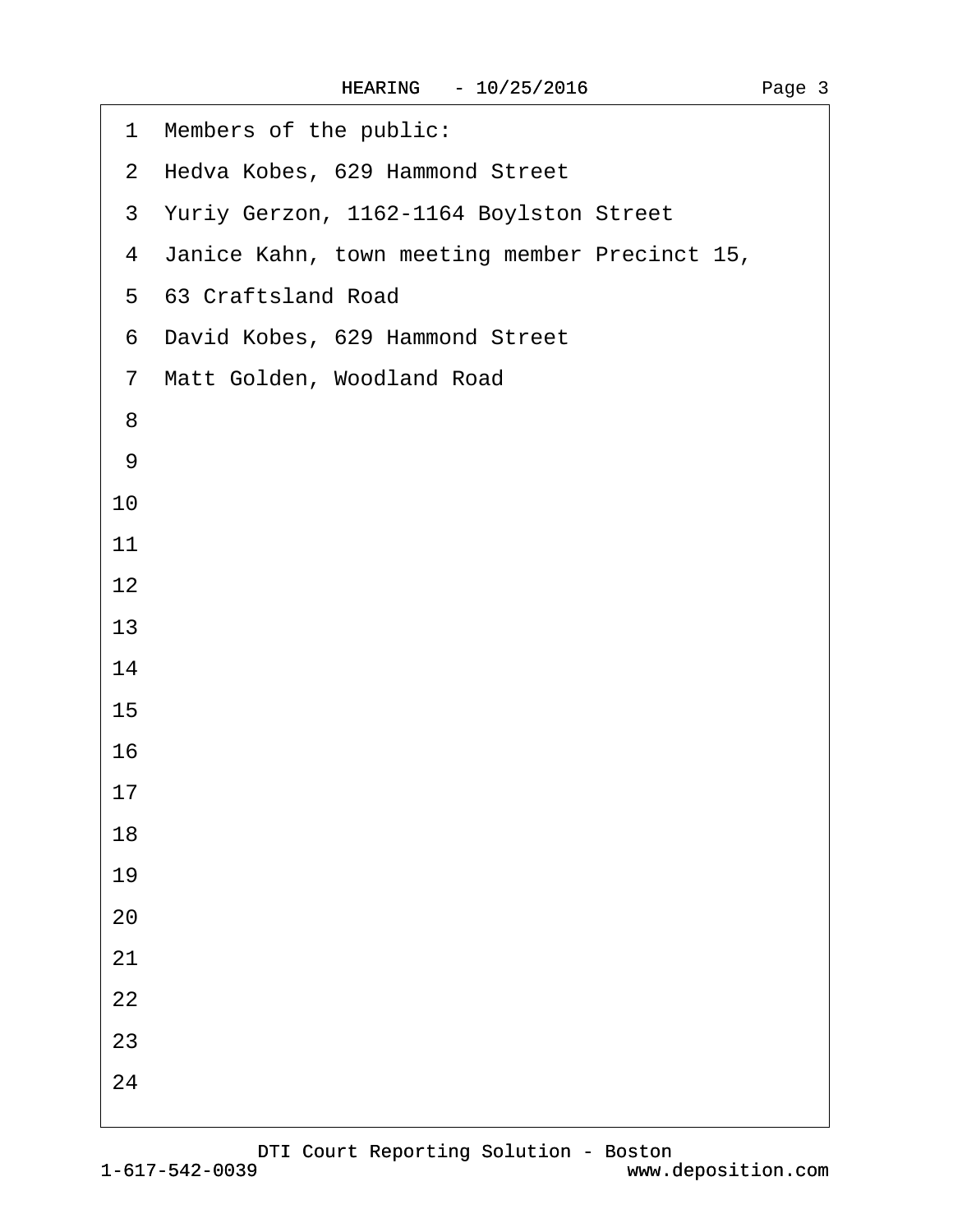| PROCEEDINGS:<br>1                                          |
|------------------------------------------------------------|
| $\overline{2}$<br>7:00 p.m.                                |
| 3<br>MS. SCHNEIDER: So it's 7:00, so we will get           |
| 4 started. This is a 40B hearing on the proposal at        |
| 5 1180 Boylston. Thank you all for being here tonight.     |
| 6 Just a reminder, my name is Johanna Schneider. I am      |
| 7 chairing these proceedings. To my left is Mark Zuroff,   |
| 8 to my immediate right is Jonathan Book, and to my far    |
| 9 right is Steve Chiumenti. We are the panel for this      |
| 10 project.                                                |
| So I think the last time that we were all<br>11            |
| 12 together was September 19th, and this board requested   |
| 13 additional traffic information from the applicant based |
| 14 on the initial written report from Jim Fitzgerald, our  |
| 15 peer review traffic expert, and that was documented in  |
| 16 a letter to the applicant on 9/22. The applicant has    |
| 17 supplied data and traffic and parking in the peer       |
| 18 reviewer's updated reports, based on the significant    |
| 19 additional data that has come in.                       |
| In the meantime, as probably many of you know,<br>20       |
| 21 in terms of other goings on in the neighborhood, the    |
| 22 town has selected the site for a ninth elementary       |
| 23 school in Brookline, Baldwin School, which is located   |
| 24 on Heath Street. This possibility was not factored      |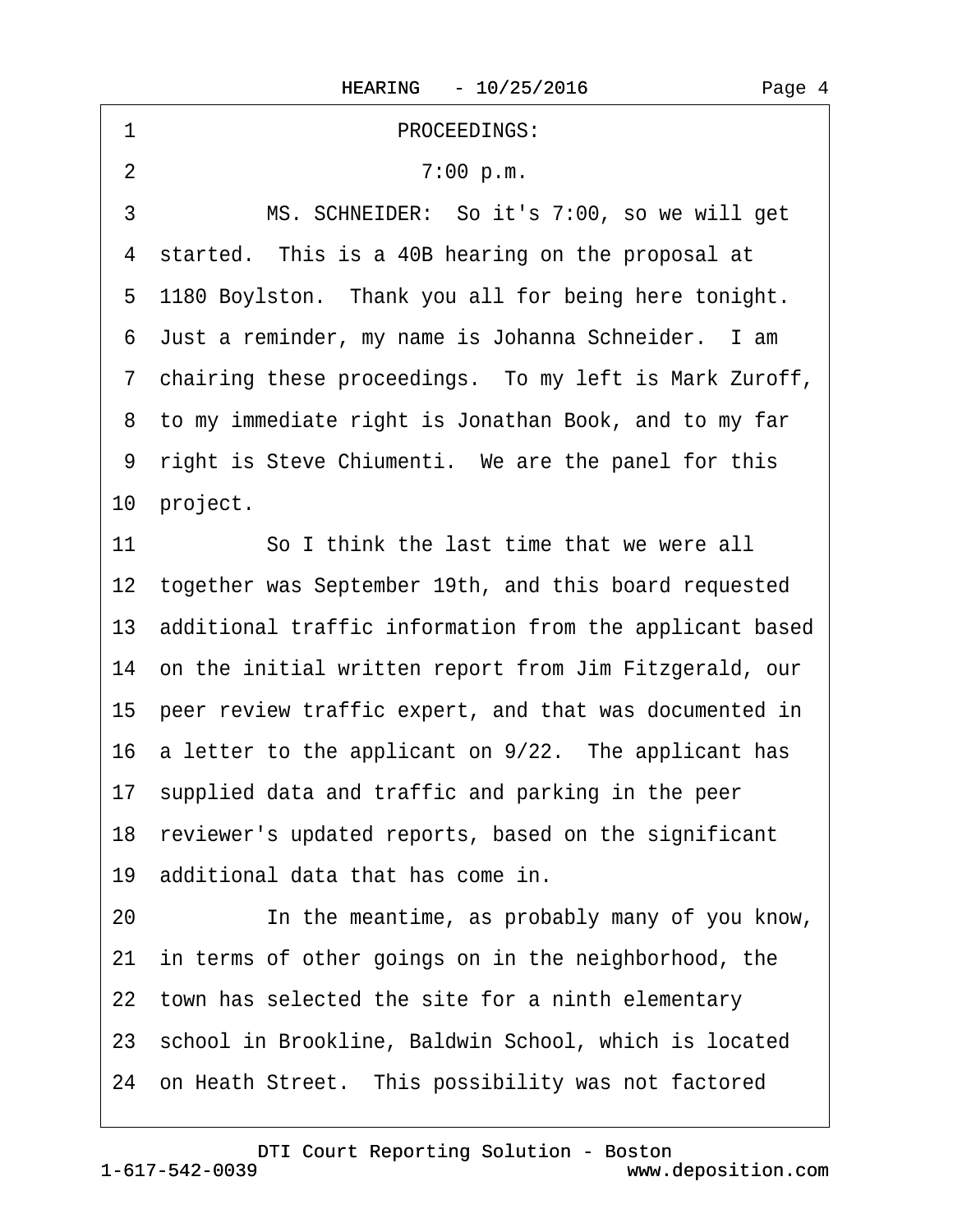·1· into the applicant's traffic study. 2 The applicant's traffic consultant, who is 3 Giles Ham, is the same consultant, but he's the 4 architect that the town hired to design the ninth 5 school, and Mr. Ham has prepared a document that is ·6· public record.· Mr. Fitzgerald is aware of the events ·7· involving the Baldwin School and he's also aware of 8 Mr. Ham's opinion.

9 Mr. Fitzgerald and Mr. Ham both feel that it's 10· premature to factor in the ninth school traffic count 11 because access has not been determined, but that is 12 something that we would like to discuss at this hearing 13 tonight.

14 The thrust of tonight's meeting is going to be 15 traffic and parking. We would like to hear from our 16· peer reviewers, from Jim Fitzgerald who did the traffic 17 peer review and also Arthur Stadig from Walker Parking 18· Consultants.· So I think we'll just -- unless there are 19· any questions or comments from the board, we're going 20 to get started. I guess I'd like to have 21· Mr. Fitzgerald come and give an overview of what you 22 have received from the applicant since your last report 23· and how you feel those responses have been, what issues 24 remain outstanding. And I think that the podium may be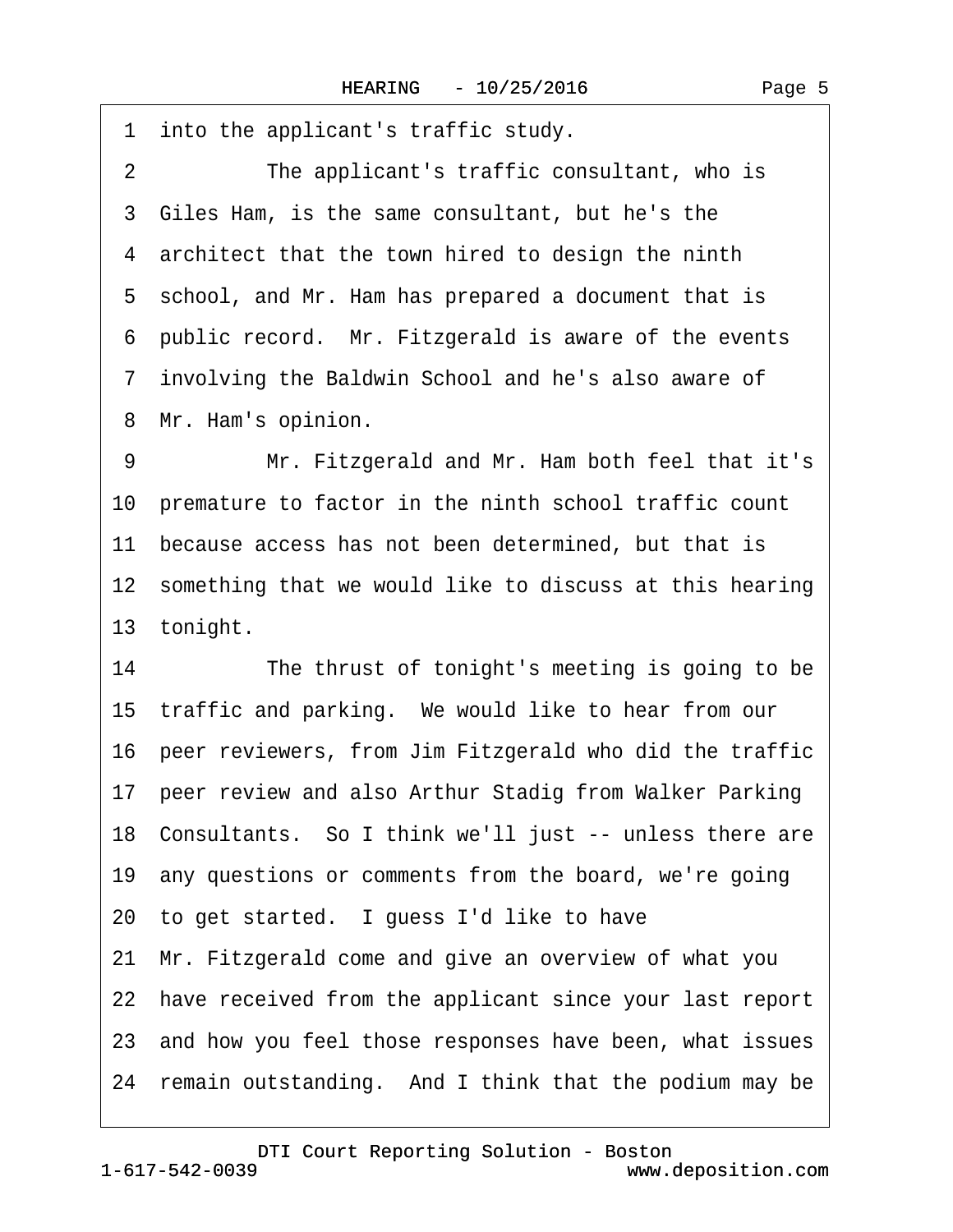|                | 1 in the back of the room.                                |
|----------------|-----------------------------------------------------------|
| $\overline{2}$ | The only thing that I would say,                          |
|                | 3 Mr. Fitzgerald, and anyone else who is going to be      |
|                | 4 speaking tonight, is that you remember that these       |
|                | 5 proceedings are being both recorded and transcribed, so |
|                | 6 please speak loudly and clearly enough so that your     |
|                | 7 comments can be captured on the record.                 |
| 8              | MR. FITZGERALD: Thank you. Again, my name is              |
|                | 9 Jim Fitzgerald. I'm from Environmental Partners Group,  |
|                | 10 and we've done the traffic peer review for             |
|                | 11 1180 Boylston Street. I'll first just run through some |
|                | 12 basic information relative to traffic.                 |
| 13             | So the project site is located, again, at                 |
|                | 14 1180 Boylston Street on the southeast corner of the    |
|                | 15 Boylston Street/Hammond Street intersection. There are |
|                | 16 bus stops nearby for Route No. 60, MBTA bus stop.      |
|                | 17 There's also the Chestnut Hill station, the MBTA Green |
|                | 18 Line station located only 1,500 feet north of the      |
|                | 19 project site along Hammond Street.                     |
| 20             | The proposed project, as we understand it, is             |
|                | 21 45 age-restricted apartments, 55 and over, plus an     |
|                | 22 additional 7,000 square feet of retail. The retail     |
|                | 23 would be on the first floor.                           |

24 Parking is proposed for the development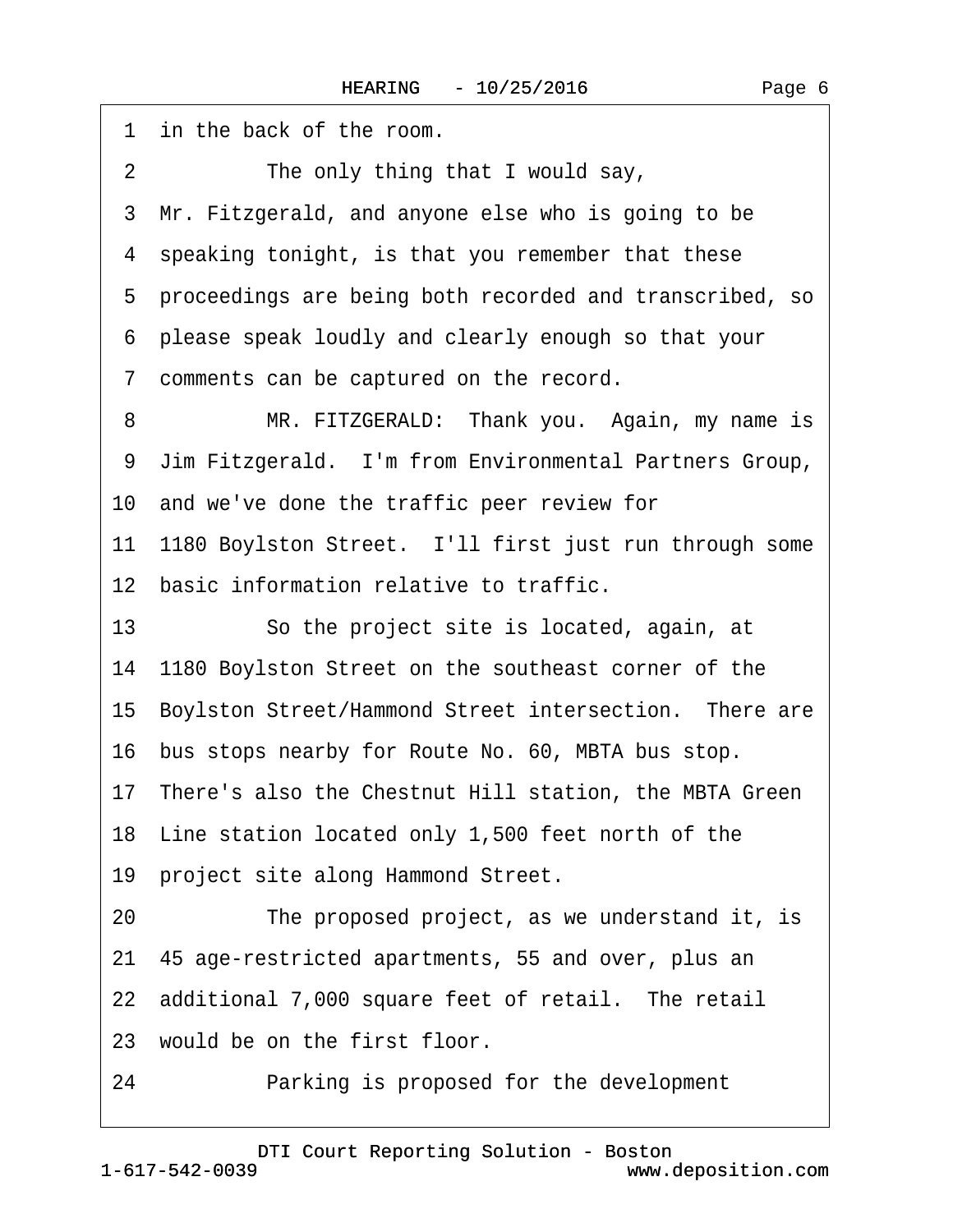1 underground by way of Boylston Street. The driveway ·2· enters into and has access to two car lifts that 3 provide access for the vehicles to the underground 4 parking area. A full-time valet is proposed. 5 • • A loading zone has been proposed along the ·6· Hammond Street side of the site, along the eastern side ·7· of Hammond Street adjacent to Boylston Street. 8 The traffic study was performed by VAI using 9 traffic counts that were conducted back in November of 10 2014. The study limits include the intersection of 11· Boylston Street, Route 9, and Hammond Street, and the 12 intersection of Hammond Street and Heath Street. This 13 seems to be a reasonable project -- these seem to be 14 reasonable project limits. 15 The safety at the two intersections were 16 evaluated initially using MassDOT data from their 17· records.· One of our comments and concerns had to do 18 with the crash data being as accurate as it could be, 19· given past discrepancies between MassDOT information 20· and the Brookline Police Department information, so VAI 21 went back and got additional crash data. The data that 22· they collected was for the years 2014 through 2016, so 23 it's almost three years of data. 24 What we find is that there are 18 crashes

1-617-542-0039 [DTI Court Reporting Solution - Boston](http://www.deposition.com) www.deposition.com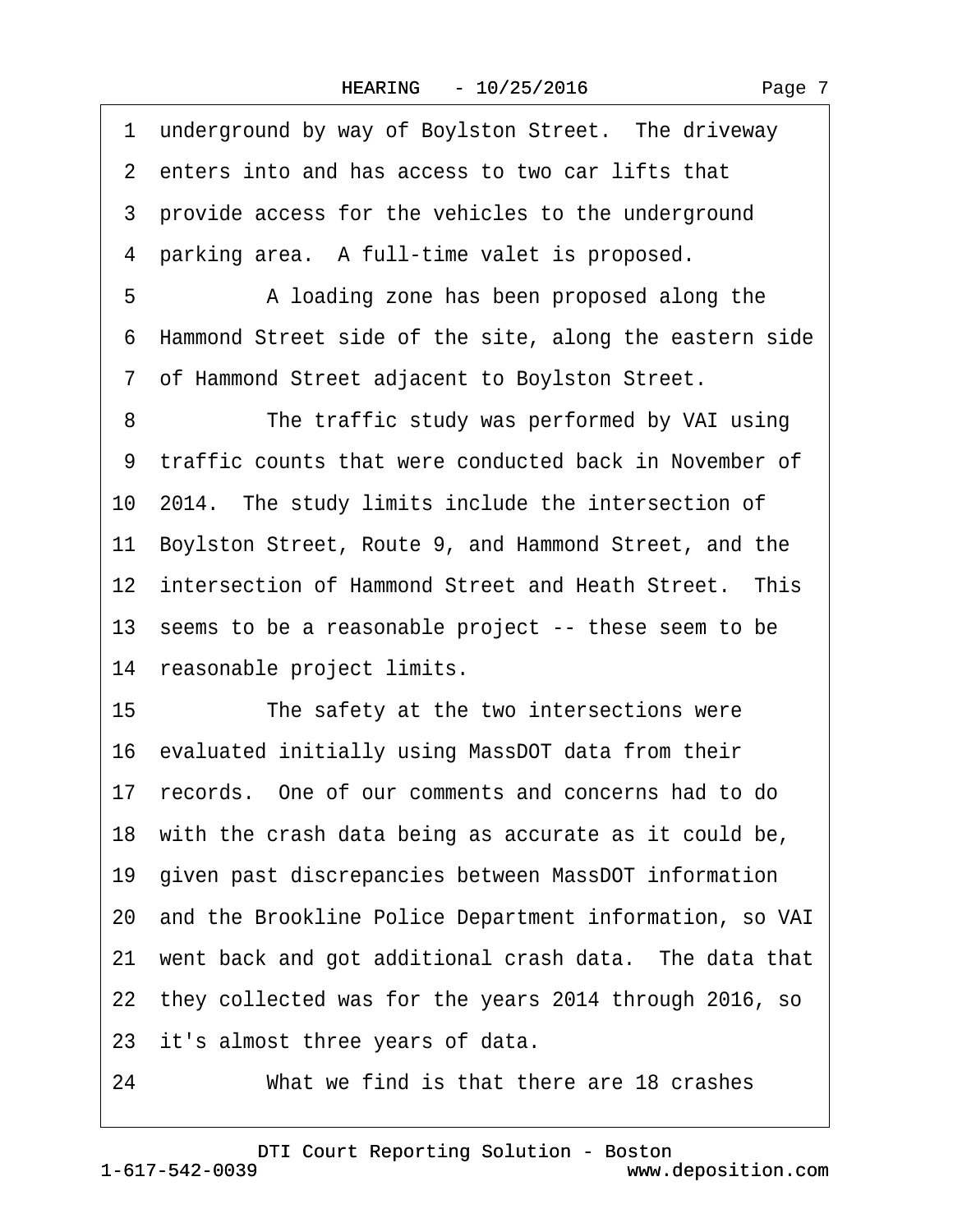|  | Page 8 |  |
|--|--------|--|
|--|--------|--|

·1· during that three-year period at the Boylston Street 2 and Hammond Street intersection. This equates to about 3.35 crashes per million entering vehicles. We compared 4 the amount of crashes for a million entering vehicles 5 so that we can compare it to the other intersection and 6 see if there's a potential safety issue. In this case, ·7· the signalized intersection on average is between .7 in ·8· the state, .77 in the district, so we're about half of ·9· the state average.· So as a result, there's no apparent 10 safety deficiency that can be seen through this crash 11 $data$ . 12 **4 At the Heath Street/Hammond Street** 13 intersection, the crashes were even less. There were 14 only three crashes reported in that three-year period. 15· It equates to only .15 crashes per million entering 16 vehicles, so substantially lower than the state 17 average. 18 Traffic volumes are projected for seven years 19· out to the year 2023 using a background growth rate of 20 1 percent per year. With that traffic data, that 21· traffic information, the 2023 no-build volume network 22 was established. 23 **In order to establish the 2023 build network,** 

[DTI Court Reporting Solution - Boston](http://www.deposition.com)

24 which would incorporate this site as built into those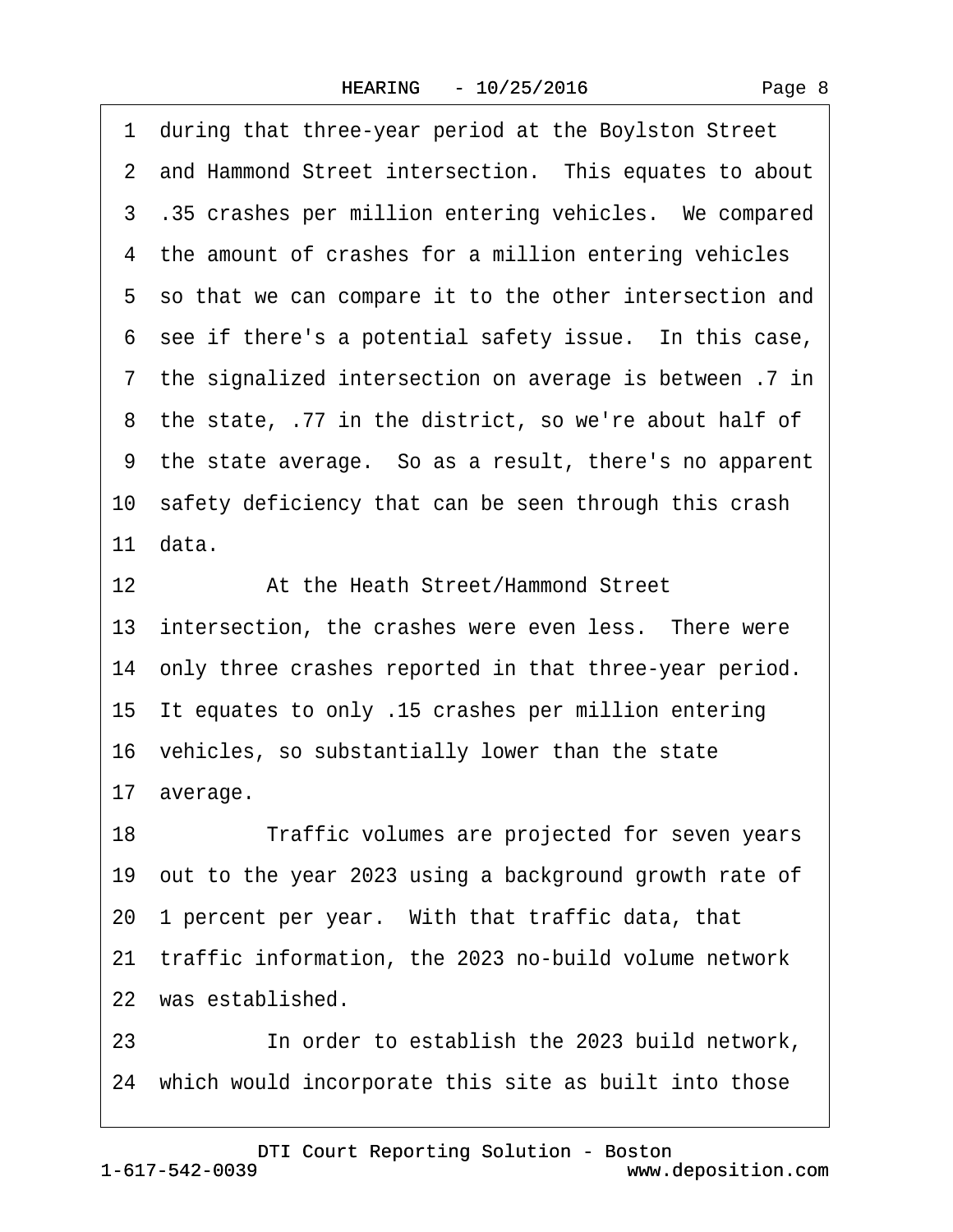1 traffic volumes -- increasing volumes -- VAI used a 2 couple of different land-use codes that are published 3 in ITE. For the apartments, they used land-use code 4 252, senior adult housing, which appears to be 5 reasonable for the proposal coming in. 6 **• • • For the retail component, originally VAI had** ·7· used land-use code 826, specialty retail center.· And ·8· although the description of "specialty retail center" ·9· sounds appropriate for this development, what we found 10· was there were not adequate data points available 11 through ITE to come up with a reasonable or defendable 12 trip-generation rate. So as a result, VAI went back 13· and took a look and came up with land-use code 820, 14 shopping center, which provides more data points for 15 this size retail. The difference between the two were 16 minor, but trips did increase slightly with the new 17 land-use code. 18 **• • • For both the apartments as well as the retail** 19 space, there were reductions taken for alternative 20 modes of transportation other than vehicles. This was 21· using journey-to-work information, information from 22 CTPS. In the end, the reduction appears to be 23 reasonable. 24 With all of that, the -- as a result of all of

1-617-542-0039 [DTI Court Reporting Solution - Boston](http://www.deposition.com) www.deposition.com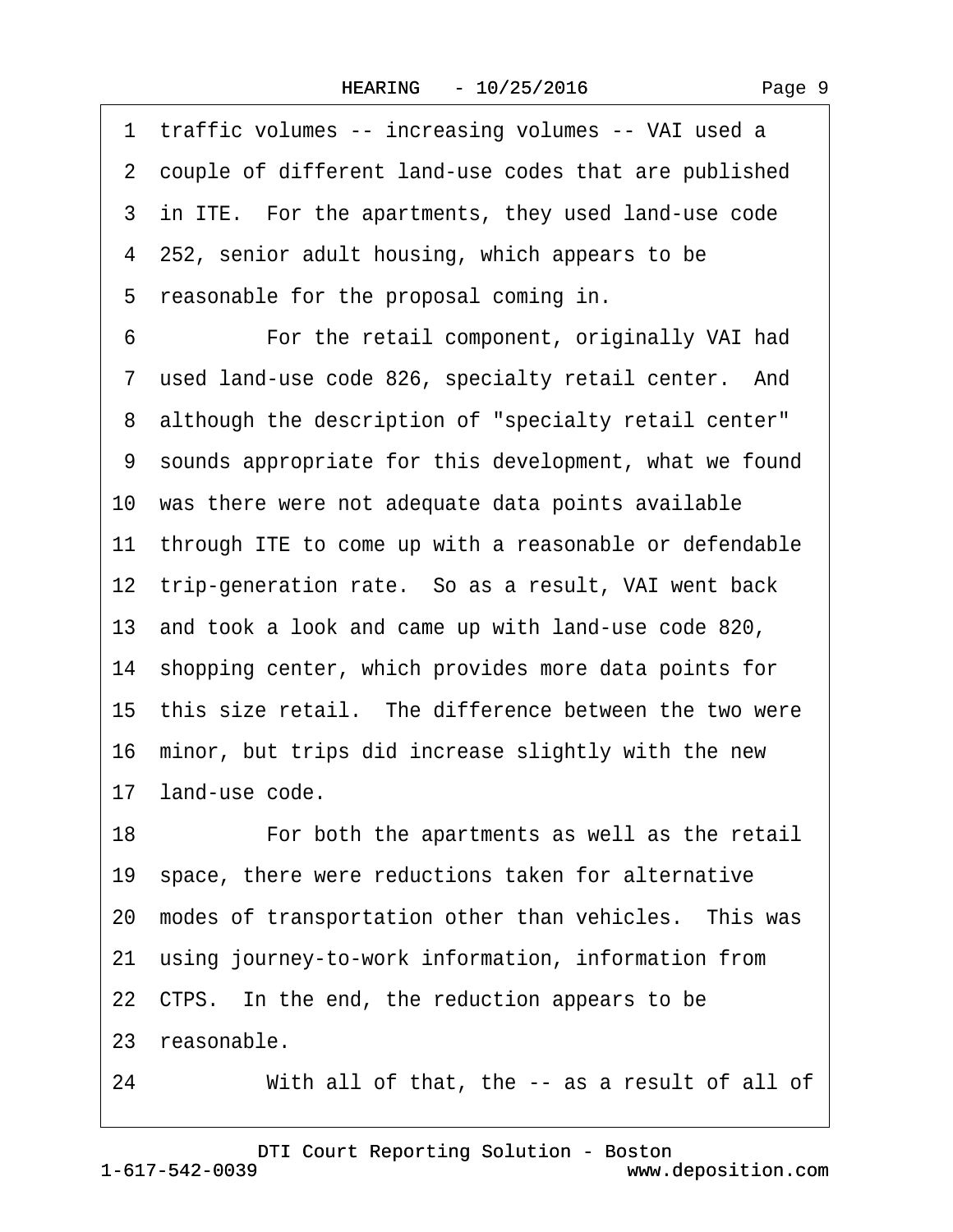| Page 10 |  |
|---------|--|
|---------|--|

·1· all of that, I should say, what was determined is a 2 substantial reduction in trips from the existing use of 3 the parcel when it was a gas station/service center. 4 Right now the parcel is vacant, but as a gas 5 station/service center -- service station, there's a 6 substantial reduction in trips. 7 The site itself, as proposed, is anticipated 8 to generate approximately 97 trips during the morning ·9· peak hour, 111 trips during the evening peak hour, and 10· 58 trips during the Saturday midday peak hour, but 11 those volumes were all lower than what would be 12 generated by a gas station/service center. 13 With that, the -- VAI analyzed all the 14 information to compare the no-build to the build 15 networks. In the end, it was a negligible increase in 16· delay at the intersections. 17 We had also asked VAI to evaluate Saturdays, 18 since typically retail developments peak during weekday 19· evening and Saturday midday, so they went back and 20· counted the Saturday midday volumes and projected trips 21 so that that could be evaluated. Again, there was a 22 negligible difference in delay at the two subject 23 intersections. 24 Regarding pedestrian accommodations, there is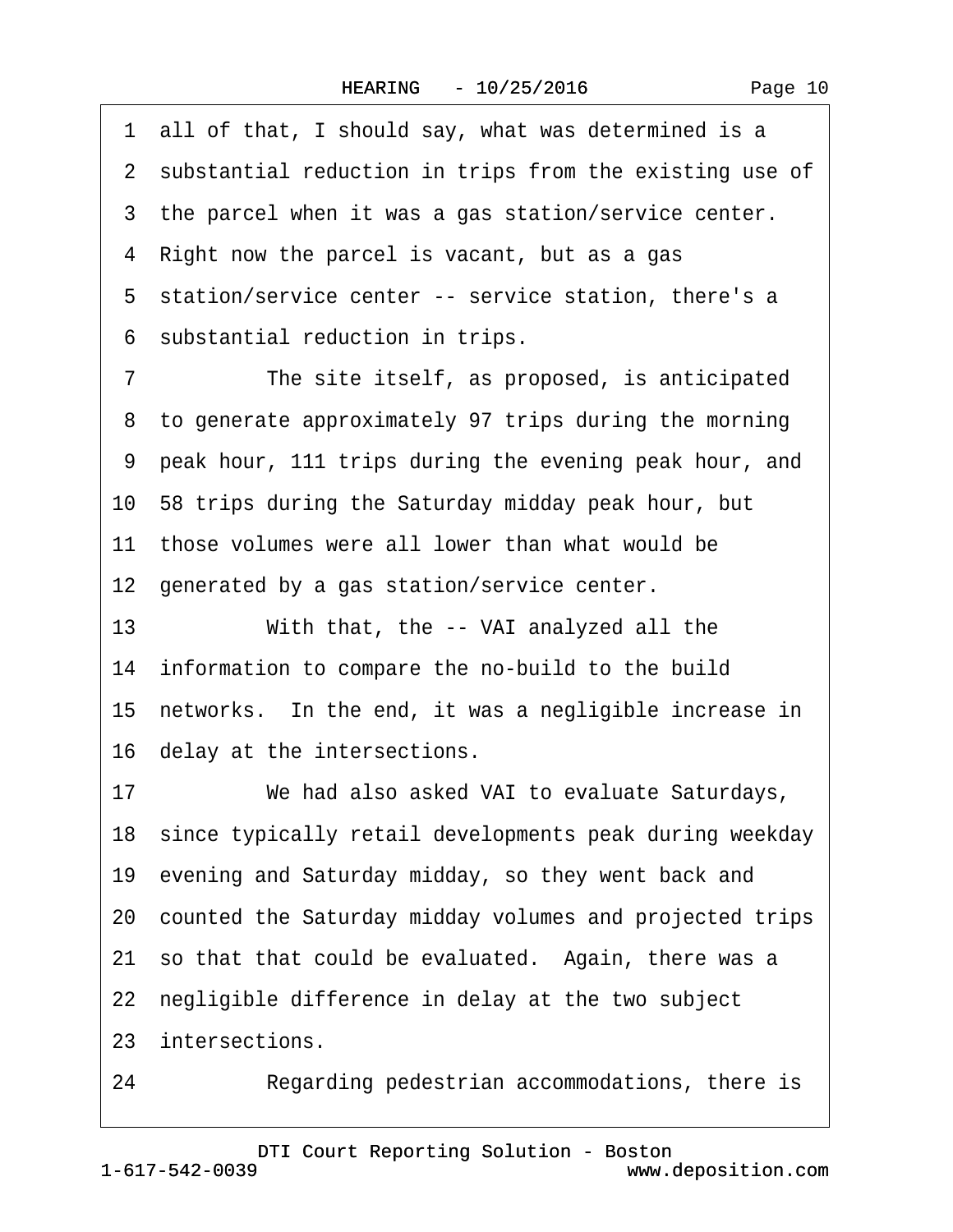|    | 1 direct pedestrian access for, quote, the retail as well  |
|----|------------------------------------------------------------|
|    | 2 as the apartment uses at the street level. With the      |
|    | 3 anticipated increase in foot traffic, we had             |
|    | 4 recommended that the applicant consider providing        |
|    | 5 improved pedestrian signals at the Hammond Street/Heath  |
|    | 6 Street intersection, to include accessible pedestrian    |
|    | 7 signals. VAI had responded that that would be            |
|    | 8 considered.                                              |
| 9  | Regarding parking access, I will let Art from              |
|    | 10 Walker Parking Consultants address those issues that we |
|    | 11 discussed in our memo.                                  |
| 12 | One thing we do want to bring up, however, is              |
|    | 13 that we would recommend the sidewalk in front of the    |
|    | 14 driveway opening along Boylston Street to be a          |
|    | 15 traditional sidewalk apron and not lowered to the       |
|    | 16 elevation of the roadway. We want it to be visible for  |
|    | 17 drivers entering and exiting the driveway that it's     |
|    | 18 still a pedestrian and to bring attention to the        |
|    | 19 pedestrian travel back and forth as well as to reduce   |
|    | 20 any sort of impacts by pedestrians having to go down    |
|    | 21 the wheelchair ramp and cross it almost as if it were a |
|    | 22 street.                                                 |
| 23 | We looked into the sight distance at the site              |

24 driveway. Speed data was not provided along Boylston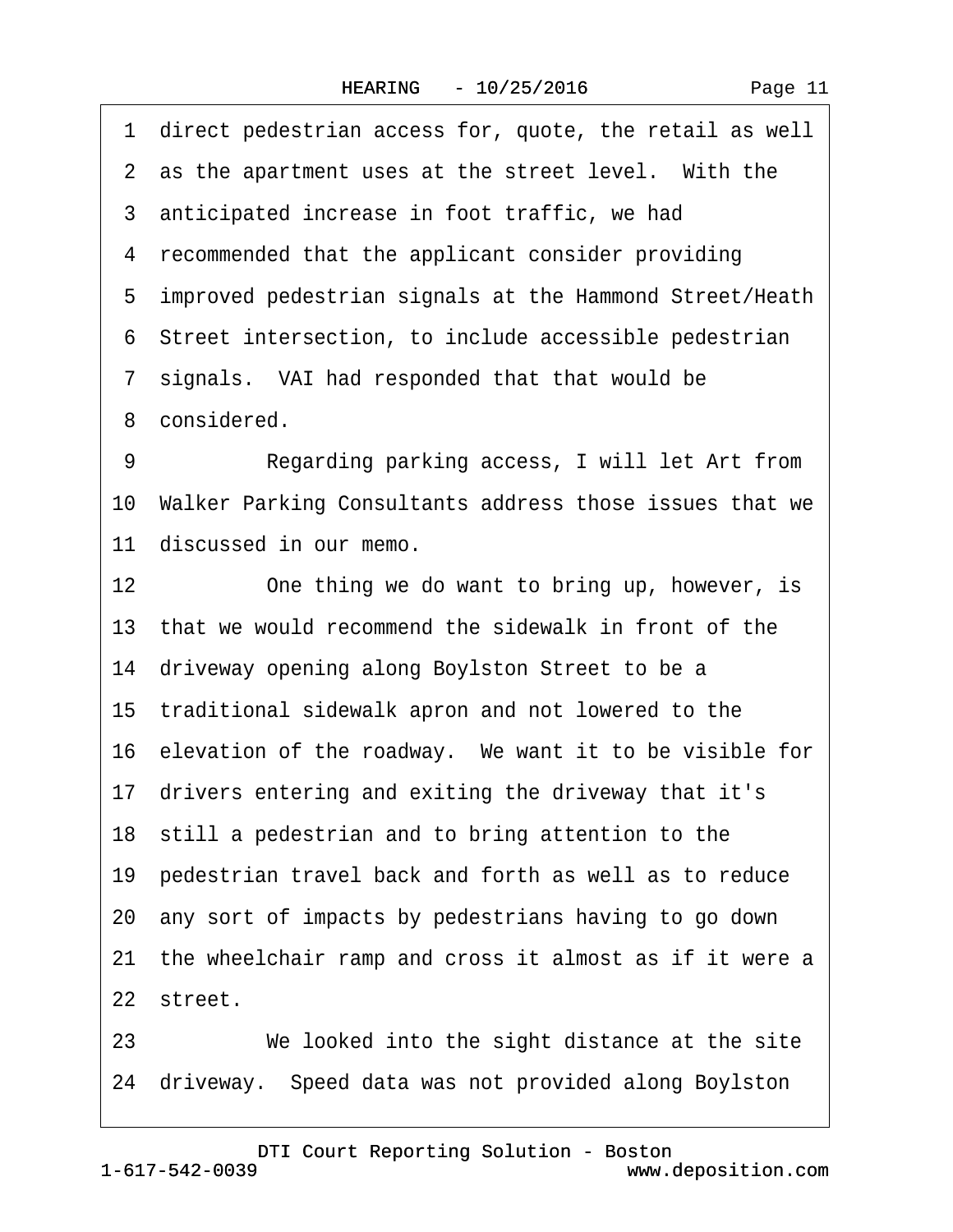·1· Street, so we assumed the travel speeds along Boylston 2 Street are between 45 and 50 miles an hour. 3 When we look at sight distance, we look at a 4 couple different things. First of all, the minimum 5 sight distance that's required would be the stopping 6 sight distance. It's the distance that a driver along ·7· Boylston Street would need to stop with an obstruction 8 in the roadway, such as a vehicle exiting from the 9 driveway, perhaps. In this case, there's more than 10· adequate stopping sight distance available for the 11 site -- for the site driveway along Boylston Street. 12 The next thing that we looked at is 13 intersection sight distance. This assumes a certain 14 distance off the edge of the traveled way, off of that 15 shoulder line. This would be the sight distance if, 16 say, a vehicle were stopped in the sidewalk protruding 17 into the shoulder looking to the left at oncoming 18 traffic along Route 9. And again, the sight distance 19 requirements were met. 20 • However, if a vehicle were to be in the 21 exiting -- along the exit and stopped behind the 22 sidewalk without protruding into the sidewalk, the 23 corner of the building would block their sight line, 24· and so as a result, they would not have adequate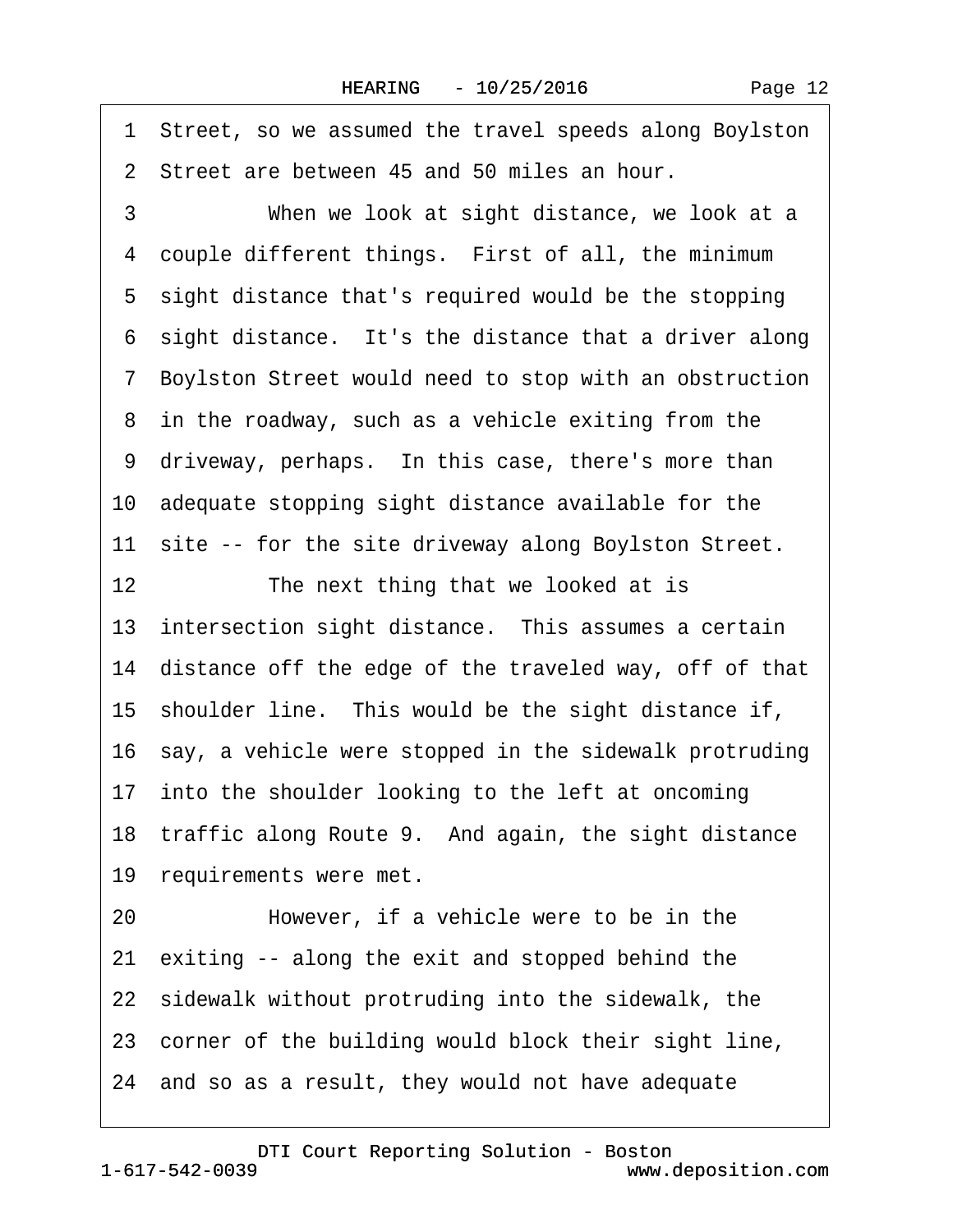| Page 13 |
|---------|
|---------|

|    | 1 visibility to properly move into the street. They      |
|----|----------------------------------------------------------|
|    | 2 would have to protrude into the sidewalk to gain that  |
|    | 3 visibility. But again, the minimum requirements of     |
|    | 4 stopping sight distance are met.                       |
| 5  | Regarding the loading zone proposed along the            |
|    | 6 eastern side of Hammond Street, the proposal is to cut |
|    | 7 into the sidewalk by almost 7 feet. This, as a result, |
|    | 8 would leave only 3 to 4 feet of sidewalk within the    |
|    | 9 right of way, which you need more than that per ADA    |
|    | 10 requirements. So we would anticipate that there would |
| 11 | be some sort of permanent easement required since a      |
|    | 12 piece of this leg is state highway that would have to |
|    | 13 be processed through MassDOT.                         |
| 14 | MR. CHIUMENTI: So that would be an easement              |
|    | 15 by the developer in favor of MassDOT, in effect?      |
| 16 | MR. FITZGERALD: Correct. So it would allow               |
|    | 17 the pedestrians to walk --                            |
| 18 | MR. CHIUMENTI: No. I understand that. It's               |
|    | 19 the developer granting easement to the state?         |
| 20 | MR. FITZGERALD: Yes, correct.                            |
| 21 | We had suggested and VAI had verified that               |
|    | 22 loading times at this loading bay would be restricted |
|    | 23 to nonpeak hours. They had identified the peak hours  |
|    | 24 of 7:00 a.m. to 9:00 a.m., from 4:00 to 6:00 p.m.     |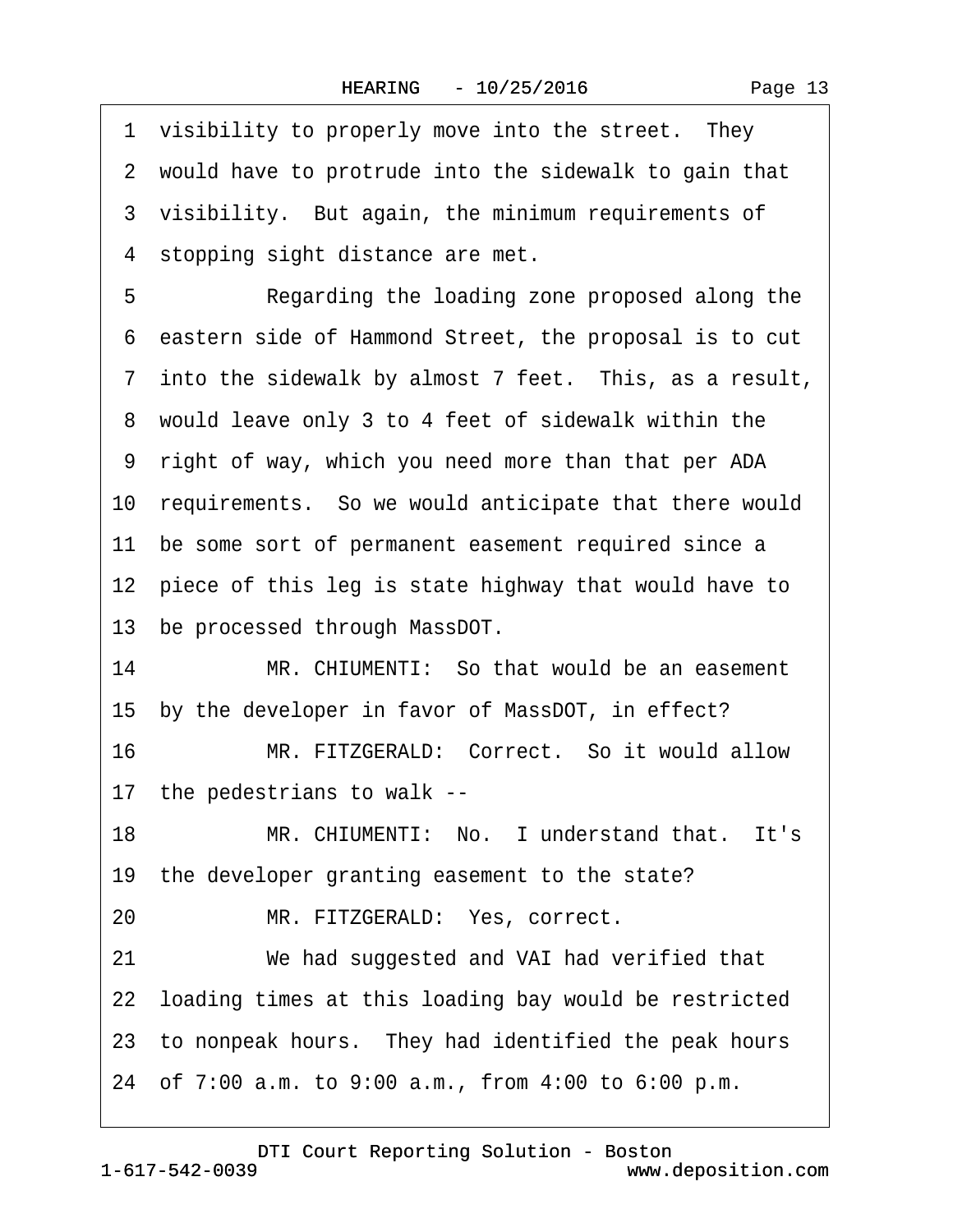1 during weekdays. We had also subsequently commented 2 that we would recommend that the peak period -- the 3 midday peak period on Saturdays also be restricted 4 since traffic volumes are almost as high as the evening 5 peak hour volumes are. ·6· · · · · ·And with that, I believe that is all of our 7 findings. 8 MS. SCHNEIDER: Questions or comments from the 9 board? 10 MR. BOOK: Just to clarify. So along Hammond 11 Street, the cutout to the loading bay or the loading 12· area, that makes the sidewalk too narrow? 13 MR. FITZGERALD: Based on the recent -- the 14 most recent plans that we have, which I believe was a 15· little bit different than this, it actually narrows the 16· sidewalk to what we measured to be approximately 17· between 3 to 4 feet of the right of way of the property 18 line in order to get that loading bay cut into the 19 sidewalk by 7 feet. So if the sidewalk right now is 10 20· to 11 feet and you're eliminating 7 feet of it, there's 21 just not much left, aside from what would take place 22 for a sidewalk on the applicant's property. 23 MR. BOOK: I see. And so they've made up for 24 it -- in the plans that you saw, they've made up for it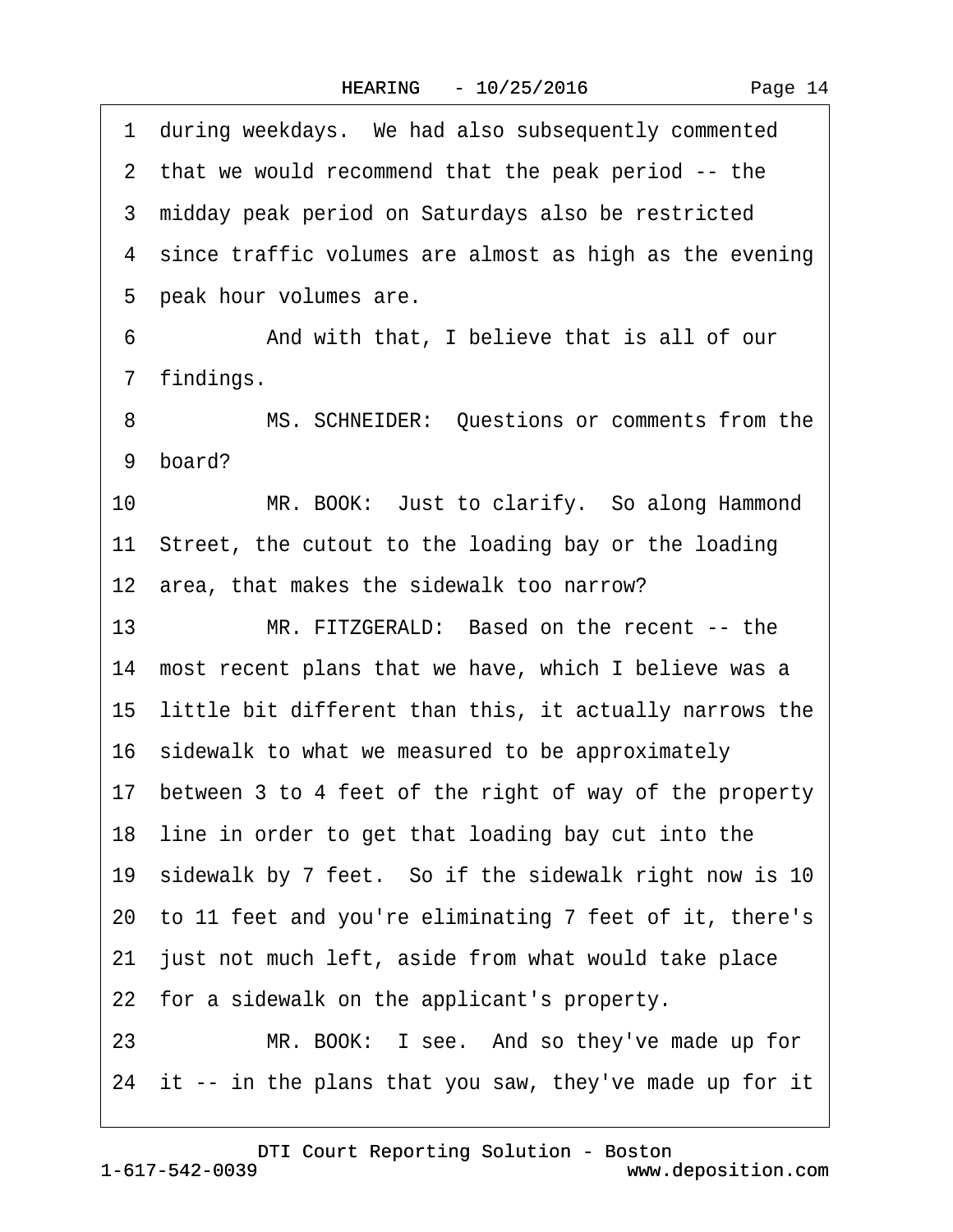| 1              | by building a sidewalk onto their property?               |
|----------------|-----------------------------------------------------------|
| $\overline{2}$ | MR. FITZGERALD: Correct. And another thing                |
|                | 3 that we would recommend is that -- that looks like a    |
|                | 4 more recent one.                                        |
| 5              | So another thing is we would like for there to            |
|                | 6 be a consistent pavement treatment along that sidewalk  |
|                | 7 as well so it feels that this is all part of the        |
|                | 8 sidewalk. That what's really required.                  |
| 9              | MR. CHIUMENTI: There's a requirement about                |
|                | 10 sight lines with regard to the traffic and the street, |
|                | 11 but that -- you're looking at it with an automobile    |
|                | 12 protruding, and I would think if the motorist needs to |
|                | 13 be able to see the street, he's pretty much on the     |
|                | 14 sidewalk. Do these standards in any way require        |
|                | 15 anything about sight lines as the motorist drives onto |
|                | 16 the sidewalk?                                          |
| 17             | MR. FITZGERALD: We did check the requirements             |
|                | 18 having to do with visibility of pedestrians, and those |
|                | 19 were met fine, so the motorist coming up from the      |
|                | 20 garage and exiting has adequate visibility to the      |
|                | 21 pedestrians on the sidewalk itself.                    |
| 22             | MR. CHIUMENTI: Isn't there a wall on the                  |
|                | 23 right side there? I don't understand that there's      |
|                | 24 visibility.                                            |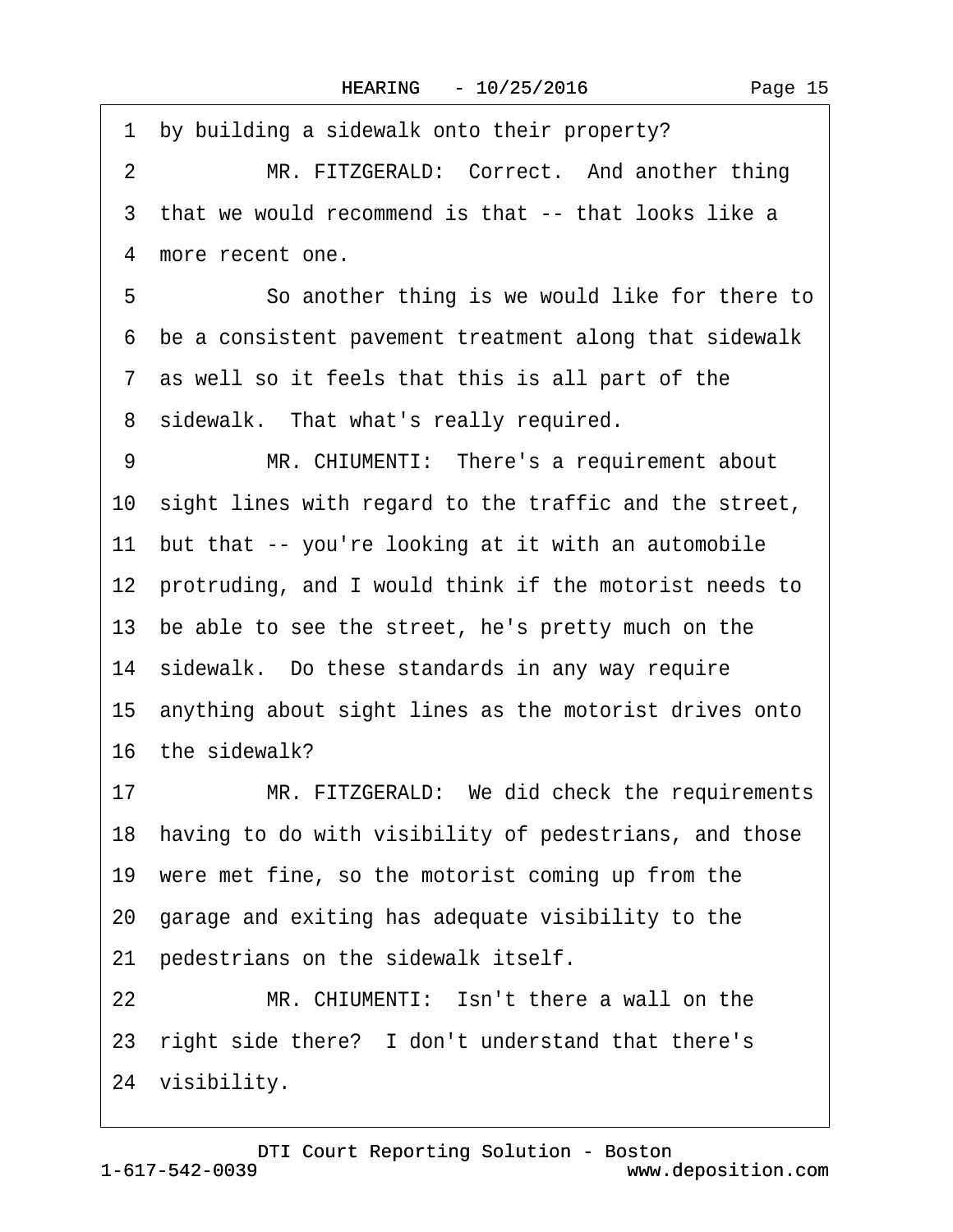| 1              | MR. FITZGERALD: Well, you're looking to the               |
|----------------|-----------------------------------------------------------|
|                | 2 left because it's the one way --                        |
| 3              | MR. CHIUMENTI: Well, a pedestrian is going to             |
| 4              | be coming from the right.                                 |
| 5              | MR. FITZGERALD: Oh, for the pedestrians, yes.             |
|                | 6 I'm sorry.                                              |
| $\overline{7}$ | MR. CHIUMENTI: Yeah.                                      |
| 8              | MR. FITZGERALD: Yes.                                      |
| 9              | MR. CHIUMENTI: And it seems to me there's a               |
|                | 10 wall there.                                            |
| 11             | MR. FITZGERALD: There is. We had measured                 |
|                | 12 it. I can verify, but we had measured the requirements |
|                | 13 based on the Brookline zoning requirement for          |
|                | 14 visibility of pedestrians in sidewalks. It was met.    |
|                | 15 It's a lot more -- it's a lot easier to meet that than |
|                | 16 visibility of oncoming traffic traveling at high       |
|                | 17 speeds.                                                |
| 18             | MR. CHIUMENTI: I suppose a pedestrian is                  |
|                | 19 never traveling 40 miles an hour, so                   |
| 20             | MR. ZUROFF: Does your study take any                      |
|                | 21 considerations with regard to the loading dock while   |
|                | 22 it's being used for off-loading or on-loading, that    |
|                | 23 they are actually going to be blocking the sidewalk    |
|                | 24 while moving material in or out?                       |
|                |                                                           |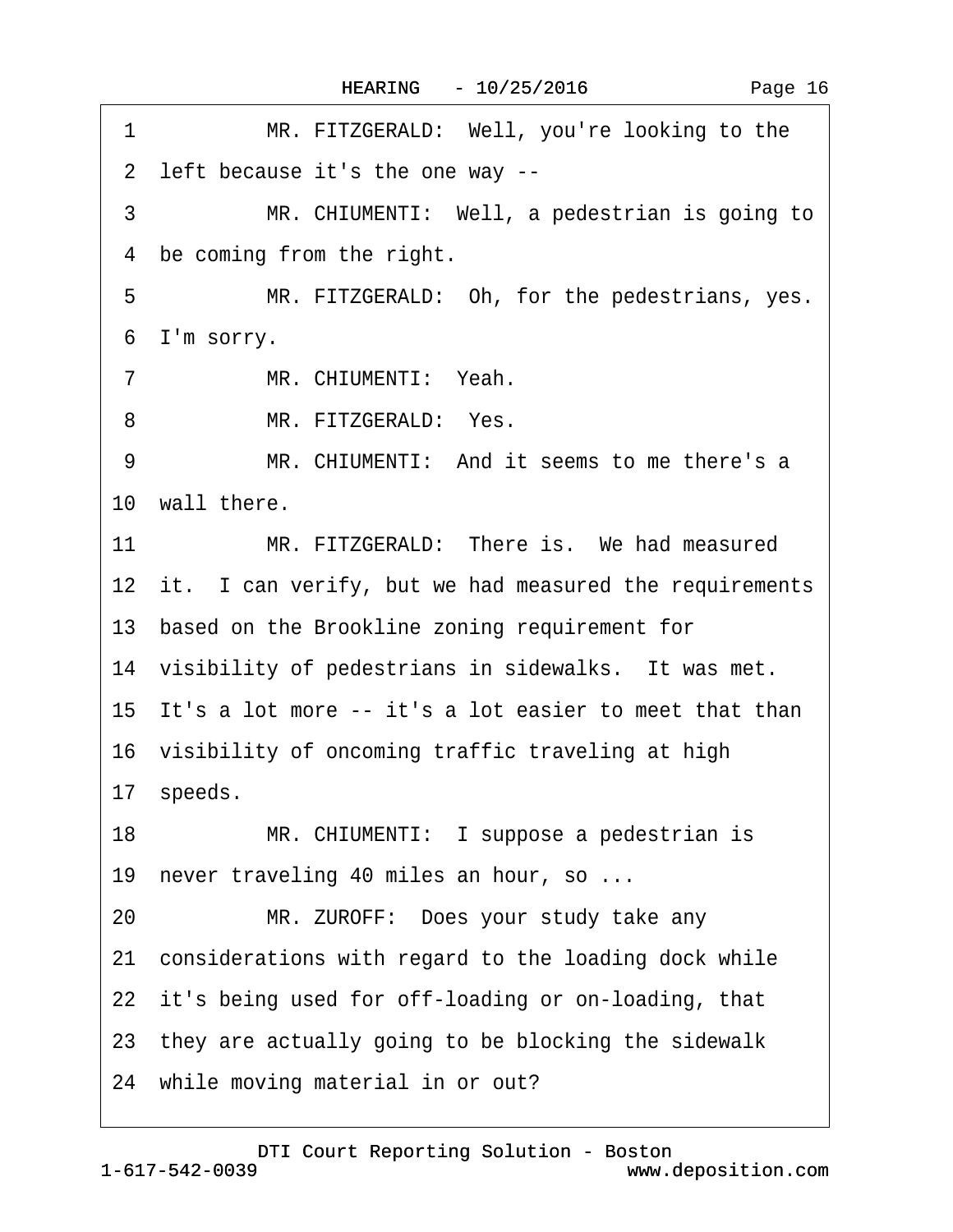|  | Page 17 |  |
|--|---------|--|
|--|---------|--|

| 1  | MR. FITZGERALD: We have not evaluated the                  |
|----|------------------------------------------------------------|
|    | 2 logistics of how many vehicles would stop there -- that  |
|    | 3 was one of the concerns as well -- or if they will be    |
|    | 4 blocking the sidewalk. In theory, blocking the           |
|    | 5 sidewalk would not be allowed. I mean, the pedestrians   |
|    | 6 have to get through. So they wouldn't be able to store   |
|    | 7 materials there to load them onto a truck by any means.  |
|    | 8 That would have to take place, I would assume, on the    |
|    | 9 applicant's property.                                    |
| 10 | MR. ZUROFF: No. I understand that. But it's                |
|    | 11 still while they're loading -- off-loading and          |
|    | 12 on-loading.                                             |
| 13 | MR. FITZGERALD: It will be an inconvenience.               |
| 14 | MR. ZUROFF: There's no question that                       |
|    | 15 pedestrian traffic is going to be stopped.              |
| 16 | MR. FITZGERALD: Correct.                                   |
| 17 | MR. ZUROFF: For however long the vehicle                   |
|    | $18$ is $-$                                                |
| 19 | MR. FITZGERALD: Correct. It will be an                     |
|    | 20 inconvenience. It's not ideal.                          |
| 21 | MR. ZUROFF: Was there any consideration to                 |
|    | 22 the fact that this is also going to be a drop-off place |
|    | 23 for residents?                                          |
| 24 | MR. FITZGERALD: As I mentioned, we did not                 |
|    |                                                            |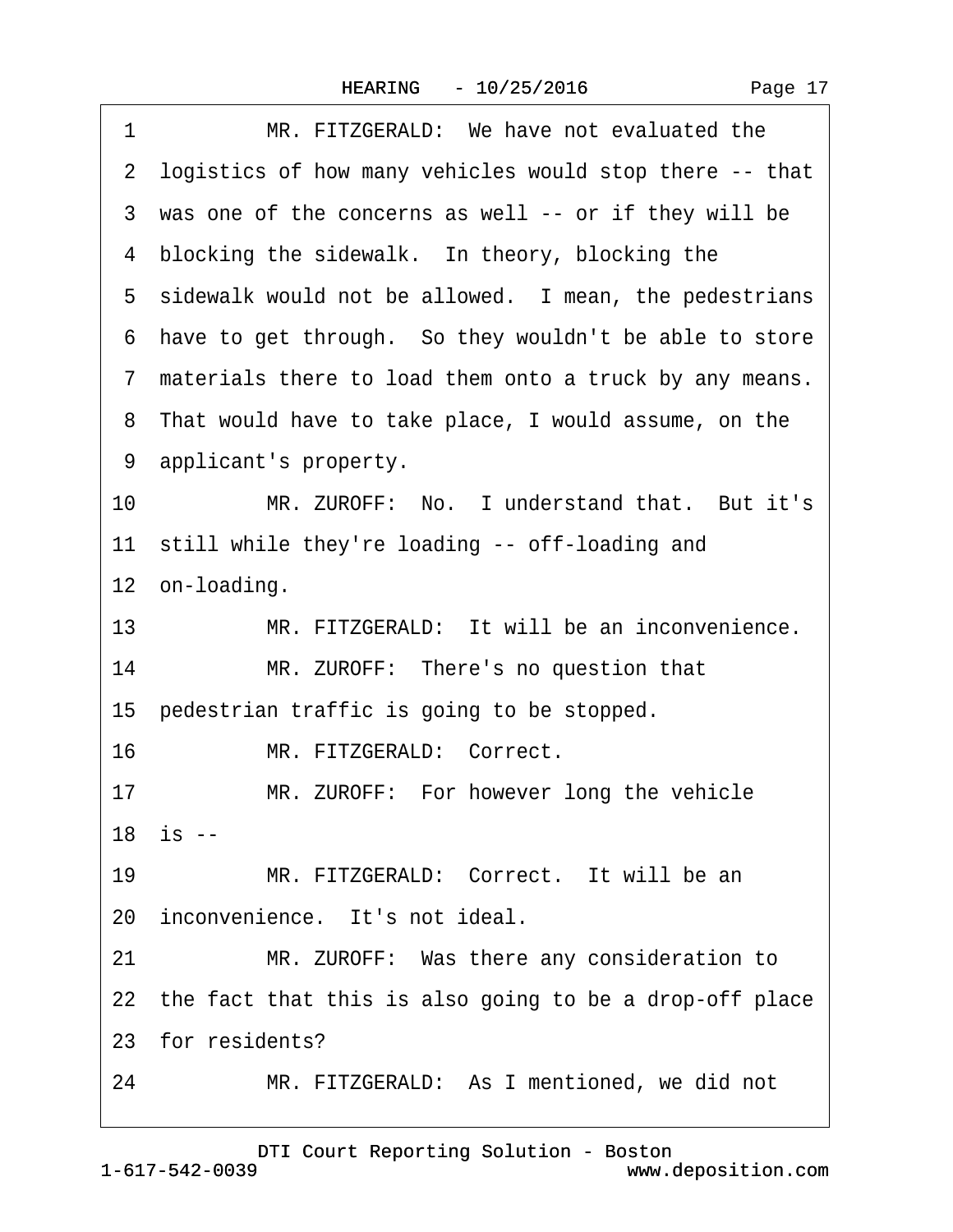1 have any sort of projection of what that number would 2 be to review. But that is a concern if this is an ·3· over-55 community and if there's an excessive amount of 4 drop-offs, pickups going on as a result. But we were 5 not provided that information to review, but that is a 6 concern 7 MR. ZUROFF: So you have no independent 8 information? 9 MR. FITZGERALD: No. 10 MS. SCHNEIDER: Jim, can you talk a little bit 11 about what impact, if any, the new Baldwin School is 12 going to have on your conclusions? 13 MR. FITZGERALD: If you think of the amount of 14 traffic that will potentially travel through these two 15· study intersections as a result of that, it would have 16· a huge impact on flow through them. 17 • However, if you were to compare the amount of 18· trips generated by this site and compare -- and we 19· compare the no-build to the build, in both instances 20· the Baldwin School volumes will be traveling through 21 the intersection and probably the intersections will 22 not be operating very good. Right now they're -- we're 23· pushing our limits, so it would certainly make the 24 situation worse by adding these trips onto the network.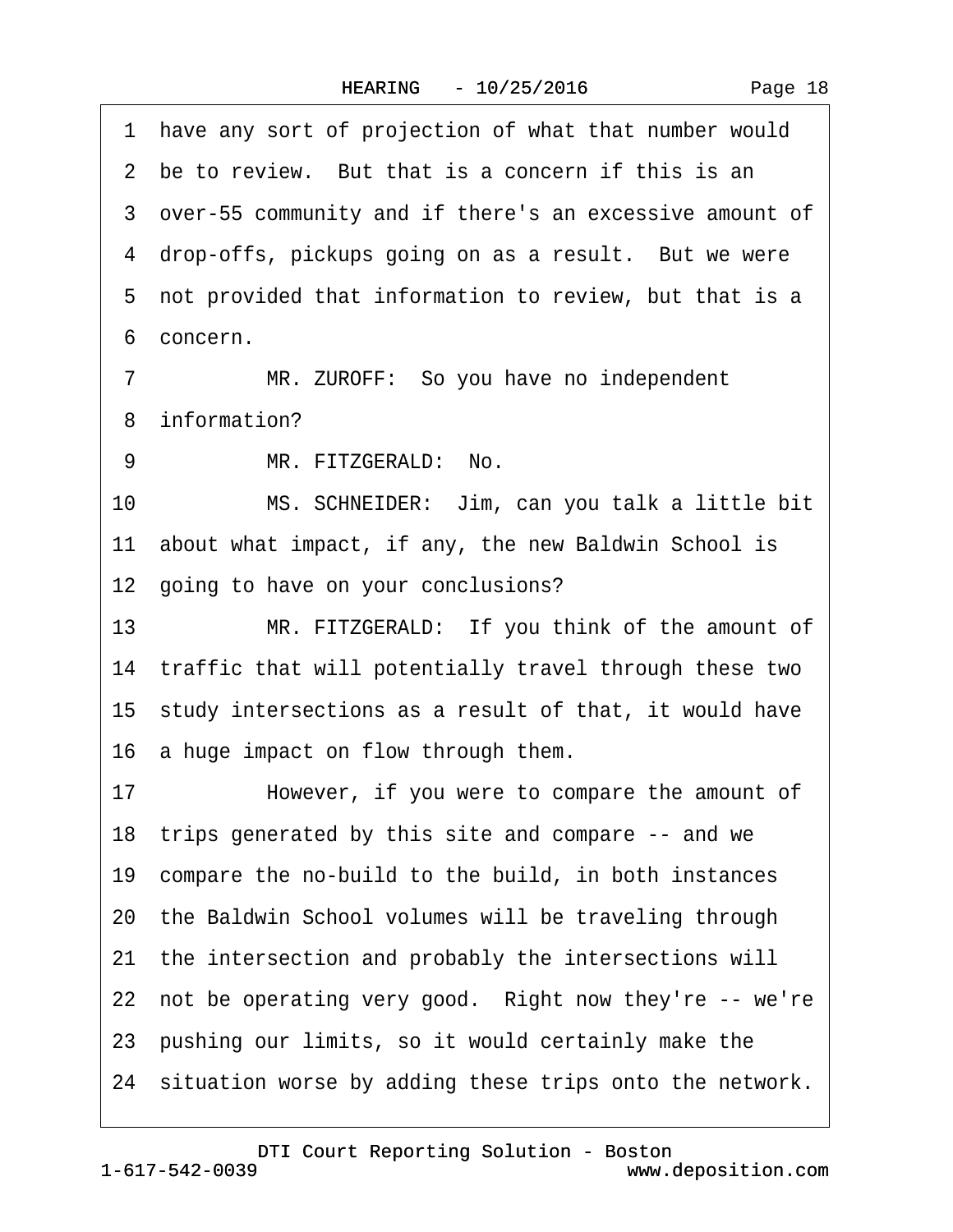·1· Would it increase the delay substantially from what it 2 already will be? Probably not. It won't make things 3 better, but ...

4 MS. SCHNEIDER: The other question I have --5 and I know we will hear from Walker Parking about the ·6· implications of the layout and the operation -- the 7 operation of the parking garage. But I know that there 8 remains some concerns about cars queuing on their way ·9· in or on their way out and backing up onto the 10 eastbound side of Route 9. If that parking garage does 11 not function the way the applicant believes it's going 12 to as a result of these backups, how does that factor 13 into your analysis of traffic flowing around this site? 14 MR. FITZGERALD: If there's backup on that 15 right-most lane of Route 9, all bets are off. That 16· would cause a clog in the stream of traffic and lots of 17· delays, vehicles stuck behind those vehicles trying to 18 squeeze into the left. And that would certainly have a 19 huge impact on how traffic flows through this 20 intersection, especially the signal being so close to 21 that driveway. 22 MS. SCHNEIDER: How many cars would it take

23 for there to be an impact that's felt by motorists?

24 MR. FITZGERALD: If you have one vehicle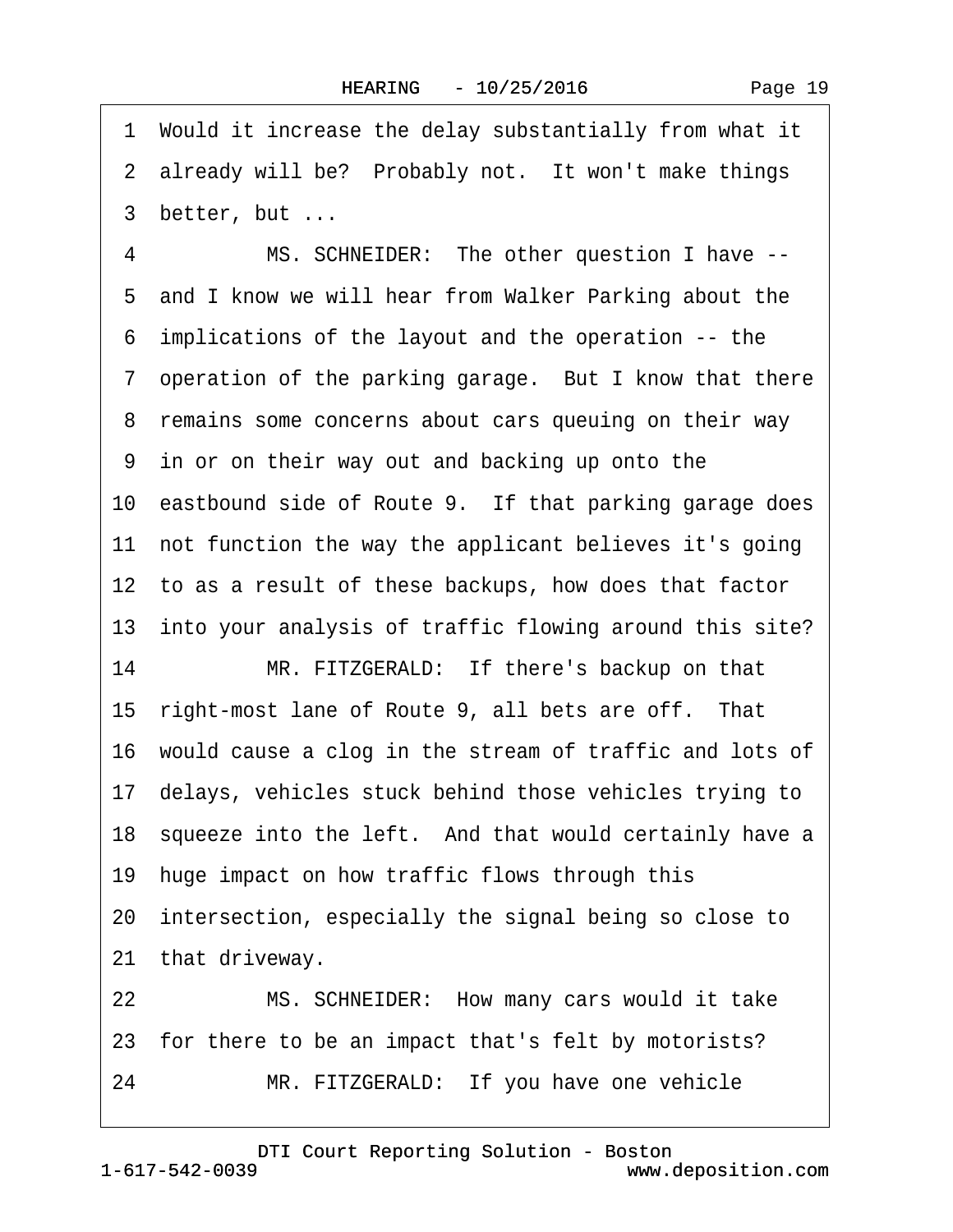·1· clogging the stream, it would have a big impact, 2 certainly.

3 **3** One thing I forgot to mention having to do ·4· with sight distance, all of this presumes that there's 5 no parking in front of this site. And that has been ·6· stated in VAI's report, but that's also very critical.

7 MR. ZUROFF: Does your study take into ·8· consideration -- I know that the Baldwin School issue 9 has come up fairly recently. There's another 10 intersection that has a traffic light. Did you review 11 the traffic going through that intersection as well?

12 MR. FITZGERALD: Honestly, I received the memo 13· on the Baldwin School a couple hours ago, so I didn't 14 have a chance to review it yet, so no, I have not.

15 But the area, again, is already pretty

16· burdened with a lot of traffic, so it won't take much

17 to put it, perhaps, over the edge. So certainly, if

18 something like that were to take place, a more

19 comprehensive evaluation and study would have to be

20· looked at as far as direction of traffic and where

21· might -- what might make the most sense as far as

22 rethinking the circulation in the area.

23 MR. ZUROFF: Does any part of your study take 24 into consideration the traffic light cycles, how the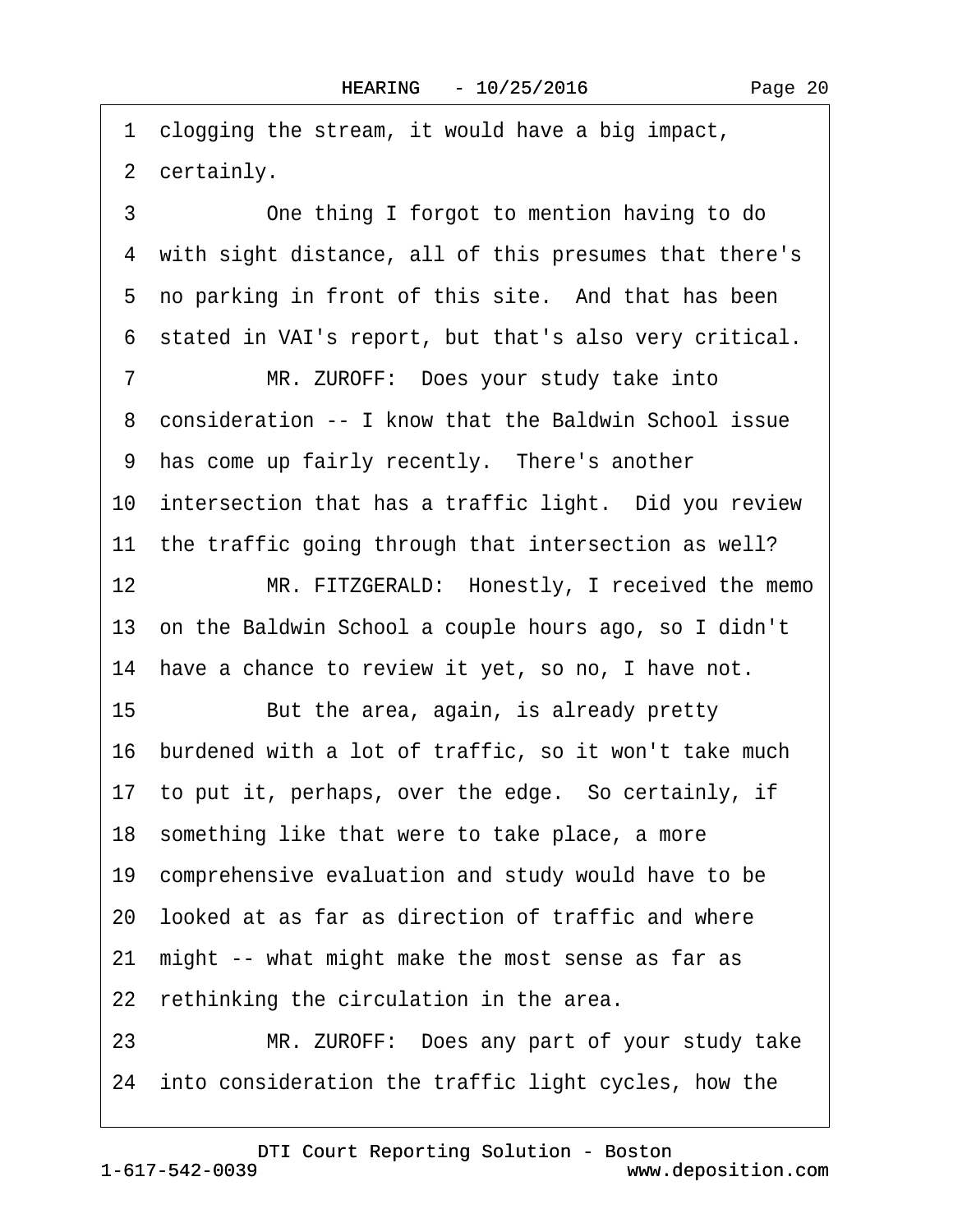| 1 flow is currently and how it might be adjusted to --         |
|----------------------------------------------------------------|
| MR. FITZGERALD: Right. One thing that we had<br>$\overline{2}$ |
| 3 suggested in the study -- you know, the                      |
| 4 Hammond/Boylston Street intersection is state and the        |
| 5 Heath intersection is town. The two don't operate that       |
| 6 great together. They're not coordinated. So ideally,         |
| 7 the two would be coordinated, especially since they're       |
| 8 so close together. So they're -- and that was one of         |
| 9 the things I had mentioned in my memo, was the               |
| 10 coordination between the two not being adequate.            |
| 11<br>MR. ZUROFF: Do you have recommendations for              |
| 12 that?                                                       |
| MR. FITZGERALD: Coordination with the state<br>13 <sup>1</sup> |
| 14 in order to coordinate the two.                             |
| 15 <sub>1</sub><br>MR. ZUROFF: Okay. Thank you.                |
| 16<br>MS. SCHNEIDER: Anybody else have any                     |
| 17 questions?                                                  |
| 18<br>(No audible response.)                                   |
| MS. SCHNEIDER: Thank you, Mr. Fitzgerald.<br>19                |
| MR. FITZGERALD: Thank you.<br>20                               |
| MS. SCHNEIDER: I would next like to hear from<br>21            |
| 22 our peer review from Walker Parking.                        |
| MR. STADIG: Good afternoon. My name is Art<br>23               |
| 24 Stadig with Walker Parking Consultants. My friend here      |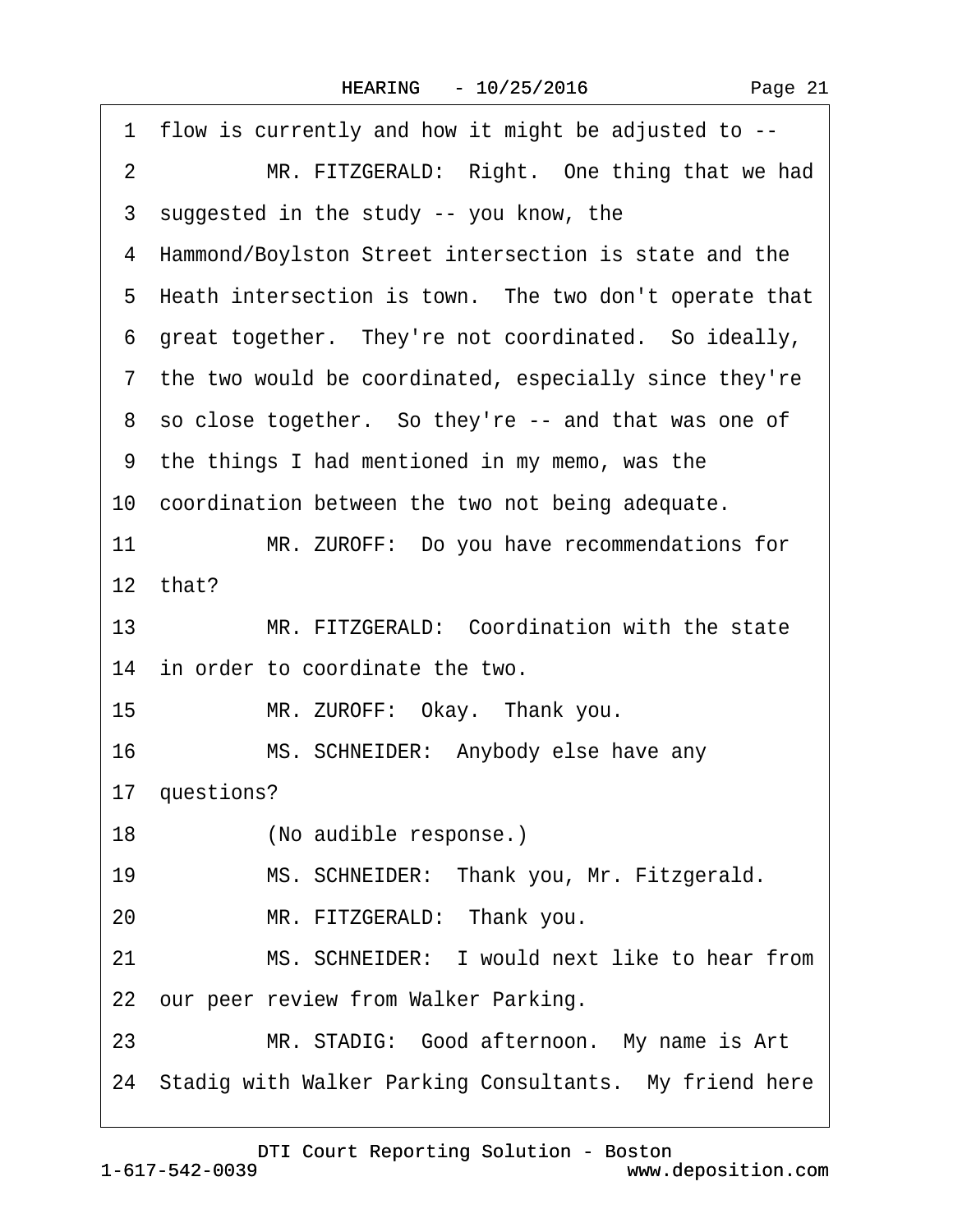1 said I've got to hurry up because the World Series is 2 on tonight, so ... 3 We've had an opportunity to review -- could we ·4· go back to the original site plan and I can go from 5 there -- comments related to that and then the comments 6 related to the parking layout. And then in a little 7 bit we'll switch over to -- there you go. That layout. 8 MS. MORELLI: These were just other plans 9 showing the parking levels. 10 MR. STADIG: All I need is just the first two 11 that you had and -- there you go. 12 Okay. Walker performed an evaluation of this 13 back in mid-August. There were -- the respondents came 14 back recently with some comments which were not 15· substantially -- didn't substantially alter our thought 16· process on what's going on.· So I'll go back -- first 17· go to our comments back in mid-August, then review the 18 proponent's rebuttal of those and go from there. 19 The 45 units and approximately 7,000 square 20· feet of retail space would require, due to town 21· ordinance, two per unit and five per thousand for the 22 retail. The proponent is asking for one per unit, and 23· I would imagine, because I didn't see anything -- any 24· difference -- would also request -- or not require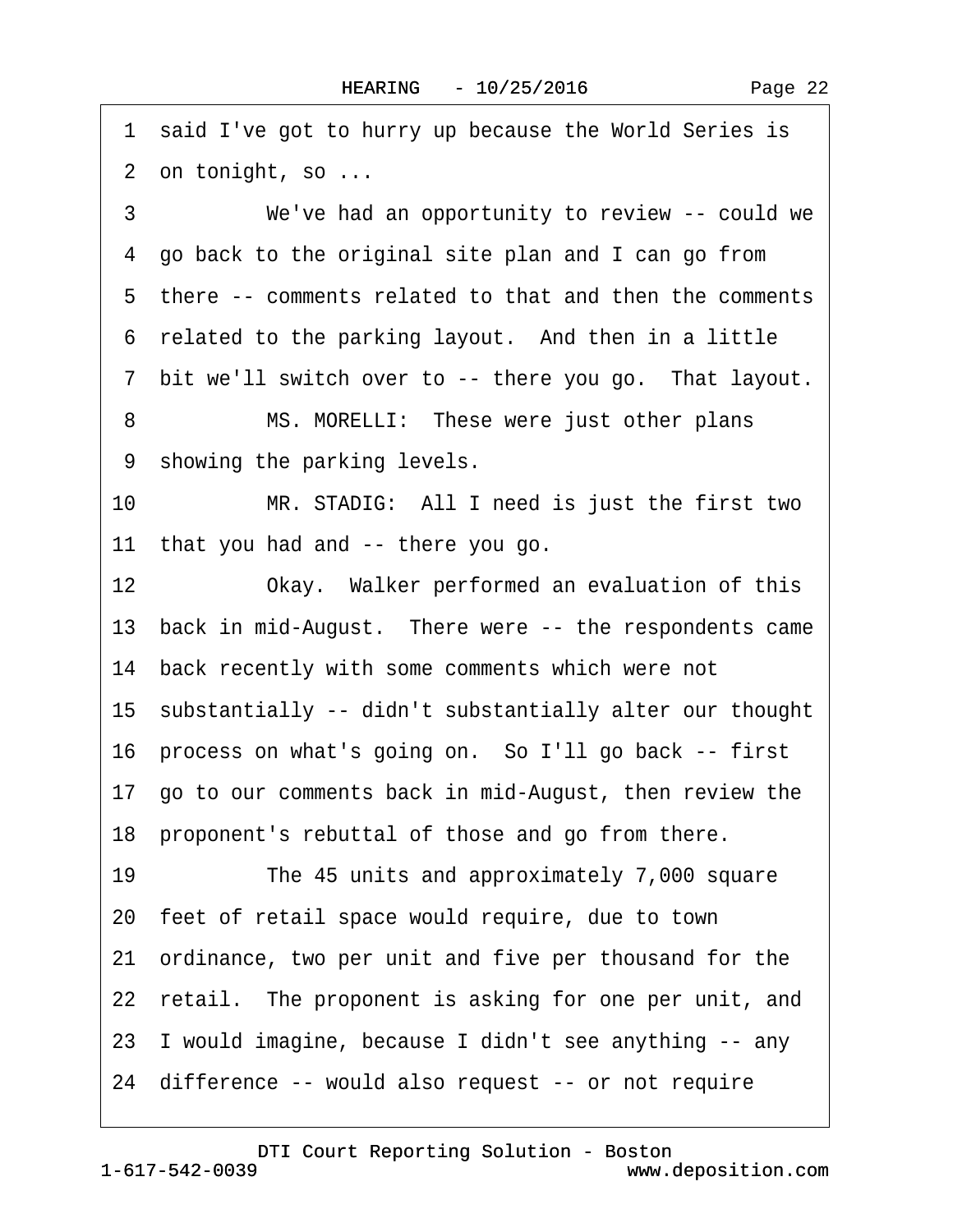Page 23

1 variance for the retail parking there. 2 Based on Walker's experience with doing ·3· shared-use analysis for many, many developments and our ·4· actual study of over-55 communities, we recommend that 5 without extensive analysis and understanding this exact ·6· site and the components going into it, that a parking ·7· ratio of at least 1.1 to 1.3 be utilized, and no less 8 than that. The range is there just because of the ·9· variation that may occur. 10 Even when we see -- in performing intermodal 11 projects and having these types of residentials right 12 on a subway or rail line, we still see, at best, 13 parking ratios per unit in the range of one to a little 14 bit slightly over that. So even in the best situation 15· with a different mode of transportation -- rail, bus, 16 etc., biking, walking -- the parking ratio rarely goes 17 down, in most cases like this, below one. And it's 18· typical slightly higher when you count visitor parking 19· also.· So having said that, the proponent is asking for 20 a one -- one space per unit. 21 We indicated that bike parking wasn't shown. 22 Later on the proponent did indicate that bike parking 23 will be provided at the site.

24 Our next comment is that the drive coming into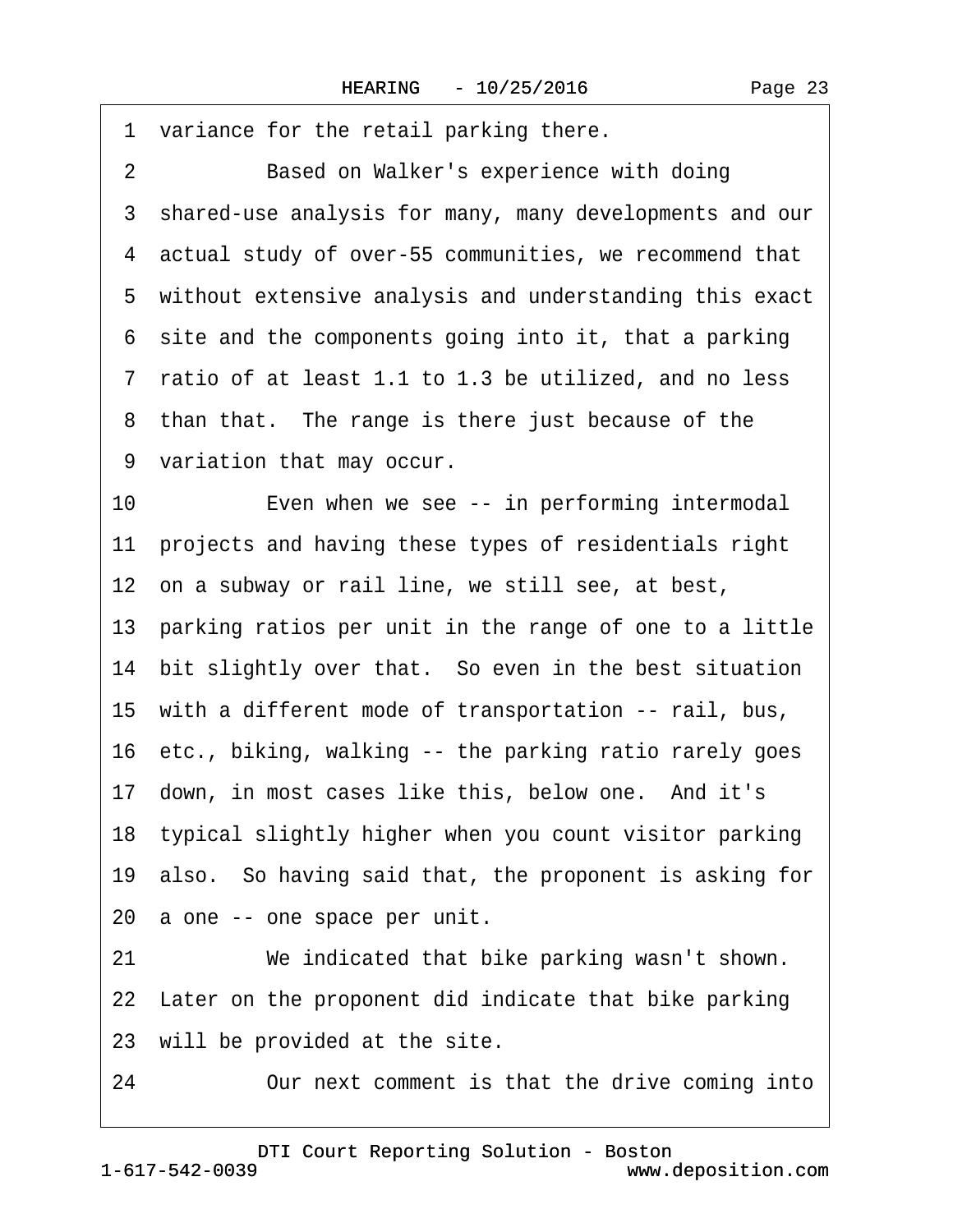1 the site here -- it's indicated right here -- it's 2 indicated to be 20 feet wide. And that does meet Town ·3· of Brookline standards, but we commented that that's ·4· quite narrow for a driveway entrance, in particular for ·5· one that would be required for valet drop-off, pick-up ·6· operations.· And I'll go into the reasons for that here 7 shortly. 8 **• • That's compounded, as Jim had indicated** 

·9· previously, that there are concerns that the vehicles 10 heading eastbound on Boylston may be slowed down or 11 stopped, depending upon the situation, if vehicles 12 don't completely make their way in or are stacked or 13 queued up back into the first through lane there. 14 Typically, coming off of any turn, making 15· these turning movements either in or out requires more 16 width of a travel path that the vehicle makes. Simply, 17· your front left fender making the swing into the space 18 is wider than the actual vehicle itself. So we find 19· that once you're in the middle of the drive lane, yeah, 20· when cars are going straight you can have narrower 21 dimensions up to in the range of 20 feet. But when you 22 get in the range of where vehicles are making turning 23· moves, it becomes much more critical to have wider 24· movements to get cars to move in and out of the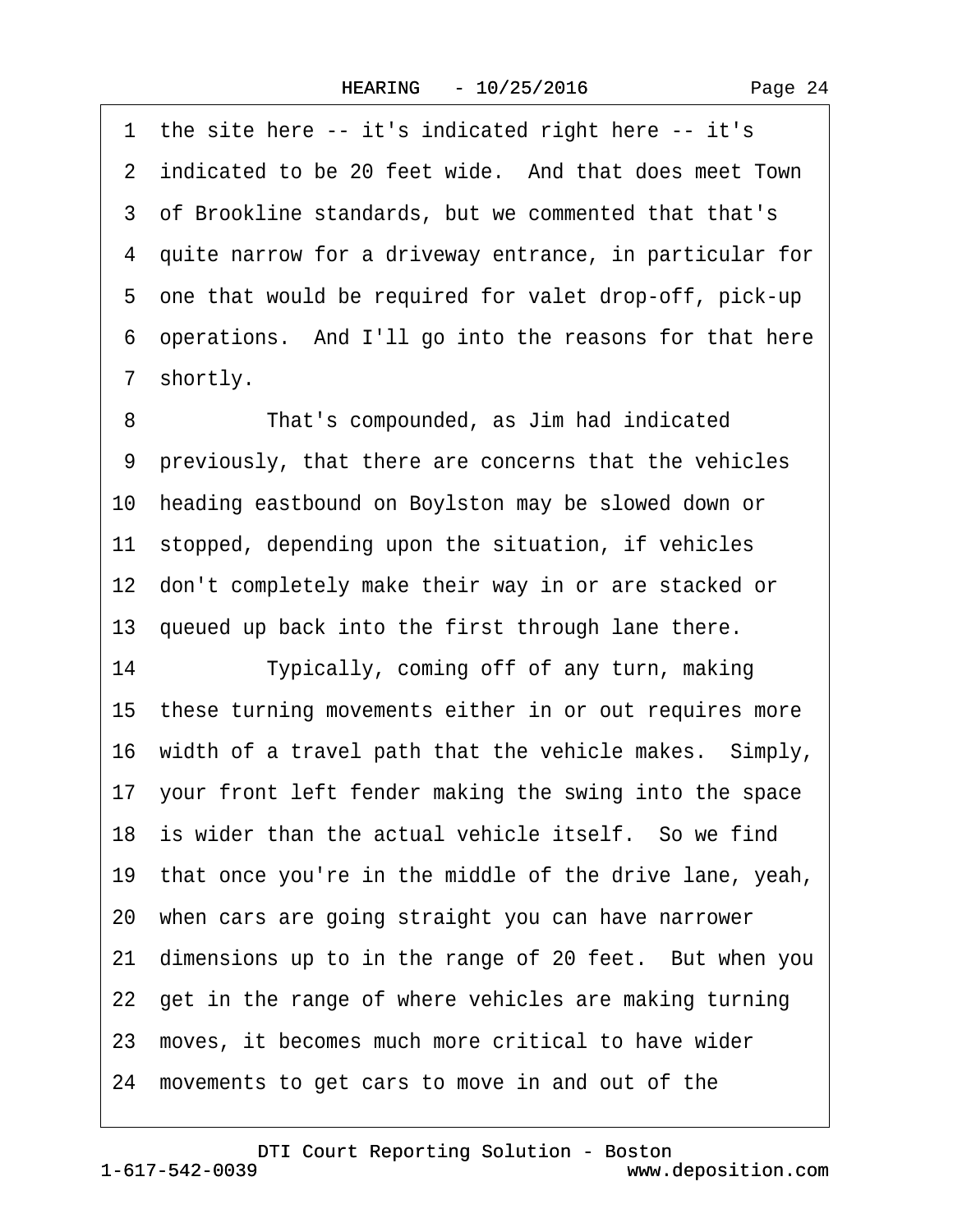1 traffic, especially on a main arterial such as 2 Boylston.

3 **· • Normally we would recommend something at least** 4 in the range of 24 feet, if not slightly higher than 5 that for that type of maneuver. To give people an idea ·6· of what that feels like, if you're out in a typical ·7· parking lot out in Kmart, Walmart, Target, the drive 8 lanes that you go into and out of for the parking 9 spaces are in the range of about 24 feet. This is 10 narrower than that. So as you can imagine driving 11 around, and if a car is coming out of a particular 12 parking aisle, you've got to pull in there, and you 13 know how that feels. But if you're 4 feet less, that's 14 essentially what this will feel like, so it is quite 15 pinched down. 16 On top of that, it's a valet operation. And 17· what's intended would be vehicles would pull in and -- 18· I'll talk in a minute about what they have shown here, 19· but you would typically pull in up to a certain point,

20· stop your vehicle, gather your belongings, etc., if you

21 were a resident, get out of the vehicle, and hand it

22· over to a valet attendant if the valet attendant is

23 there right at that point in time. So I think most of

24· you get that idea of how the valet works.

www.deposition.com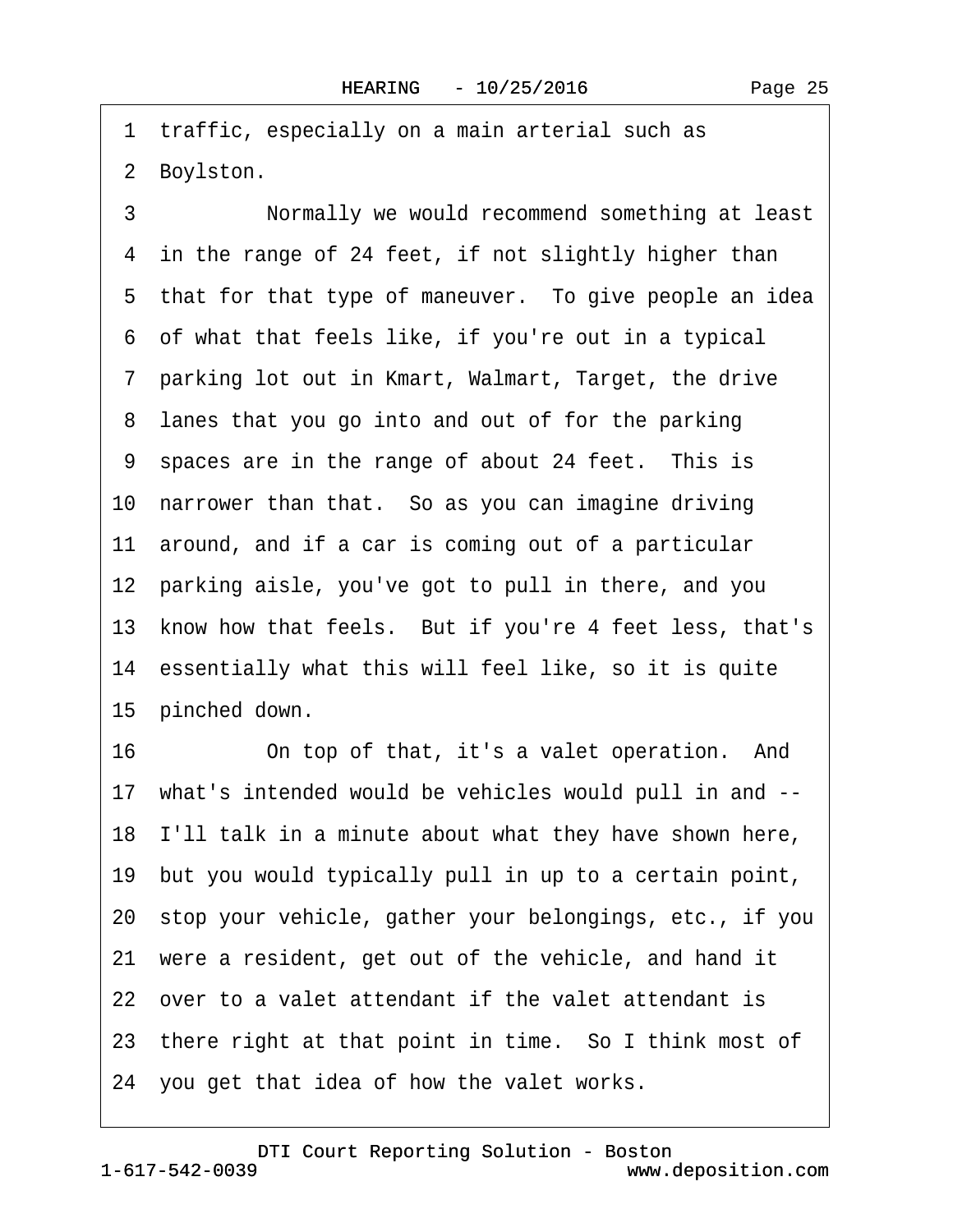1 I just want to point out that in our ·2· comments -- if you really think about what happens, you ·3· know, real life on a day-to-day basis, as people pull 4 in, they may not be ready to immediately jump out of 5 their car, maybe for a half a minute or a minute, maybe ·6· to gather their belongings, their purse, their ·7· briefcase, whatever it may be before they can get out 8 of the car. Also, if you just went shopping, etc., you 9 may have parcels. 10 • And in particular, grocery shopping. If you 11 just went to Wegmans or something and you have, you 12 know, five or six bags in your trunk, that needs to be 13 handled somewhere in this area. We don't know of any 14 other area that would accommodate that, and certainly 15 probably not accommodated by bringing the vehicle into 16 the parking area and having the valet attendant bring 17· your parcels up to you.· We haven't heard anything 18 about that. That's possible. But based on that, the 19 parcel drop-off would have to occur in that drop-off 20· area, and that takes extra time, also, to handle 21 parcels like that. 22 • Also, certainly for families, which can be a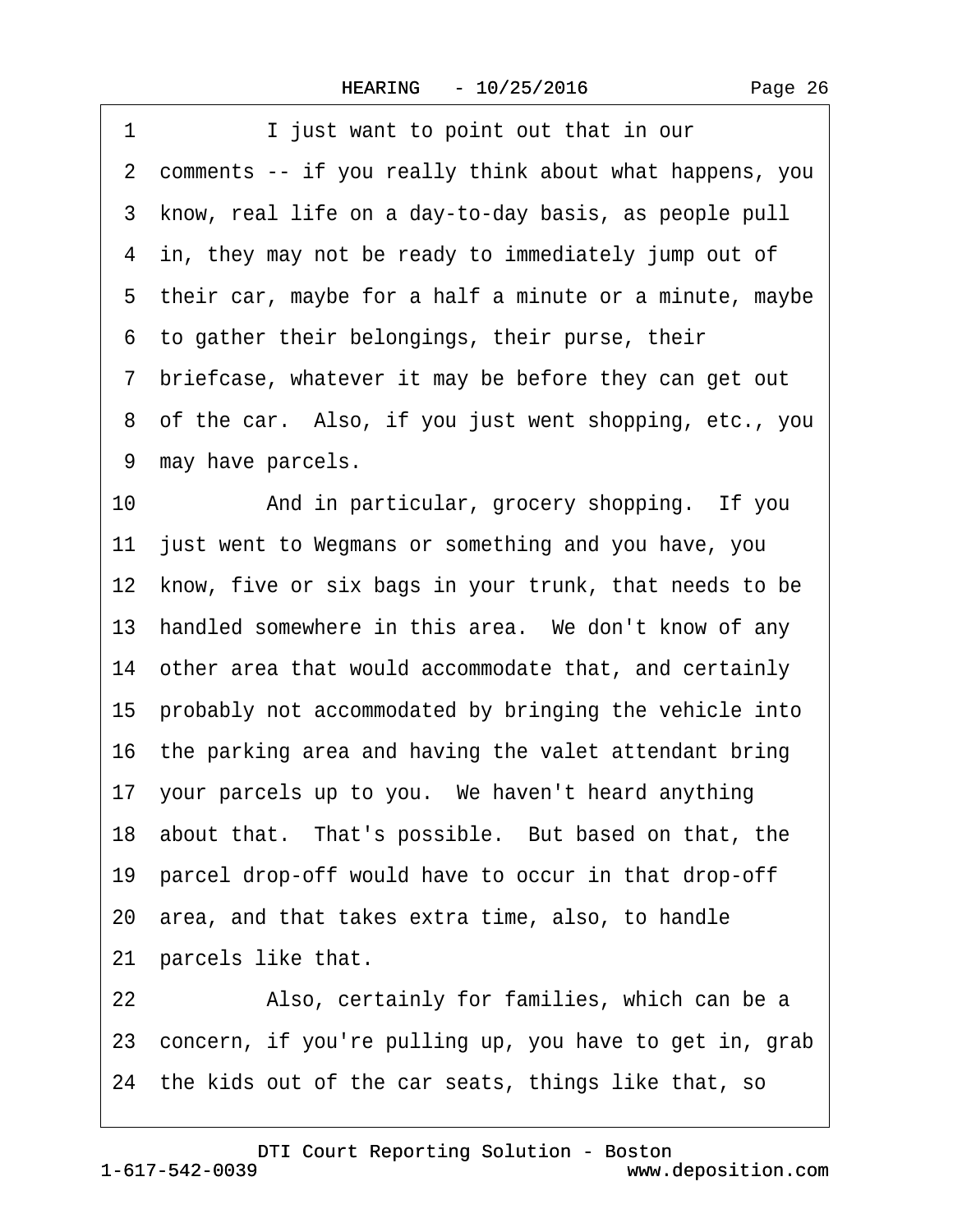1 these operations can take a little bit of time to hand 2 off, and that vehicle may be in position there waiting 3 to hand off. You know, it could be for 10 or 15 ·4· seconds all the way up to a couple minutes from time to 5 time. 6 **8** As a vehicle would pull up into a position ·7· right here, and if it's not taken away right away for ·8· whatever reason, the valet attendant isn't there or it ·9· takes a couple minutes for the people to get their 10 stuff or kids out of their car or whatever, another 11 vehicle can pull up behind it. Now, since there's only 12 two lanes, one in and one out, that vehicle doesn't 13· have any choice to go around or go anywhere else, so it 14 has to, so to speak, stop and position behind that 15 vehicle. So the attendant will take the first vehicle 16· and take it into the elevator system and down into the 17· garage. 18 Meanwhile, unless there immediately is a 19 second attendant waiting for this car, that car will be 20 in position until someone comes up and retrieves it. 21 • As it may happen, another vehicle may come in 22 at that same point in time, and that car is almost back 23 onto the sidewalk. At that point, the next vehicle in

24 either stops and waits or would have to drive around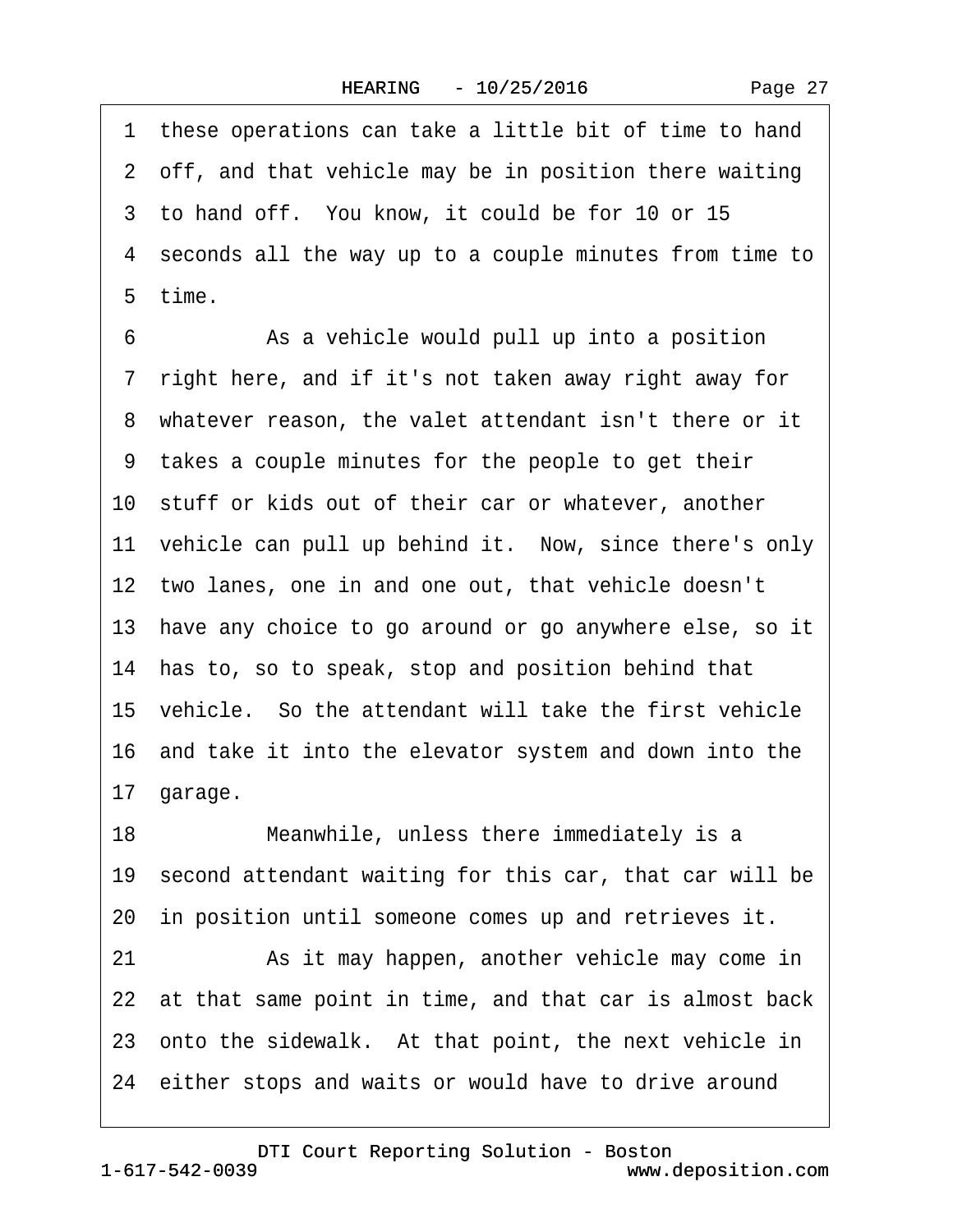1 through the lane of oncoming traffic coming out to get  $2$  in.

3 3 3 So because of that stacked nature where 4 vehicles -- as they're coming in, they will 5 progressively keep moving back if they're not taken ·6· very quickly, and/or just due to the periodic nature of 7 vehicles all showing up at the same time. If they're 8 all stacked in one line, it can be a problem where they 9 can queue back out onto Boylston Street. 10 So what typically is a good practice for valet 11 operations is to have two inbound lanes so that you 12 could fill one lane, and then if the queue is coming 13· back on that and you haven't evacuated the cars in 14 front, the next lane over can be filled in while you're 15· evacuating the first lane and then you can switch back 16 and forth. And because of that action, you would not 17 necessarily have that queue-back action where, you 18 know, you're continually walking yourself back out into 19 Boylston Street. 20 · · · So that's a concern. It can be handled with

21· proper staffing.· They've indicated that they would 22 have two at certain times and one at other times, but 23 there could even be times when two runners may not be 24 enough to handle the amount of people coming in. And a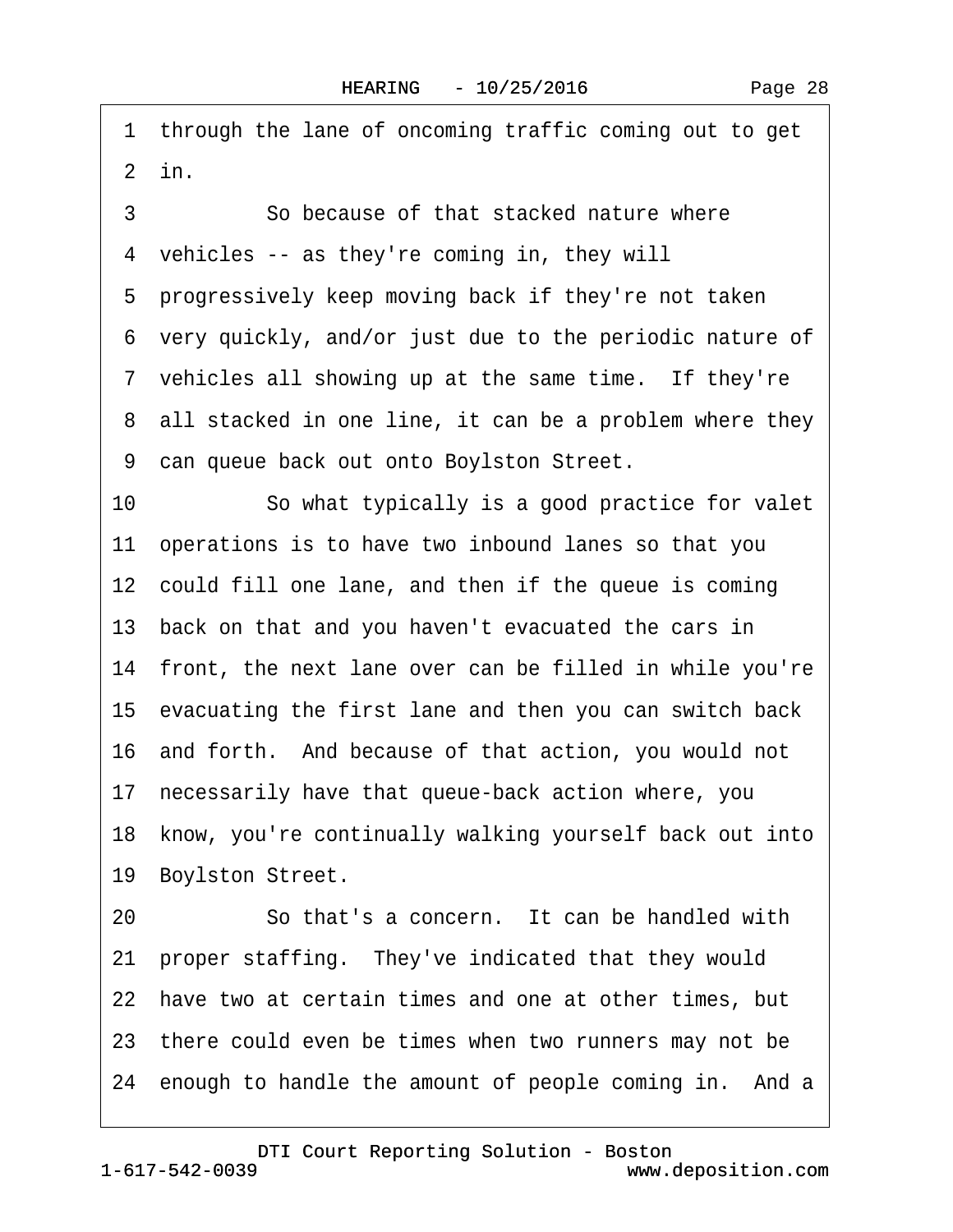·1· good design practice would be to have two lanes of 2 stacking coming in to handle that maneuver. 3 Also, if a car pulls up and stops here, 4 there's only about three stacked vehicle positions 5 behind it. I'm not too sure what somebody was thinking 6 when they showed this arrangement, which was what we 7 called "British." It's actually quite confusing 8 because anybody pulling in, unless it was only ·9· residents and they knew to do that, that's exactly 10· backwards.· You would only pull in, obviously, on the 11 correct side and you exit. And that's just the rules 12 of the road. 13 We strongly recommend against anything like 14· this just because it's confusing and it wouldn't be the 15· way to go.· So inbound would be in the right lane 16 coming in, and right lane going out would be the way 17 that we would recommend. But because of that, you 18 really only have about three cars in position queuing 19 back before you're on the sidewalk or into the street. 20 One very important consideration is Mass. 21· general regulation -- accessibility regulation, CMR

22 521. It requires that valet parking facilities -- and

23· this will be classified as that -- shall provide a

24 passenger loading zone complying with that regulation.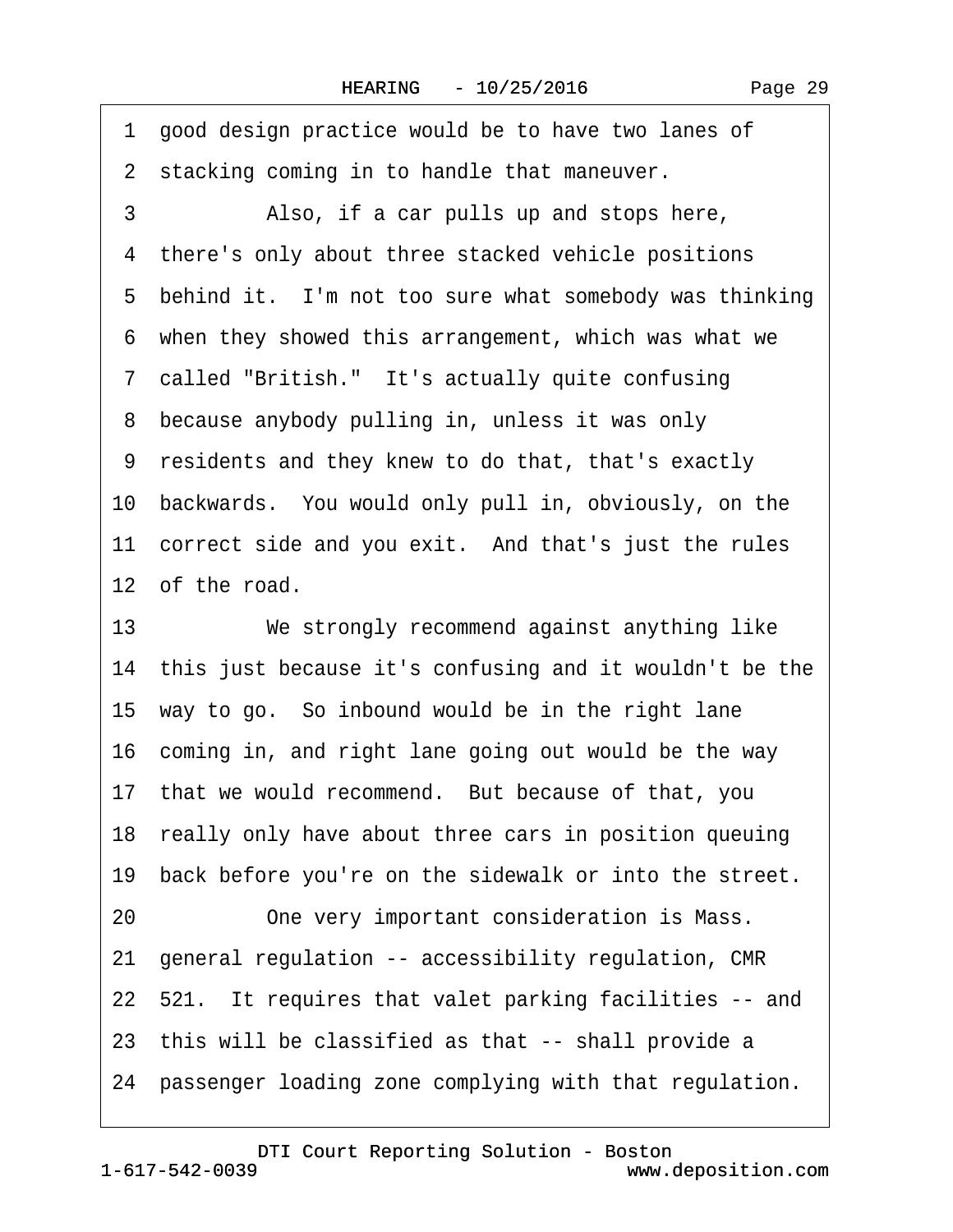1 The passenger loading zone should be located on 2 accessible routes at the entrance of the facility. 3 This requires a 5-foot-wide by 20-foot-long access ·4· aisle adjacent and parallel to the vehicle pull-up 5 space. We don't see anything like that in this design. 6 **· · · · So simply put, if the vehicle was parked there** 7 in the position adjacent to that space -- maybe, for 8 example, just for diagrammatic points, would be that ·9· narrow, maybe 2-foot section there -- that needs to be 10 5 feet wide by 20 feet long to accommodate the 11 accessibility provisions of CMR 521. 12 But in addition to that, just a common sense 13 provision would be that any of the people coming out 14· would want to go to retail -- need to go out to the 15 street, along, and then go in the front doors of the 16 retail establishments. Currently there's no safe 17 sidewalk to do that. With the 20-foot-wide lanes, as 18 vehicles come in and open their doors on one or both 19 sides, really there's no room for any kind of 20· accessible means to get back out or even really have a 21 common sense means for people to walk back out. Really 22 what you're doing is walking back out to the drive lane 23 where vehicles are pulling in, and it's really not a 24 safe or recommended provision. Really, there should be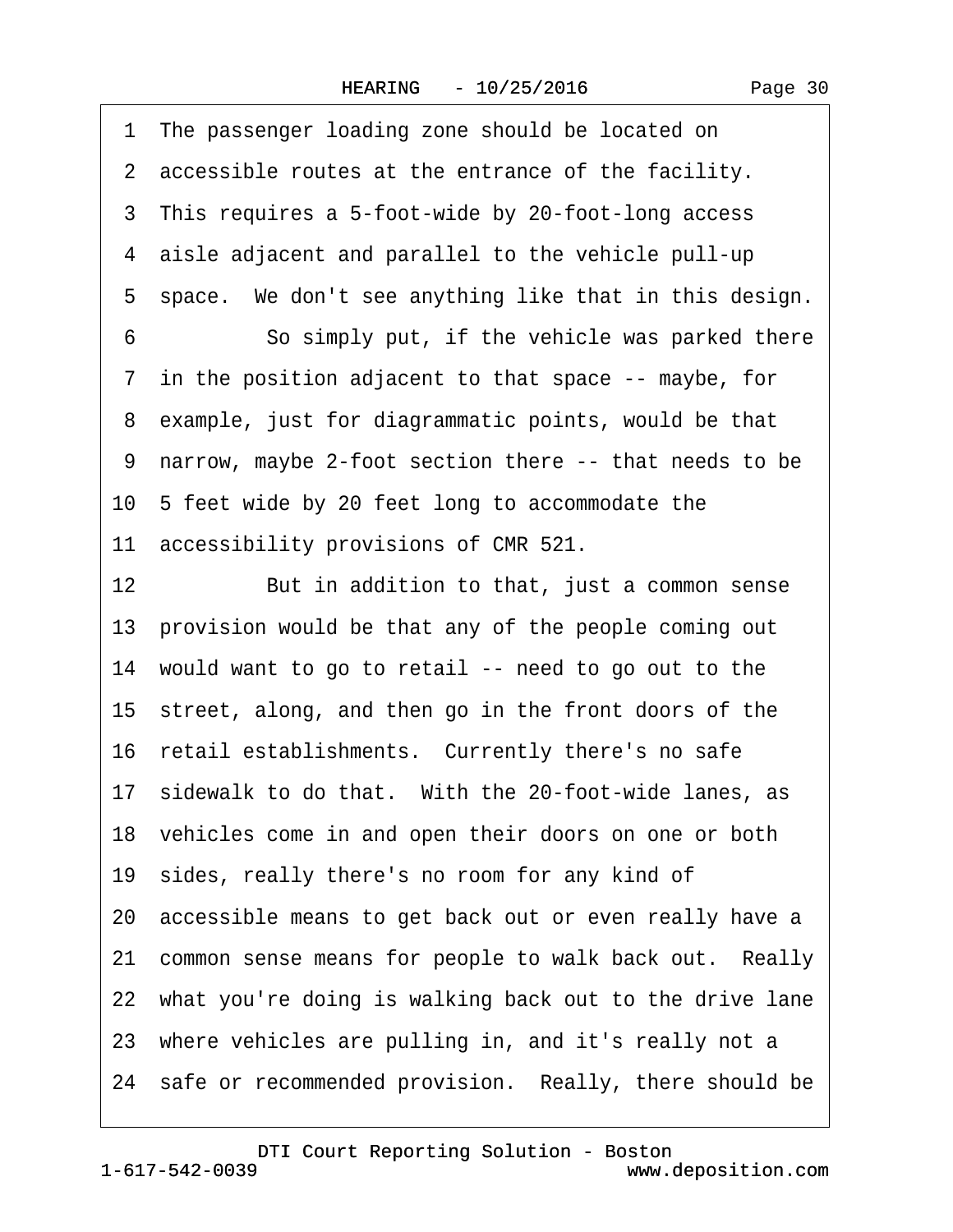·1· more width to accommodate pedestrian movement to get 2 back down onto the main public way here. 3 **Certainly, there is an accessible means for** 4 the residents as long as this path meets accessibility 5 requirements. They could get dropped off if there was ·6· an accessible zone per 521 CMR that would allow them to ·7· come to this door here and then to an accessible path 8 to the interior residential elevator within the ... 9 **· · · So that's a regulation that I don't see any** 10· way that you can get around in terms of approval. 11 Until that gets resolved, I think a lot of these other 12 issues are important and good to understand, but that 13 needs to be resolved to make sure that that's done 14 correctly. And I've not heard anything back in terms 15 of a response from the proponent. In fact, they 16· skipped that item completely and didn't respond to it. 17 So once again, the vehicles would be dropped 18 off. The valet runner would grab the vehicle and then 19 drive it into an open elevator if the elevator is not 20 being used or down. In this configuration, probably 21 the elevator on the right would go down and bring 22 vehicles in and the elevator that's on the lower 23· section would be used to bring vehicles up so that 24 there's no confusion. From time to time, both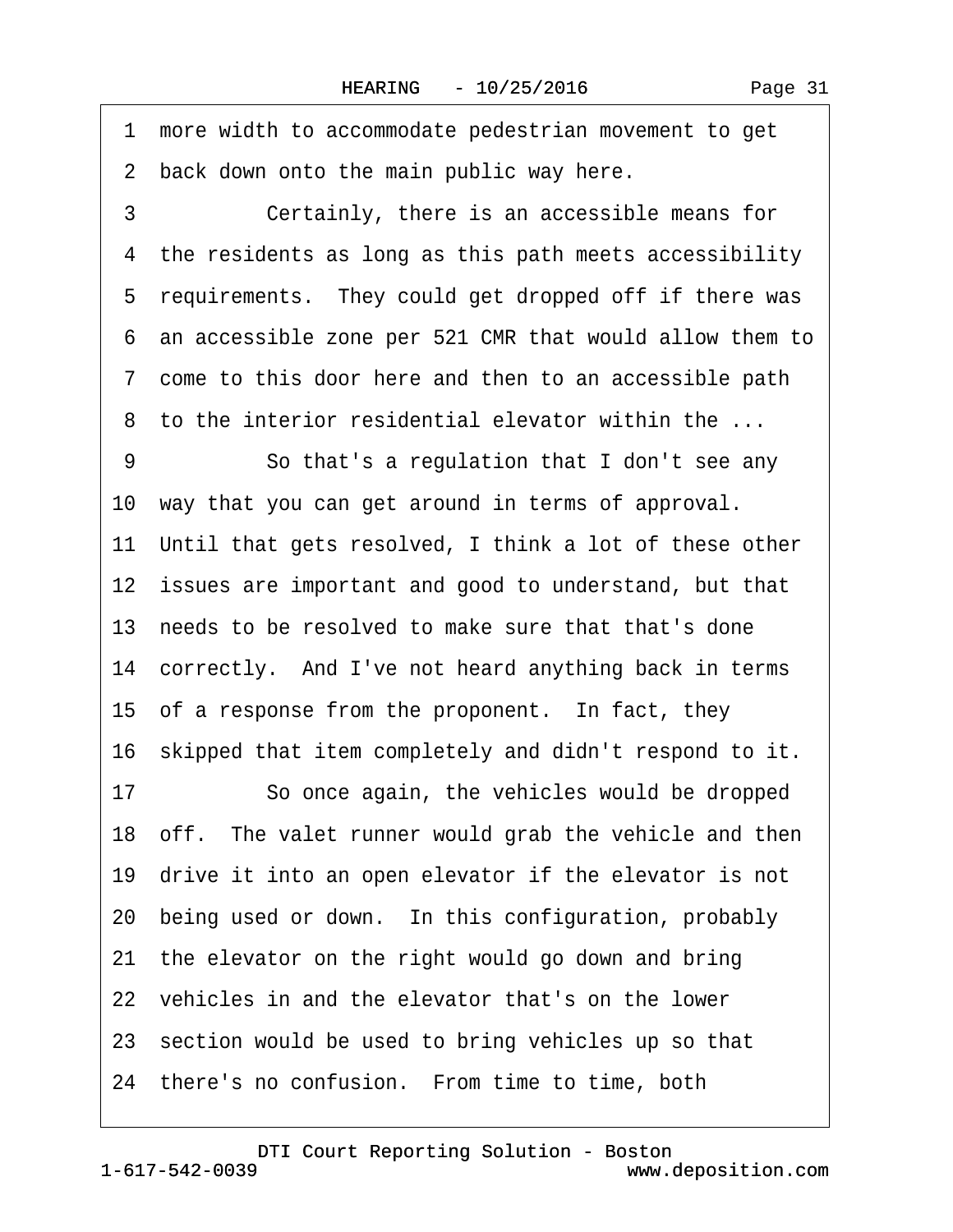1 elevators could be used to bring vehicles down or bring 2 vehicles up, but generally that would the way it should 3 normally be operated. 4 **If we could flip down to the lower level, the** 5 arrangement of vehicles, as you see here, is extreme. ·6· The vehicles that have the dark lines on the side of ·7· them indicate what we call "car stackers" or "vehicle 8 lifts." What these are is a mechanical device where ·9· you drive one vehicle in, essentially press a button. 10· It activates a hydraulic system that lifts that vehicle 11· up to approximately a clearance of anywhere from 5 to 7 12 feet, and then the other vehicle can be driven in below 13 it. These are commonly used in Boston, New York, 14 San Francisco, and periodically in other communities. 15· So these are used quite often in dense, urban 16· environments. 17 Typically, vehicle stackers are not placed in 18 tandem position. In other words, one right behind the 19 other, right behind the other. These are in what we 20 call "triple tandem stackers." Pretty rare to see 21· this.· We do see tandem stackers periodically, and 22 that's not a major problem. Triple is just another 23 complication.

24 They can be used this way. You can drive

1-617-542-0039 [DTI Court Reporting Solution - Boston](http://www.deposition.com) www.deposition.com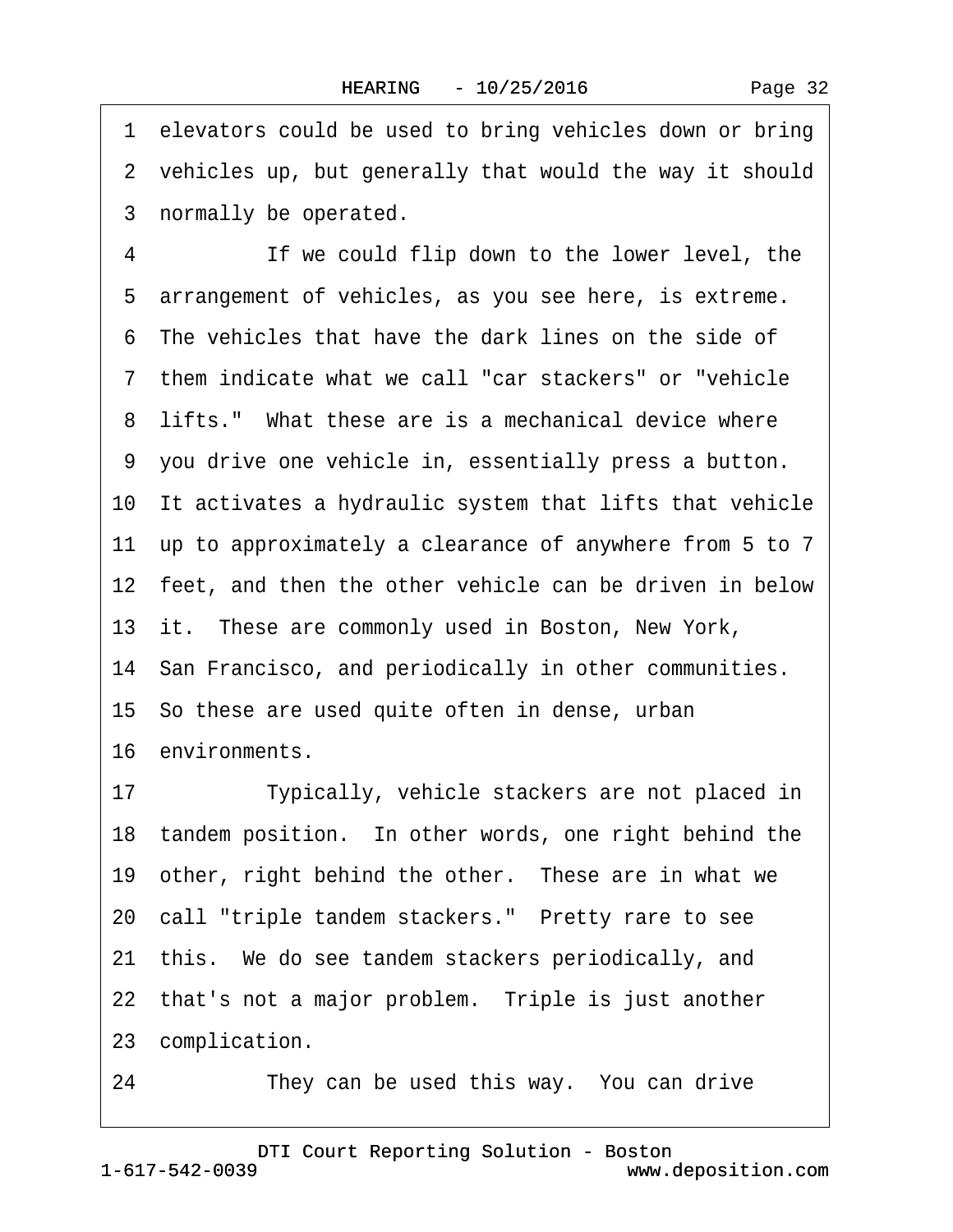| Page 33 |  |
|---------|--|
|---------|--|

1 through to get in and out. But what happens when you 2 have a double or triple tandem stacker would be the 3 vehicles that are in the lower position on the two 4 stackers in front would have to vacate those vehicles 5 out somewhere before any vehicle in the third vehicle ·6· stacker could be taken out. 7 So in the very worst case, for example, if you ·8· wanted to move the top vehicle on this lift here -- ·9· actually, yeah, that's probably the worst case. 10 There's a lot of worst cases here -- what would happen 11 is, first, these two vehicles in the drive lane would 12 have to be moved out of the way and placed somewhere 13 where they're not in the way. So you might be able to 14 move one of these vehicles over here and the other 15· vehicle over here.· Now what happens is you would have 16· to move the lower vehicle here, the lower vehicle here, 17 and the lower vehicle here before you could get the 18 upper vehicle pulled out. 19 • • • What that would mean is that you would have to 20· find a location for three vehicles to be parked or 21· placed for a short period of time out of your way so 22 that you can lower this third tandem vehicle down and 23· drive it out to get it in position to head out in the 24 elevator.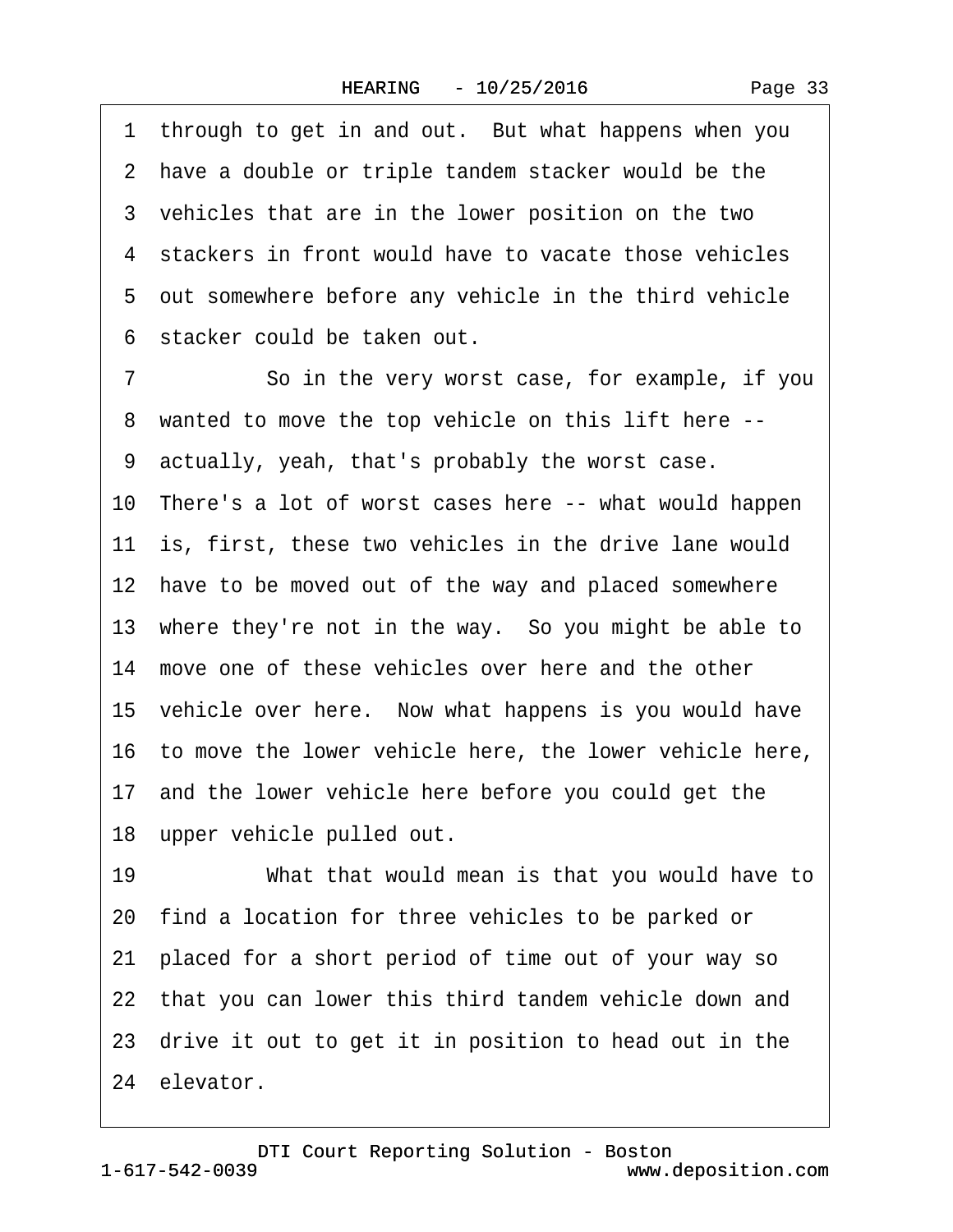1 The challenge, in addition to just finding a 2 space -- which we firmly believe there's not enough 3 space in here to accommodate these types of movements, 4 based on experience. Each one of these moves takes a 5 certain amount of time. And so if you're trying to ·6· pull one of these vehicles that belongs to a resident ·7· out of the system, it's going to take, oh, God, 8 anywhere from 5 to 20 minutes depending upon how 9 congested it is to pull out one vehicle. I know this 10 because I've run timing studies in litigation, and it 11 can be that bad to pull vehicles out when it's this 12 tightly packed. 13 So because of that, based on my experience, 14 this system could work with stackers if you had 15 virtually no cars parked anywhere in any drive lanes 16· because you need those reservoir spaces to get the 17· other vehicles out of the way, and you actually just 18 queue and jockey your cars around. I could go on and 19· on, but I think you get the idea on that, on retrieving 20 cars. 21 MR. CHIUMENTI: Do you have an opinion of how 22 many cars ought to be there? 23 MR. STADIG: I've not tried to design this

24 myself, but --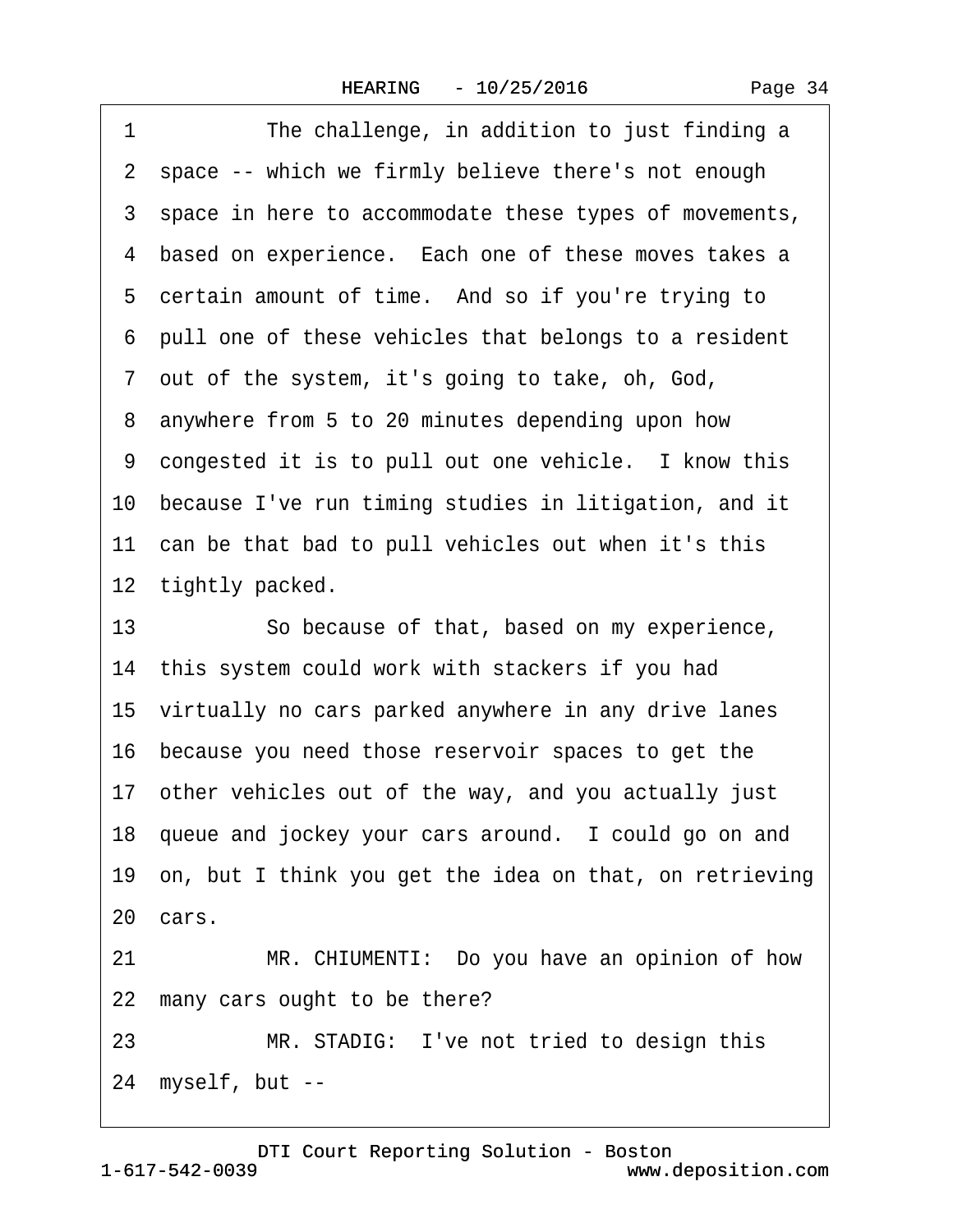| MR. CHIUMENTI: That's all. I just --<br>1                      |
|----------------------------------------------------------------|
| $\overline{2}$<br>MR. STADIG: The point would be -- I think if |
| 3 you completely got rid of all cars parked in the drive       |
| 4 lanes, you could manage this situation with the vehicle      |
| 5 stackers. Having said that, it still is cumbersome to        |
| 6 move vehicles on and off lifts. It takes a lot of            |
| 7 manpower, so to speak, and takes quite a bit of time.        |
| MR. BOOK: The two spaces behind -- two<br>8                    |
| 9 stackers behind the car lifts, do the doors of the           |
| 10 lifts open both ways?                                       |
| 11<br>MR. STADIG: I'm sorry. You're talking about              |
| 12 back here?                                                  |
| 13<br>MR. CHIUMENTI: No, no. Where the elevator                |
| 14 is.                                                         |
| 15<br>MR. STADIG: Oh, the elevators. Yeah, you                 |
| 16 could encumber your elevators, stop them, pull them         |
| 17 down, and let them sit, open both doors --                  |
| 18<br>MR. BOOK: In order to get those cars out.                |
| MR. STADIG: In order to get those cars out,<br>19              |
| 20 yeah.                                                       |
| So, yeah, it can be done. But for any kind of<br>21            |
| 22 reasonable movement on a daily basis, it takes a lot of     |
| 23 manpower. But more importantly to what your concerns        |
| 24 would be is can they effectively operate this many          |
|                                                                |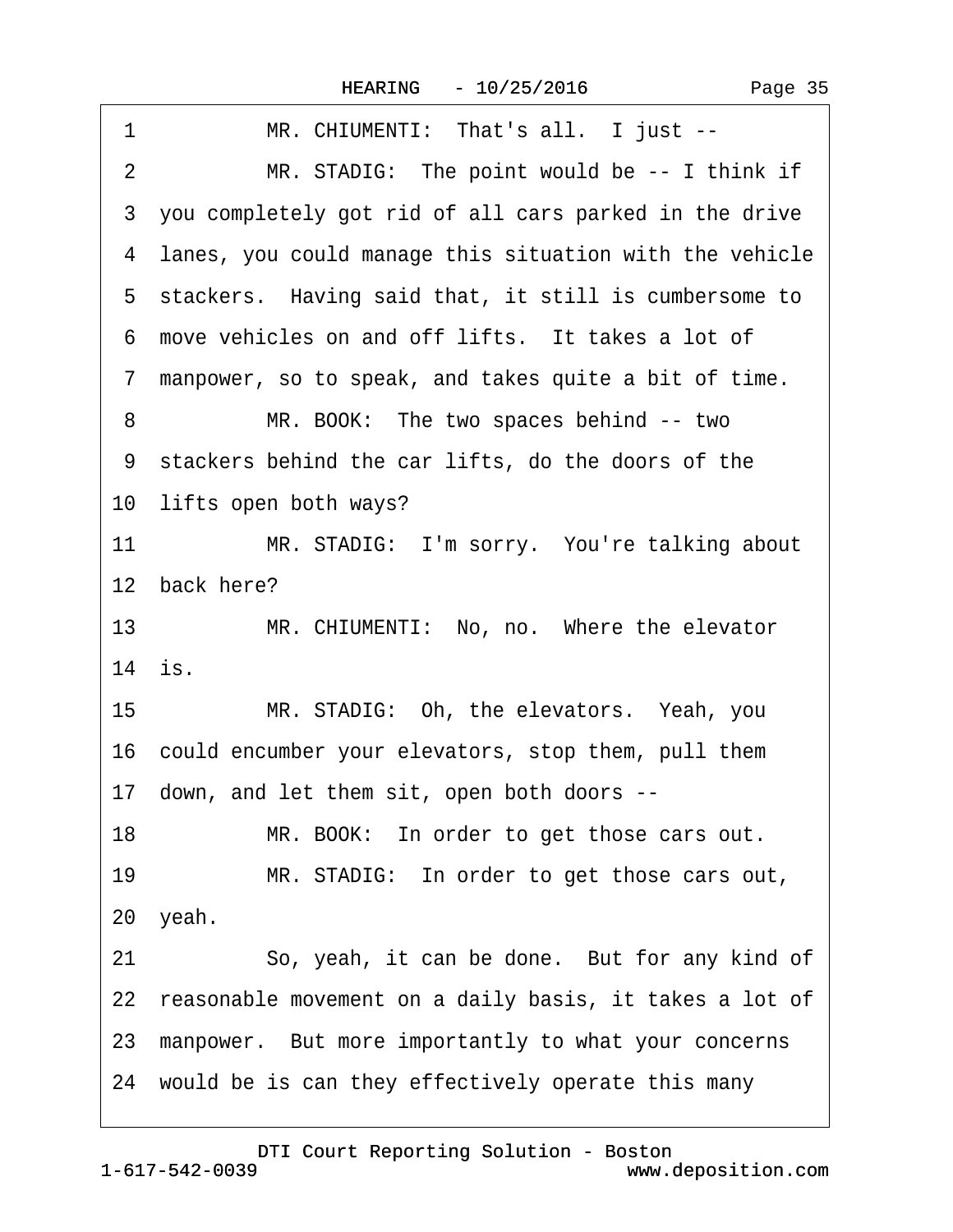1 vehicles in this parking space? And my opinion is no. 2 I think it's substantially less than what they have 3 shown here, and it would require a considerable amount 4 of manpower that they would have to commit to it. 5 MS. SCHNEIDER: I'm sorry. Can I just --·6· picking up on what you just said, how many of the ·7· problems that you're raising -- I know that there are 8 many, and I know some are related to design. But I ·9· guess I'm wondering if they really staffed up in terms 10· of valet personnel, you know, if they -- I know they're 11 proposing two, but if they have five full-time valet  $12$  staff  $-$ 13 MR. STADIG: Even at that, it will 14 incrementally improve the speed of operations, but the 15 problem is -- here's the fundamental issue: Like I was 16· talking, if you're trying to retrieve a car back here, 17 what happens is you have two or three jockeys running 18 and one runs in one car. As soon as he moves that, the 19 other's in the next car and he moves that. You can 20· accelerate that process somewhat, but the problem -- 21· the fundamental problem is you're putting cars into the 22 drive lanes. And while you're doing that one maneuver 23· to get this vehicle back -- from back here, you cannot 24· do any other maneuvers at that same point in time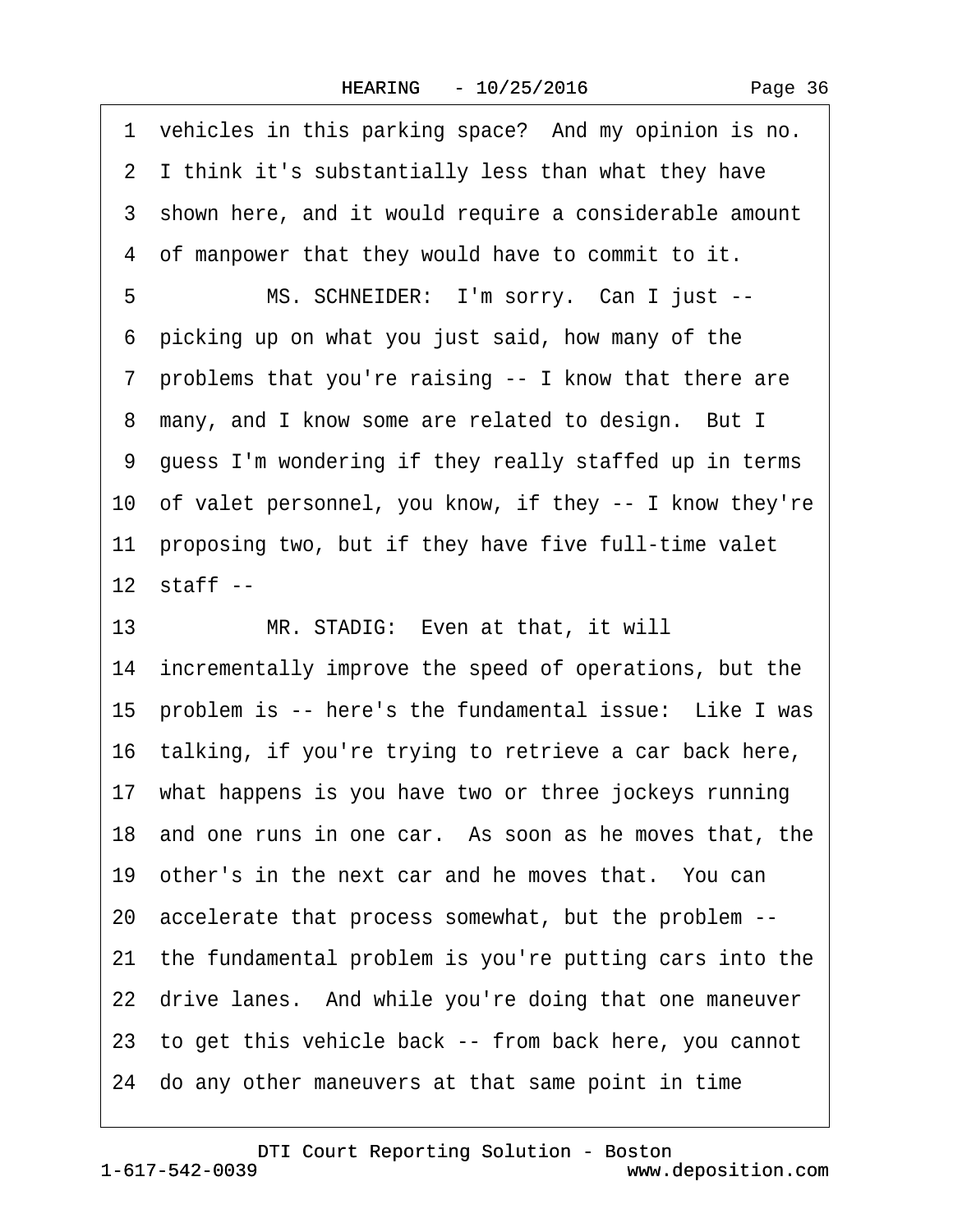1 because you've got vehicles out in the drive lanes

2 clogging the system.

3 Now, since progressively we'd get less ·4· vehicles than what's shown, you could drive one vehicle 5 from here to an empty stacker over here, etc. And as ·6· I've said, if you didn't have all these vehicles in the ·7· drive lanes, probably you could work it, but it does ·8· take a substantial amount of time.

9 The concern is: Up on the street, as you're 10· queuing vehicles in, do you have enough people to bring 11 vehicles in and/or service it to get vehicles out to 12 serve the types of turnover that you'd need for retail?

13 My biggest concern would be a Saturday, 14 midday Saturday where a lot of the residents are still 15 there and they're not moving so this is quite full of 16 residents. Some are gone, certainly. You know 10 to 17· 20 percent are probably out that day -- or could be 10 18 or 20 percent out. But at that point in time, midday 19· Saturday, pretty much peak of the retail -- peak at 20· times -- and you're trying to stuff a bunch of cars in, 21· and it would look somewhat similar to what you have 22 shown.

23 MR. ZUROFF: In your experience -- I forgot 24 what my question was.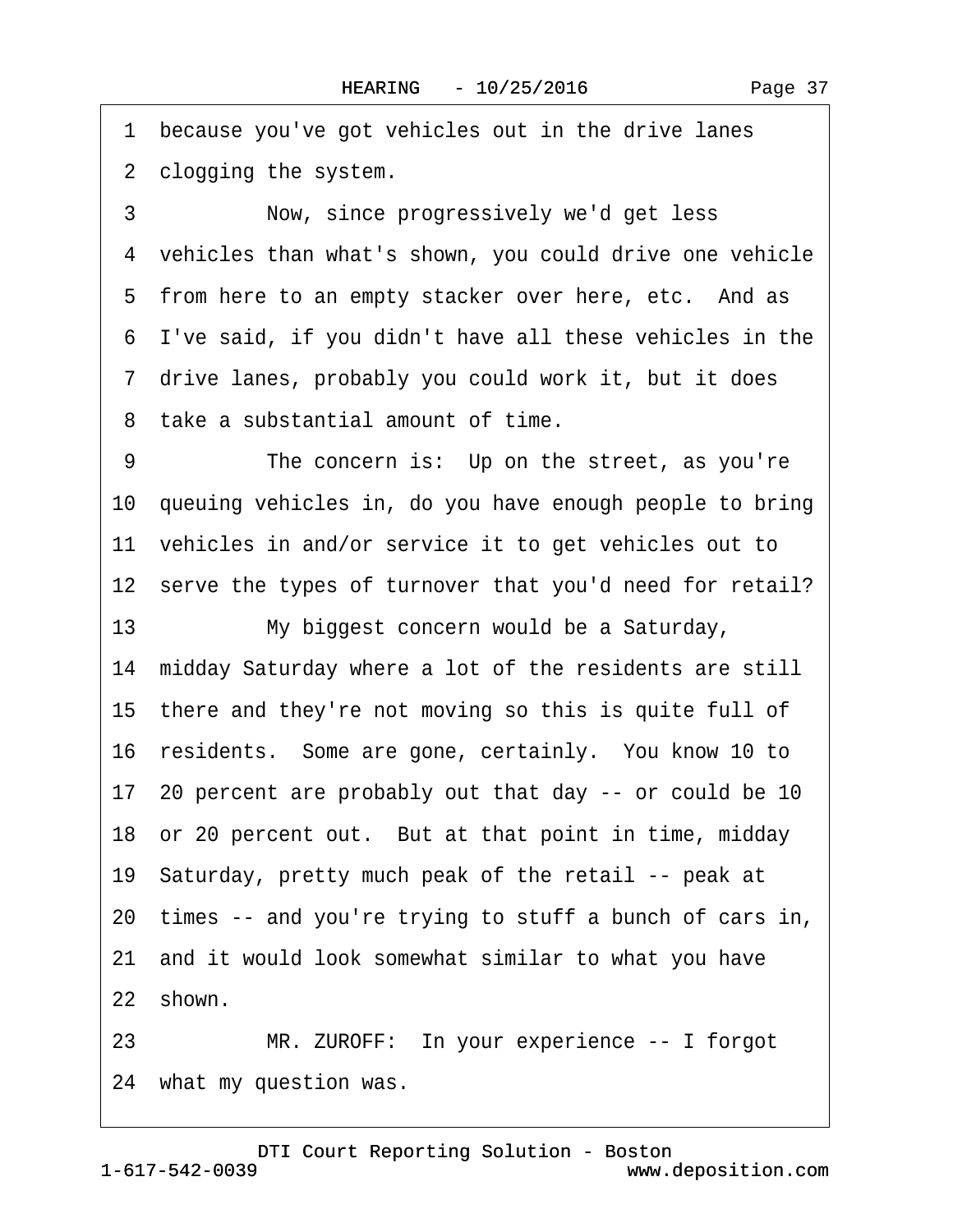1 How long does it take for a stacker to move, 2 and what system would be in place for -- if they're 3 shuffling cars from one stacker to another stacker and ·4· in order to shuffle the cars -- it kind of reminds me 5 of that little game we used to play. 6 MR. STADIG: Puzzle game, yeah. 7 MR. ZUROFF: How do they know -- how do they 8 keep track of whose car is where so that after they've ·9· done the shuffling and moving cars out to the people 10 that are driving them -- what kind of system do they 11 use to keep track of where the cars are so that the 12 next time they get called for cars -- don't they have 13 to stop and somehow keep track of that? 14 MR. STADIG: Yeah. This is not such a huge 15 facility that they wouldn't, ultimately. But what 16· typically happens is they would have a three-component 17 ticket where they'll tear off a certain point, give it 18 to the patron when they're handing their vehicle off. 19· They'll take the other two down, and with the ticket 20· they would usually, up on the surface, walk around the 21· vehicle, check for damage, mark damage, if you would -- 22 and this takes a little bit of time -- and then take 23 the vehicle down with the keys. 24 They can leave the keys in the vehicle, but in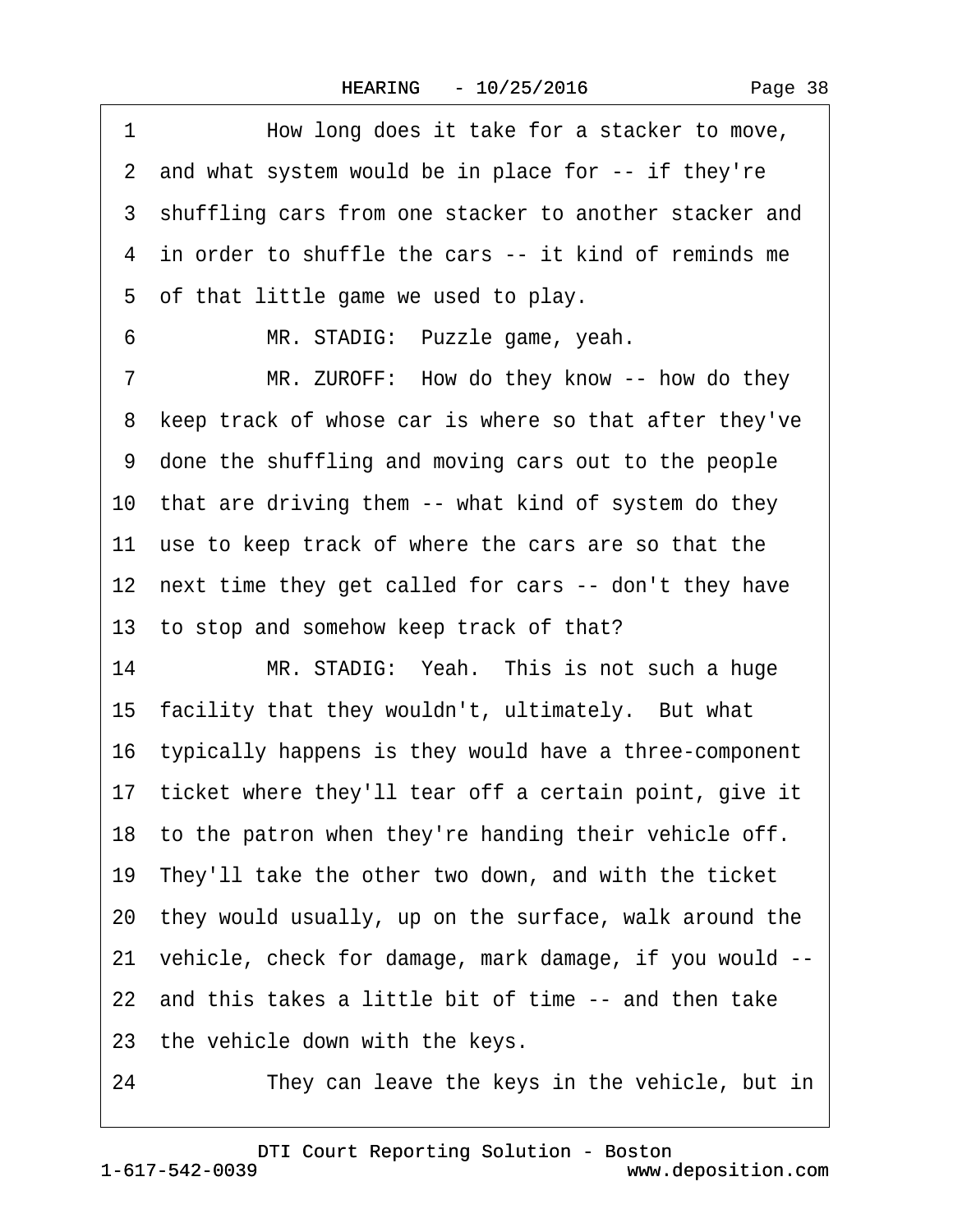1 many cases they'll take the key with the vehicle and 2 put it in safe storage. They will mark down where the 3 vehicle is and what position. They would have a 4 numbering system or whatever. A lot of times, once 5 they run down there, they would just hit the key fob to 6 hear the horn beeping to say where the vehicle is.

7 **In most cases, they're going to have to leave** 8 the vehicles in that are blocking because they're going ·9· to have to move those vehicles.· So they're going to 10· have to start cars up, turn them on, turn them off, get 11 them out of way, etc. I don't see that as being a 12 significant problem, trying to figure out where the 13 vehicles are.

14 But one basic rule is once you pull a car out 15· and it's in the drive lane, before you're done with 16· that overall transaction, you have to put the cars back 17 that you took out. So just to make sure you 18· understand, to get this vehicle, you have to move one, 19· two, three, four, five vehicles, put them out somewhere 20 here. Before you're done with that, all five of those 21 have to be put back before you're done with that one 22 retrieval.

23 MR. ZUROFF: That seems to me like it's going 24 to take more than 20 minutes.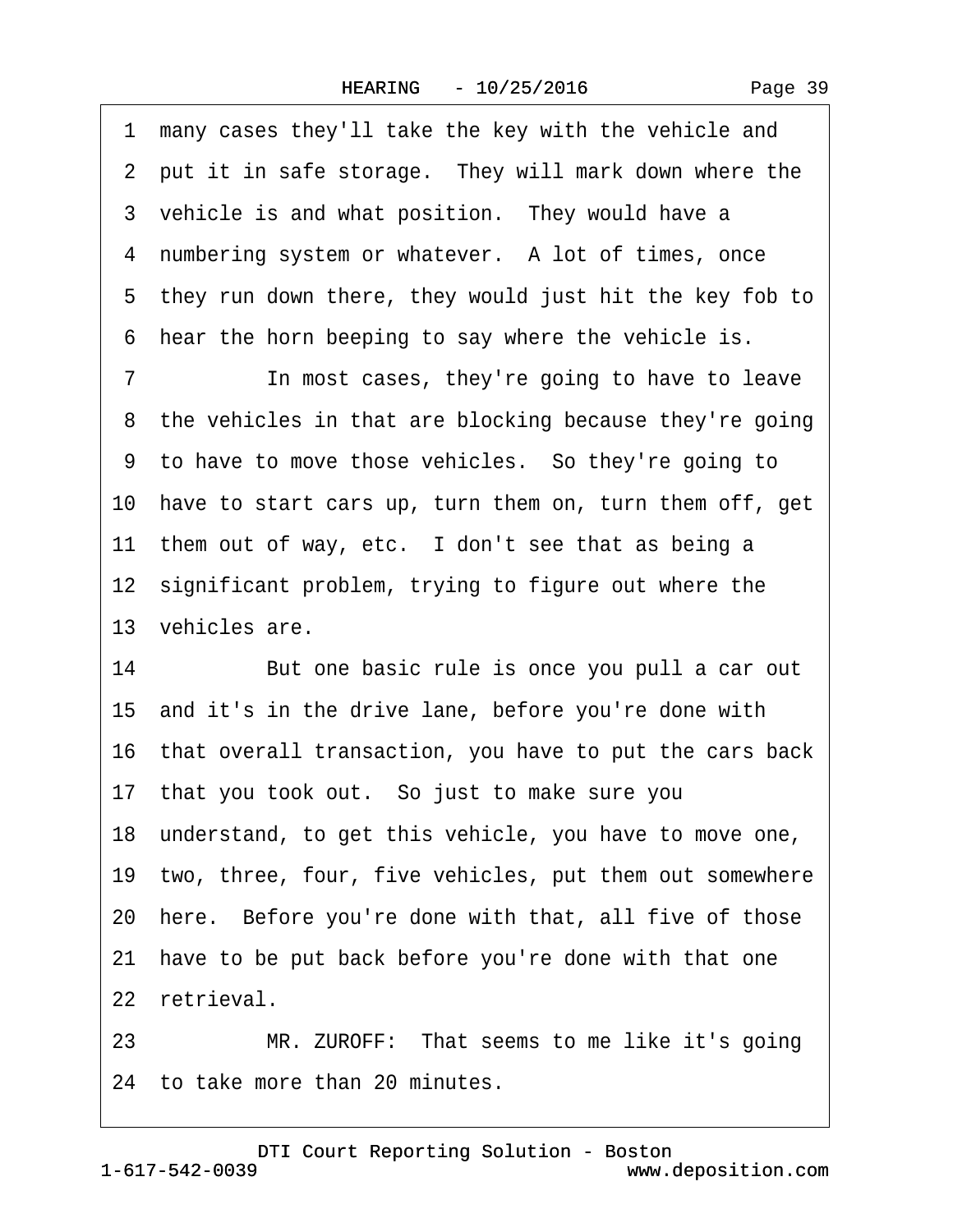| Page 40 |  |
|---------|--|
|---------|--|

1 MR. STADIG: It can take a lot of time. So 2 it'll vary. It depends upon how they would have it 3 staffed. That's why I requested a detailed timing 4 study, which can be done. It's not -- you know, it 5 takes a lot of time and effort for people that know ·6· what they're doing, but it is substantial.

7 MS. SCHNEIDER: I think the applicant, in one 8 of its responses, mentioned that it envisions getting ·9· cars out of the tandem spaces and the stackers, you 10 know, the night before so that residents who are going 11 to be leaving at a certain time -- and jump in if I'm 12 misstating this -- have the cars ready so we're sort of 13· avoiding all of this moving around and maneuvering at 14 times where people are -- during peak times.

15 MR. STADIG: Absolutely.

16 MS. SCHNEIDER: To what extent does that 17 mitigate the problems that you are raising?

18 MR. STADIG: Yeah. I'm not too concerned 19 about first thing in the morning when the residents are 20 leaving. I don't see that as being the problem. What 21· happens is an hour or two before they start to see the 22 residents, someone will go down in, and because they 23· couldn't control the order in which cars came in the 24 night before, they have to then start taking cars and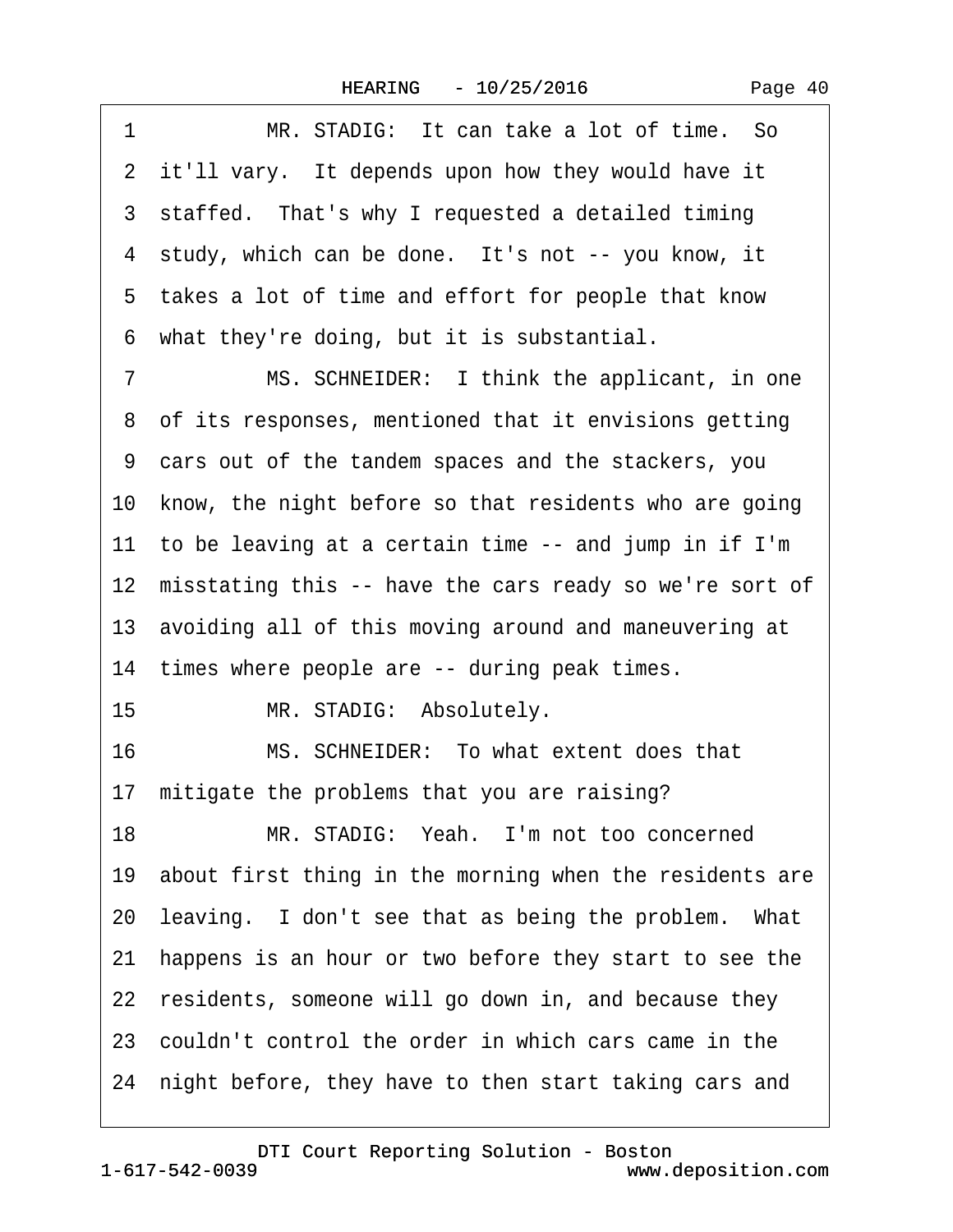1 moving them into position so that they're readily 2 accessible and retrievable first thing in the morning. 3 And, quite frankly, what they would do is start pulling 4 cars up into the exit lane and have them ready and ·5· waiting for people Monday through Friday that -- ·6· there's a pattern that Mrs. Smith always picks up her 7 car at 7:15. So that is not a problem. That operation 8 is usually pretty smooth. 9 What I think the biggest issue would be is

10 Saturdays and/or evenings when the residents are 11 returning, you're mixing those with retail customers 12 trying to leave, and it's a little bit more chaotic, 13· that they can't control the order in which vehicles 14 come in.

15 **But in particular, Saturday midday would be** 16· the most difficult because those would be the times 17· when people that don't move their vehicles all week or 18 whatever may tend to ask for their car. I'm going to 19 take my vehicle out on a Saturday and go from there, 20 versus the Monday through Friday nine-to-fivers that 21 are pretty routine.

22 MS. MORELLI: Mr. Stadig, could you comment on 23 evening weekdays when people are driving back? People 24· don't always come, say, like at 6:15, so it could be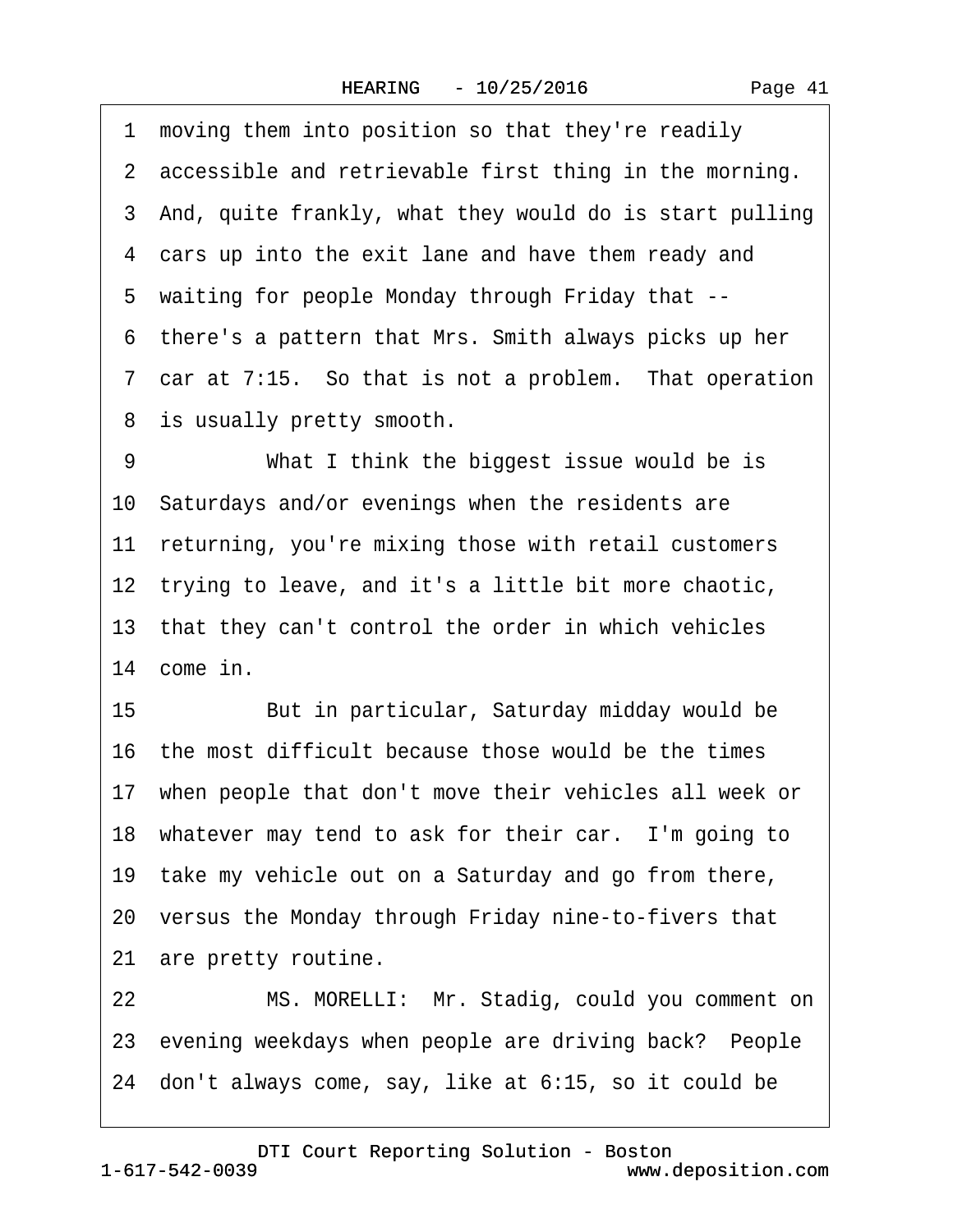1 they're staggering their arrival times in the evenings.

2 Can you comment on that scenario?

3 MR. STADIG: Yeah. Well, I mean, there is 4 some predictability about how people come back in the 5 evenings. You know, commuting patterns are reasonably ·6· about the same, but no person arrives always at the 7 same order at the same time. So they will take those 8 vehicles in and basically, as quickly as they can, take ·9· them off of the street, if you will, get them down in, 10 and just park them anywhere at that point in time. If 11 they can, they'll try to put them in some sort of 12 order, but usually you just don't have a choice. You 13 just get them in, get them parked, run back up, wait 14 for the next one, and you don't really worry about it 15· too much.

16 What the difficulty is also in the evenings as 17 people are coming in, also other residents may be going 18 out for dinner or whatever they may be doing during the 19· evenings.· So there is that unpredictability during the 20· evenings with people coming in and residents will be 21 leaving. That's just another time when it's less 22 predictable.

23 I'll just read through my notes here to see if 24 there's anything I didn't cover.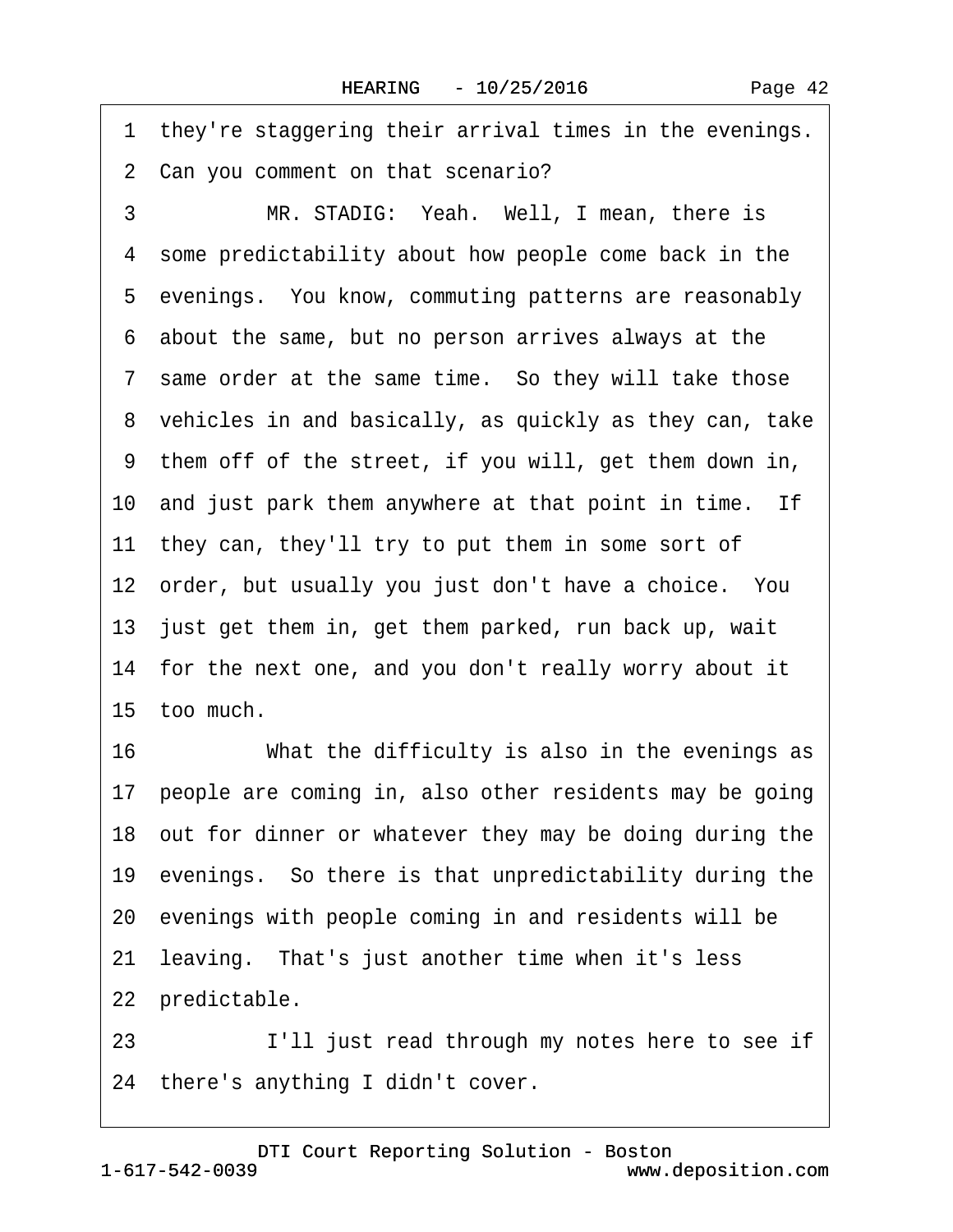1 MS. SCHNEIDER: You did have a comment about 2 the size of the elevators. 3 MR. STADIG: Yeah. Just in plans because we ·4· don't have -- these are all just PDFs and, you know, ·5· they're not necessarily always scalable and, you know, ·6· we just looked at the aspect ratio and they look a 7 little bit narrow. The response coming back was saying 8 they were 10 by 20s, which is adequate in size. It's ·9· not overly sized, but it's adequate in size. 10 What the difficulty gets to be is making the 11 turns either upstairs in or down below in. With narrow 12 jams and doors on these elevators, it just takes a 13 little bit more time to align and make sure that you're 14 pulling on. They're not -- they're okay in size. If 15· anything, you know, if you could slightly oversize them 16 just to move things around quickly, it's preferred. 17 The proponent basically came back and had a 18 few comments that I can briefly comment on. We did not 19· see any significant changes or responses that changes 20· our opinion, if you will, in what we had stated, and 21 then we reiterated those comments. 22 They come back again and mention in their 23· response that -- they talk about shared use, if you 24 will, that essentially residents will be leaving on a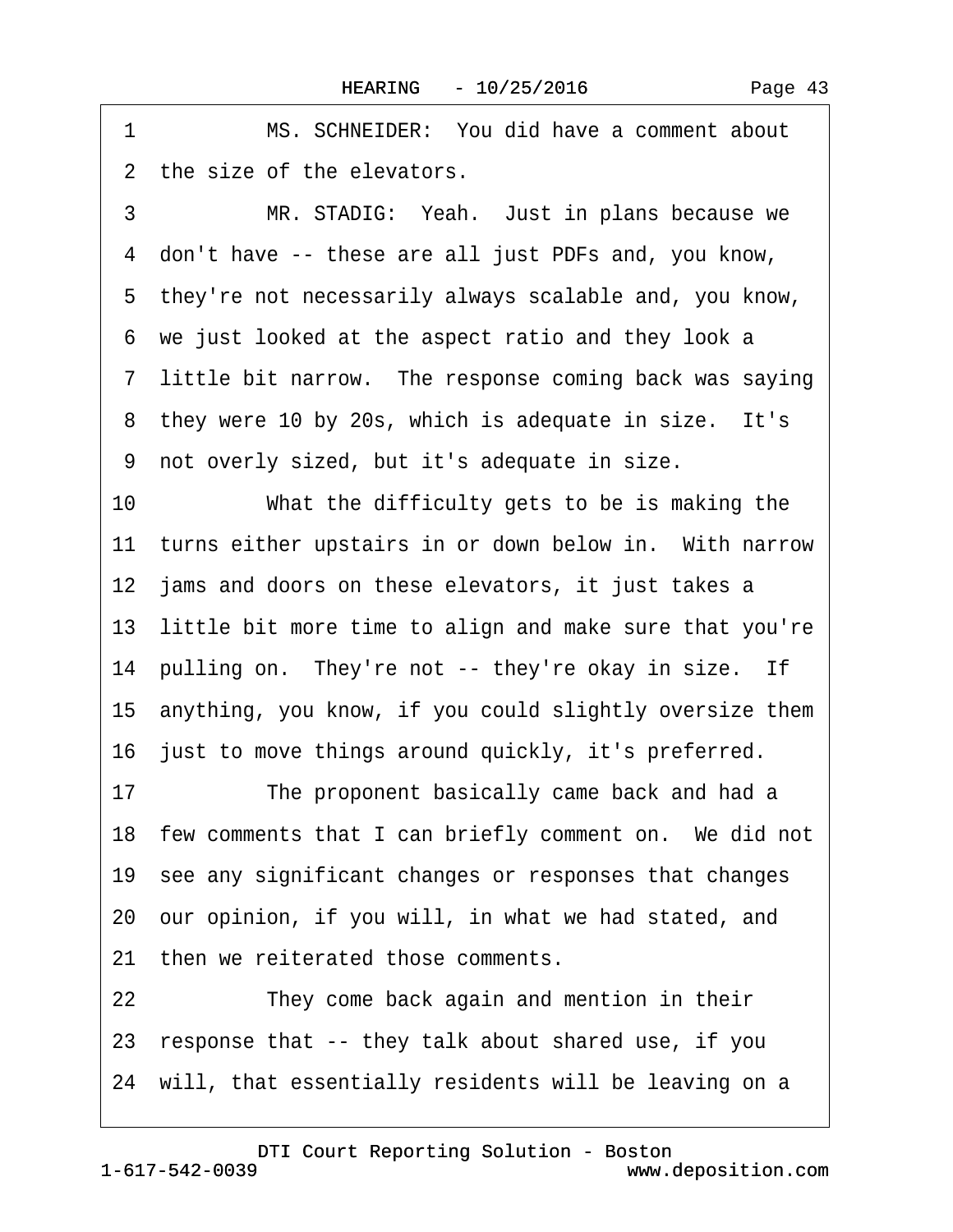·1· Saturday and then that allows room for retail parkers 2 to come in. General, we agree with that, but without ·3· any more substantial analysis, it's difficult to say. ·4· And even if you have a reasonable handle on it, it will 5 vary from any given week to -- week to week and you ·6· can't predict exactly what's going to happen. 7 They are indicating they will have bike 8 parking and -- per zoning law. They indicate that the 9 driveway complies with the zoning and, in their 10 opinion, it's not tight at 20 feet. 11 They indicate they have five queue spaces. If 12 you could flip it back up to the -- the five queue 13· spaces are shown going British, so I would really more 14 say that you have five spaces on the outbound side, 15· three spaces on the inbound side, is really what's 16· going on.· I would not recommend that they try to go 17 British and do it this way. 18 They did not provide a comment on the 19· accessible drop-off zone per 521 CMR, and, once again, 20· talked a little bit about peak hour volumes and 21 indicate the dimension of the elevator. And we 22 responded back that basically not much -- that there 23· response hadn't changed our view -- our original view 24 on that.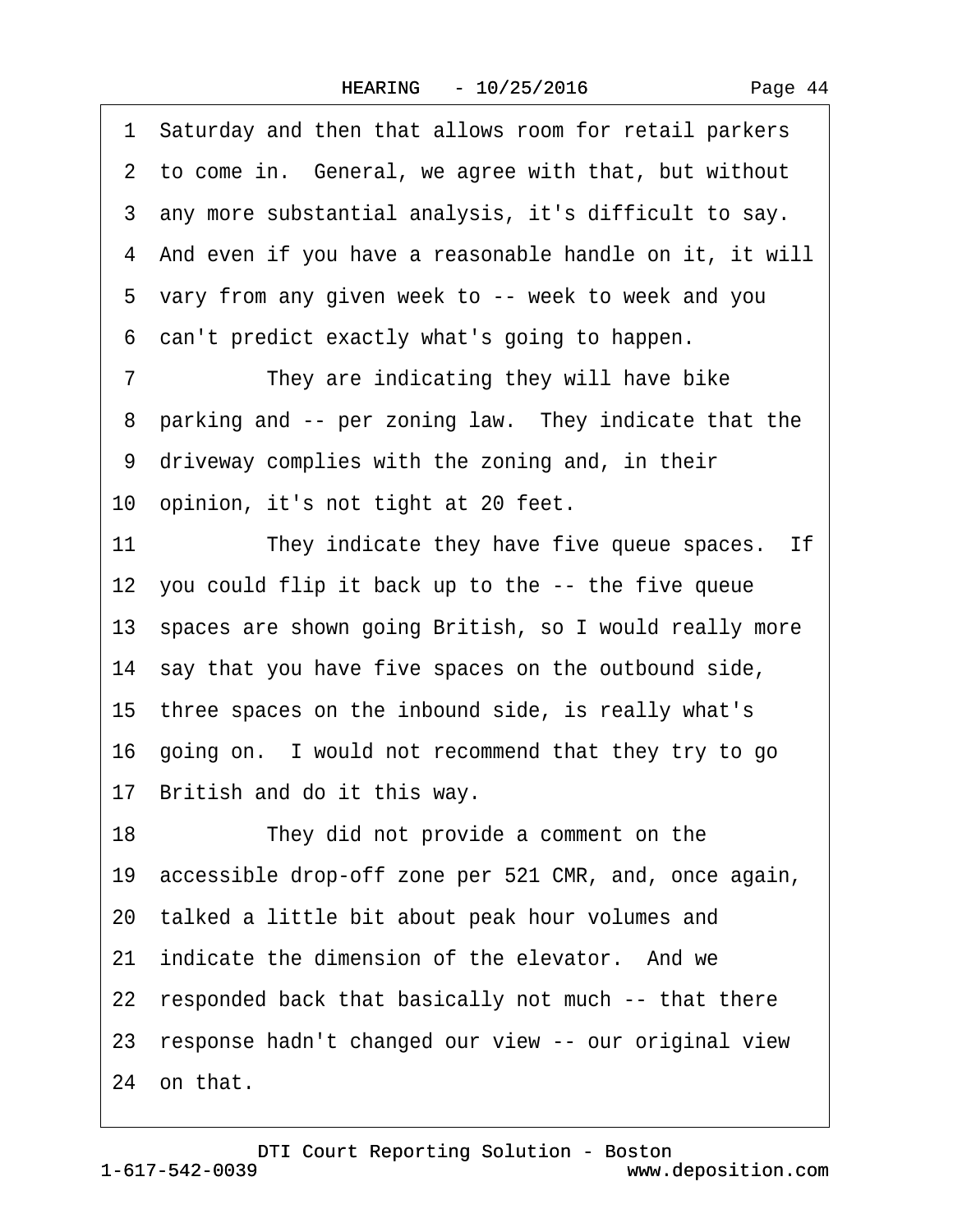| 1              | MR. CHIUMENTI: You mentioned that the 20 feet             |
|----------------|-----------------------------------------------------------|
|                | 2 met the Brookline rules for driveway. What kind of      |
|                | 3 driveway is that adequate for?                          |
| 4              | MR. STADIG: If you were in a slower                       |
|                | 5 residential neighborhood, that may be more appropriate. |
|                | 6 It is more of a residential scale.                      |
| $\overline{7}$ | MR. CHIUMENTI: I mean, would you be --                    |
|                | 8 obviously the driveway for a house wouldn't need to be  |
|                | 9 20 feet, so what does 20 feet actually -- what kind of  |
|                | 10 driveway does that apply to?                           |
| 11             | MR. STADIG: It would be a lower volume both               |
|                | 12 in terms of the road that it connects to and a lower   |
|                | 13 volume -- in my opinion, lower-volume facility that's  |
|                | 14 serving less vehicles, etc.                            |
| 15             | MR. CHIUMENTI: This would seem to be a pretty             |
|                | 16 extreme case on the driveway, frankly -- demand of     |
|                | 17 speed and --                                           |
| 18             | MR. STADIG: Yeah. You've got a lot of things              |
|                | 19 going that aren't going for you. You've got a main     |
|                | 20 arterial, so vehicles move at speed here, which is --  |
| 21             | I'll defer to Jim on that -- to comment on that.          |
| 22             | The biggest issue is that vehicles -- if a                |
|                | 23 vehicle is coming out and trying to negotiate traffic  |
|                | 24 and waiting to -- waiting for a gap in traffic to go   |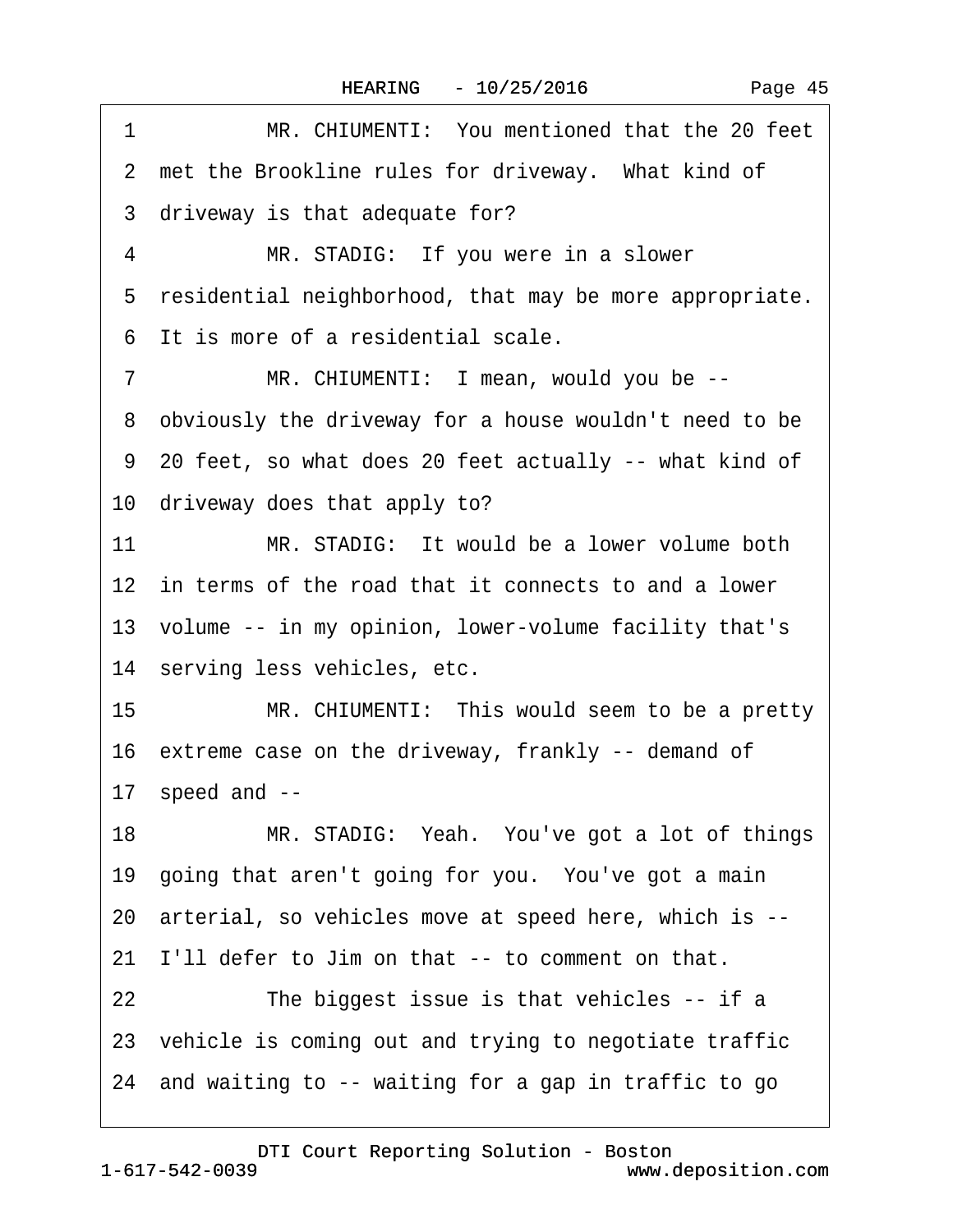|  | Page 46 |  |
|--|---------|--|
|--|---------|--|

·1· out and a vehicle pulls in -- it starts to pull in, 2 with that 20-foot width, it is actually quite tight for 3 vehicles to make those maneuvers. I do this day in and ·4· day out, and I can tell you 20 feet is extremely narrow 5 to make those types of maneuvers. It just is. 6 **Compounded on top of that is right inside of** 7 that you're talking about having very busy valet 8 operations with door swings, etc. It's just extremely ·9· tight and a very low level of service, and I'm 10 concerned it will cause problems back out -- it does 11 not have accessibility, it does not have an appropriate 12 pedestrian sidewalk, you know, people and cars 13 negotiating in the same area. It's just not good 14 design practice. 15 MS. SCHNEIDER: Thank you. Is the 16 applicant -- I see your hand up. Would the applicant 17 like to respond to any of the things that we've heard 18 tonight? 19 MR. ENGLER: Bob Engler for the applicant, and 20· I'm not the traffic consultant, so I can't give any 21 technical responses. And unfortunately, because of the 22 timing and the date, our traffic consultant who 23· prepared our responses can't be here. 24 But let me just say there are issues here. We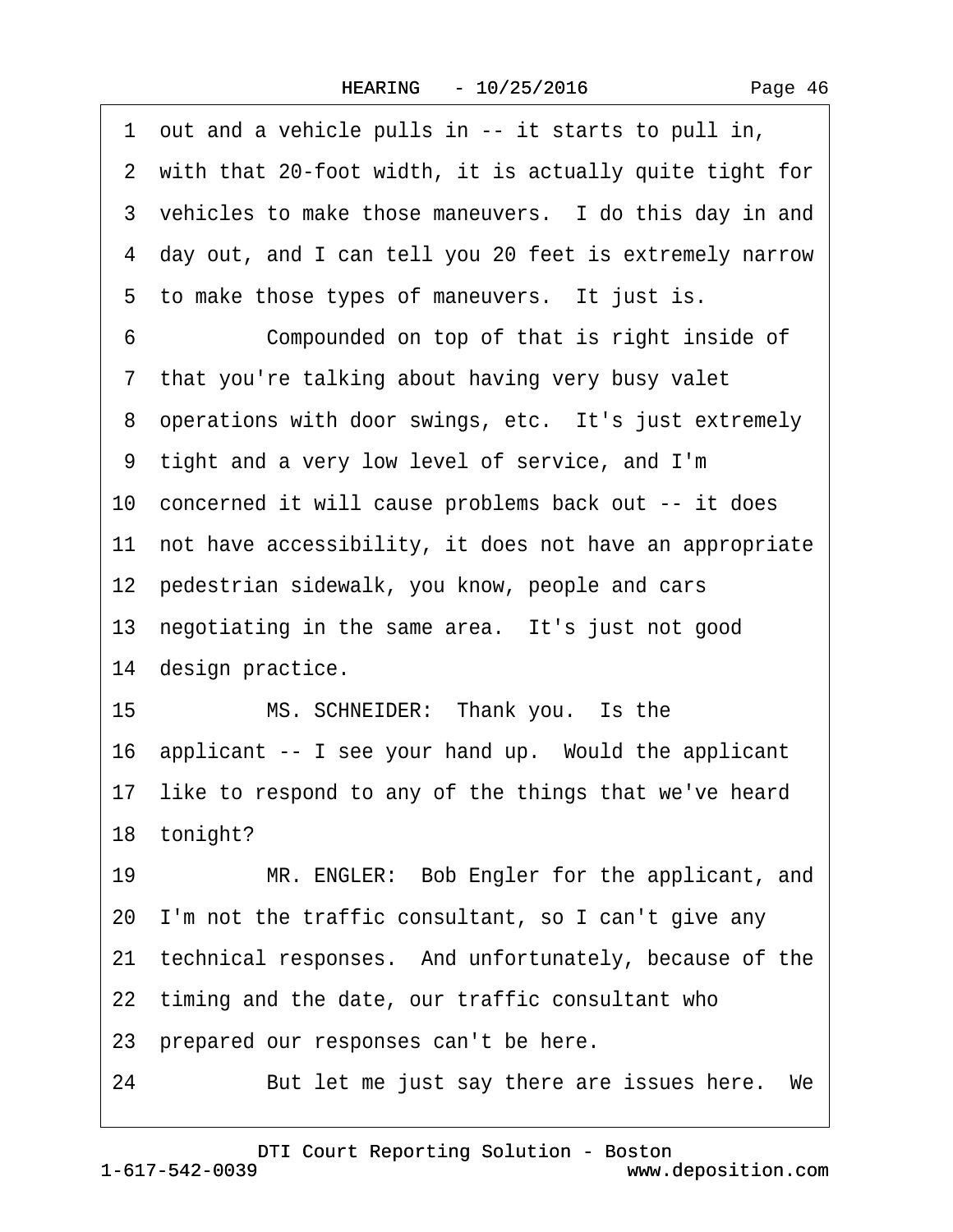| Page 47 |  |
|---------|--|
|---------|--|

|    | 1 recognize them. We recommend that we sit down with       |
|----|------------------------------------------------------------|
|    | 2 your peer reviewers through Maria during the day and     |
|    | 3 really hammer out what we can do. Because they're        |
|    | 4 absolutely correct. They're not redesigning this.        |
|    | 5 They weren't asked to redesign it. They were asked to    |
|    | 6 comment on our plan. So we need to come up with          |
|    | 7 solutions that everybody agrees with, so we need some    |
|    | 8 time to do that. We're very happy to work with them on   |
|    | 9 that, and we'll set up a schedule to do that so before   |
|    | 10 we come back here we would have something to show you   |
|    | 11 that we think works -- or doesn't work but they're      |
|    | 12 going to tell us. So we have to get something that      |
|    | 13 works. That's what we'd like to do.                     |
| 14 | MS. SCHNEIDER: Thank you.                                  |
| 15 | Does anyone have any response to that?                     |
| 16 | MR. DHANDA: I want to say that we sent the                 |
|    | 17 narrative of the type of retailers that are going to be |
|    | 18 there. I didn't hear any comment at all to that and     |
|    | 19 that's -- as you know, I'm in retailing. I've been at   |
|    | 20 it for a long time, and I seriously question the kinds  |
|    | 21 of volume and issues that he's raising for the retail.  |
|    | 22 This is the kind of retail -- we might have two         |
|    | 23 employees and a couple of customers at any given point  |
|    | 24 in time. In this -- today's age of e-commerce, the      |
|    |                                                            |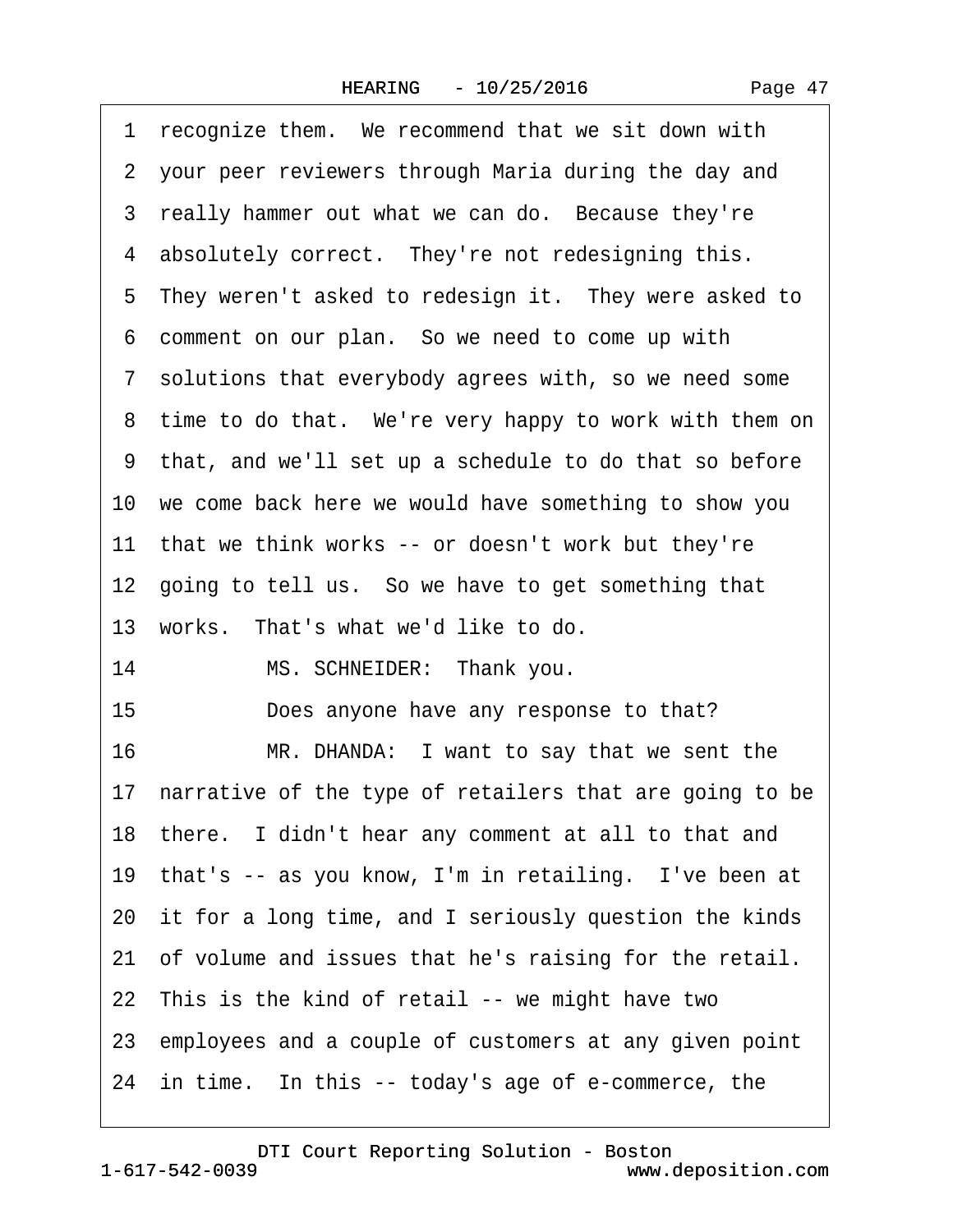1 number of people in the store every single day, the 2 kind of tenants we would have here is dramatically 3 going down. And you can go to any store, any showroom 4 of the kind that we are talking about. It would be a 5 surprise to me if there were three customers in the 6 store at any point in time.

7 MS. STEINFELD: May I suggest the ZBA request 8 that the applicant touch base with MassDOT, if they ·9· haven't already, to explore some of the issues that 10 have been raised.

11 MS. SCHNEIDER: Yeah. So, Mr. Engler, thank 12 you for your comments and for your and your client's 13 willingness to work out the details in coming up with a 14 plan that works better. I think everyone on the board 15 is very encouraged to hear that you're willing to do 16 that and will be putting in time and effort to do that.

17 There have been some issues raised, though, 18· with respect to the MassDOT easement about parking 19· spaces on Boylston Street, and you've seen them all in 20 the reports.

21 In the interest of time, it probably does make 22 sense, if you haven't started those discussions with 23· MassDOT already, if you can do so and report back to us 24 at our next hearing as to those conversations.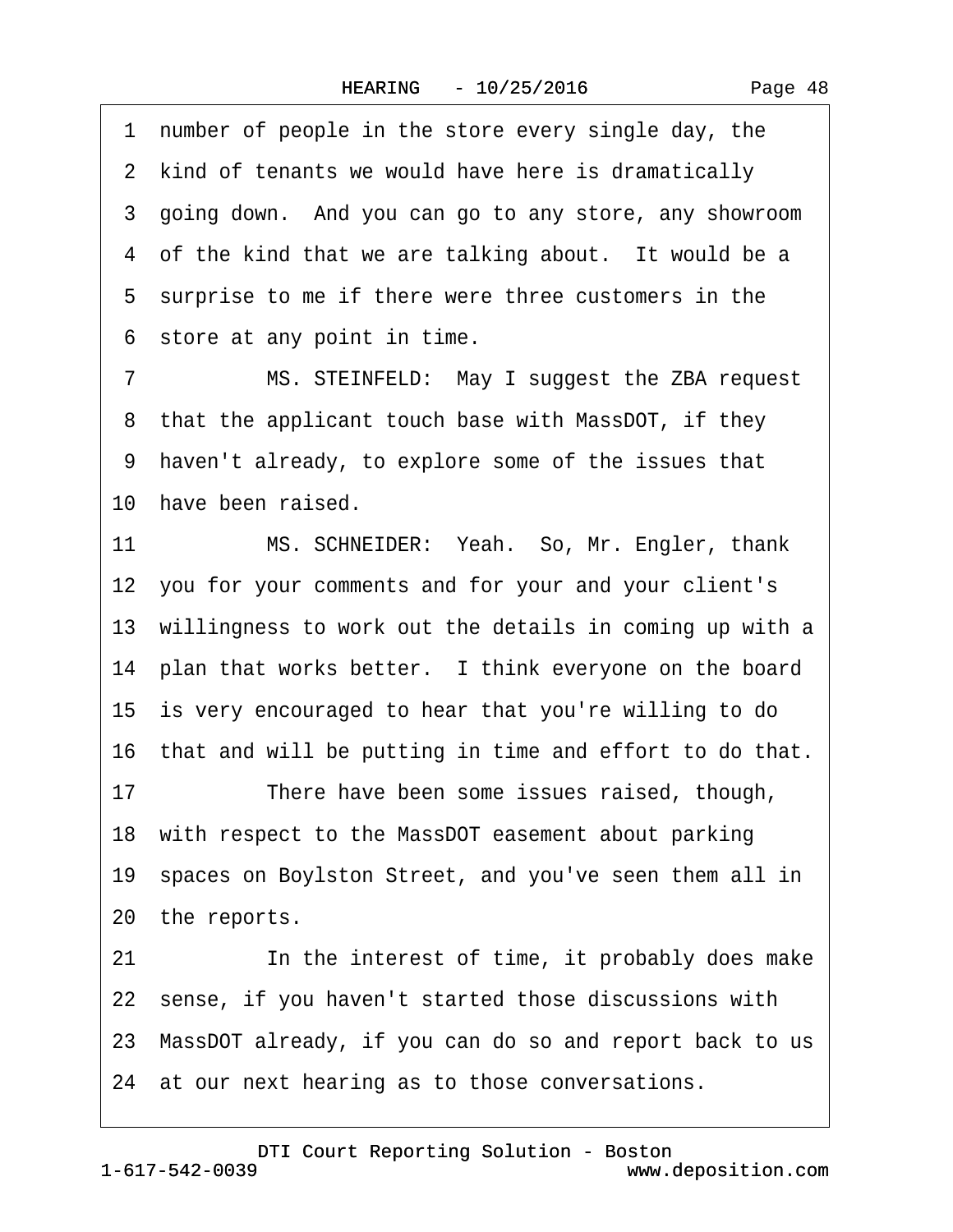| MR. ENGLER: Okay.<br>1                                            |
|-------------------------------------------------------------------|
| MS. SCHNEIDER: Okay. We will now open this<br>2                   |
| 3 up for public comment. I do want to say a few things            |
| 4 before we kick that part off. The scope of tonight's            |
| 5 meeting, as you all heard, was traffic and parking, so          |
| 6 I would ask that folks limit their comments to traffic          |
| 7 and parking. We've had other substantive hearings --            |
| 8 we'll have other substantive hearings, so if your               |
| 9 comments have to do with something that's not traffic           |
| 10 and parking, please save that for the appropriate              |
| 11 subject matter hearing.                                        |
| 12 <sub>2</sub><br>In the interest of time, I would also ask that |
| 13 you listen carefully to what your neighbors are saying.        |
| 14 We don't have a ton of people here, but if you hear            |
| 15 your neighbors saying something that you completely            |
| 16 agree with, rather than restating what your neighbor           |
| 17 has said, we would appreciate it if you would just say,        |
| 18 I agree with what he said or with what she said.               |
| 19<br>As usual, we encourage all of you -- and we                 |
| 20 did receive written comments in advance of this                |
| 21 meeting -- to continue to submit written comments. You         |
| 22 can mail them in, you can email them in. We do read            |
| 23 all of them, and we appreciate your written feedback as        |
| 24 well as your comments at the hearing.                          |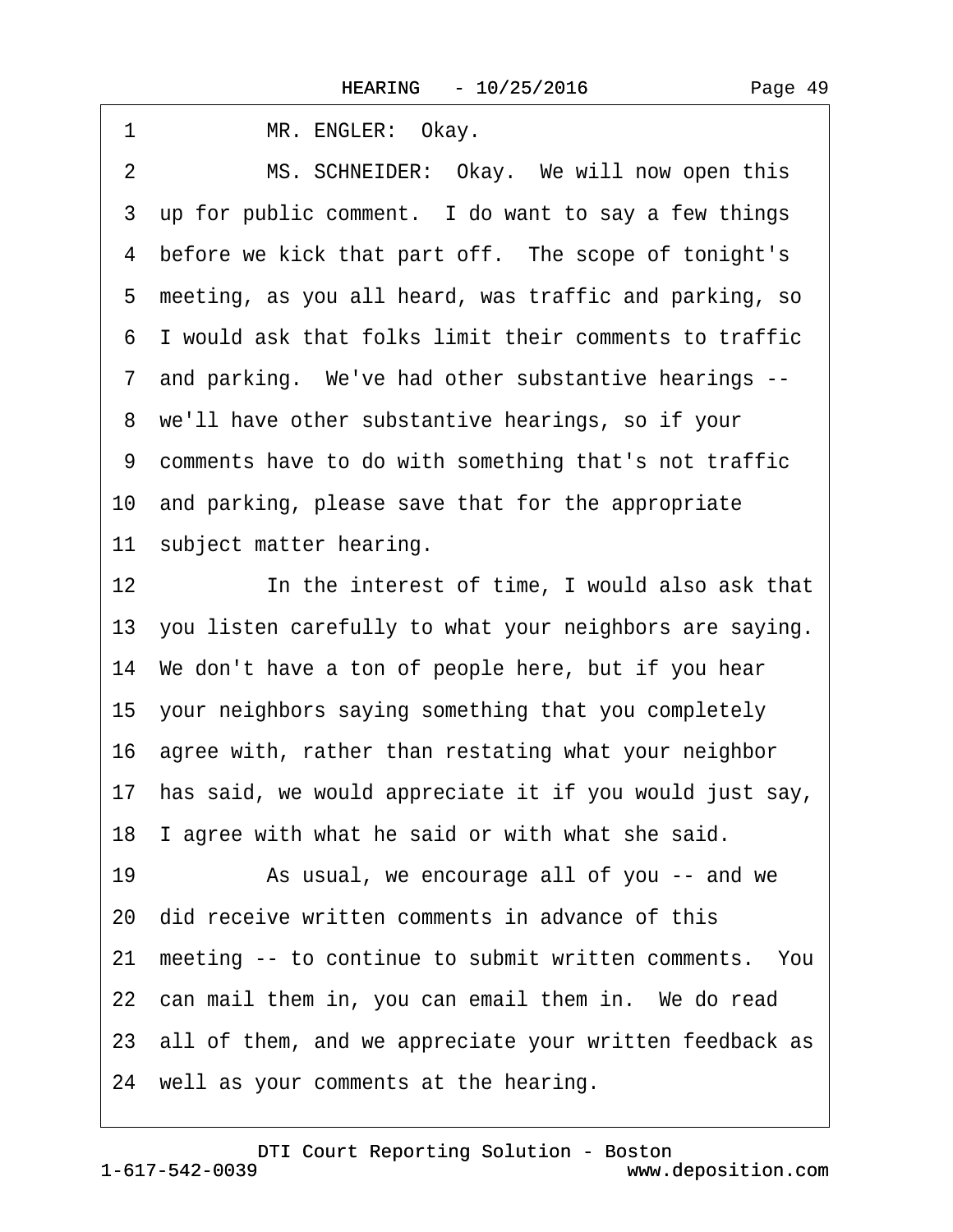1 If people want to speak, please go up to the ·2· podium, please say your name, your address, and speak ·3· loudly, clearly, and slowly so we can capture your 4 testimony. Thanks. 5 MS. KOBES: My name is Hedva Kobes, H-E-D-V-A, 6 K-O-B-E-S. I live at 629 Hammond. I do have written ·7· remarks, which I will submit, so I will skip 90 percent ·8· of it. 9 What I would like to leave you with is one 10 phrase, and that is "tipping point." I came in here 11 thinking of this as a traffic issue. It is a safety 12 issue. What we have is a tipping point. We already 13 have, as you've heard in many other hearings, local 14 residents feeling that people are already dodging cars, 15· that they're already not looking at light signals, that 16 we have backed up traffic for blocks. We have safety 17 issues already. 18 But even if you feel that we're only to the 19 edge of those issues, what is the tipping point? Is 20 the tipping point one car, as Jim said? If one car is 21 backed up on Boylston, all bets are off. His exact 22 words.

23 You have the new school. You have a hundred 24 students who can walk to it. There will be bus routes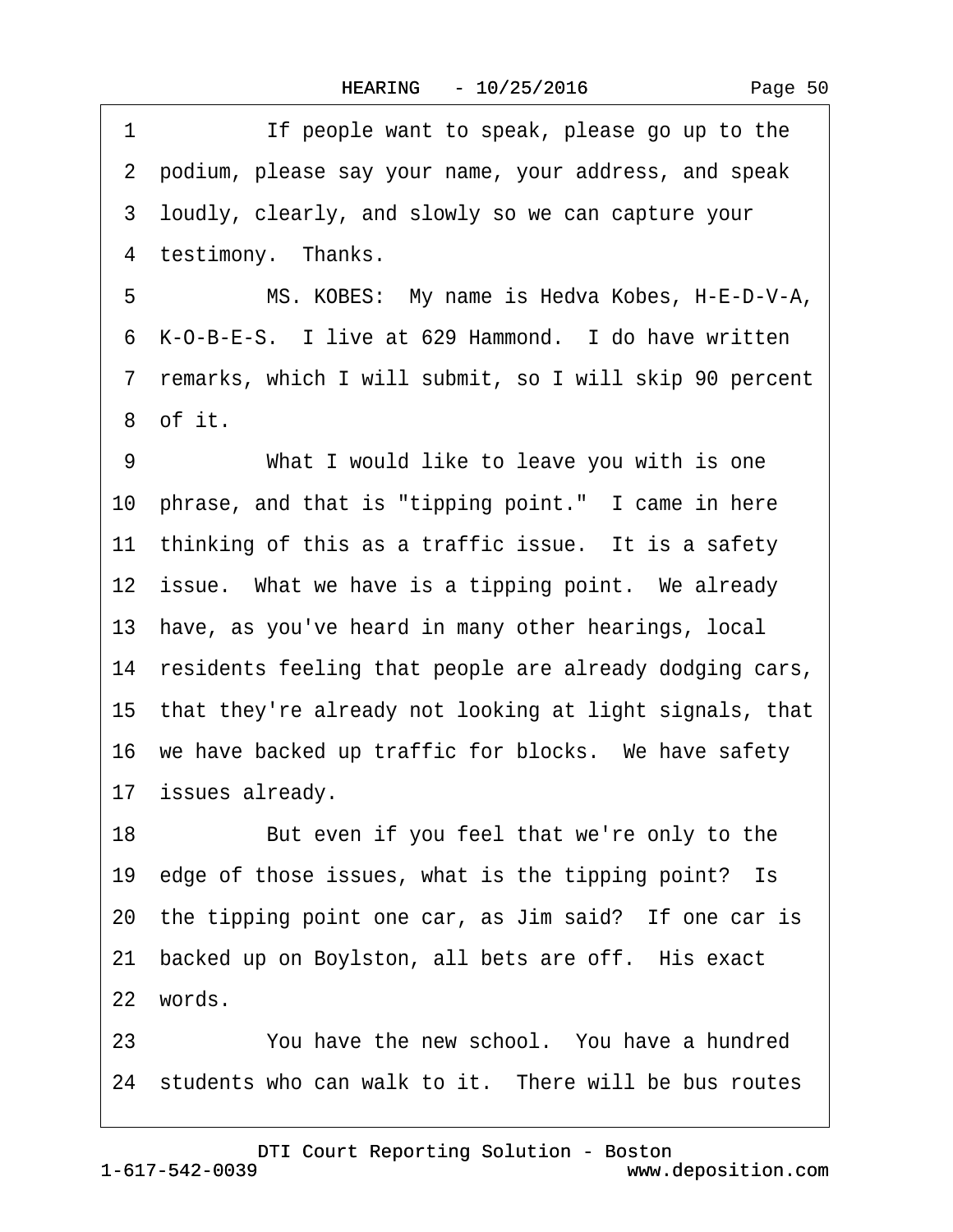1 that try and avoid Hammond and Heath. However, you've 2 got lots of parents around here who drop off and pick ·3· up their kids and head to the street or head up 9 or 4 head home in a different direction or go see their 5 aunts or their grandmas. So you're adding the school, 6 another tipping point.

7 You're adding people 55 and older into the new 8 proposed building. People 55 and older -- and I'm ·9· certainly one of them -- we're a little slower getting 10 in and out of our cars, as the gentleman who talked 11 about parking said. We also have more erratic 12 schedules. Some of us, yes, are still nine-to-fivers. 13 Many of us aren't nine-to-fivers. And those that are 14· over 55 that aren't nine-to-fivers are coming and going 15 at different times that aren't as predictable as we 16· would hope if we look at historic studies. 17 You can tell I have a lot more to say. I'll 18 stop there and give other people the opportunity. But 19· I would just like you to think about the tipping point 20· as you think of all of the things that are being piled, 21 one on top of the other, rather than looking at each of 22 these as a distinct and discrete issue. Thank you.

23 MR. GERZON: My name is Yuriy Gerzon. I'm 24· speaking on behalf of the residents of 1162-1164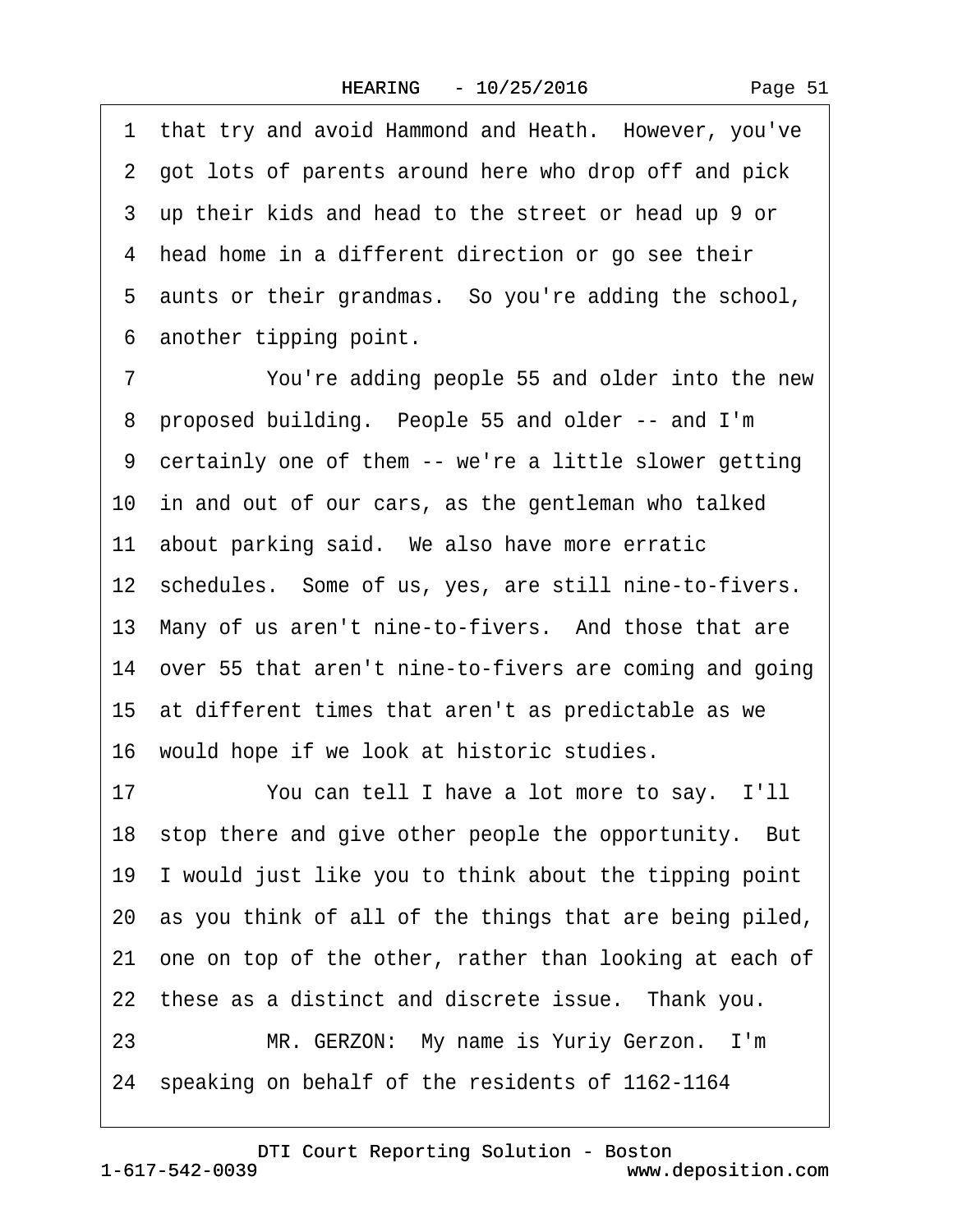1 Boylston Street, which is the abutting property. 2 **I** had a couple of really concrete questions to 3 the two gentlemen who spoke today. The first couple of 4 questions are for Mr. Fitzgerald. 5 **· · · · So I don't know if you're aware of the history** 6 of the light signal that's on the intersection. It 7 used to actually have a walk cycle where basically 8 residents could actually cross. That was removed, and ·9· that's actually one of the things that's allowed 10 traffic to flow much better there. 11 What you recommended, and what makes logical 12 sense with the huge condominium complex that's being 13 proposed, would be to have a walk cycle. So I'm 14 wondering if you've done any studies on what would 15 happen with an extra delay by having an actual walk 16 cycle as part of that intersection -- would entail. So 17· say an extra 20 seconds, maybe, even, to have people 18 cross, what that would add to the traffic in the area. 19 MR. FITZGERALD: So just to answer that 20· question, I was suggesting that improved pedestrian 21· crossing signal equipment be installed at the 22 intersection of Heath Street. 23 MR. GERZON: Can you elaborate on what that

24 means?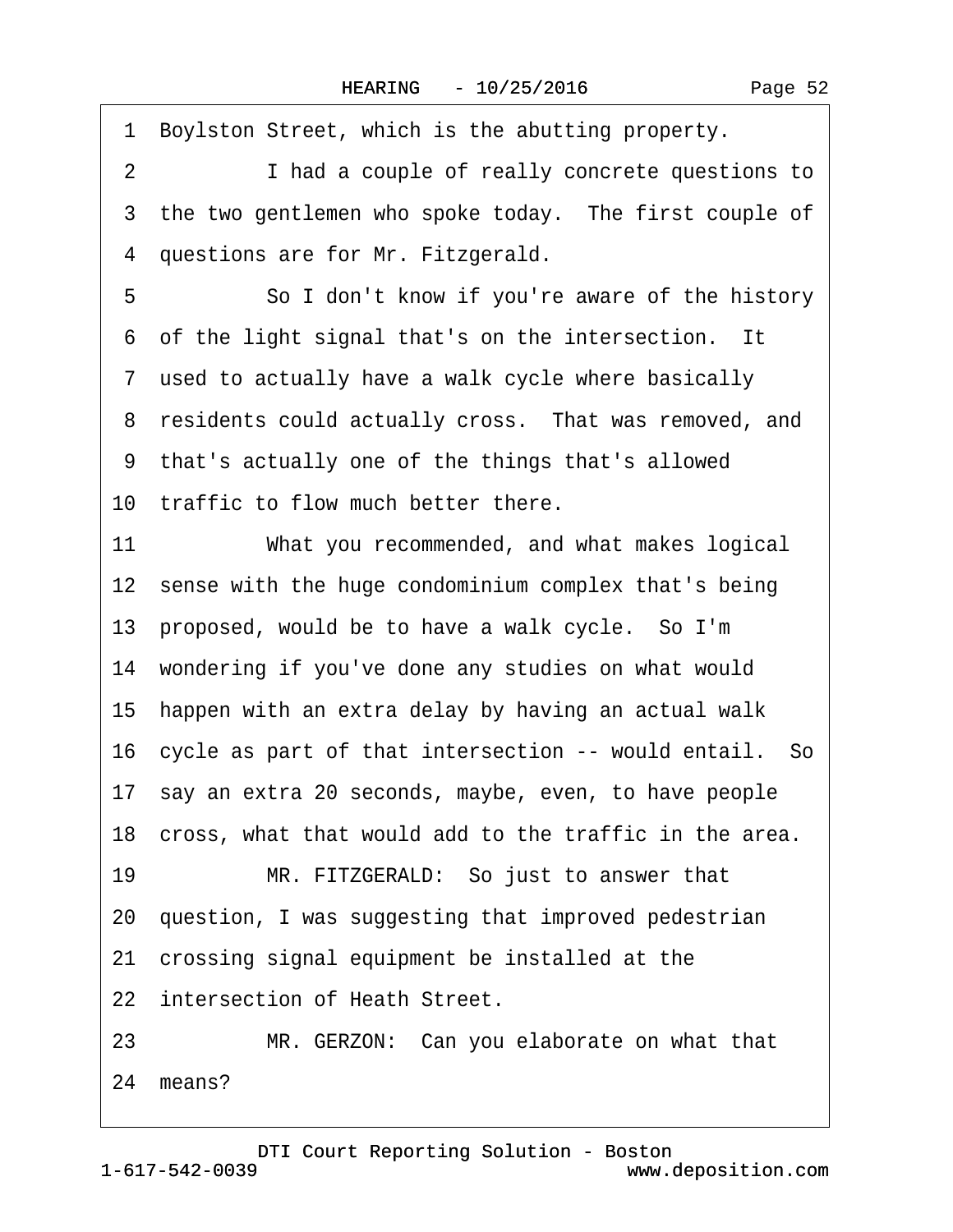|  | Page 53 |  |
|--|---------|--|
|  |         |  |

| 1  | MR. FITZGERALD: Sure. So there's different                |
|----|-----------------------------------------------------------|
|    | 2 signal equipment that's available to the visually       |
|    | 3 impaired. And the technology continues to change, but   |
|    | 4 some of the equipment includes, for instance, a         |
|    | 5 countdown pedestrian signal, a locator tone, a very     |
|    | 6 low-volume tone but enough for somebody who's visually  |
|    | 7 impaired to find it. It's just updating the existing    |
|    | 8 traffic signal equipment for the pedestrians to provide |
|    | 9 better crossing for the visually impaired.              |
| 10 | It would not necessarily include providing                |
|    | 11 exclusive pedestrian phases as opposed to concurrent   |
|    | 12 pedestrian phases that's out there now. If you were to |
|    | 13 stop an entire intersection -- one of those entire     |
|    | 14 intersections for one pedestrian to cross one way, it  |
|    | 15 would have a substantial impact on operations and      |
|    | 16 increase delays.                                       |
| 17 | And no, I did not analyze -- I reviewed the               |
|    | 18 analysis. I did not perform an analysis myself on      |
|    | 19 these, but I would suspect that it would only make a   |
|    | 20 bad situation worse.                                   |
| 21 | MR. GERZON: It would seem that, given this                |
|    | 22 development and, of course, the Baldwin School that's  |
|    | 23 planned, a walk cycle may be inevitable with the foot  |
|    | 24 traffic that this would add, plus the school.          |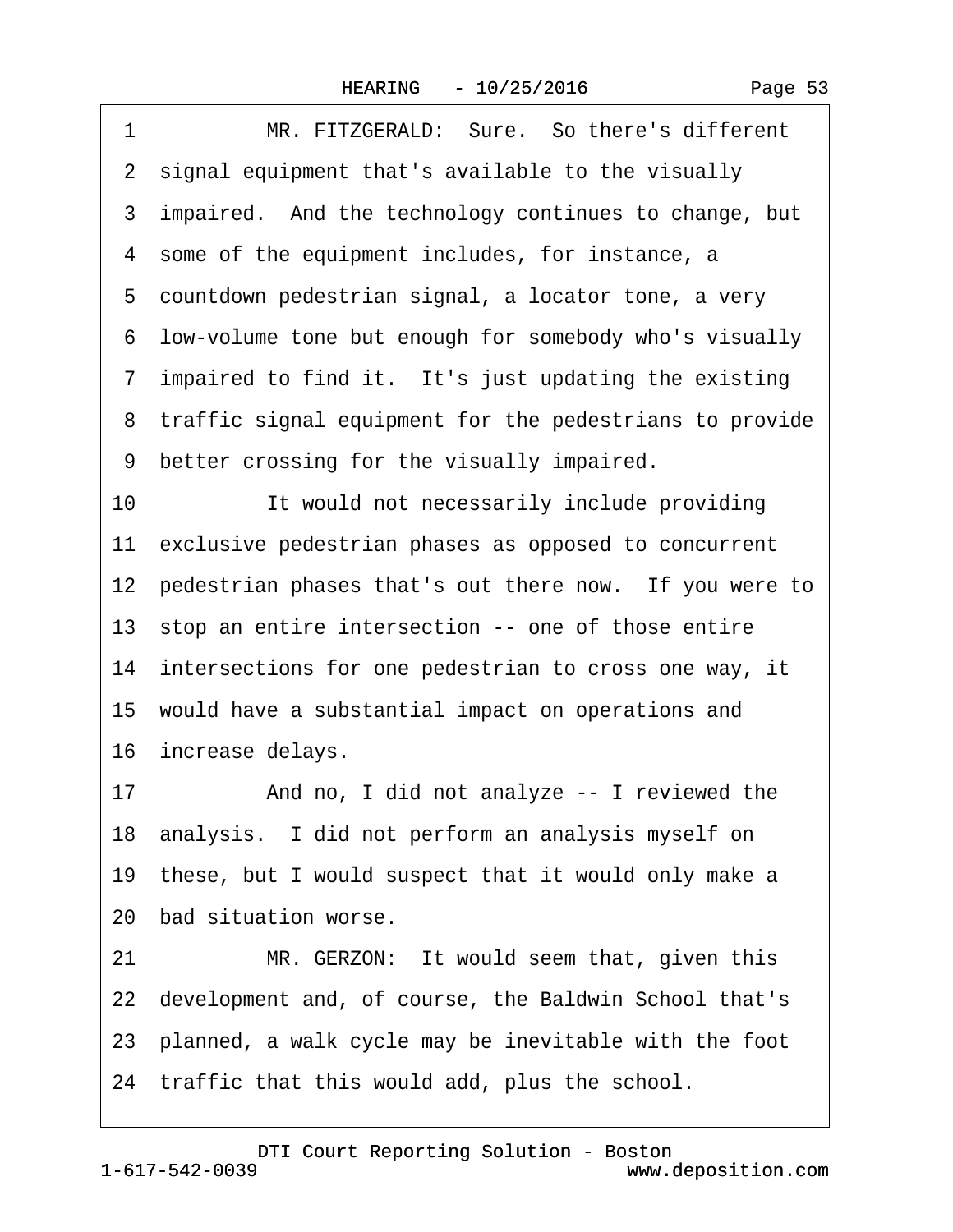| Page 54 |  |
|---------|--|
|         |  |

| 1  | MR. FITZGERALD: It would still be a walk                   |
|----|------------------------------------------------------------|
|    | 2 cycle. It would still be a concurrent walk cycle.        |
| 3  | MR. GERZON: So I lived at this place for,                  |
|    | 4 let's see, 15 years, and I can tell you that it's        |
|    | 5 harrowing to cross sometimes and I'm healthy and fast.   |
|    | 6 And there are a lot of near misses there. If you're      |
|    | 7 talking about a 55-and-over community who are not fast,  |
|    | 8 they shouldn't be expected to dodge cars. So a walk      |
|    | 9 cycle actually makes sense now if you're putting people  |
|    | 10 that age in the community right in that cross path.     |
| 11 | The other think I wanted to ask -- and it's                |
|    | 12 just something for your consideration, of course -- did |
|    | 13 you consider traffic analysis given the loading zone    |
|    | 14 that's proposed and the fact that now you will have     |
|    | 15 only one lane of traffic actually able to pass on       |
|    | 16 Hammond Street?                                         |
| 17 | MR. FITZGERALD: The proposed changes were to               |
|    | 18 retain the number of travel lanes that are there now,   |
|    | 19 and that's why they're cutting into the sidewalk so     |
|    | 20 far. So the pavement markers would shift a little bit.  |
|    | 21 A lot of the -- the brunt of the -- of that loading     |
|    | 22 zone is taking place in the existing sidewalk, and      |
|    | 23 that's why they're proposing to cut in 7 feet of it.    |
| 24 | MR. GERZON: So in your plan --                             |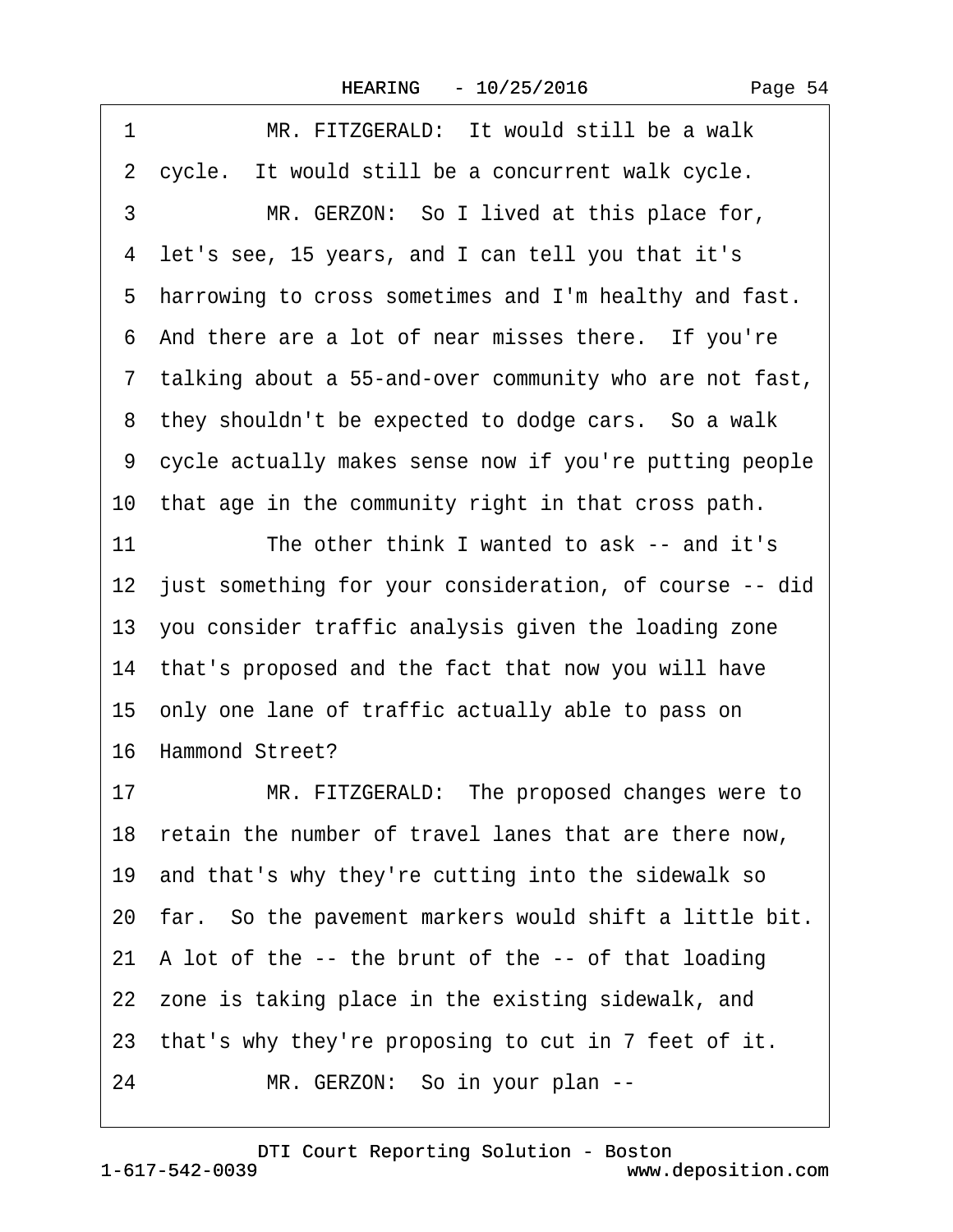1 MR. FITZGERALD: It's not my plan. I'm the 2 reviewer. 3 MR. GERZON: In the proponent's plan -- in the ·4· proponent's plan, there would still be two full lanes 5 of traffic on Hammond Street that would be happening ·6· regardless of whether there's a car in the loading bay 7 or not? 8 MR. FITZGERALD: Correct. 9 MR. GERZON: So the only, then, consideration 10 would be if a vehicle is there with the loading, what 11 happens with the loading parallel parking that becomes 12 more likely? But that's a hypothetical, of course. So 13 there will still be two lanes. Just making sure. 14 Excellent. 15 • **And then my other questions were for** 16· Mr. Stadig.· I did want to ask if you could maybe kind 17 of compound all your feedback about the one area where 18 the driveway is and explain what you, in total, suggest 19· the width of that area be. 20 You mentioned that 20 feet is what's in the 21 proponent's plan. You mentioned you recommend about 24 22 for the actual road -- the part where the cars would 23 be. You also mentioned that 5 feet be -- what is it? 24· CMR -- basically regulations --

1-617-542-0039 [DTI Court Reporting Solution - Boston](http://www.deposition.com) www.deposition.com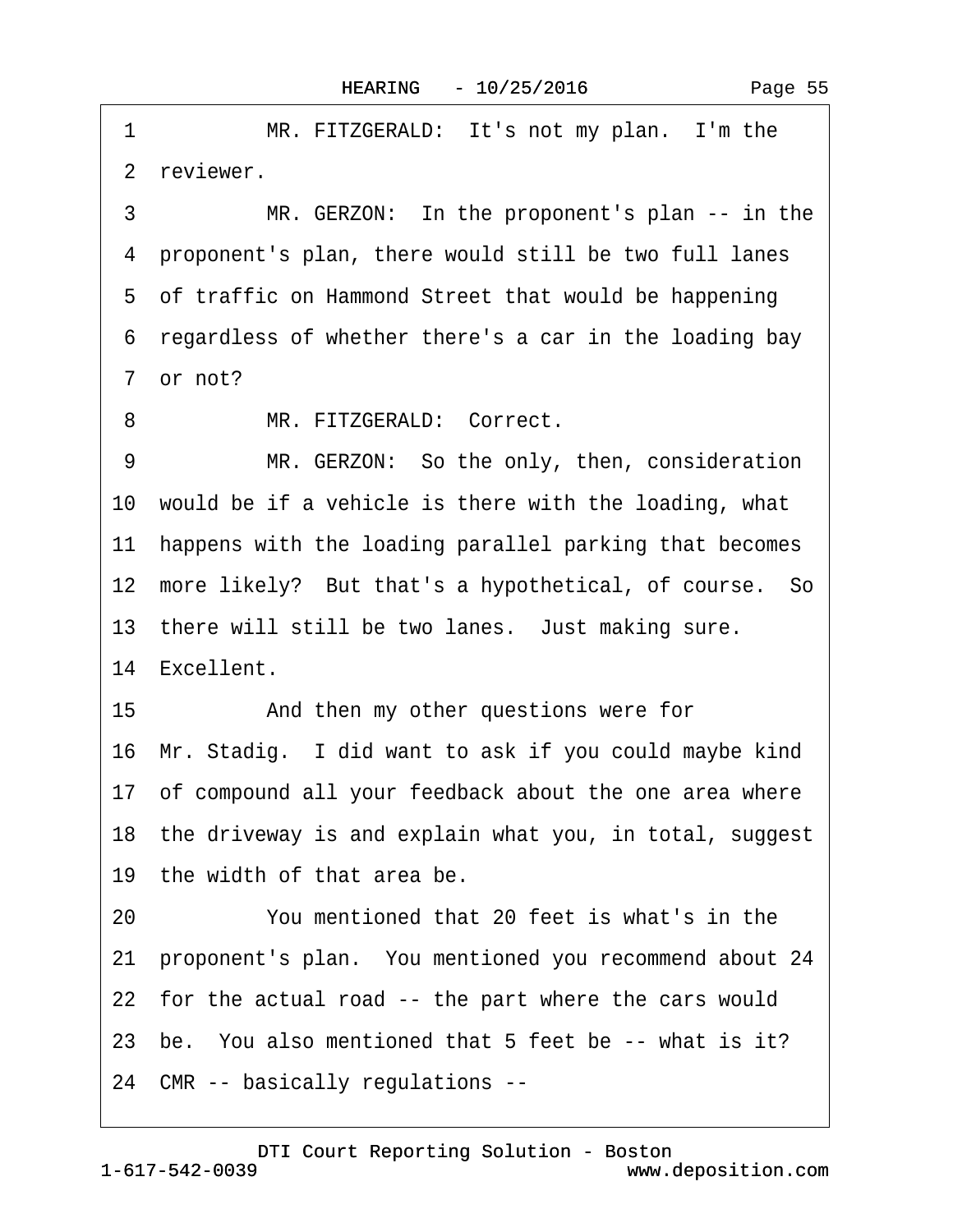|  | Page 56 |  |
|--|---------|--|
|--|---------|--|

1 UNIDENTIFIED AUDIENCE MEMBER: 521. 2 MR. GERZON: 521. So that's another 5 feet 3 there, not to mention a potential place to pass 4 through. 5 So what you're recommending, just so I ·6· understand, is instead of 20, probably at least 29 feet ·7· there. 8 MR. STADIG: Yeah, I think what you're saying 9 is essentially correct. The accessible loading zone 10 can also act as the -- as a sidewalk pathway that would 11 be the -- you know, the accessible path to the public 12 street and also could be just a regular sidewalk, if 13· you will, to allow people to get to the street without 14 walking in drive lanes. 15 But something in the order of magnitude of 16· that, certainly, if I were to do it, I'd be looking at 17· that with turning movements, AutoTURN, etc., to make 18 sure that all turning movements work, but generally 19· speaking, probably something in that range would work. 20 MR. GERZON: And one other question was in 21 relation to the idling. So is it expected by the 22 proponent's plan and your understanding of it that 23· there would be basically typically cars idling in these 24· lanes?· For the most part, you'd have at least one or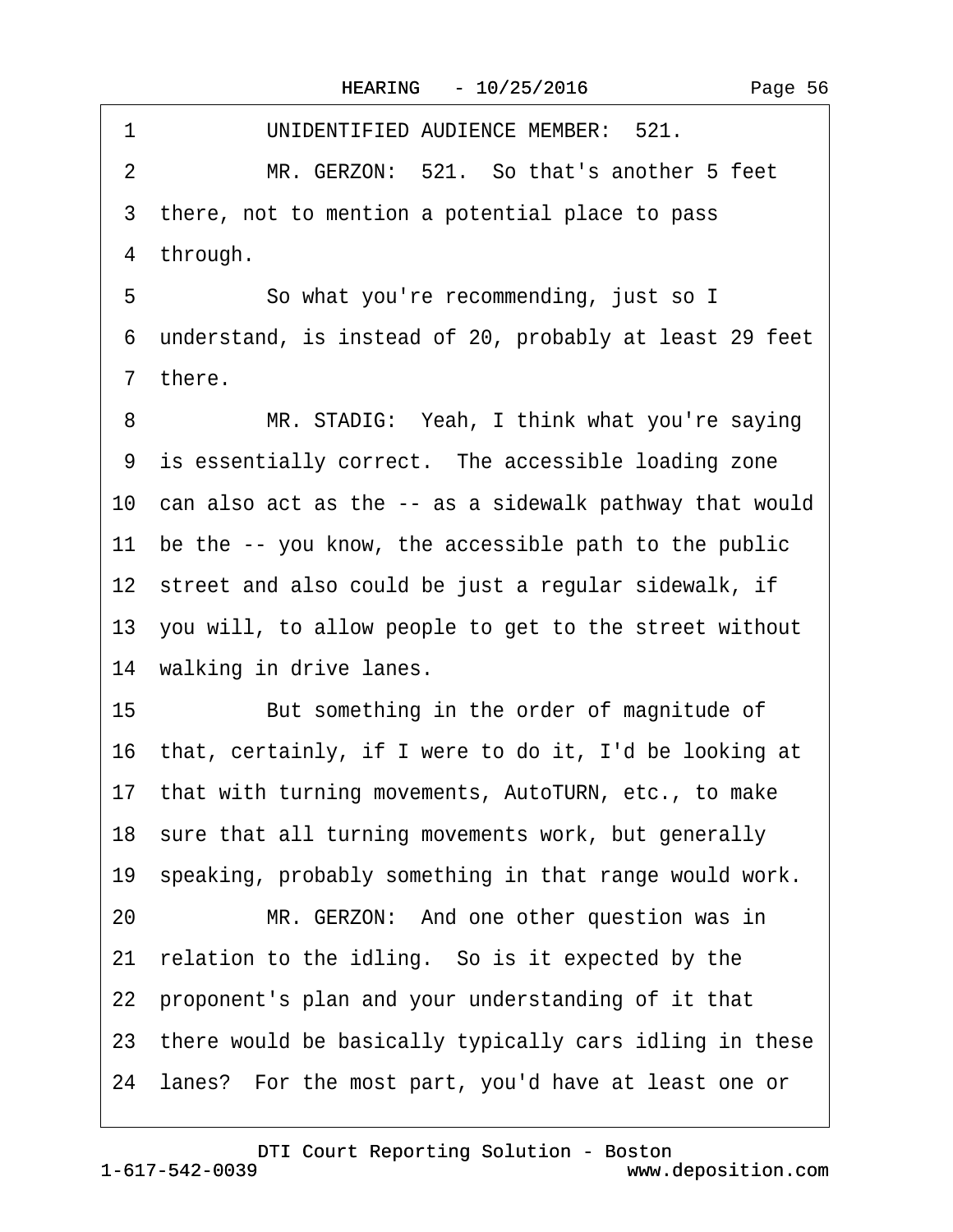1 two cars, let's say, idling most of the time, meaning 2 running, in these lanes, the outward ones, waiting and, 3 of course, like, for people who are exiting and people 4 coming in who are waiting to be served by the valet. 5 MR. STADIG: They would not need to be idling, ·6· but if there were agreements and typically no idles, ·7· just for the obvious reasons that you don't want people 8 to be idling, you would not have to idle there. But 9 it's a good point. It would be a good neighborly thing 10· to do, to make sure the valet runners are not -- you 11 know as soon as the vehicle gets there, turn it off. 12 MR. GERZON: And I'm not aware of the laws in 13 Brookline and in the state in this regard. I just know 14 that as the abutting property and given the -- if you 15 can see, the extreme proximity to the abutting 16· property, there will be windows right under there and 17· so that smog is going to go only one way, 18· unfortunately.· So that's one more thing to kind of 19 keep in mind. 20 I think that's probably the main feedback I 21 have. Thank you, guys. 22 MS. SCHNEIDER: Thank you. 23 MS. KAHN: I'm Janice Kahn, town meeting 24 member from Precinct 15. I live at 63 Craftsland Road,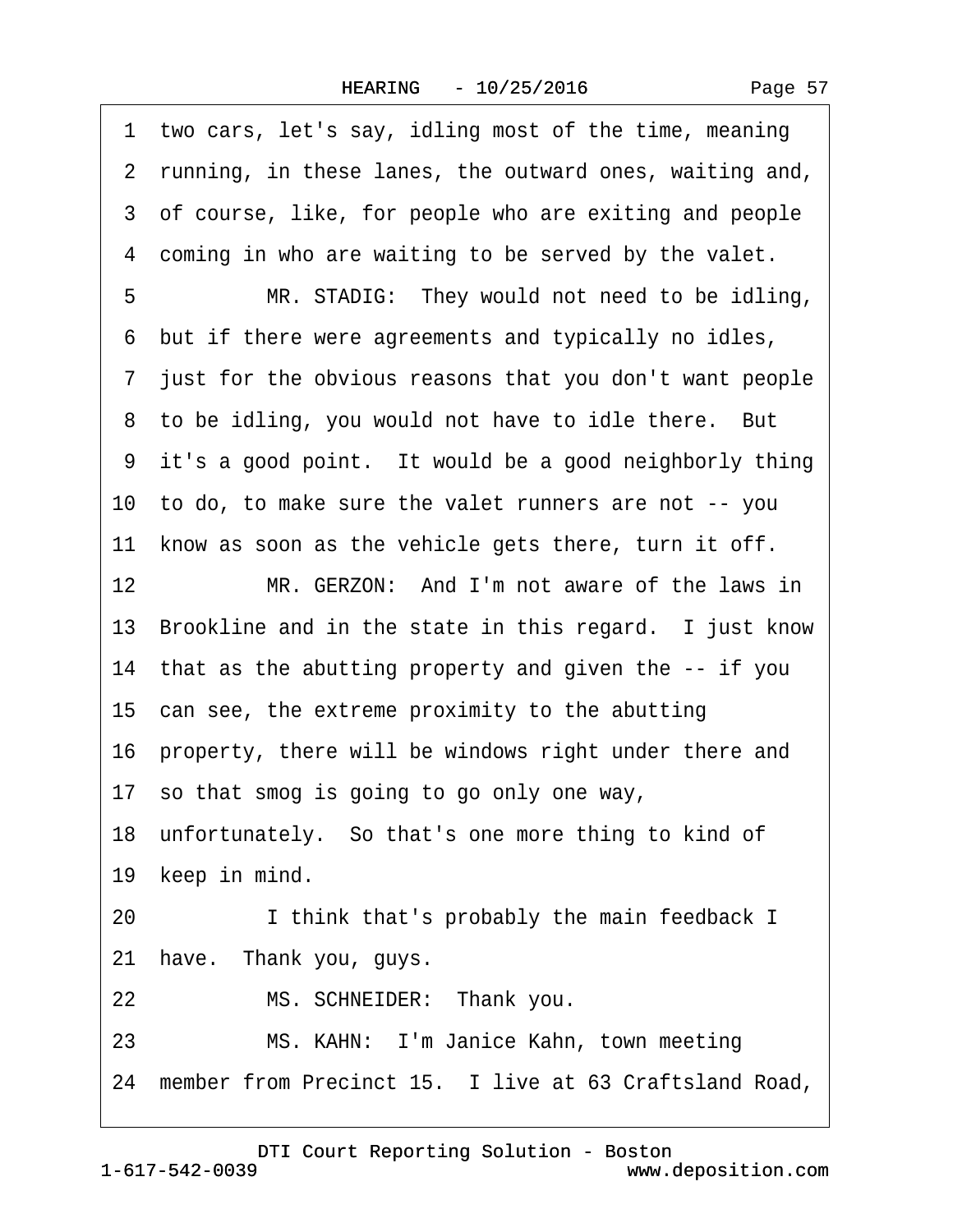·1· and I wanted to add a little bit of -- I thought the 2 points that were made prior to me were right on and 3 excellent questions. I appreciate the reports that 4 were given, and I think they've been really helpful in 5 helping me to understand things a little bit better as ·6· well.

7 I wanted to add a little bit of history and 8 understanding. I doubt we will be able, as a town, to ·9· do anything about the light at Heath Street, and that's 10 because when Chestnut Hill Square was built, they hired 11 traffic consultants to design Route 9 for the flow of 12 traffic. So they are not going to be, I believe, 13· amenable to doing very much with the Heath Street light 14 that might, in any way, then, affect traffic on -- at 15 the other light. 16 • And the reason that light was put in was

17 because a police officer was hit at that intersection

18 when he was directing traffic. So that -- you know, we

19 in the neighborhood know that that is a problematic

20 site from many vantage points. I stopped for a

21 pedestrian and got rear-ended there. I mean, it's a

22 problematic intersection.

23 The other thing I wanted to say is that -- for

24· pedestrians -- I did speak to a member of the school

[DTI Court Reporting Solution - Boston](http://www.deposition.com)

1-617-542-0039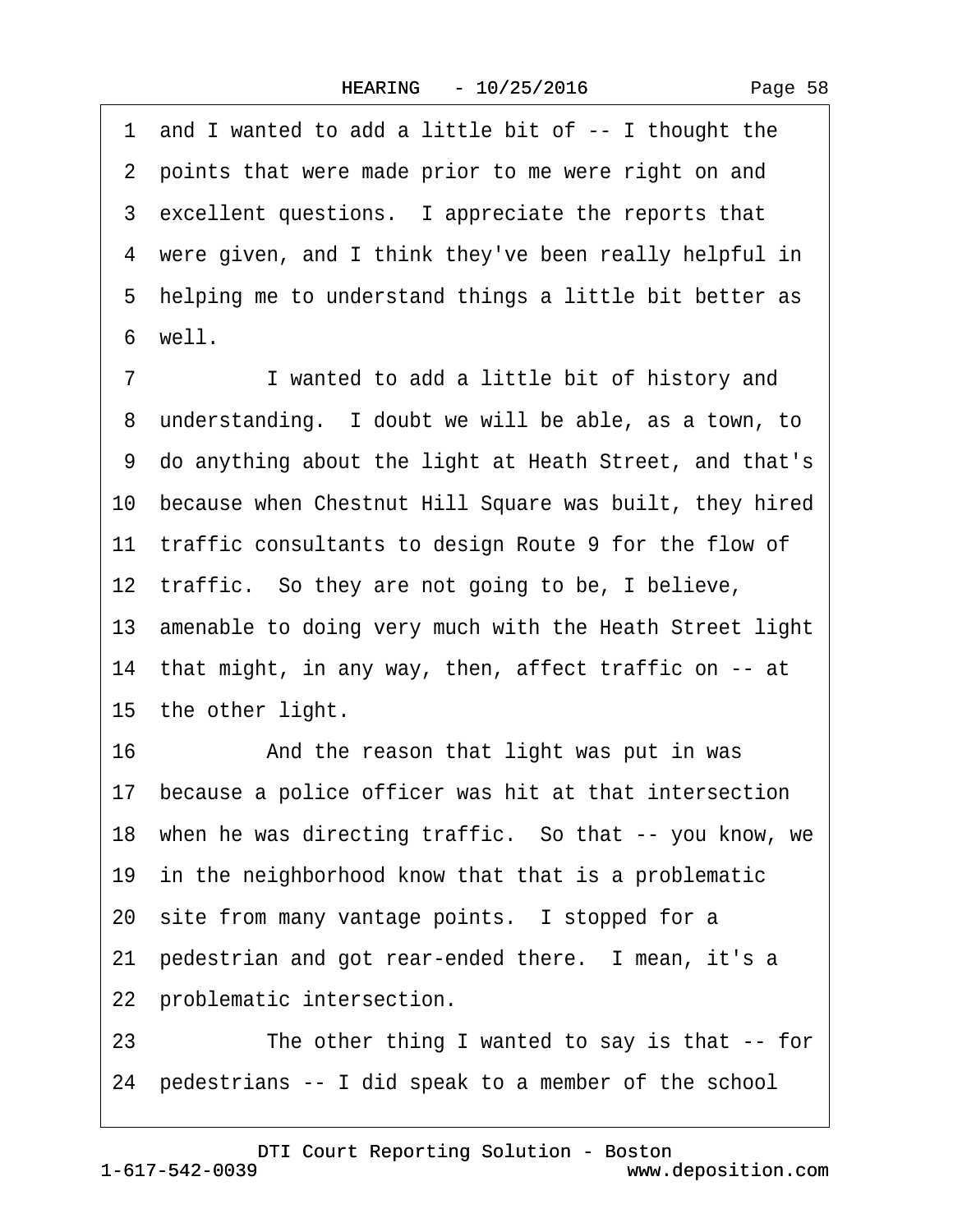1 committee and I just wanted to explain. She had said 2 to me that now the kids on my street would have a 3 neighborhood school. So this is what the kids from my 4 neighborhood would have to do: They would have to ·5· leave Craftsland Road, they would have to cross Hammond ·6· Pond Parkway -- not an easy feat -- they'd have to walk ·7· the distance of Heath Street to Hammond Street, and 8 then cross Hammond Street. 9 • And I think if that's the expectation -- and 10· there certainly are kids in the neighborhood who might 11 walk to school -- that pedestrian safety, which was 12 brought up in both of the presentations, I think really 13 is important to factor into this project, that there 14 will be -- the expectation is that there will be kids, 15· and probably young kids, walking. 16 When my kids went to Baker, they were bussed. 17· They left our kids off on Hammond Pond Parkway without 18 a traffic -- without somebody to even cross them. But 19 I think that we're sensible and we do need to really 20 think about the safety issues. 21 I was -- I am very -- and the state law, I 22 believe, regarding idling is five minutes, so anything 23 beyond that is against the health code to do. This is 24 a health regulation, a state regulation. And so it is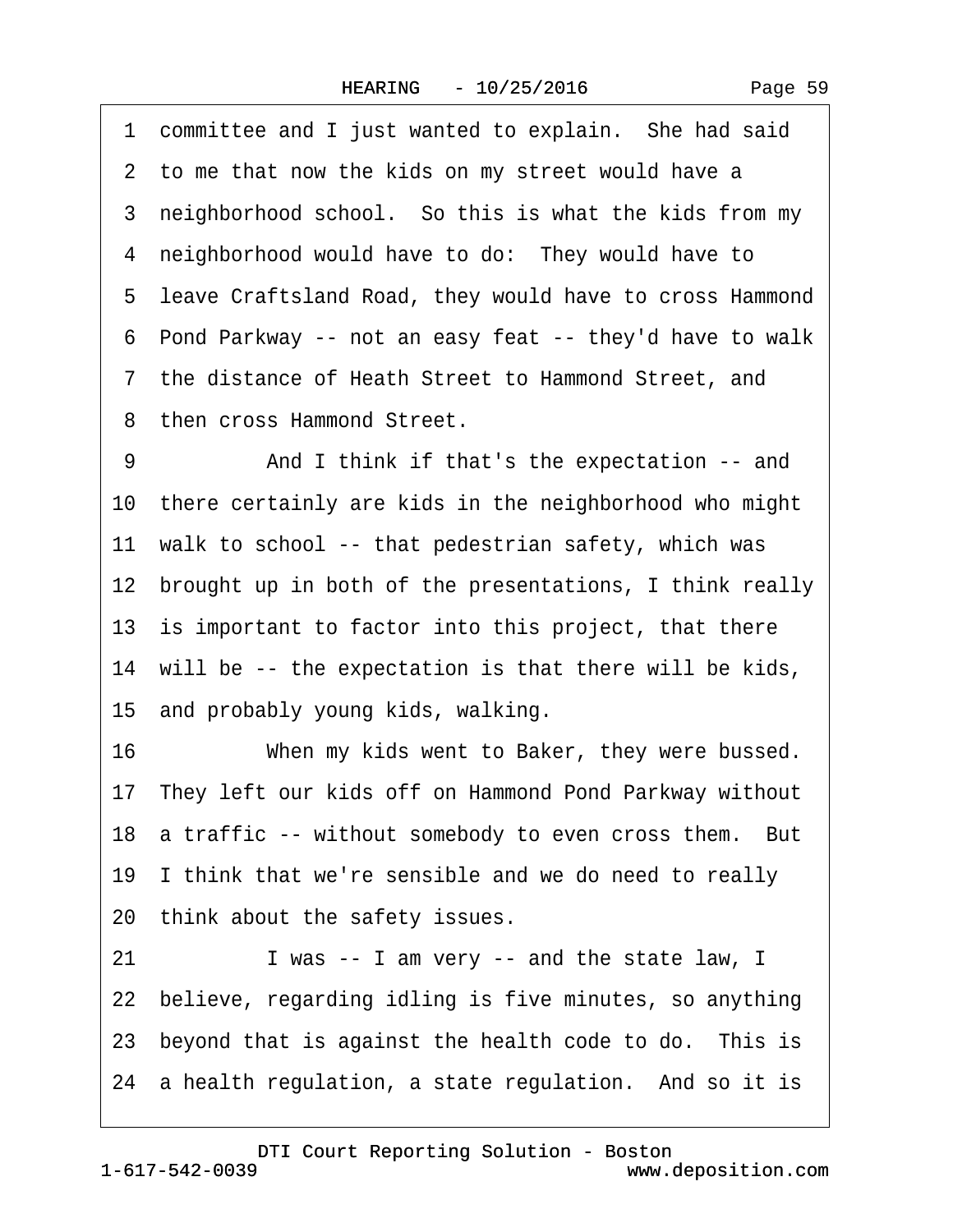·1· absolutely an important point that valets, in their

2 haste to try to move cars fast, don't just leave them

3 running.

4 • • And I will put my comments in writing too. 5 Thank you.

6 MR. KOBES: I'm David Kobes. I happen to be 7 at the same as Hedva Kobes.

8 **I** have just a single question that relates to ·9· the cut-off, drop-off delivery area, and it's somewhat 10 similar to the parking on Boylston. If there's one car 11 that has to back out into Boylston, then everything is 12 going to come to a stop.

13 My question here is that it appears to be 14 spaced for one vehicle. And especially if it's a trash 15 truck or a moving truck, they're pretty big. What 16· happens if there's another car or another truck that 17 wants to do a drop-off, a delivery? I'm guessing it's 18 going to back up traffic tremendously. And I believe 19· that's much more than an inconvenience, although it 20 would certainly be that. But because it is an 21 inconvenience and people will be inconvenienced, 22 they're going to start cutting across the traffic and 23 it's going to be a very dangerous situation. Thank 24· you.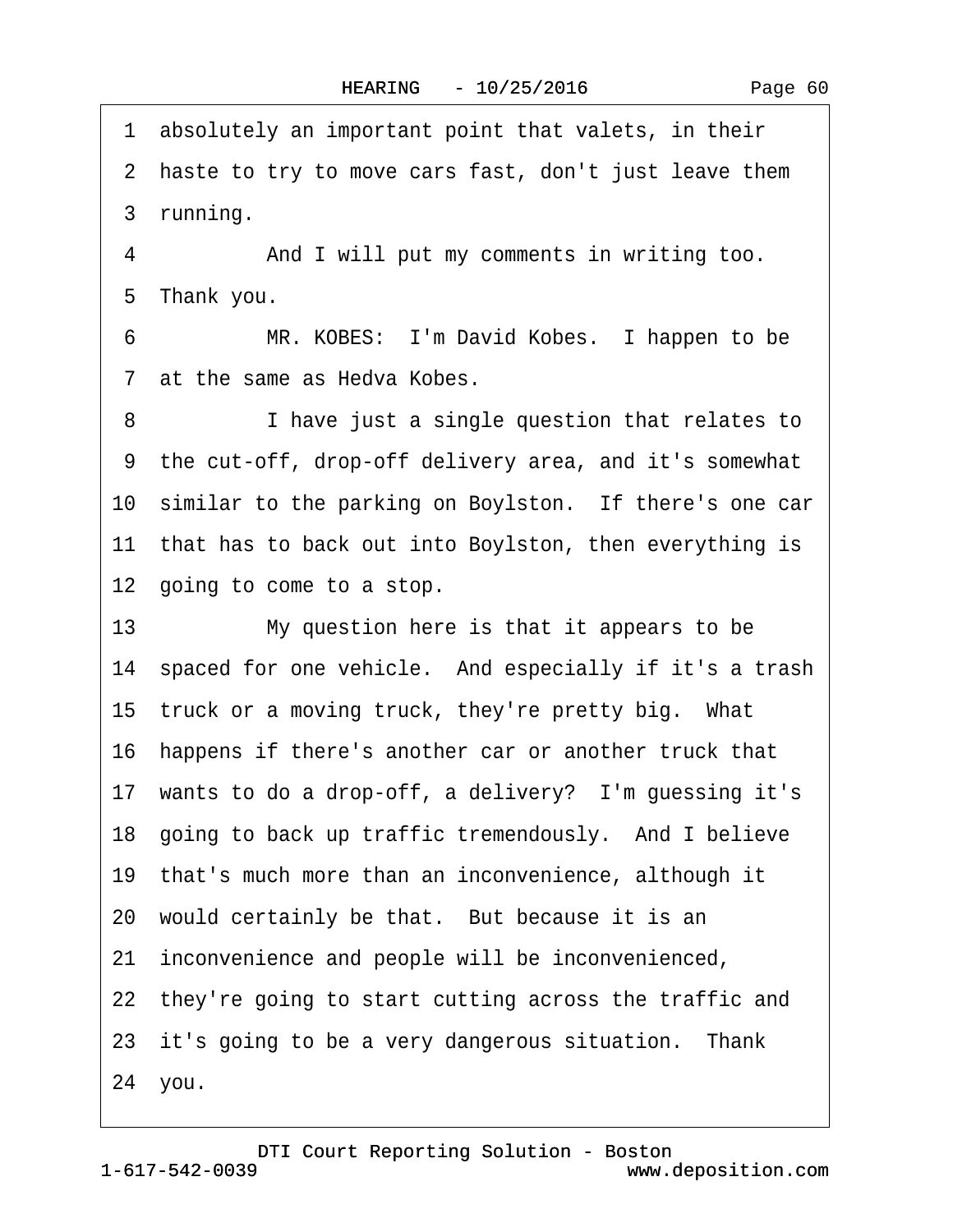|  | Page 61 |  |
|--|---------|--|
|  |         |  |

| 1  | MR. GOLDEN: Hi. I'm Matt Golden, a resident                |
|----|------------------------------------------------------------|
|    | 2 of Woodland Road. I was about to reiterate the same      |
|    | 3 comment. We focused a lot on the parking in the          |
|    | 4 garage, and it seems like that needs to be addressed.    |
|    | 5 But, you know, it's not even clear to me that that       |
|    | 6 drop-off area is sufficient if it was just a drop-off    |
|    | 7 area for the tenants being picked up with Uber and       |
|    | 8 taxis. And nobody's even talked about the Time Warner    |
|    | 9 Cable guy and truck and the repair trucks that are       |
|    | 10 inevitably going to have to come. I just don't          |
|    | 11 understand how that works. And then you want to layer   |
|    | 12 on commercial, you know, deliveries and even deliveries |
|    | 13 for the residents.                                      |
| 14 | So in addition to focusing a lot on the                    |
|    | 15 garage, I think that drop-off area just does not work.  |
|    | 16 And I agree we're going to wind up with double -- you   |
|    | 17 know, basically double-parked cars, which happens from  |
|    | 18 time to time even with the few retailers that are       |
|    | 19 just -- you know, just beyond this site. So I think     |
|    | 20 both of those spots are still a serious issue to think  |
|    | 21 about.                                                  |
|    |                                                            |
| 22 | The tenants -- I know people have talked about             |
|    | 23 the types of tenants, but is there any restrictions     |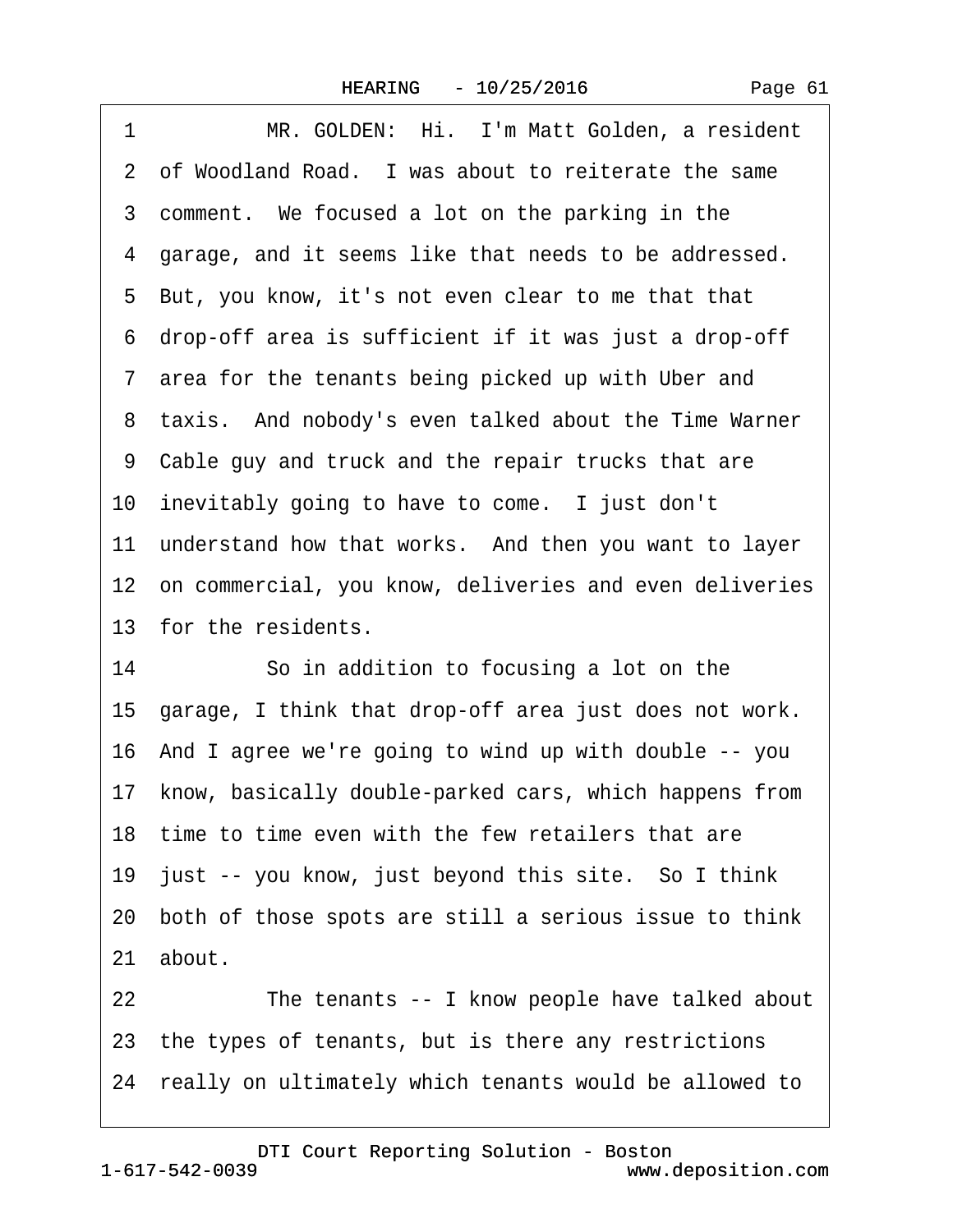1 be there, or is this just what people -- what you 2 expect to, you know, hopefully tenant the building 3 with? 4 MR. ENGLER: What do you mean by what tenants? 5 MR. GOLDEN: Well, talking about, well, these ·6· are going to be the types of tenants that won't have 7 many visitors during the day. 8 MS. SCHNEIDER: 55-and-over population. 9 MR. GOLDEN: The commercial tenants. Is there 10· any real limitation as to what ultimately could be 11 there, or it's just what's expected right now? 12 MS. BALAKRISHNA: There are no legal 13 restrictions, but as the landlord, we are able to 14 control what type of retail tenants we would choose to 15 rent to. And that's what we've indicated to the town 16· in our comments, that we would be only interested in 17 renting to low-intensity retailers -- places where 18 people are coming for 30 minutes or more. We're not 19 interested in renting to a place that has food use or 20· anything like that, so that's what the -- that's how 21 the limitation would be applied. 22 MR. GOLDEN: I guess my only comment, then, 23 is, you know, as you all focus on the garage and the 24· parking, you know, if it turns out that that's critical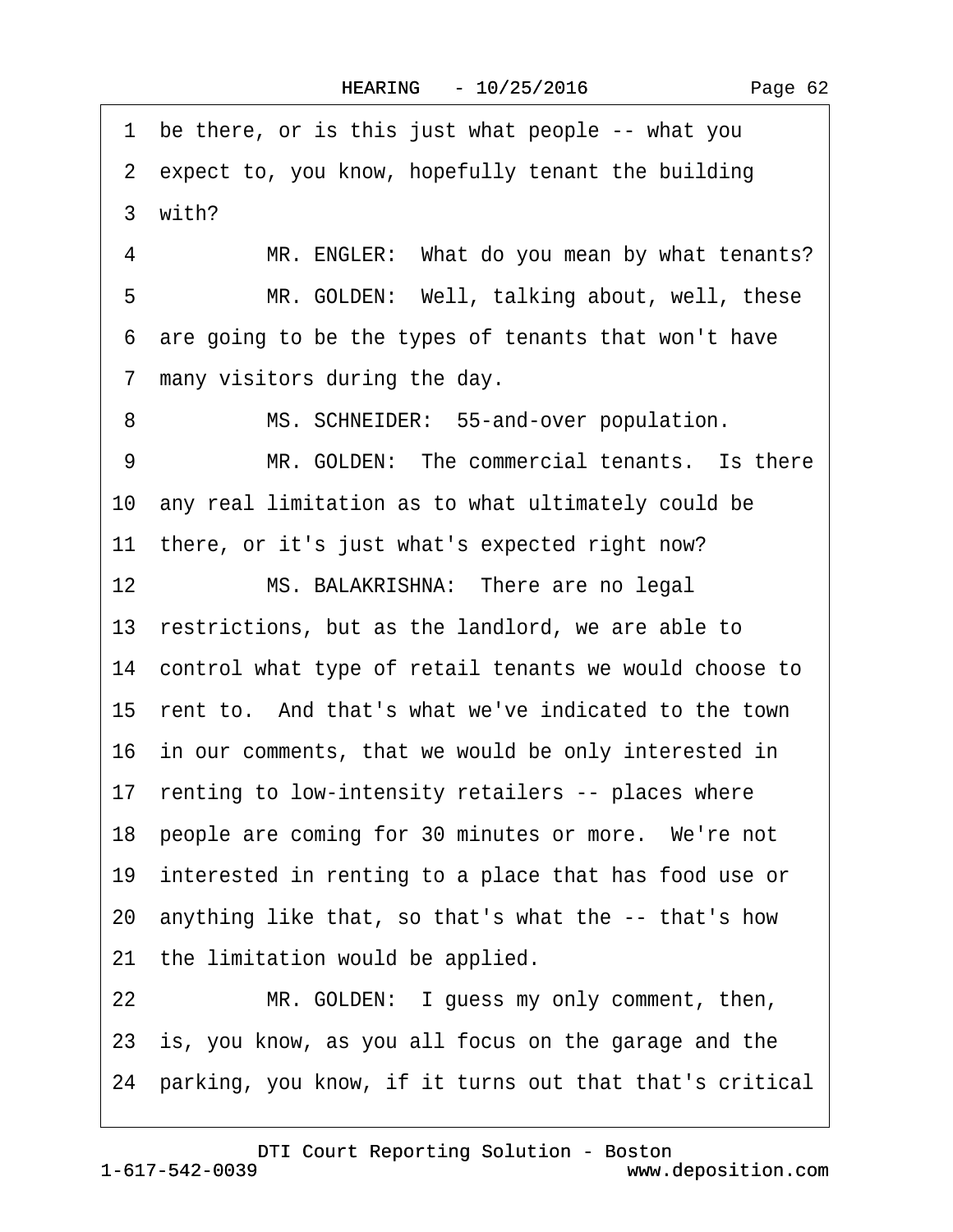·1· to the analysis to have very low sort of commercial -- 2 you know, low-volume commercial businesses, maybe ·3· there's a way to work that kind of restriction or 4 expectation into what's allowed to actually be placed, 5 you know, as far as commercial tenants on that site. ·6· But that's probably all part of a bigger discussion ·7· about what kind of parking there really is going to be 8 underground. 9 MR. DHANDA: Never mind what you folks may 10 want or you may want. We want the kind of tenants that 11 will be low-volume visitors. I've said multiple times, 12 could be an optical shop, could be a real estate 13 office. There's a lighting store in the neighborhood, 14 so probably not. A design store. Those are the kinds 15 of people we want. We do not have interest in getting 16· food operators for the simple reasons:· smell, mice, 17 trash. And that's the kind of project I've done in 18 Harvard Square, that's what we expect to do here. And 19 if that meant it took us six months more to get a 20 tenant, that's what it will be. 21 MR. GERZON: I was just going to piggyback on 22 that. So just feasiblitywise, is that something the 23 ZBA can request be a binding thing on the proponent of 24 the project?

1-617-542-0039 [DTI Court Reporting Solution - Boston](http://www.deposition.com) www.deposition.com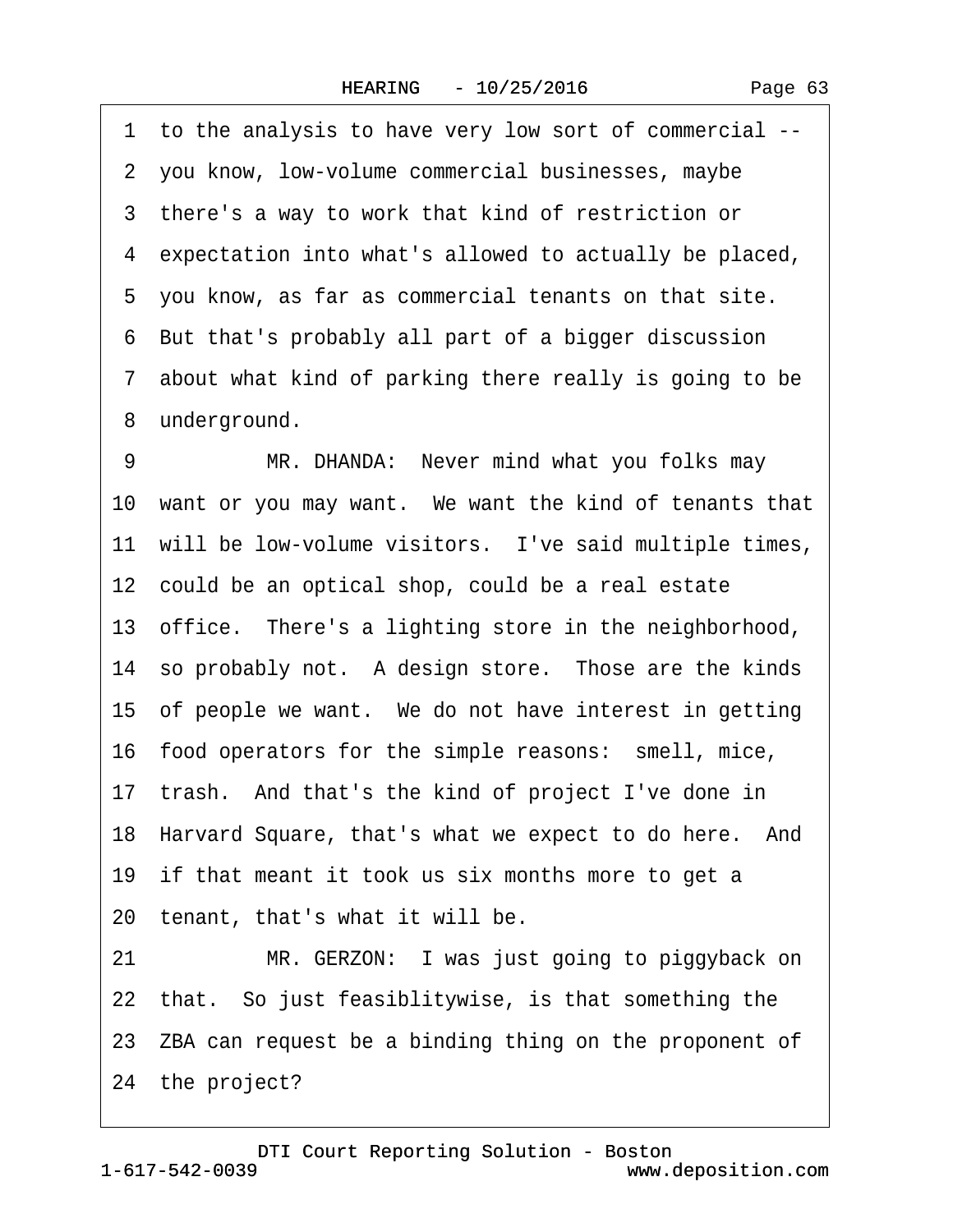1 MS. SCHNEIDER: In terms of the restriction to 2 the type of tenants? 3 MR. GERZON: Yes. 4 MS. SCHNEIDER: It's something we will 5 consider. 6 MR. GERZON: Just because, you know, if we're ·7· going to say, here are these sets of expectations that ·8· allow this to be feasible, that -- I mean, I don't know 9 the law. That's why I'm asking. 10 MS. SCHNEIDER: It's something we can 11 consider. 12 MS. MORELLI: Chairwoman Schneider, just two 13 things to mention. One is that the town's director of 14 engineering stipulated that if there is a loading zone 15· on Hammond Street, this would be not exclusive, so it 16· wouldn't be the exclusive use of this particular 17· project.· It would probably be used by that commercial 18 strip on Hammond. 19 MR. GERZON: Can you repeat that, actually? 20 MS. MORELLI: So currently there really isn't 21· a loading zone in this area for the commercial strip 22 that's on Hammond Street, so it's feasible that they 23· would need to use this loading zone for their own 24 businesses. And the director of engineering, Peter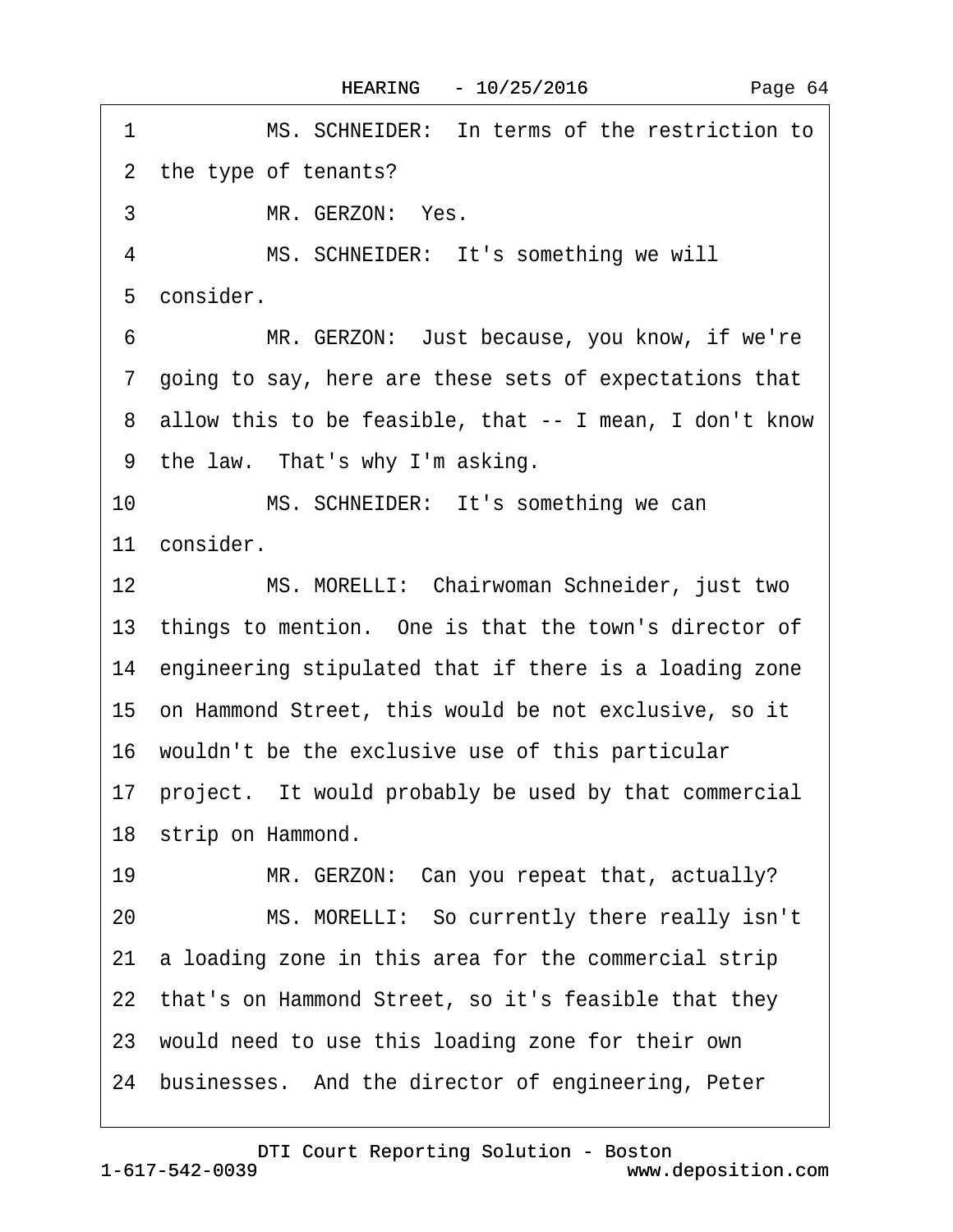·1· Ditto, stipulated that this loading could not be the

2 exclusive use of this particular project.

3 The other matter concerns staff time with the 4 two peer reviewers. I would need to revisit the scope, 5 but I suspect that it does include meeting times with 6 staff, and that is really covering the two hearings ·7· before the ZBA.· So that means I will be consulting 8 with the peer reviewers and probably going back to the ·9· applicant with a request for additional months. 10 MR. ENGLER: We expect it. 11 Could I speak? I have just a summary comment 12 as my usual canned 40B speech, but I think some people 13 haven't heard it. 14 Our focus to follow the law, which we're 15 trying to do, is on health and safety. We are not 16 responsible under the law for existing off-site 17 traffic-volume issues that's there now. You've heard 18· your traffic peer reviewer say we're incrementally 19· adding to that with 45 people and some retail.· So our 20 responsibility is to mitigate any incremental negative 21 effects we have on what's going on but not to solve 22 problems that are already there. And believe me, the 23 school and all the other things are problems. 24 Our job is to focus on safety, which we have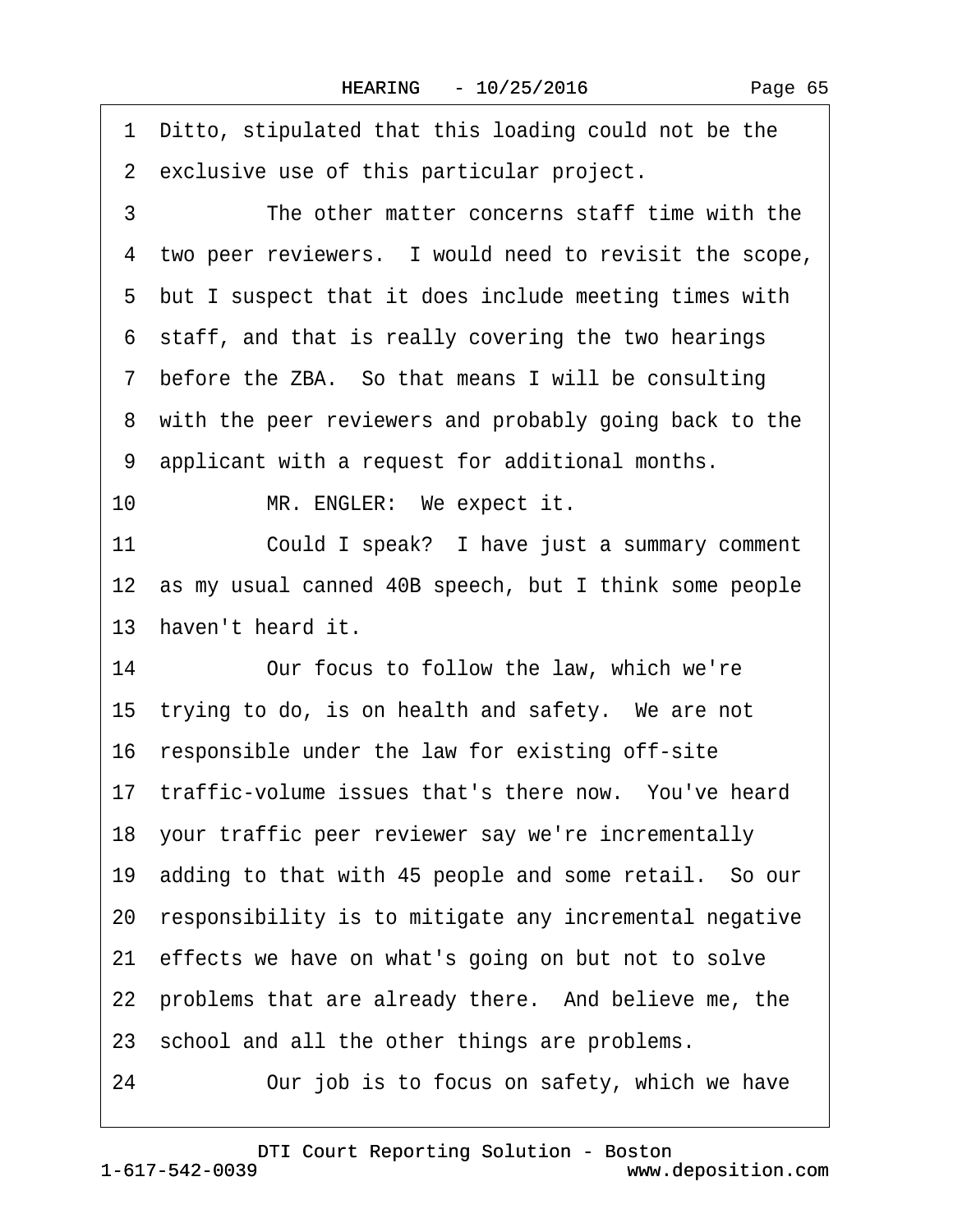1 some serious concerns raised tonight about the queuing ·2· and about stopping out -- getting out there and about 3 how the cars work. So that's our focus, really, is 4 safety issues. I don't know about the loading zone 5 being a safety issue, but those are the things we're ·6· going to wrestle with because that's what we have to be ·7· concerned about.

8 We obviously are going to be in the same 9 situation everybody is with the volume and the 10 congestion and the problems. And I just want to 11 reiterate that canned speech that says that's there. 12 And oftentimes I hear in communities that we're there 13 to solve all these other problems that we can't do. So 14 we're going to look hard at what we're doing and what 15· we're making worse and what we can do about that, and 16 that's what we're focusing on. Thank you.

17 MS. KOBES: I would like to add that this is a 18 health and safety issue. Our concern is that -- and I 19 want to stress. It's not inconvenience. My concern is 20 health and safety. I live there and take care of my 21· two-and-a-half-year-old granddaughter, and I -- her 22 health and safety is paramount. And I find it is, from 23 a health and safety point of view, very threatening. 24 MS. SCHNEIDER: I just want to reiterate, I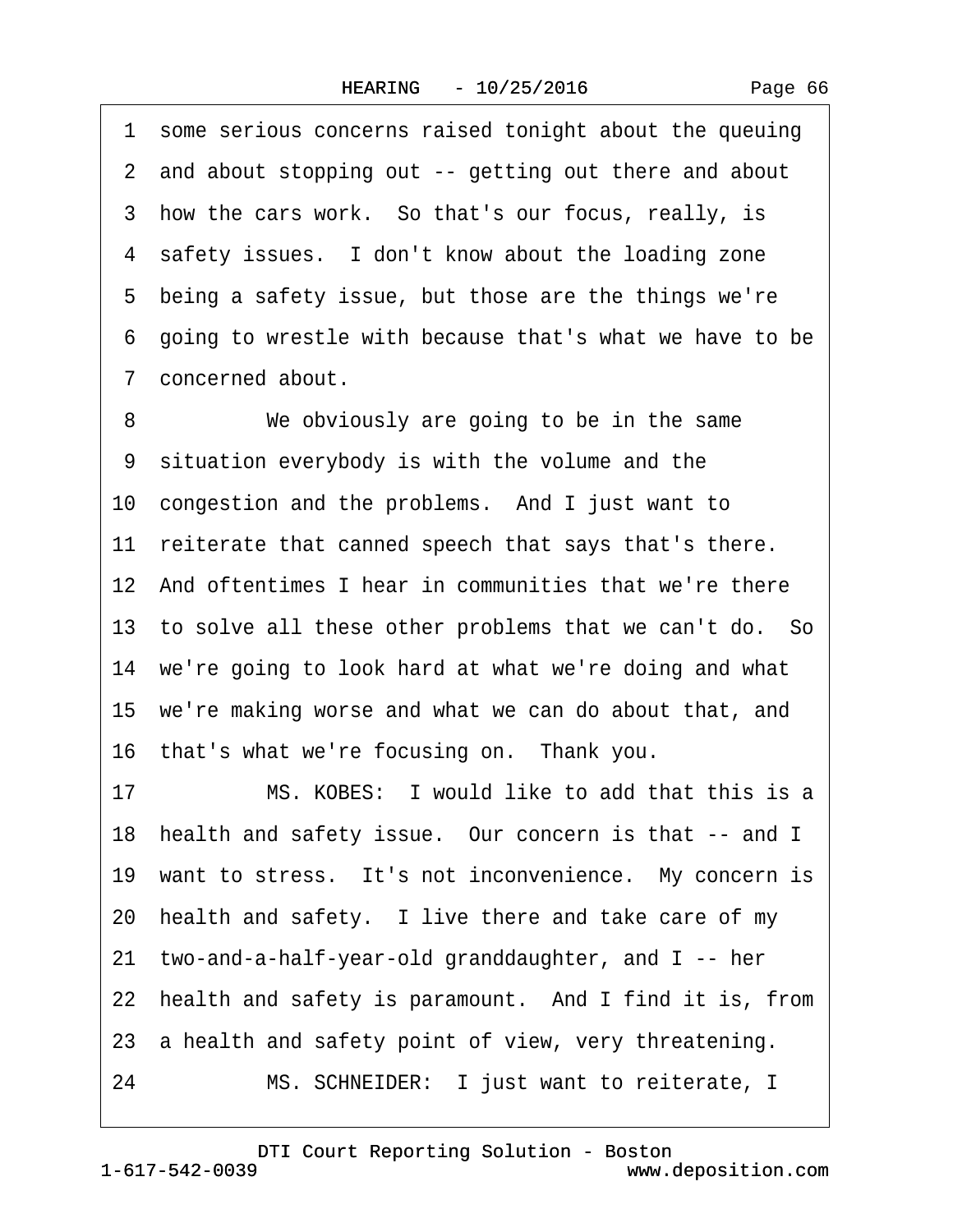·1· think, what Mr. Engler said, which is that the board's 2 mandate in reviewing this project really is to figure 3 out what the incremental impact of this project is ·4· going to be and make sure that that is adequately ·5· addressed and mitigated to the fullest extent possible. 6 We did hear a bunch of health and safety ·7· concerns, particularly with respect to the impact of ·8· site access in and out of this driveway on this -- on 9 particularly Route 9 but also on Hammond Street. Those 10 are the things that we're going to be considering. 11 But he points out correctly, background 12 traffic conditions -- I understand. I drive over there 13 all the time too. I know that it is congested. I know 14 that there are problems with the lights. I know that 15· there are concerns -- you know, people walking across 16· the street.· But what we really have to focus on here 17 is not the problems as they are today, but to the 18 extent that this project is going to make it worse, we 19 have to make sure that it's not going to do that. We 20 can't solve all the problems, but what we can do is 21 make sure that this isn't going to make it materially 22 worse.

- 23 Anyone have anything else to say?
- 24 MR. CHIUMENTI: I actually wanted to ask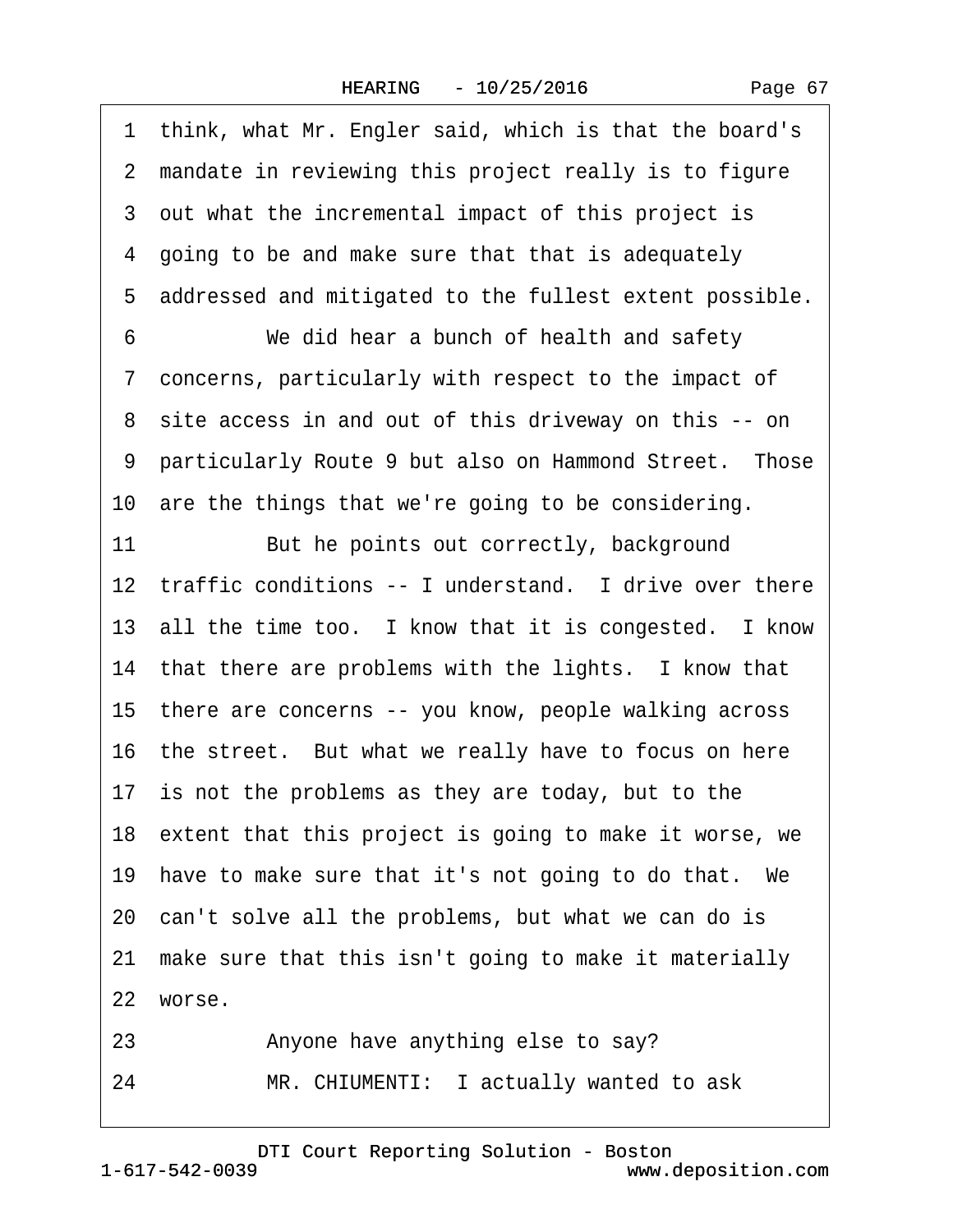·1· Mr. Fitzgerald -- you have some discussion here about 2 the grading of these intersections. On page 4 you 3 mention that the intersection's already an LOS F. Are 4 there any -- well, what does that mean, and are there ·5· any consequences, basically, as you degrade the grading ·6· of these intersections? 7 MR. FITZGERALD: Sure. So level of service is ·8· a measure of how much delay on average is experienced ·9· by a driver.· And so we use software to model these -- 10 the traffic volumes, taking into consideration trucks 11 and pedestrians and all these things. And the 12 applicant has provided that analysis to us, and we 13 reviewed it. 14 **In the end, a level of service is provided for** 15 each of the approaches -- assume we're talking 16· signalized intersections in the case of this project -- 17· provides a level of service for each of the approaches 18 and then an overall average level of service for the 19 intersection. 20 **In more rural locations, a level of service C** 21 is what you strive for. In urban locations, the best 22 you might get would be a level of service D. Anything 23· below a level of service D, such as E and F, is not -- 24 the drivers traveling through there will experience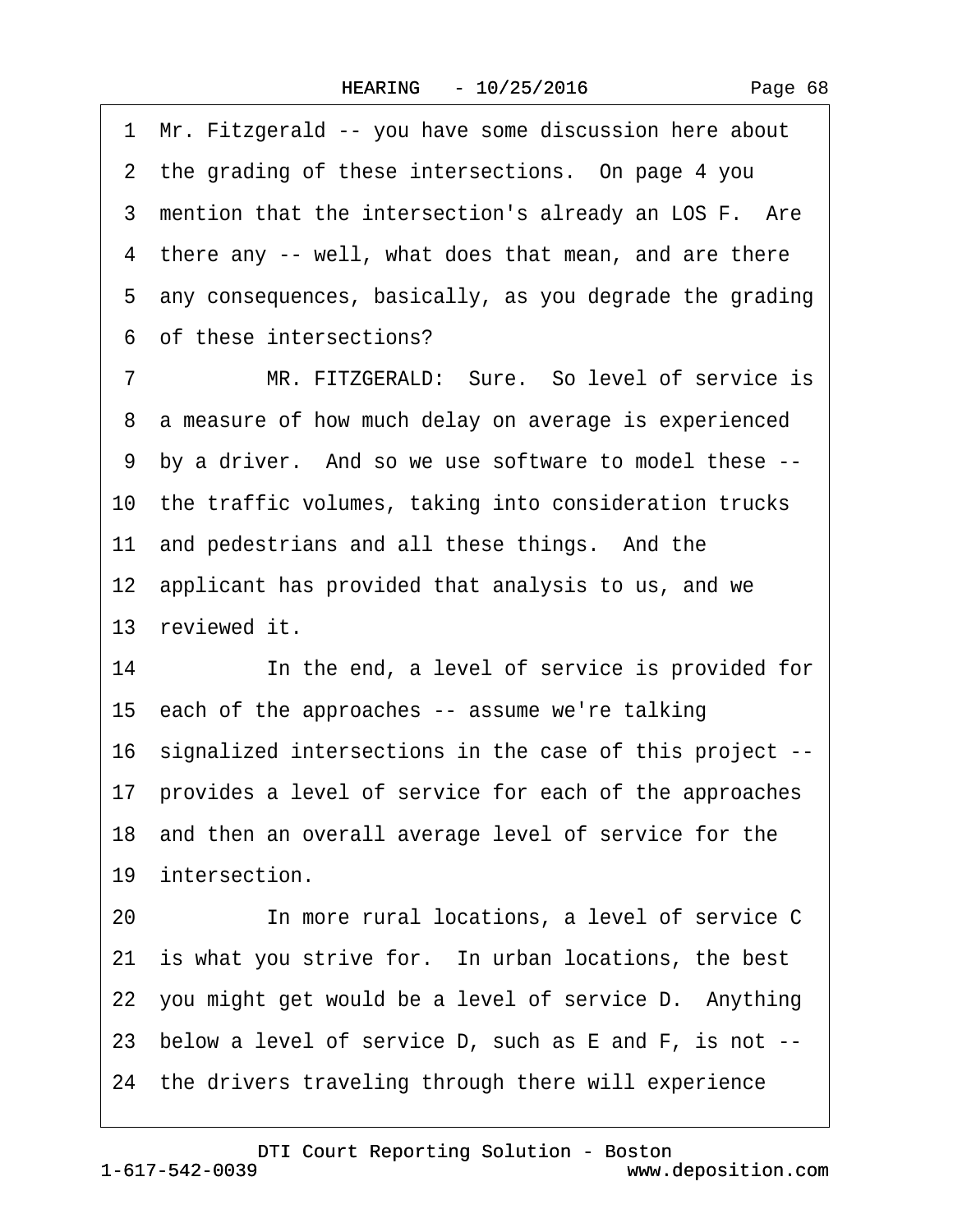1 significant delays. It's just a threshold of grading, 2 how bad those delays will be. 3 MR. CHIUMENTI: So when you fail, all you mean 4 is you just fall into a lower grade but it doesn't ·5· make -- 6 MR. FITZGERALD: Correct. And there are 7 different levels of F. You know, if you're a parking 8 lot, it's a level of service F. If you're experiencing ·9· a decent amount of delays -- significant amount of 10· delays but still moving -- it's still -- 11· · · · · ·MR. CHIUMENTI:· And that's all that flows from 12 these grades is just that? Nothing else? 13 MR. FITZGERALD: Right, exactly. And so what 14 we're doing in our review is to see the before and 15· after -- before you add the development and after you 16 add the development, what is the increase in delay? 17· And if this were a design project, there would be big 18 issues to be addressed here having to do with level of 19 service E and F at these intersections. 20 MS. SCHNEIDER: Steve, you all set? 21 MR. CHIUMENTI: Yeah. 22 MS. SCHNEIDER: You look like you have 23 something else. 24 MR. CHIUMENTI: Well, the big issues -- design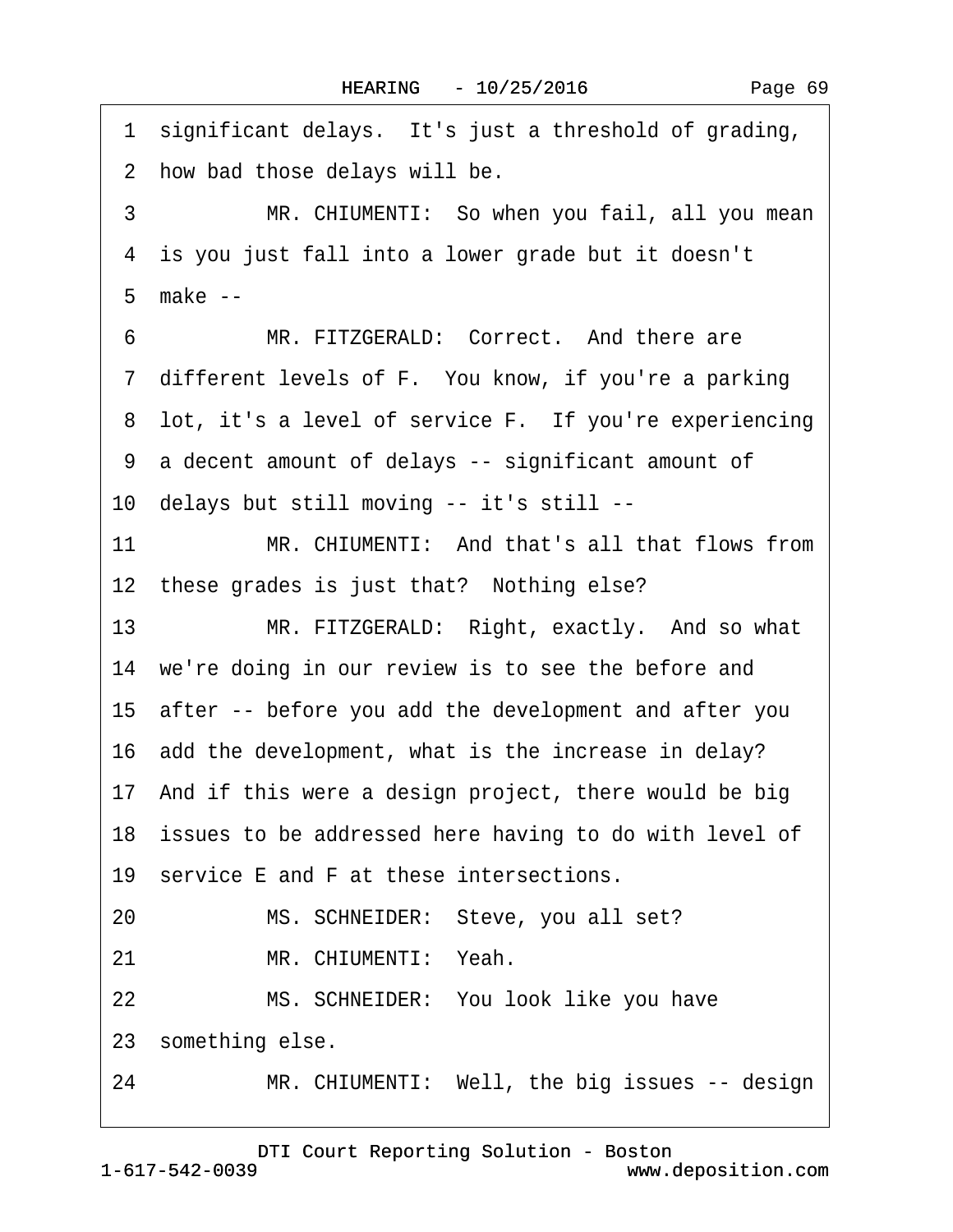|                | 1 issues -- whose design issues? I mean --                |
|----------------|-----------------------------------------------------------|
| $\overline{2}$ | MR. FITZGERALD: Well, in order to get outside             |
|                | 3 of the level of service realm of E and F in these sorts |
|                | 4 of instances, it may have to come down to capacity and  |
|                | 5 additional lanes being required, which we all know that |
|                | 6 there isn't room for. So sometimes you can --           |
| $\overline{7}$ | MR. CHIUMENTI: But additional lanes required              |
|                | 8 to do what? I mean, do you cause any ramifications,     |
|                | 9 that you failed from E to F?                            |
| 10             | MR. FITZGERALD: So what happens is the -- a               |
|                | 11 travel lane can only accommodate so much traffic. And  |
|                | 12 so at some point you can make improvements to traffic  |
|                | 13 signal timing and phasing. That can -- in certain      |
|                | 14 instances, that can only take you so far.              |
| 15             | In places where you have too many cars                    |
|                | 16 traveling through a location, through an intersection, |
|                | 17 the only solution to those situations might be an      |
|                | 18 additional travel lane, is all I'm saying.             |
| 19             | But in a situation like this where there's so             |
|                | 20 much traffic being jammed through a certain location,  |
|                | 21 there are only so many improvements that you can make  |
|                | 22 without widening the roadway.                          |
| 23             | MR. CHIUMENTI: All right.                                 |
| 24             | MR. FITZGERALD: It would involve a pretty                 |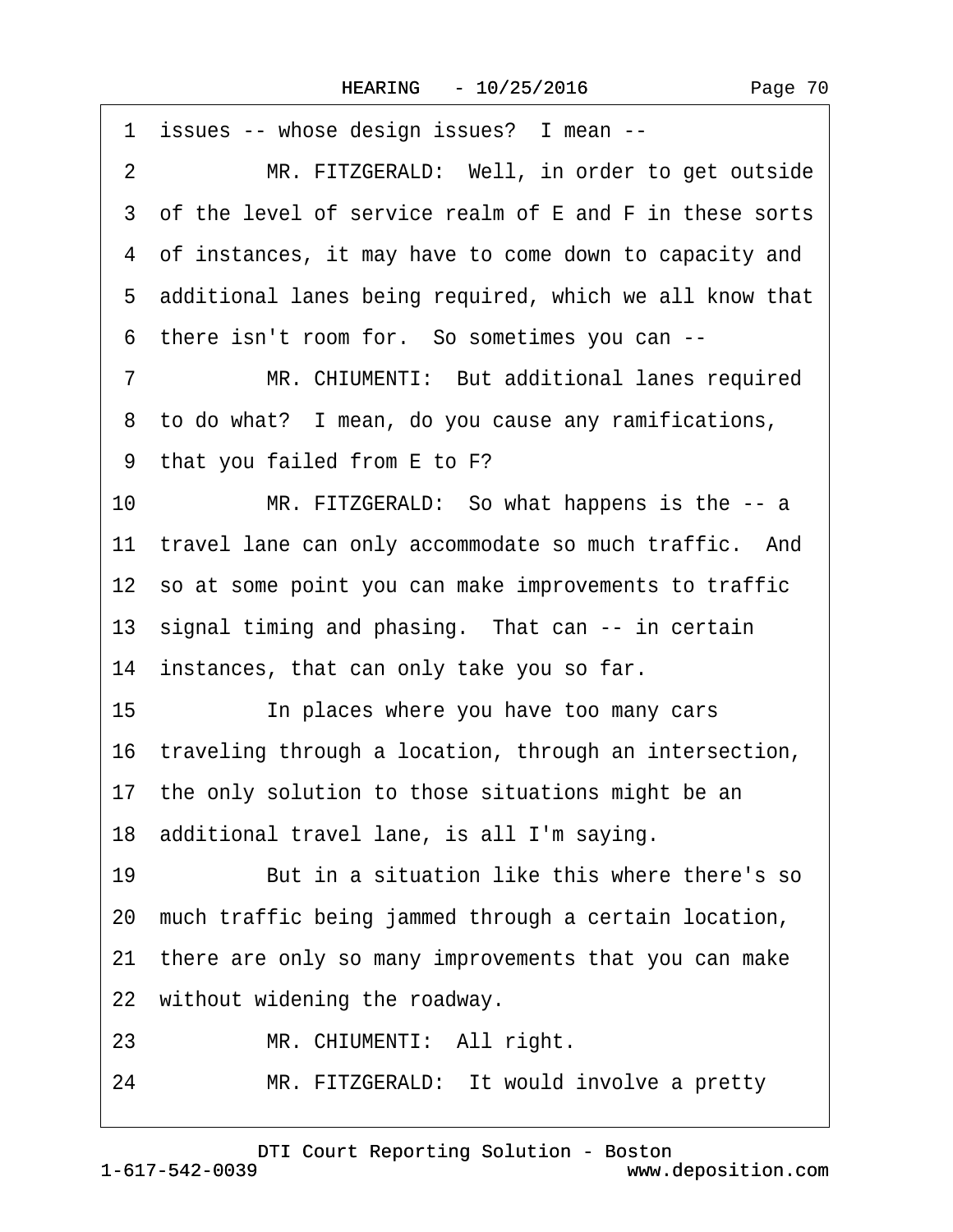1 extensive study and evaluation of the region to

|    | 2 determine the traffic network, what improvements could   |
|----|------------------------------------------------------------|
|    | 3 be made, potentially bigger picture changes, much        |
|    | 4 larger than what we're talking about here.               |
| 5  | MR. CHIUMENTI: All right.                                  |
| 6  | MS. SCHNEIDER: Anybody else?                               |
| 7  | MR. KOBES: I have a question. David Kobes.                 |
| 8  | When you have your studies and your summary                |
|    | 9 tables without the project and with the project, those   |
|    | 10 are numbers and that's assuming all the assumptions     |
|    | 11 flow through and everything.                            |
| 12 | My question is two-fold, I guess. One has to               |
|    | 13 do with the parking. If, as has been demonstrated,      |
|    | 14 there's a -- quite a high likelihood that there's going |
|    | 15 to be a backup going into Boylston, doesn't that affect |
|    | 16 the summary table that you have because it means there  |
|    | 17 will be a backup?                                       |
| 18 | And similarly, the second part is, of course,              |
|    | 19 the same thing with the loading zone, just the one or   |
|    | 20 two cases or three cases a day, whatever it might be.   |
|    | 21 That is someone totally separate from the tables that   |
|    | 22 you have that showed general flow, which are kind of    |
|    | 23 like averages. This is an issue that then is going to   |
|    | 24 stop things.                                            |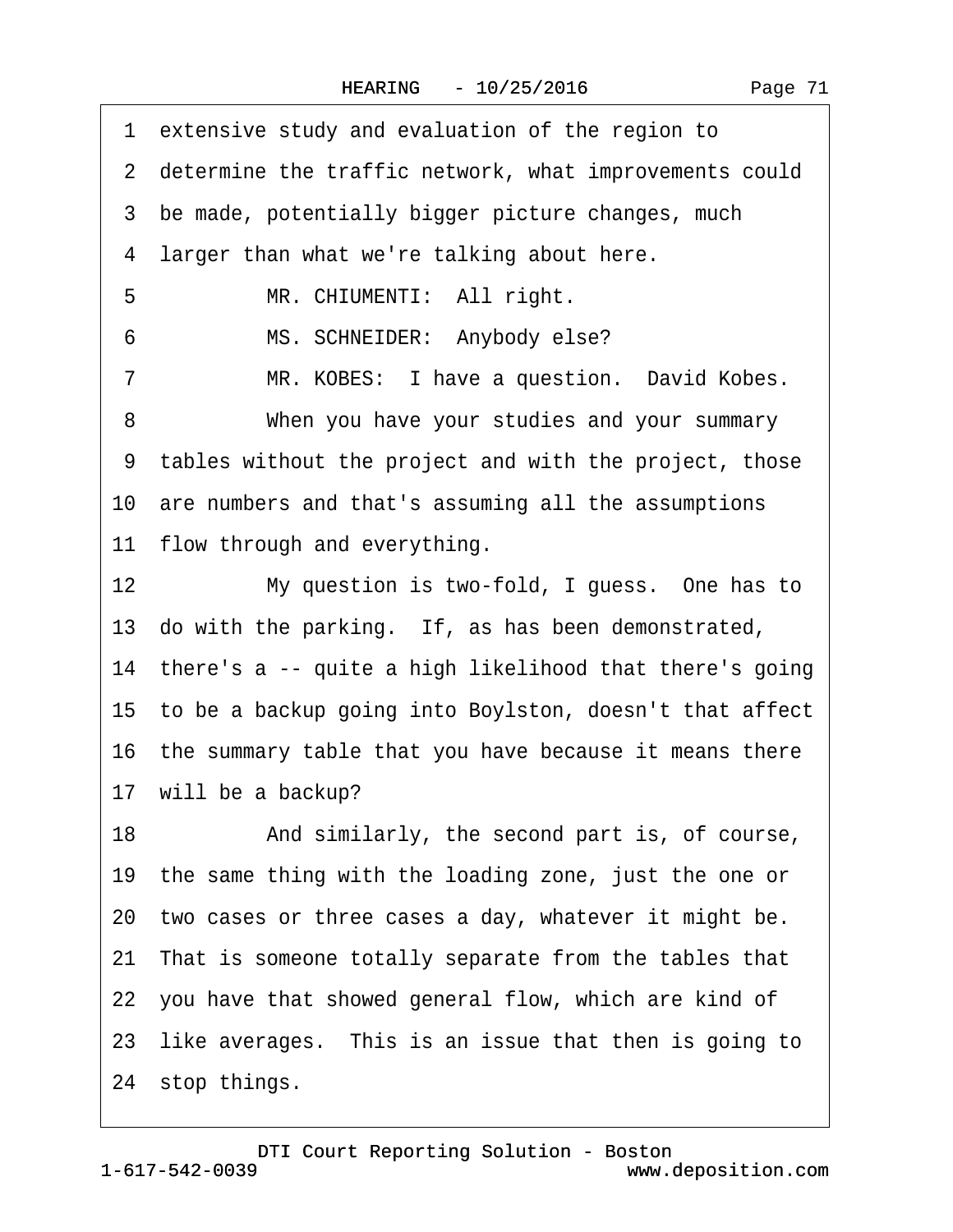1 MR. FITZGERALD: Right. So as I had mentioned 2 before, if there are cars stopped in the travel lane on 3 Boylston Street, there will be an issue. Traffic is 4 kind of like plumbing with water and pipes. You know, 5 if you make a clog, it backs up. Right? So if you ·6· clog half of the pipe, there will be backups and 7 delays. 8 Well, the same with Boylston Street. So if ·9· you're blocking one of those travel lanes because you 10 can't get off Boylston Street and into the driveway, 11 then, yes, that would be an impact. So that's why it's 12 critical to make sure that the design works. And 13 whatever this parking configuration ends up to be, is 14· something that will work and allows a reasonable amount 15· of time for those vehicles on Boylston Street to get 16 off and turn into the driveway and not block the 17 pedestrian travel either. So I agree, yes. 18 MR. GERZON: You mentioned capacity in your --19 one of the many ways to mitigate this. I'm wondering 20 if capacity of this proposed project and maybe 21 lessening that capacity would also mitigate these 22 problems. As in, instead of having 45 units, having 23· less number of units, would that potentially mitigate 24 the traffic problems?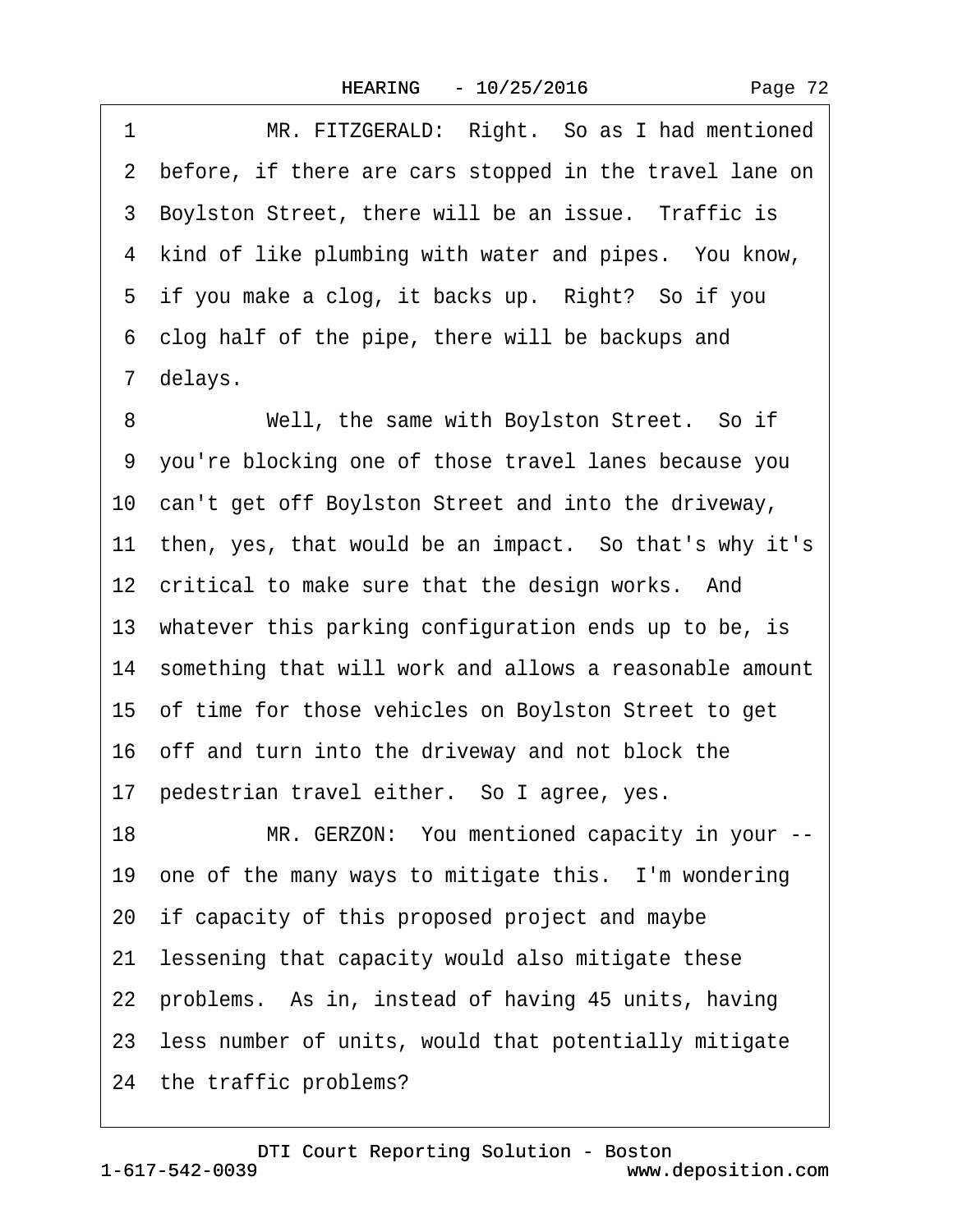|  | Page 73 |  |
|--|---------|--|
|  |         |  |

<span id="page-72-0"></span>1 MS. SCHNEIDER: I think that's not really a 2 question for the peer reviewer. I think, you know, 3 I -- you've made this comment before, and I think 4 others in the neighborhood have raised concerns about 5 the number of units in this project, and that's ·6· something that the board, you know, will consider in 7 the final analysis. I'm not sure that's an appropriate 8 question for the peer reviewer. 9 MR. GERZON: I'm just wondering from a traffic 10 perspective. 11 MR. CHIUMENTI: Actually, I do have one more 12 question, though. I mean, it would seem to me that if 13· MassDOT is concerned about Route 9 and has been 14· planning and scheming around traffic flow, wouldn't 15 MassDOT have some rules about the exit from this road? 16· Because anybody who's exiting from Route 9 and is not 17 immediately able to just drive right off that road is 18 going to be blocking a lane of traffic. 19 MR. FITZGERALD: Yes. And, in fact, this 20· being a state highway, a state access permit would be 21 required and reviewed by MassDOT. And I believe in the 22· documents, mention of MassDOT review of this driveway 23· has been mentioned.

24 MS. SCHNEIDER: Yeah. We've made that request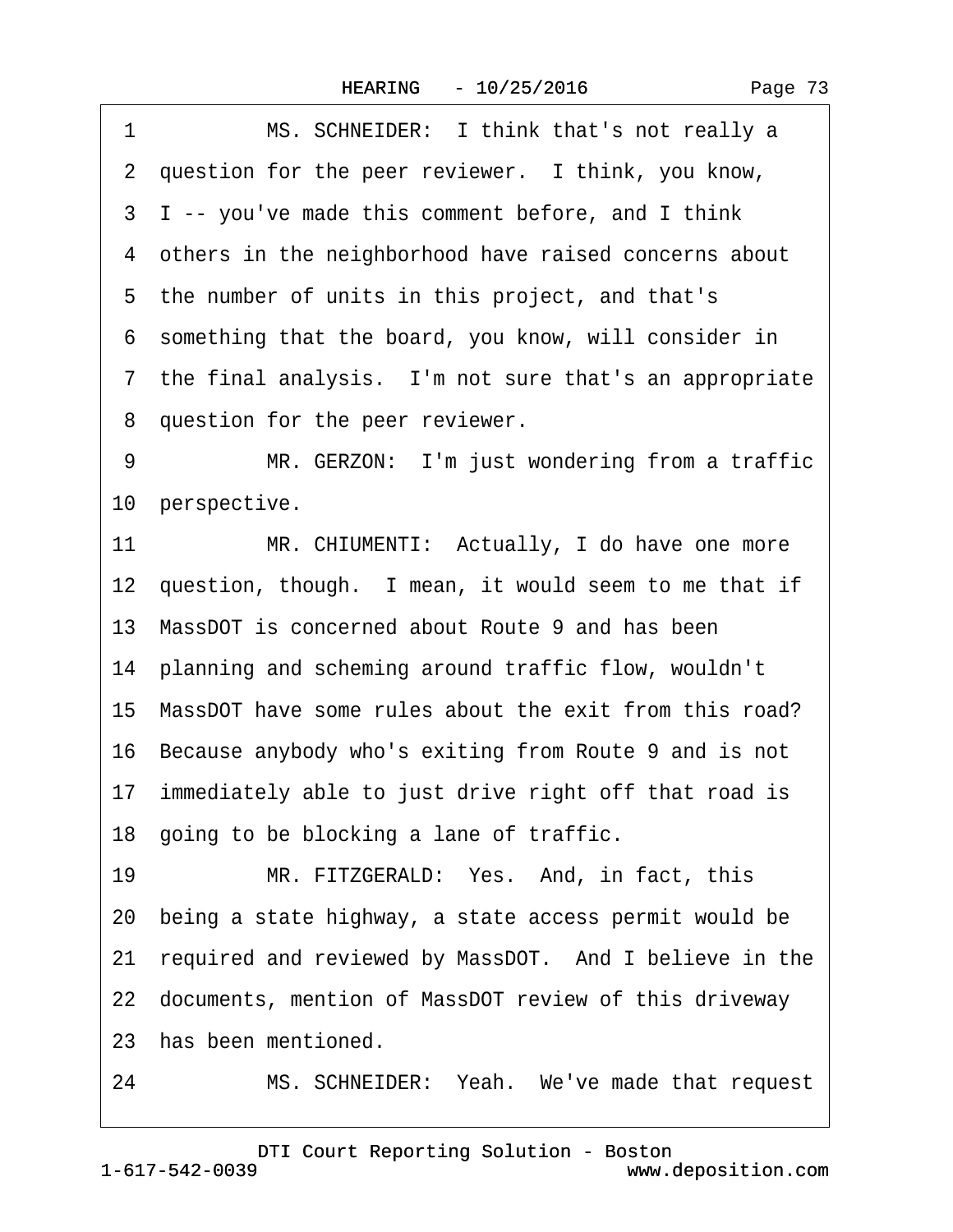|  | Page 74 |  |
|--|---------|--|
|--|---------|--|

<span id="page-73-0"></span>

| 1 earlier in this hearing, and the applicant has agreed    |
|------------------------------------------------------------|
| 2 that they will follow up with MassDOT on that, so we     |
| 3 will have more information on this shortly.              |
| Okay. If that is all anybody has, the next<br>4            |
| 5 hearing on this project is going to be on Monday,        |
| 6 November 7th. The topics that we're going to cover at    |
| 7 that meeting are going to be -- we're going to hear the  |
| 8 environmental peer review about the site remediation     |
| 9 activities at the site and also stormwater.              |
| 10<br>In the interim, please do feel free to send in       |
| 11 any additional comments that you may have to share with |
| 12 us. And we appreciate everybody's attendance and        |
| 13 participation and interest. Thank you.                  |
| 14<br>(Proceedings adjourned at 8:40 p.m.)                 |
| 15                                                         |
| 16                                                         |
| 17                                                         |
| 18                                                         |
| 19                                                         |
| 20                                                         |
| 21                                                         |
| 22                                                         |
| 23                                                         |
| 24                                                         |
|                                                            |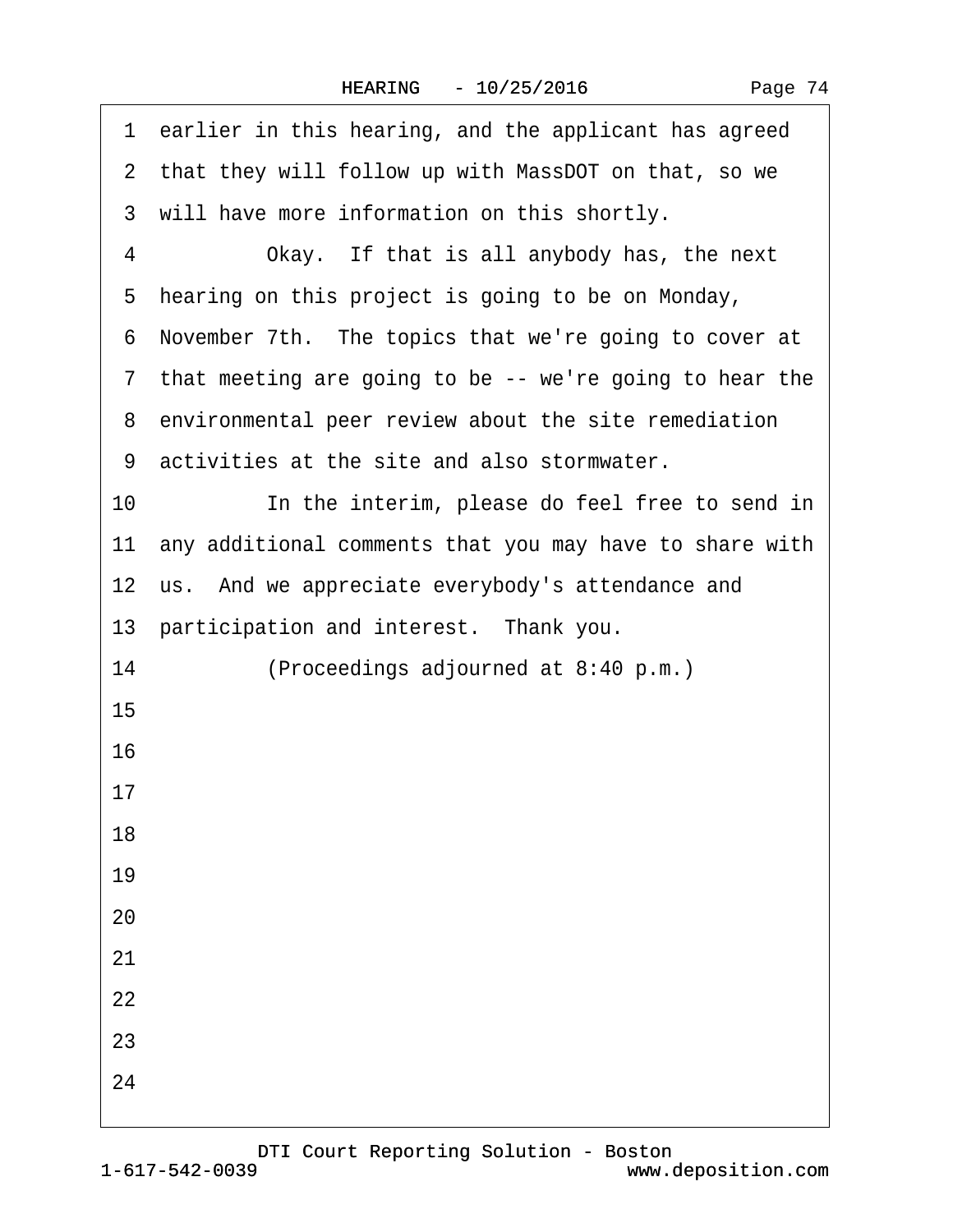| 1  | I, Kristen C. Krakofsky, court reporter and            |
|----|--------------------------------------------------------|
|    | 2 notary public in and for the Commonwealth of         |
|    | 3 Massachusetts, certify:                              |
| 4  | That the foregoing proceedings were taken              |
|    | 5 before me at the time and place herein set forth and |
|    | 6 that the foregoing is a true and correct transcript  |
|    | 7 of my shorthand notes so taken.                      |
| 8  | I further certify that I am not a relative             |
|    | 9 or employee of any of the parties, nor am I          |
|    | 10 financially interested in the action.               |
| 11 | I declare under penalty of perjury that the            |
|    | 12 foregoing is true and correct.                      |
| 13 | Dated this 4th day of November, 2016.                  |
| 14 |                                                        |
|    | 15 Kristen Krakofsky, Notary Public                    |
|    | 16 My commission expires November 3, 2017.             |
| 17 |                                                        |
| 18 |                                                        |
| 19 |                                                        |
| 20 |                                                        |
| 21 |                                                        |
| 22 |                                                        |
| 23 |                                                        |
| 24 |                                                        |
|    |                                                        |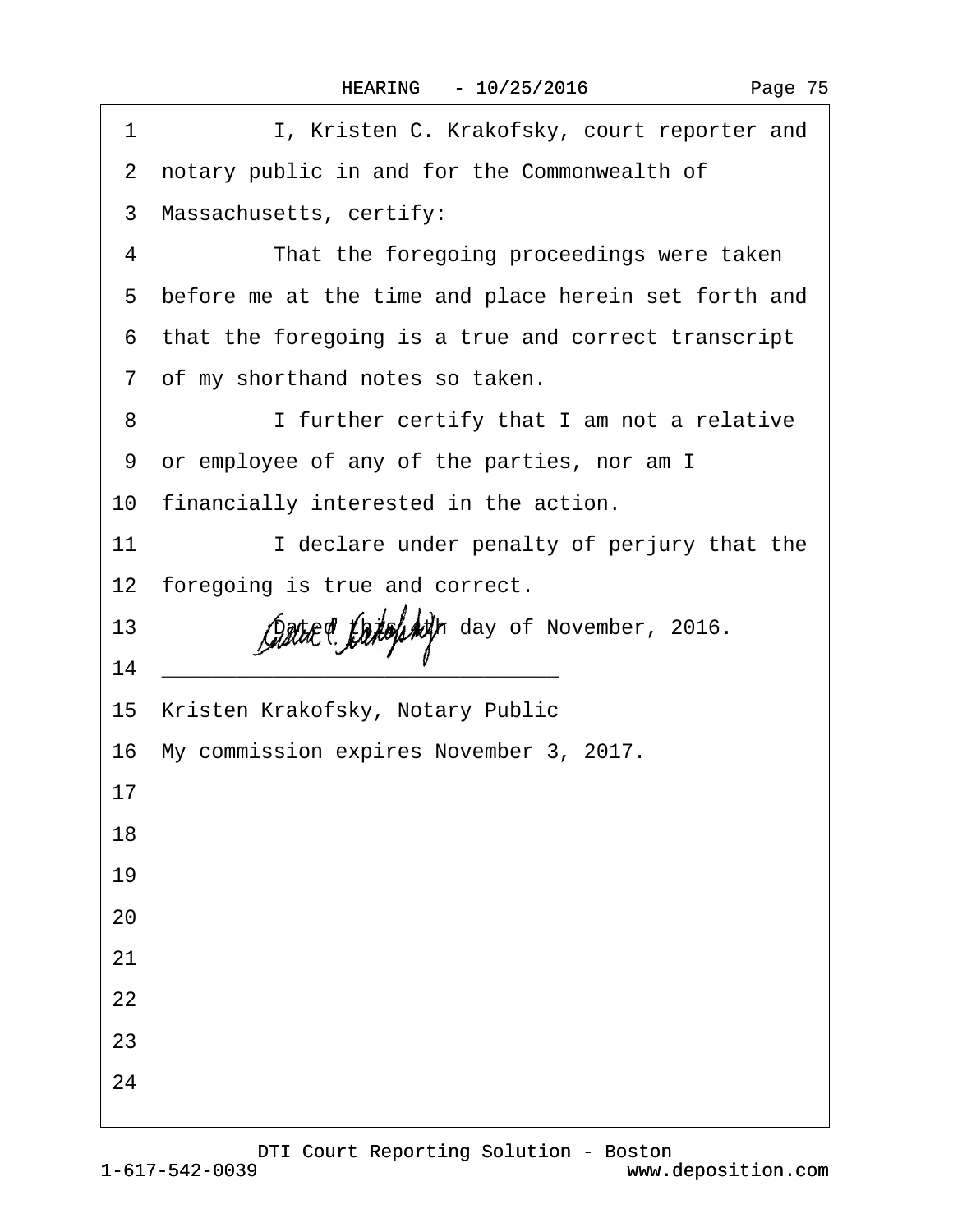## HEARING - 10/25/2016

|                         | 2016                   | 521                     | 8:40                   |
|-------------------------|------------------------|-------------------------|------------------------|
| 1                       | 7:22                   | 29:22 30:11 31:6 44:19  | 74:14                  |
|                         |                        | 56:1,2                  |                        |
|                         | 2023                   |                         |                        |
| 1                       | 8:19,21,23             | 55                      | 9                      |
| 8:20                    |                        |                         |                        |
|                         | 20s                    | 6:21 51:7,8,14          |                        |
| 1,500                   | 43:8                   | 55-and-over             | 9                      |
| 6:18                    |                        |                         | 7:11 12:18 19:10,15    |
|                         | 24                     | 54:7 62:8               | 51:3 58:11 67:9 73:13, |
| 1.1                     | 25:4,9 55:21           | 58                      |                        |
| 23:7                    |                        |                         | 16                     |
|                         | 252                    | 10:10                   | 9/22                   |
| 1.3                     | 9:4                    |                         |                        |
| 23:7                    |                        |                         | 4:16                   |
|                         | 29                     | $6\phantom{a}$          |                        |
| 10                      |                        |                         | 90                     |
| 14:19 27:3 37:16,17     | 56:6                   | 60                      | 50:7                   |
|                         |                        |                         |                        |
| 43:8                    |                        | 6:16                    | 97                     |
|                         | 3                      |                         | 10:8                   |
| 11                      |                        | 629                     |                        |
| 14:20                   | 3                      | 50:6                    | 9:00                   |
|                         |                        |                         | 13:24                  |
| 111                     | 13:8 14:17             | 63                      |                        |
| 10:9                    | 30                     | 57:24                   |                        |
|                         |                        |                         | A                      |
| 1162-1164               | 62:18                  | 6:00                    |                        |
| 51:24                   | 35                     | 13:24                   |                        |
|                         |                        |                         | a.m.                   |
| 1180                    | 8:3                    | 6:15                    | 13:24                  |
| 4:5 6:11,14             |                        | 41:24                   |                        |
|                         |                        |                         | able                   |
| 15                      | 4                      |                         | 15:13 17:6 33:13 54:15 |
| 8:15 27:3 54:4 57:24    |                        | $\overline{7}$          | 58:8 62:13 73:17       |
|                         | 4                      |                         |                        |
| 18                      |                        |                         | absolutely             |
| 7:24                    | 13:8 14:17 25:13 68:2  | 7                       | 40:15 47:4 60:1        |
|                         | 40                     | 8:7 13:7 14:19,20 32:11 |                        |
| 19 <sub>th</sub>        |                        | 54:23                   | abutting               |
| 4:12                    | 16:19                  |                         | 52:1 57:14,15          |
|                         | 40B                    | 7,000                   |                        |
|                         |                        | 6:22 22:19              | accelerate             |
| $\mathbf{2}$            | 4:4 65:12              |                         | 36:20                  |
|                         |                        | 77                      |                        |
|                         | 45                     | 8:8                     | access                 |
| 2-foot                  | 6:21 12:2 22:19 65:19  |                         | 5:11 7:2,3 11:1,9 30:3 |
| 30:9                    | 72:22                  | 7:00                    |                        |
|                         |                        | 4:2,3 13:24             | 67:8 73:20             |
| 20                      | 4:00                   |                         | accessibility          |
| 24:2,21 30:10 34:8      | 13:24                  | 7:15                    | 29:21 30:11 31:4 46:11 |
| 37:17,18 39:24 44:10    |                        | 41:7                    |                        |
| 45:1,9 46:4 52:17 55:20 |                        |                         | accessible             |
|                         | 5                      | 7th                     |                        |
| 56:6                    |                        | 74:6                    | 11:6 30:2,20 31:3,6,7  |
| 20-foot                 |                        |                         | 41:2 44:19 56:9,11     |
|                         | 5                      |                         |                        |
| 46:2                    | 30:10 32:11 34:8 55:23 | 8                       | accommodate            |
| 20-foot-long            | 56:2                   |                         | 26:14 30:10 31:1 34:3  |
|                         |                        |                         | 70:11                  |
| 30:3                    | 5-foot-wide            | 820                     |                        |
| 20-foot-wide            | 30:3                   | 9:13                    | accommodated           |
|                         |                        |                         | 26:15                  |
| 30:17                   | 50                     | 826                     |                        |
| 2014                    | 12:2                   | 9:7                     | accommodations         |
|                         |                        |                         | 10:24                  |
| 7:10,22                 |                        |                         |                        |
|                         |                        |                         |                        |

DTI Court Reporting Solution - Boston

 $1 - 617 - 542 - 0039$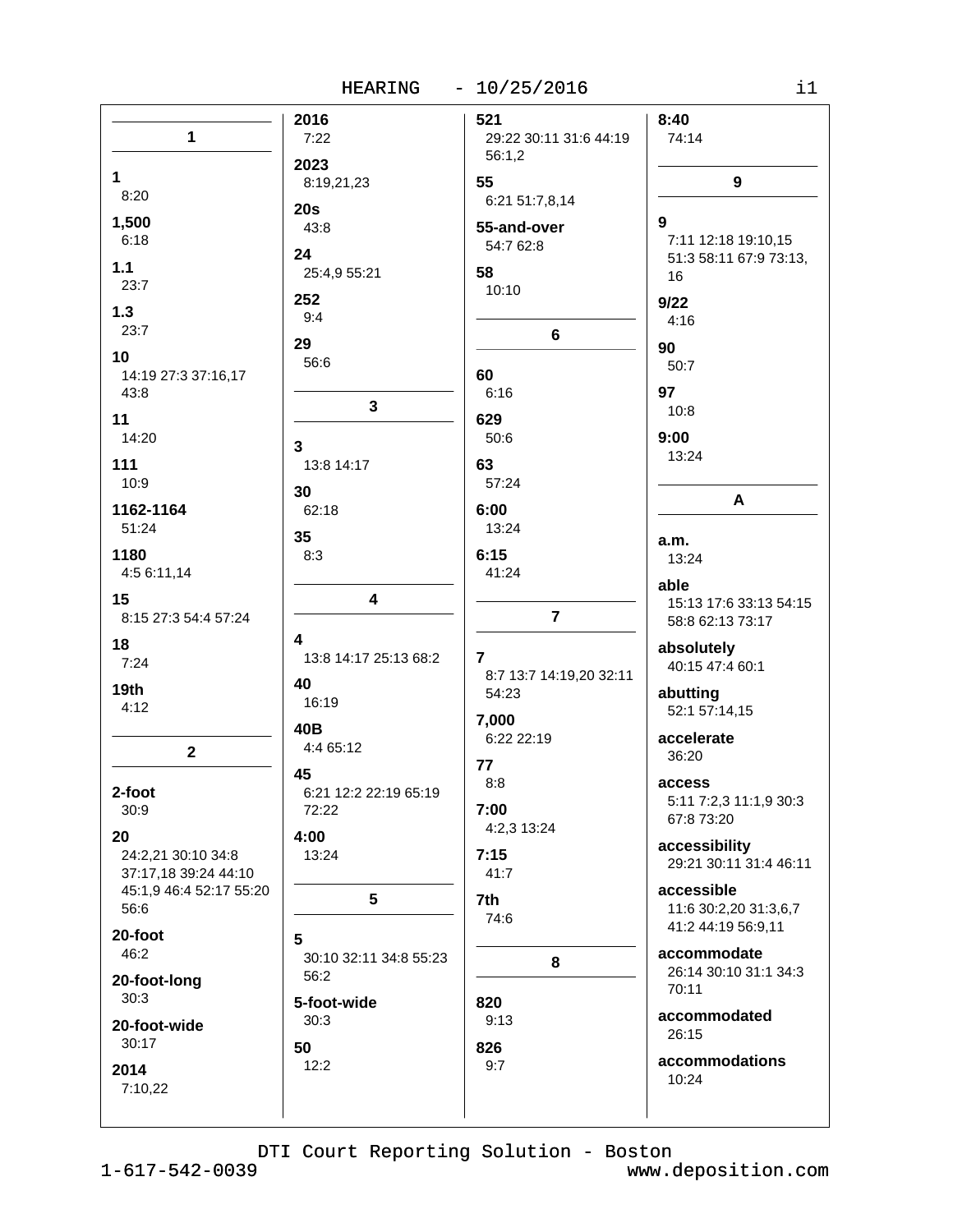accurate

 $7:18$ act 56:10

action

28:16,17 activates

 $32:10$ 

activities 74:9

actual 23:4 24:18 52:15 55:22

**ADA** 

 $13:9$ 

add 52:18 53:24 58:1.7 66:17 69:15,16

adding 18:24 51:5,7 65:19

addition 30:12 34:1 61:14

additional 4:13.19 6:22 7:21 65:9 70:5,7,18 74:11

address 11:10 50:2

addressed 61:4 67:5 69:18

adequate 9:10 12:10,24 15:20 21:10 43:8,9 45:3

adequately 67:4

adjacent 7:7 30:4,7

adjourned  $74:14$ 

adiusted  $21.1$ 

adult  $9:4$ 

advance 49:20

affect 58:14 71:15

21:23 age 47:24 54:10

age-restricted  $6:21$ 

ago  $20:13$ 

afternoon

agree 44:2 49:16,18 61:16 72:17

agreed  $74:1$ 

agreements  $57:6$ 

agrees  $47:7$ 

aisle 25:12 30:4

alian 43:13

allow 13:16 31:6 56:13 64:8

allowed 17:5 52:9 61:24 63:4

allows 44:1 72:14

alter  $22:15$ 

alternative  $9:19$ 

amenable 58:13

amount 8:4 18:3,13,17 28:24 34:5 36:3 37:8 69:9  $72:14$ 

analysis 19:13 23:3,5 44:3 53:18 54:13 63:1 68:12 73:7

analyze 53:17

analyzed 10:13

and/or

28:6 37:11 41:10 answer 52:19

anticipate 13:10

anticipated 10:7 11:3

anybody 21:16 29:8 71:6 73:16  $7A \cdot A$ 

apartment  $11:2$ 

apartments 6:21 9:3,18

apparent  $8:9$ 

appears 9:4,22 60:13

applicant 4:13,16 5:22 11:4 19:11 40:7 46:16,19 48:8 65:9 68:12 74:1

applicant's 5:1,2 14:22 17:9

applied 62:21

apply 45:10

appreciate 49:17,23 58:3 74:12

approaches 68:15,17

appropriate 9:9 45:5 46:11 49:10 73:7

approval  $31:10$ 

approximately 10:8 14:16 22:19 32:11

apron  $11:15$ 

architect  $5:4$ 

area

7:4 14:12 20:15,22 26:13,14,16,20 46:13 52:18 55:17,19 60:9 61:6.7.15 64:21

aren't 45:19 51:13,14,15

arrangement 29:6 32:5

arrival  $42:1$ 

arrives  $42:6$ 

Art 11:9 21:23

arterial 25:1 45:20

**Arthur**  $5:17$ 

> aside 14:21

asked 10:17 47:5

asking 22:22 23:19 64:9

aspect 43:6

assume

17:8 68:15 assumed

 $12:1$ 

assumes 12:13

assuming 71:10

assumptions  $71:10$ 

attendance 74:12

attendant 25:22 26:16 27:8,15,19

attention  $11.18$ 

audible

 $21:18$ 

DTI Court Reporting Solution - Boston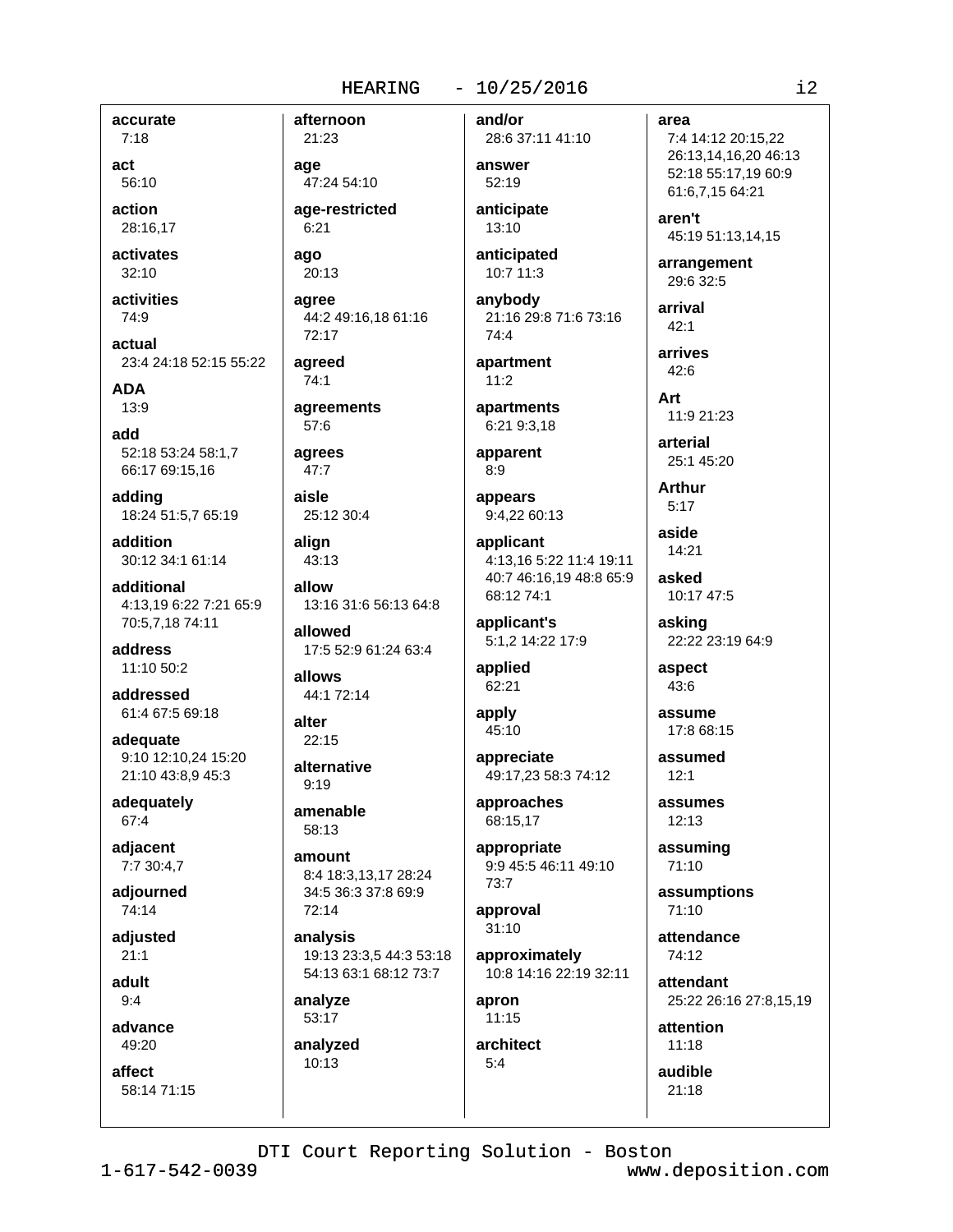**AUDIENCE** 

56:1 aunts  $51:5$ 

automobile 15:11

**Autoturn** 56:17

available 9:10 12:10 53:2

average 8:7,9,17 68:8,18

averages 71:23

avoid  $51:1$ 

avoiding 40:13

aware 5:6.7 52:5 57:12

## back

6:1 7:9.21 9:12 10:19 11:19 22:4,13,14,16,17 24:13 27:22 28:5,9,13, 15.18 29:19 30:20.21. 22 31:2,14 35:12 36:16, 23 39:16,21 41:23 42:4, 13 43:7,17,22 44:12,22 46:10 47:10 48:23 60:11,18 65:8

B

backed 50:16.21

background 8:19 67:11

backing 19:9

backs  $72:5$ 

backup 19:14 71:15,17

**backups** 19:12 72:6

backwards

had 34:11 53:20 69:2 bags 26:12

**Baker** 59:16

29:10

**BALAKRISHNA** 62:12

**Baldwin** 4:23 5:7 18:11.20 20:8. 13 53:22

base 48:8

based 4:13.18 14:13 16:13 23:2 26:18 34:4,13

basic 6:12 39:14

basically 42:8 43:17 44:22 52:7 55:24 56:23 61:17 68:5

**basis** 26:3 35:22

bay 13:22 14:11,18 55:6

beeping  $39:6$ 

behalf 51:24

believe 14:6.14 34:2 58:12 59:22 60:18 65:22 73:21

believes 19:11

belongings

25:20 26:6 belongs

34:6 best

23:12,14 68:21 **bets** 

19:15 50:21

better

19:3 48:14 52:10 53:9 58:5 bevond 59:23 61:19

big 20:1 60:15 69:17,24

bigger 63:6 71:3

biggest 37:13 41:9 45:22

bike 23:21,22 44:7

biking 23:16

binding 63:23

### hit

14:15 18:10 22:7 23:14 27:1 35:7 38:22 41:12 43:7,13 44:20 54:20 58:1,5,7

**block** 12:23 72:16

blocking 16:23 17:4 39:8 72:9

blocks 50:16

73:18

board 4:12 5:19 14:9 48:14 73:6

board's  $67:1$ 

**Bob** 46:19

**Book** 4:8 14:10,23 35:8,18

**Boston**  $32:13$ 

**Boylston** 4:5 6:11,14,15 7:1,7,11 8:1 11:14,24 12:1,7,11 24:10 25:2 28:9,19 48:19 50:21 52:1 60:10, 11 71:15 72:3,8,10,15

briefcase 26:7 briefly 43:18

brina 11:12,18 26:16 31:21, 23 32:1 37:10

bringing 26:15

**British** 29:7 44:13,17

**Brookline** 4:23 7:20 16:13 24:3 45:2 57:13

brought 59:12

**brunt** 54:21

build 8:23 10:14 18:19

building 12:23 15:1 51:8 62:2

**built** 8:24 58:10

bunch 37:20 67:6

burdened  $20:16$ 

bus 6:16 23:15 50:24

businesses 63:2 64:24

bussed 59:16

busy 46:7

button  $32:9$ 

 $\mathbf{C}$ 

Cable  $61:9$ 

call

32:7,20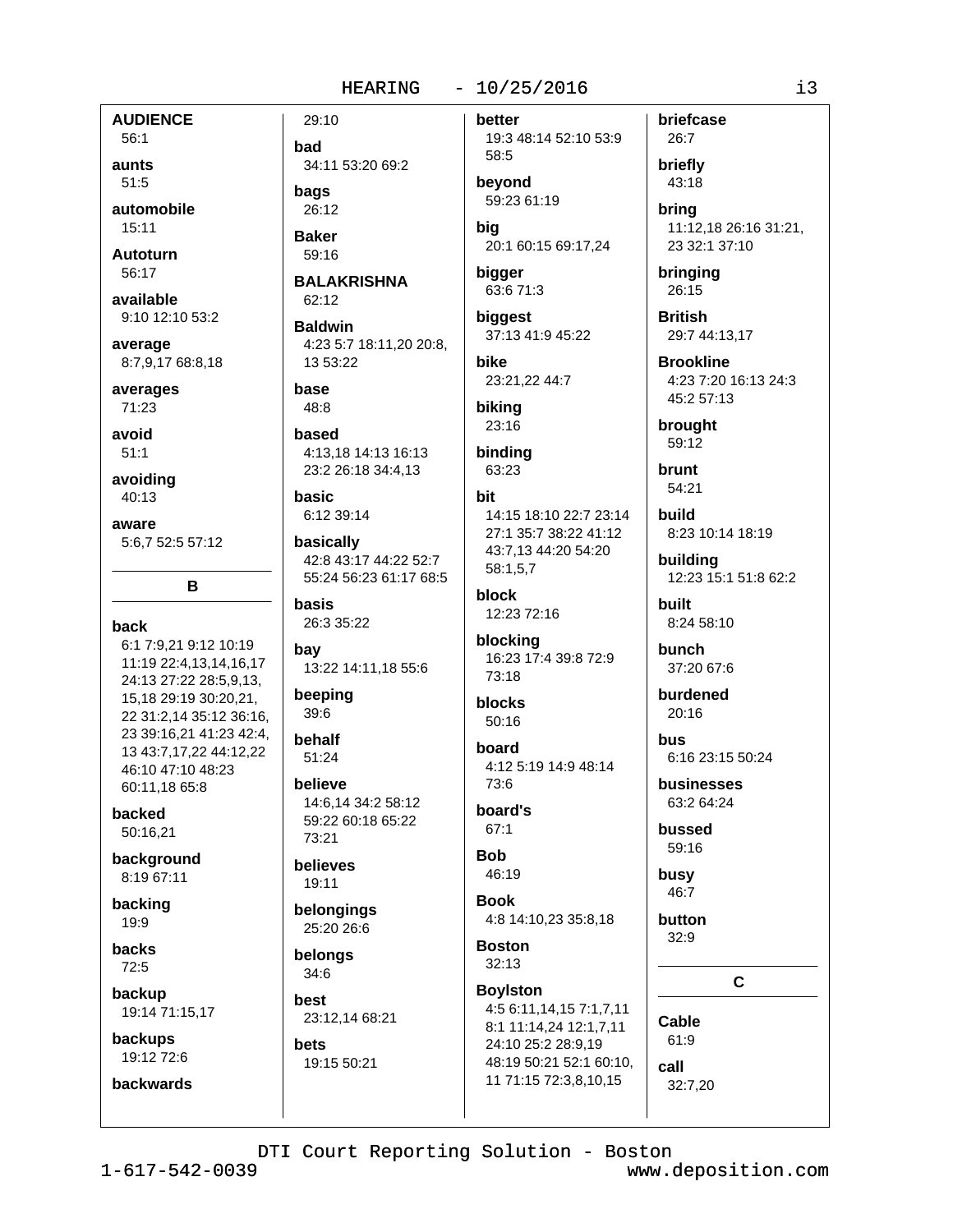### called

29:7 38:12

can't 41:13 44:6 46:20.23 66:13 67:20 72:10

canned 65:12 66:11

capacity 70:4 72:18,20,21

capture 50:3

captured  $6.7$ 

- car
- 7:2 25:11 26:5,8,24 27:10,19,22 29:3 32:7 35:9 36:16,18,19 38:8 39:14 41:7,18 50:20 55:6 60:10,16

care 66:20

carefully

49:13

cars 19:8,22 24:20,24 28:13 29:18 34:15.18.20.22 35:3,18,19 36:21 37:20 38:3,4,9,11,12 39:10,16 40:9,12,23,24 41:4 46:12 50:14 51:10 54:8 55:22 56:23 57:1 60:2 61:17 66:3 70:15 72:2

case 8:6 12:9 33:7,9 45:16 68:16

cases 23:17 33:10 39:1,7 71:20

cause 19:16 46:10 70:8

center 9:7,8,14 10:3,5,12

certain 12:13 25:19 28:22 34:5 38:17 40:11 70:13,20

certainly

18:23 19:18 20:2,17

26:14.22 31:3 37:16 51:9 56:16 59:10 60:20

chairing  $4:7$ 

Chairwoman 64:12

challenge  $34:1$ 

chance

20:14 change  $53:3$ 

changed 44:23

changes

43:19 54:17 71:3

chaotic 41:12

check 15:17 38:21

**Chestnut** 6:17 58:10

**Chiumenti** 4:9 13:14.18 15:9.22 16:3,7,9,18 34:21 35:1, 13 45:1,7,15 67:24 69:3,11,21,24 70:7,23 71:5 73:11

choice 27:13 42:12

choose 62:14

circulation 20:22

clarify 14:10

classified 29:23 clear

61:5 clearance

 $32:11$ clearly

6:6 50:3

client's 48:12

> clog 19:16 72:5,6 clogging

20:1 37:2 close

19:20 21:8

**CMR** 29:21 30:11 31:6 44:19  $55:24$ code

9:3,7,13,17 59:23

codes  $9:2$ 

collected

 $7.22$ come

> 4:19 5:21 9:11 20:9 27:21 30:18 31:7 41:14, 24 42:4 43:22 44:2 47:6,10 60:12 61:10 70:4

comes 27:20

```
coming
9:5 15:19 16:4 23:24
24:14 25:11 28:1,4,12,
24 29:2,16 30:13 42:17,
20 43:7 45:23 48:13
51:14 57:4 62:18
```
comment 23:24 41:22 42:2 43:1, 18 44:18 45:21 47:6.18 49:3 61:3 62:22 65:11 73:3

commented 14:1 24:3

comments 5:19 6:7 7:17 14:8 22:5, 14.17 26:2 43:18.21 48:12 49:6,9,20,21,24 60:4 62:16 74:11

commercial 61:12 62:9 63:1,2,5 64:17,21

commit

 $36:4$ committee 59:1

common 30:12.21

commonly  $32:13$ 

communities 23:4 32:14 66:12

community 18:3 54:7,10

commuting 42:5

compare 8:5 10:14 18:17,18,19

compared  $8:3$ 

completely 24:12 31:16 35:3 49:15

complex 52:12

complication 32:23

complies 44:9

complying 29:24

component  $9:6$ 

components  $23:6$ 

compound 55:17

compounded 24:8 46:6

comprehensive  $20:19$ 

concern 18:2,6 26:23 28:20 37:9,13 66:18,19

concerned 40:18 46:10 66:7 73:13

concerns 7:17 17:3 19:8 24:9

www.deposition.com

 $i4$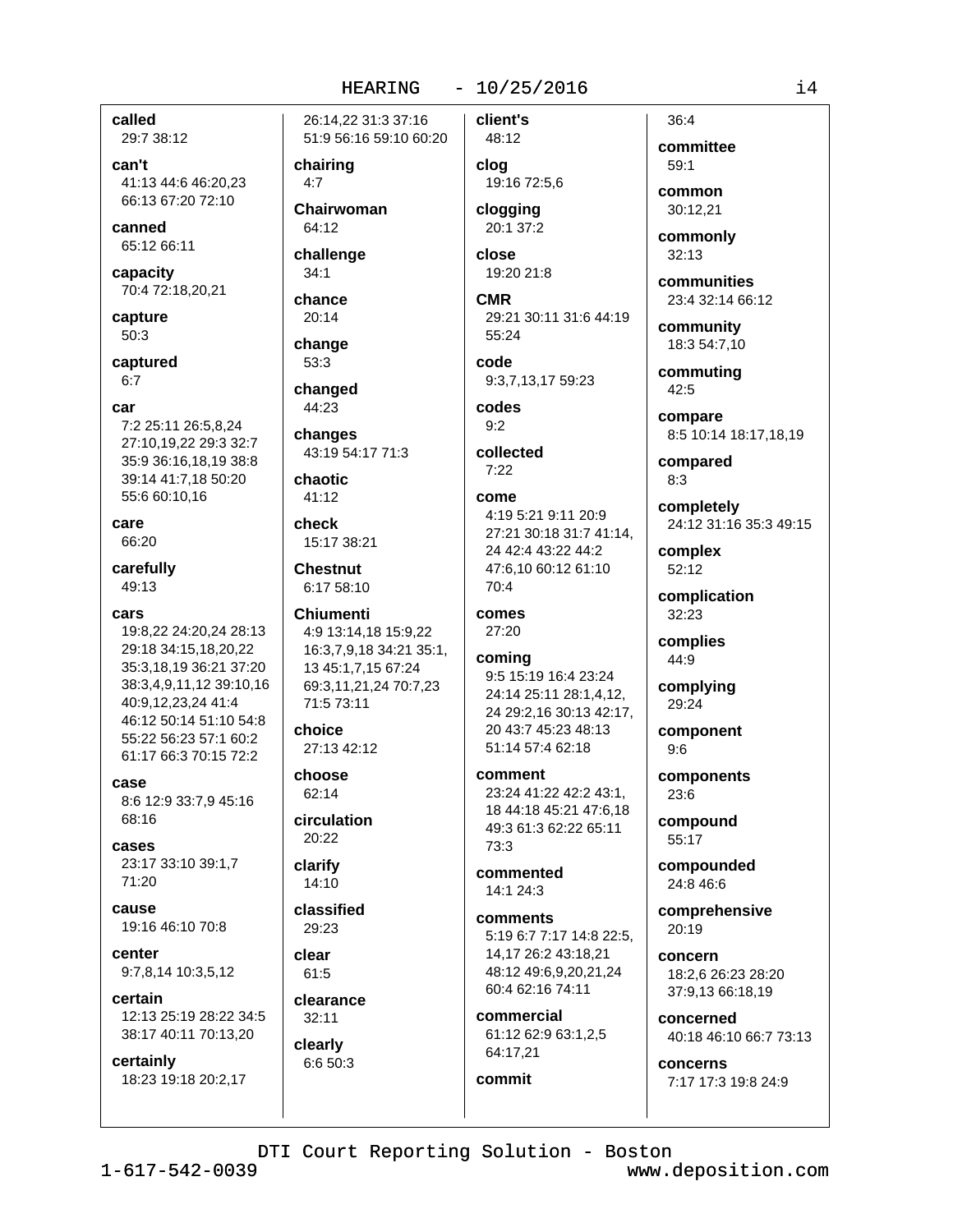#### $-10/25/2016$

cover

35:23 65:3 66:1 67:7.15 73:4

conclusions  $18:12$ 

concrete  $52:2$ 

concurrent 53:11 54:2

conditions 67:12

condominium 52:12

conducted  $7:9$ 

configuration 31:20 72:13

confusing 29:7,14

confusion  $31:24$ 

congested 34:9 67:13

congestion 66:10

connects 45:12

consequences 68:5

consider 11:4 54:13 64:5,11 73:6

considerable  $36.3$ 

consideration 17:21 20:8,24 29:20 54:12 55:9 68:10

considerations  $16:21$ 

considered  $11:8$ 

considering 67:10

consistent

 $15:6$ consultant consultants 5:18 11:10 21:24 58:11 consultina

5:2.3 46:20.22

65:7 continually

28:18 continue

49:21

continues 53:3

control 40:23 41:13 62:14

conversations 48:24

coordinate  $21:14$ 

coordinated 21:6.7

coordination

21:10.13 corner 6:14 12:23

correct 13:16,20 15:2 17:16,19 29:11 47:4 55:8 56:9 69:6

correctly 31:14 67:11

couldn't 40:23

**COUNT** 5:10 23:18

countdown  $53:5$ 

counted 10:20

counts  $7:9$ 

couple 9:2 12:4 20:13 27:4,9 47:23 52:2.3

**COULSE** 53:22 54:12 55:12 57:3  $71:18$ 

42:24 74:6 covering 65:6

Craftsland 57:24 59:5

crash 7:18.21 8:10

crashes 7:24 8:3,4,13,14,15

critical 20:6 24:23 62:24 72:12 **cross** 

11:21 52:8,18 53:14 54:5,10 59:5,8,18

crossing 52:21 53:9

**CTPS**  $9:22$ 

cumbersome  $35:5$ 

currently 21:1 30:16 64:20

customers 41:11 47:23 48:5

cut 13:6 14:18 54:23

cut-off  $60:9$ 

cutout  $14:11$ 

cutting 54:19 60:22

cycle 52:7,13,16 53:23 54:2,9

cycles 20:24

D

daily 35:22 damage

38:21

dark  $32:6$ data 4:17,19 7:16,18,21,23 8:11,20 9:10,14 11:24

date 46:22

dangerous

60:23

**David** 60:6 71:7

dav 37:17 46:3,4 47:2 48:1 62:7 71:20

day-to-day 26:3

decent 69:9

defendable

 $9:11$ 

defer 45:21

deficiency  $8:10$ 

degrade 68:5

delay 10:16,22 19:1 52:15 68:8 69:16

delays 19:17 53:16 69:1,2,9,10  $72:7$ 

deliveries 61:12

delivery 60:9,17

demand  $45:16$ 

demonstrated 71:13

dense  $32:15$ 

**Department**  $7:20$ 

www.deposition.com

 $\frac{1}{1}$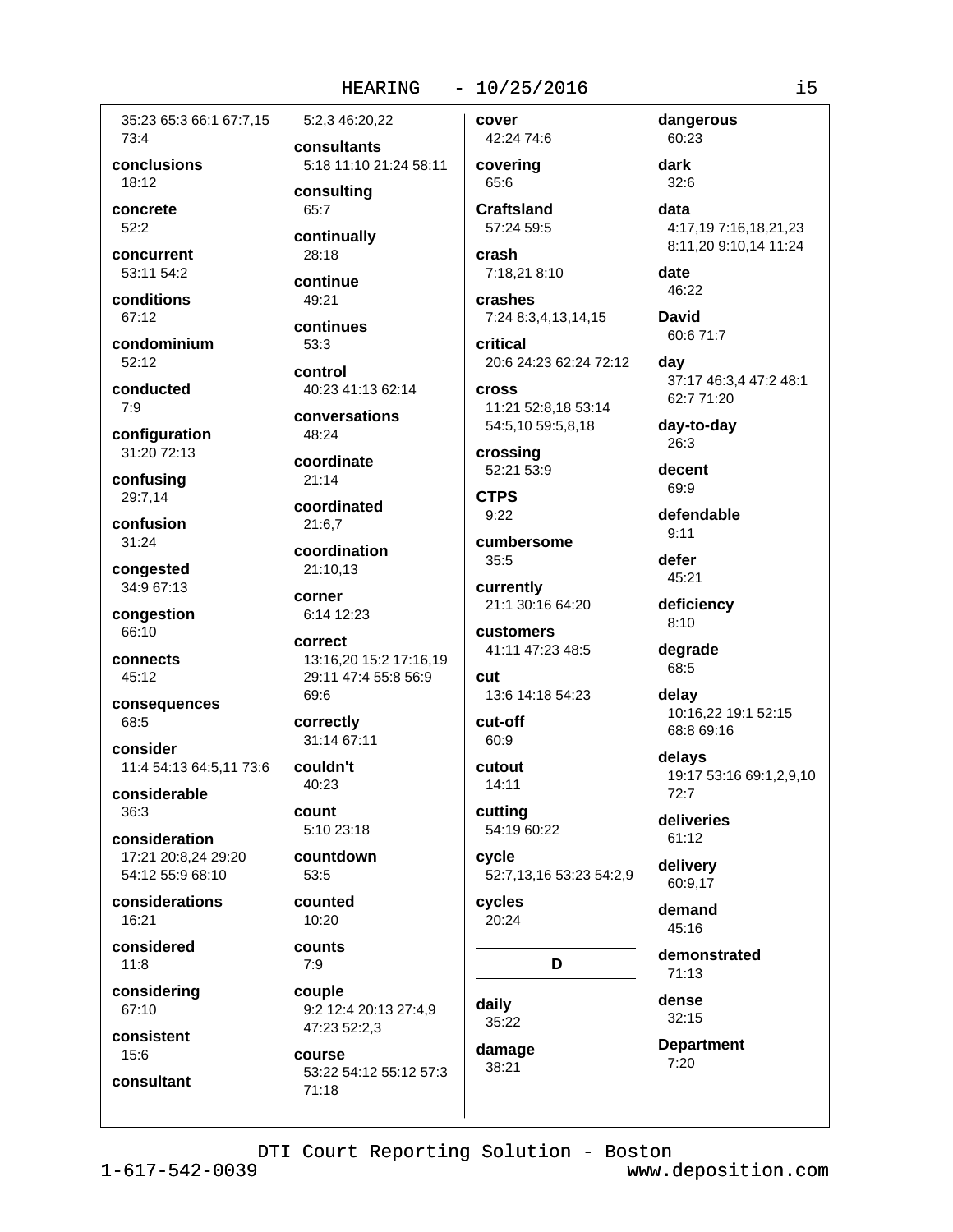depending 24:11 34:8

depends  $40:2$ 

description  $9:8$ 

design 5:4 29:1 30:5 34:23 36:8 46:14 58:11 63:14 69:17,24 70:1 72:12

detailed  $40:3$ 

details 48:13

determine  $71.2$ 

determined 5:11 10:1

developer 13:15,19

development 6:24 9:9 53:22 69:15,16

developments 10:18 23:3

device  $32:8$ 

**DHANDA** 47:16 63:9

diagrammatic  $30:8$ 

didn't 20:13 22:15.23 31:16 37:6 42:24 47:18

difference 9:15 10:22 22:24

different 9:2 12:4 14:15 23:15 51:4.15 53:1 69:7

difficult 41:16 44:3

difficulty 42:16 43:10

dimension 44:21

dimensions 24:21 dinner 42:18 direct  $11:1$ directing 58:18 direction 20:20 51:4 director 64:13.24 discrepancies  $7:19$ discrete 51:22 discuss  $5:12$ discussed  $11:11$ discussion 63:6 68:1 discussions 48:22 distance 11:23 12:3,5,6,10,13, 14, 15, 18 13: 4 20: 4 59: 7 distinct  $51:22$ district  $8:8$ **Ditto** 65:1 dock 16:21 document  $5:5$ 

documented  $4:15$ 

documents 73:22

dodge 54:8 dodging

 $50:14$ 

doesn't 27:12 47:11 69:4 71:15

doina 23:2 30:22 36:22 40:6 42:18 58:13 66:14 69:14

don't 15:23 21:5 24:12 26:13 30:5 31:9 38:12 39:11 40:20 41:17,24 42:12, 14 43:4 49:14 52:5 57:7 60:2 61:10 64:8 66:4

door 31:7 46:8

doors 30:15,18 35:9,17 43:12

double 33:2 61:16

double-parked 61:17

doubt 58:8

dramatically 48:2

drive 23:24 24:19 25:7 27:24 30:22 31:19 32:9,24 33:11,23 34:15 35:3 36:22 37:1.4.7 39:15 56:14 67:12 73:17

driven  $32:12$ 

driver 12:6 68:9

drivers 11:17 68:24

drives  $15:15$ 

driveway 7:1 11:14,17,24 12:9,11 19:21 24:4 44:9 45:2.3. 8,10,16 55:18 67:8 72:10,16 73:22

driving 25:10 38:10 41:23 drop  $51:2$ 

drop-off 17:22 24:5 26:19 44:19 60:9,17 61:6,15

drop-offs 18:4

dropped 31:5,17

due 22:20 28:6

E e-commerce

47:24 earlier

 $74.1$ 

easement 13:11,14,19 48:18

easier  $16.15$ 

eastbound 19:10 24:10

eastern 7:6 13:6

easy 59:6

edae 12:14 20:17 50:19

effect 13:15

effectively  $35:24$ 

effects 65:21

effort 40:5 48:16

either 24:15 27:24 43:11 72:17

elaborate 52:23

elementary  $4:22$ 

DTI Court Reporting Solution - Boston

 $1 - 617 - 542 - 0039$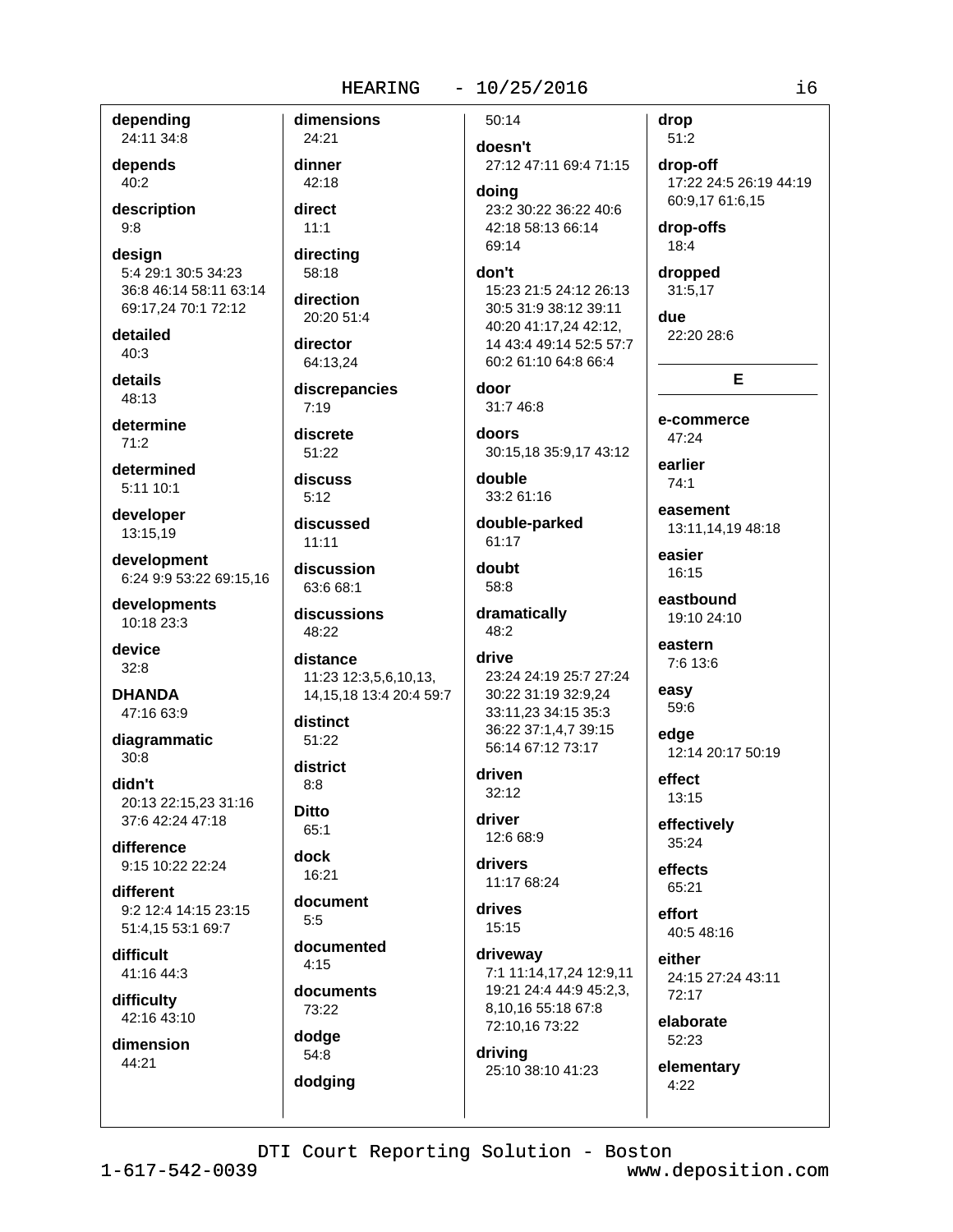elevation  $11:16$ 

elevator 27:16 31:8.19.21.22 33:24 35:13 44:21

elevators 32:1 35:15,16 43:2,12

eliminating  $14:20$ 

email 49:22

employees 47:23

empty  $37:5$ 

encourage 49:19

encouraged 48:15

encumber 35:16

ends 72:13

engineering 64:14,24

Engler 46:19 48:11 49:1 62:4  $65:1067:1$ 

entail 52:16

entering 8:3,4,15 11:17

enters  $7:2$ 

entire  $53:13$ 

entrance 24:4 30:2

environmental 6:9 74:8

environments  $32:16$ 

 $1 - 617 - 542 - 0039$ 

envisions 40:8

equates  $8:2,15$ 

equipment 52:21 53:2.4.8

erratic 51:11

especially 19:20 21:7 25:1 60:14

essentially 25:14 32:9 43:24 56:9

establish  $8:23$ 

established  $8:22$ 

establishments

 $30:16$ 

estate 63:12

evacuated 28:13

evacuating 28:15

evaluate  $10:17$ 

evaluated

7:16 10:21 17:1 evaluation

20:19 22:12 71:1 evening

10:9,19 14:4 41:23 evenings 41:10 42:1,5,16,19,20

events  $5:6$ 

everybody 47:7 66:9

everybody's 74:12

exact 23:5 50:21

exactly 29:9 44:6 69:13

example 30:8 33:7 excellent 55:14 58:3

excessive  $18:3$ 

exclusive 53:11 64:15,16 65:2

existing 10:2 53:7 54:22 65:16

exit 12:21 29:11 41:4 73:15

exitina 11:17 12:8.21 15:20 57:3 73:16

expect 62:2 63:18 65:10

expectation 59:9.14 63:4

expectations 64:7

54:8 56:21 62:11

23:2 34:4,13 37:23 68:24

experienced 68:8

experiencing 69:8

 $4:15$ 

55:18 59:1

48:9

23:5 71:1

40:16 67:5,18

extra 26:20 52:15,17

extreme 32:5 45:16 57:15 extremely

46:4,8

DTI Court Reporting Solution - Boston

F

i7

facilities 29:22

facility 30:2 38:15 45:13

fact 17:22 31:15 54:14 73:19

factor 5:10 19:12 59:13

factored

 $4:24$ fail  $69:3$ 

failed

70:9 fairly

20:9 fall

 $69.4$ families

26:22 far

4:8 20:20.21 54:20 63:5 70:14

fast 54:5,7 60:2

favor 13:15

feasible 64:8,22

feasiblitywise 63:22

feat  $596$ 

feedback 49:23 55:17 57:20

feel 5:9.23 25:14 50:18 74:10

www.deposition.com

feeling 50:14

feels

expected

experience

expert

explain

explore

extensive

extent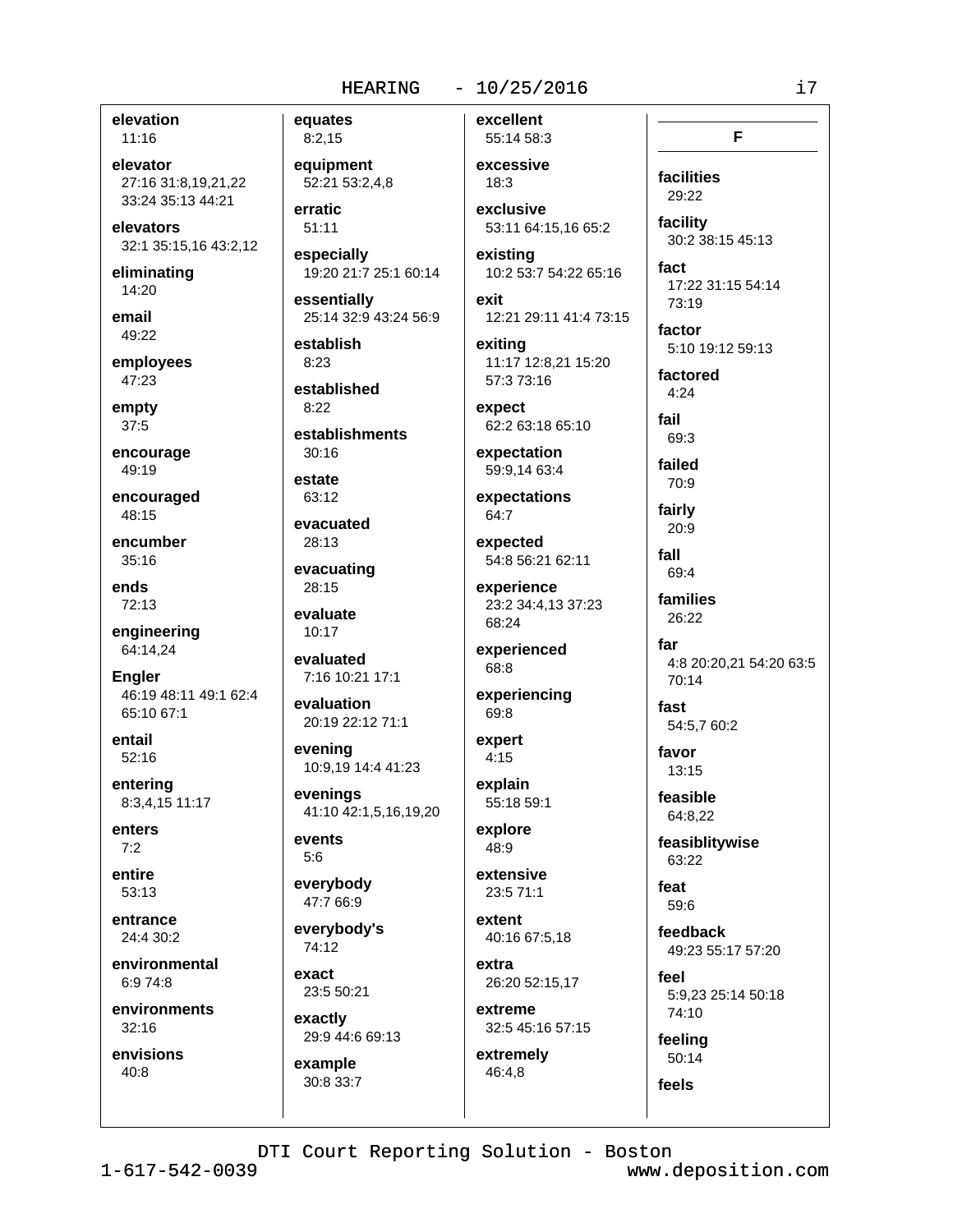15:7 25:6.13

feet 6:18,22 13:7,8 14:17, 19,20 22:20 24:2,21 25:4,9,13 30:10 32:12 44:10 45:1,9 46:4 54:23 55:20,23 56:2,6

flip

fob

felt

19:23

fender 24:17

figure 39:12 67:2

fill

28:12

filled  $28:14$ 

final 73:7

find 7:24 24:18 33:20 53:7 66:22

finding  $34:1$ 

findings  $14:7$ 

fine 15:19

firmly  $34:2$ 

first 6:11.23 12:4 22:10.16 24:13 27:15 28:15 33:11 40:19 41:2 52:3

#### **Fitzgerald**

4:14 5:6,9,16,21 6:3,8,9 13:16,20 14:13 15:2,17 16:1,5,8,11 17:1,13,16, 19,24 18:9,13 19:14,24 20:12 21:2,13,19,20 52:4,19 53:1 54:1,17 55:1,8 68:1,7 69:6,13 70:2,10,24 72:1 73:19

free

74:10

Friday

41:5,20

five

22:21 26:12 36:11 39:19,20 44:11,12,14 59:22

friend 32:4 44:12 21:24 floor front 11:13 20:5 24:17 28:14  $6:23$ 30:15 33:4 flow 18:16 21:1 52:10 58:11 full 71:11,22 73:14 37:15 55:4 flowing full-time 19:13 7:4 36:11 flows fullest 19:19 69:11 67:5  $39:5$ 19:11 focus 62:23 65:14,24 66:3 67:16 focused 61:3 gain focusing  $13:2$ 61:14 66:16 game folks 38:5,6 49:6 63:9 gap follow 45:24 65:14 74:2 garage food 62:19 63:16 foot gas 11:3 53:23 forgot qather 20:3 37:23 forth general 11:19 28:16 found generally  $9:9$ four generate  $39:19$  $10:8$ **Francisco**  $32:14$ frankly 41:3 45:16

function fundamental 36:15,21 G 15:20 19:7,10 27:17 61:4,15 62:23 10:3,4,12 25:20 26:6 29:21 44:2 71:22

32:2 56:18

generated 10:12 18:18

gentleman  $51:10$ 

qentlemen  $52:3$ 

Gerzon 51:23 52:23 53:21 54:3,

24 55:3.9 56:2.20 57:12 63:21 64:3,6,19 72:18 73:9 getting 40:8 51:9 63:15 66:2 Giles  $5:3$ give 5:21 25:5 38:17 46:20  $51:18$ given 7:19 44:5 47:23 53:21 54:13 57:14 58:4

go

11:20 22:4,7,11,16,17, 18 24:6 25:8 27:13 29:15 30:14,15 31:21 34:18 40:22 41:19 44:16 45:24 48:3 50:1 51:4 57:17

God  $34:7$ 

goes  $23:16$ 

#### going

5:14,19 6:3 16:3,23 17:15.22 18:4.12 19:11 20:11 22:16 23:6 24:20 29:16 34:7 39:7,8,9,23 40:10 41:18 42:17 44:6. 13,16 45:19 47:12,17 48:3 51:14 57:17 58:12 60:12,18,22,23 61:10, 16 62:6 63:7,21 64:7 65:8,21 66:6,8,14 67:4, 10,18,19,21 71:14,15, 23 73:18 74:5,6,7

goings  $4:21$ 

> Golden 61:1 62:5,9,22

aood 18:22 21:23 28:10 29:1 31:12 46:13 57:9

grab 26:23 31:18

qrade 69:4

DTI Court Reporting Solution - Boston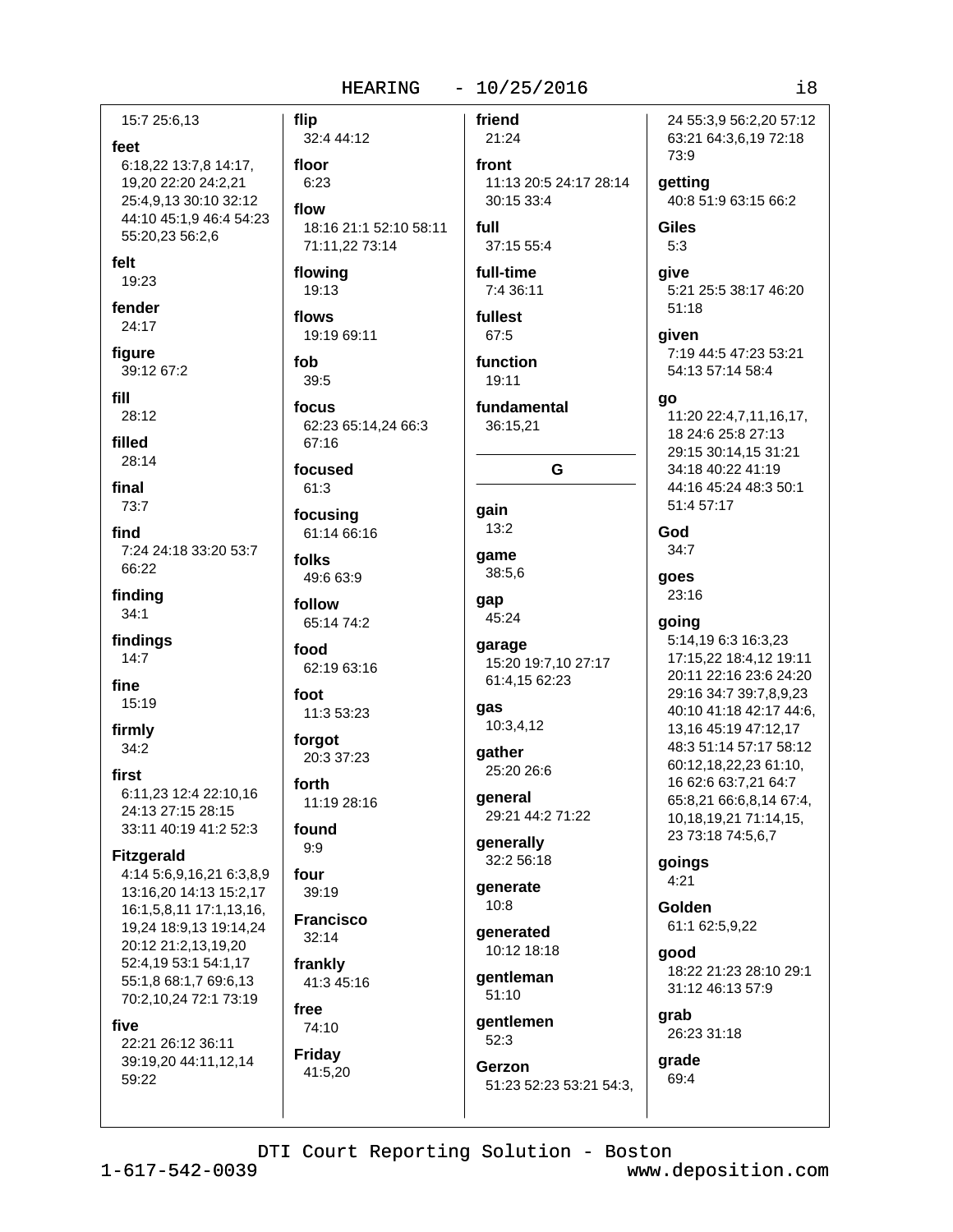### $-10/25/2016$

grades 69:12

grading 68:2,5 69:1

granddaughter 66:21

grandmas  $51:5$ 

granting 13:19

great  $21:6$ 

Green  $6:17$ 

grocery 26:10

**Group** 

 $6:9$ 

growth  $8:19$ 

guess 5:20 36:9 62:22 71:12

guessing 60:17

guy 61:9

**guys**  $57:21$ 

н

H-e-d-v-a  $50:5$ 

hadn't 44:23

half 8:8 26:5 72:6

Ham

 $5:3,5,9$ 

Ham's  $5:8$ 

hammer

 $47:3$ 

**Hammond** 6:19 7:6,7,11,12 8:2

11:5 13:6 14:10 50:6 51:1 54:16 55:5 59:5,7, 8,17 64:15,18,22 67:9 Hammond/boylston  $21:4$ hand 25:21 27:1,3 46:16

handing 38:18

handle 26:20 28:24 29:2 44:4

handled 26:13 28:20

happen 27:21 33:10 44:6 52:15  $60:6$ 

happening 55:5

happens 26:2 33:1,15 36:17 38:16 40:21 55:11 60:16 61:17 70:10

happy  $47:8$ 

hard 66:14

harrowing  $54:5$ 

**Harvard**  $63:18$ 

haste  $60:2$ 

haven't 26:17 28:13 48:9.22 65:13

he's 5:3,7 15:13 47:21

head 33:23 51:3,4

heading  $24:10$ 

healthy

health 59:23,24 65:15 66:18, 20,22,23 67:6

54:5

hear 5:15 19:5 21:21 39:6 47:18 48:15 49:14

66:12 67:6 74:7 heard 26:17 31:14 46:17 49:5

50:13 65:13.17 hearing

4:4 5:12 48:24 49:11,24  $74:1,5$ 

hearings 49:7.8 50:13 65:6

Heath 4:24 7:12 8:12 21:5 51:1 52:22 58:9,13 59:7

Hedva 50:5 60:7

helpful

58:4 helping

58:5 here's 36:15

Hi

 $61:1$ 

high 14:4 16:16 71:14

higher 23:18 25:4

highway 13:12 73:20

Hill 6:17 58:10

> hired 5:4 58:10

historic  $51:16$ 

history 52:5 58:7

hit 39:5 58:17

home  $51:4$ 

**Honestly** 20:12 hope  $51:16$ 

hopefully 62:2

horn

 $39:6$ hour

10:9,10 12:2 14:5 16:19 40:21 44:20

hours 13:23 20:13

house 45:8

> housing  $9:4$

huge 18:16 19:19 38:14  $52:12$ 

hundred 50:23

hurry  $22:1$ 

hydraulic  $32:10$ 

hypothetical  $55:12$ 

## $\mathbf{I}$

l'd 5:20 56:16

ľШ 6:11 22:16 24:6 25:18 42:23 45:21 51:17

#### l'm

6:9 16:6 29:5 35:11 36:5,9 40:11,18 41:18 46:9,20 47:19 51:8,23 52:13 54:5 55:1 57:12, 23 60:6,17 61:1 64:9 70:18 72:19 73:7,9

#### l've

22:1 31:14 34:10,23 37:6 47:19 63:11,17

DTI Court Reporting Solution - Boston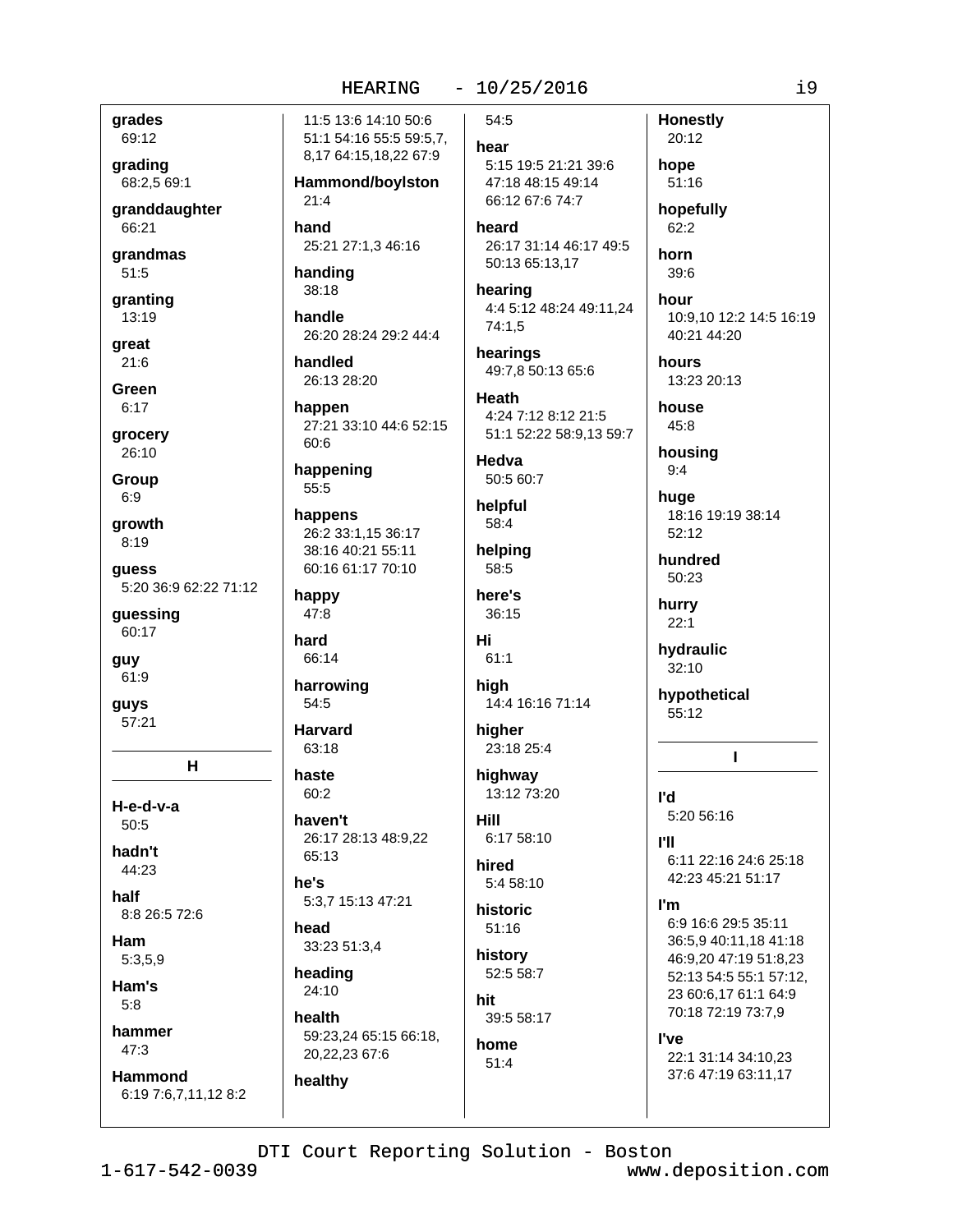#### $-10/25/2016$

idea 25:5,24 34:19

ideal 17:20

ideally  $21:6$ 

identified  $13:23$ 

idle 57:8

**idles** 

57:6 idlina

56:21,23 57:1,5,8 59:22 imagine

22:23 25:10

immediate  $4:8$ 

immediately 26:4 27:18 73:17

impact 18:11.16 19:19.23 20:1 53:15 67:3,7 72:11

**impacts** 11:20

impaired 53:3,7,9

**implications** 19:6

**important** 29:20 31:12 59:13 60:1

importantly 35:23

improve 36:14

improved 11:5 52:20

*includes* 

improvements 70:12,21 71:2

inbound 28:11 29:15 44:15

include 7:10 11:6 53:10 65:5 inconvenience 17:13,20 60:19,21 66:19 inconvenienced

53:4

 $8:24$ 

60:21 incorporate

increase 9:16 10:15 11:3 19:1 53:16 69:16

increasing  $9:1$ 

incremental 65:20 67:3

incrementally 36:14 65:18

independent  $18:7$ 

indicate 23:22 32:7 44:8,11,21

indicated 23:21 24:1,2,8 28:21 62:15

indicating 44:7

inevitable 53:23

inevitably 61:10

information 4:13 6:12 7:19,20 8:21 9:21 10:14 18:5,8 74:3

initial  $4:14$ 

initially  $7:16$ 

inside 46:6

installed

52:21 instance

53:4 **instances** 

18:19 70:4,14

intended

25:17 interest 48:21 49:12 63:15 74:13

interested 62:16.19

interim

74:10 interior

 $31:8$ 

intermodal  $23:10$ 

### intersection 6:15 7:10,12 8:2,5,7,13 11:6 12:13 18:21 19:20 20:10,11 21:4,5 52:6, 16,22 53:13 58:17,22

intersection's 68:3

68:19 70:16

intersections 7:15 10:16,23 18:15,21 53:14 68:2,6,16 69:19 involve

## 70:24

involving  $5:7$ 

isn't 15:22 27:8 64:20 67:21  $70:6$ 

### issue 8:6 20:8 36:15 41:9 45:22 50:11,12 51:22 61:20 66:5,18 71:23

 $72:3$ **issues** 5:23 11:10 31:12 46:24

47:21 48:9,17 50:17,19 59:20 65:17 66:4 69:18, 24 70:1

## it'll

 $40:2$ it's 4:3 5:9 7:23 11:17 12:6 13:18 16:2,15,22 17:10,

20 19:11 23:17 24:1

 $9:3,11$ item  $31:16$ its 40:8 J jammed 70:20 **iams** 43:12

> Janice 57:23 .lim 4:14 5:16 6:9 18:10 24:8 45:21 50:20

iob

65:24 jockey

34:18 jockeys

36:17 Johanna

 $4:6$ 

Jonathan  $4:8$ 

journey-to-work  $9:21$ 

jump 26:4 40:11

K

K-o-b-e-s  $50.6$ 

### $110$

25:16 27:7 29:7.14

30:23 34:7,11 36:2

39:15,23 40:4 41:12

46:8,13 53:7 54:4,11

55:1 57:9 58:21 60:9, 14.17.23 61:5 62:11

64:4,10,22 66:19 67:19

69:1.8.10 72:11

**ITE** 

42:21 43:8,9,16 44:3,10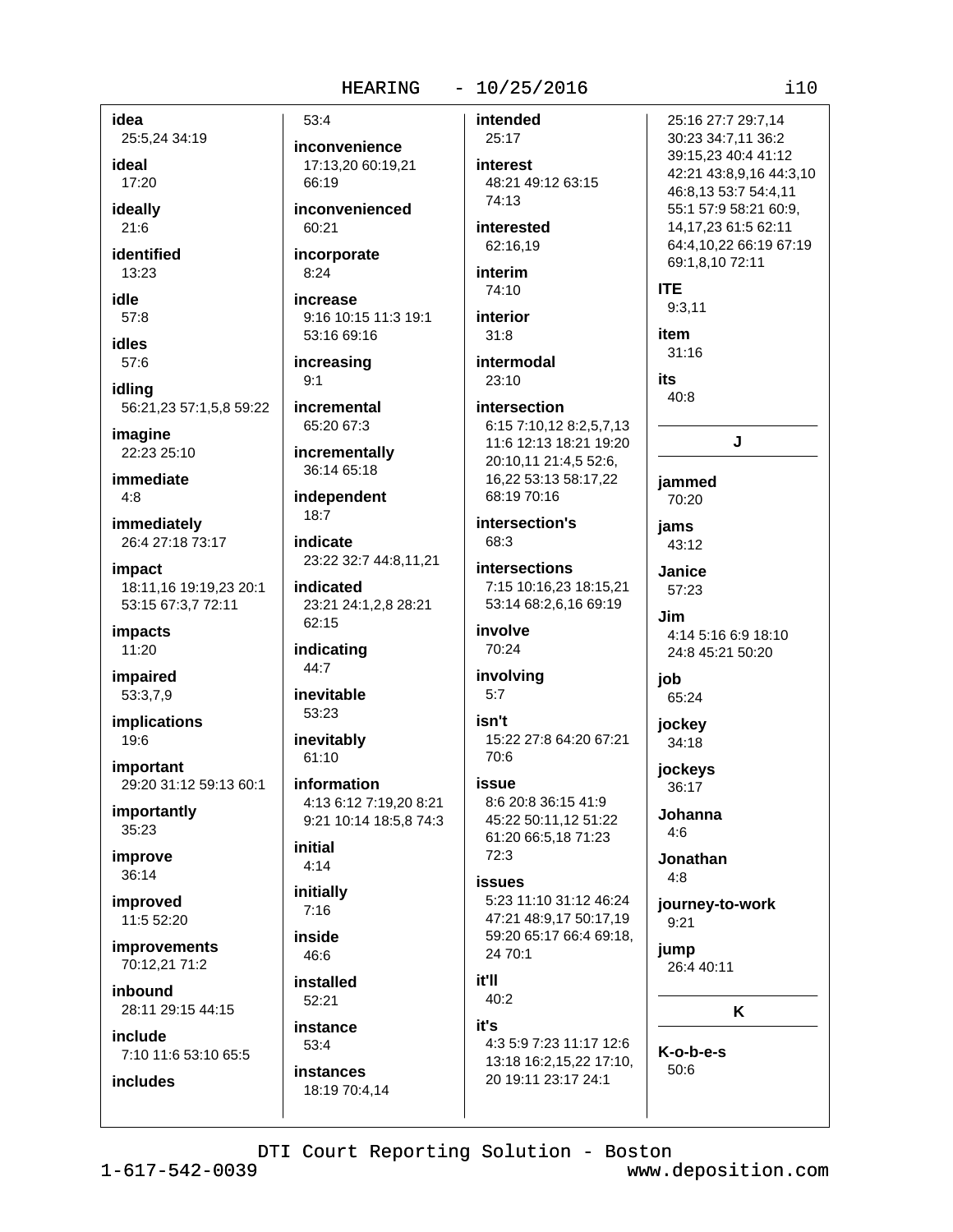Kahn 57:23

keep

28:5 38:8,11,13 57:19

kev

 $39:1,5$ 

keys 38:23,24

kick 49:4

kids 26:24 27:10 51:3 59:2. 3, 10, 14, 15, 16, 17

- kind 30:19 35:21 38:4,10
- 45:2,9 47:22 48:2,4 55:16 57:18 63:3,7,10, 17 71:22 72:4

kinds

47:20 63:14

**Kmart**  $25:7$ 

knew  $29.9$ 

know

4:20 19:5,7 20:8 21:3 25:13 26:3,12,13 27:3 28:18 34:9 36:7,8,10 37:16 38:7 40:4,5,10 42:5 43:4.5.15 46:12 47:19 52:5 56:11 57:11. 13 58:18,19 61:5,12,17, 19,22 62:2,23,24 63:2,5 64:6.8 66:4 67:13.14.15 69:7 70:5 72:4 73:2,6

**Kobes** 

50:5 60:6,7 66:17 71:7

L

land-use 9:2,3,7,13,17

landlord 62:13

#### lane

19:15 24:13,19 28:1,12, 14, 15 29: 15, 16 30: 22 33:11 39:15 41:4 54:15

25:8 27:12 28:11 29:1 30:17 34:15 35:4 36:22 37:1.7 54:18 55:4.13 56:14,24 57:2 70:5,7 72:9 larger  $71:4$ law 44:8 59:21 64:9 65:14,

70:11.18 72:2 73:18

16

laws  $57:12$ 

lanes

laver 61:11

layout

19:6 22:6,7 leave 13:8 38:24 39:7 41:12 50:9 59:5 60:2

leaving 40:11,20 42:21 43:24

 $left$ 4:7 12:17 14:21 16:2 19:18 24:17 59:17

leg 13:12

legal 62:12

lessening 72:21

 $let's$ 54:4 57:1

letter  $4:16$ 

level 11:2 32:4 46:9 68:7.14.

17, 18, 20, 22, 23 69: 8, 18 70:3

**levels** 22:9 69:7

life 26:3

lift  $33:8$  **lifts** 7:2 32:8,10 35:6,9,10

light 20:10,24 50:15 52:6 58:9,13,15,16

lighting 63:13

lights 67:14

likelihood  $71:14$ 

limit 49:6

limitation 62:10,21

**limits** 7:10,14 18:23

line 6:18 12:15,23 14:18

23:12 28:8 lines 15:10,15 32:6

listen 49:13

litigation 34:10

little

14:15 18:10 22:6 23:13 27:1 38:5,22 41:12 43:7,13 44:20 51:9 54:20 58:1,5,7

live 50:6 57:24 66:20

lived  $54:3$ 

load  $17:7$ 

loading 7:5 13:5,22 14:11,18 16:21 17:11 29:24 30:1 54:13.21 55:6.10.11 56:9 64:14,21,23 65:1 66:4 71:19

local 50:13 located 4:23 6:13,18 30:1

**location** 

33:20 70:16.20 **locations** 

68:20,21

locator 53:5

logical

52:11

**logistics**  $17:2$ 

lona 17:17 30:10 31:4 38:1 47:20

 $Inok$ 

9:13 12:3 37:21 43:6 51:16 66:14 69:22

**Innked** 11:23 12:12 20:20 43:6

looking 12:17 15:11 16:1 50:15 51:21 56:16

**looks** 15:3

**LOS** 68:3

 $Int$ 16:15 20:16 25:7 31:11 33:10 35:6.22 37:14 39:4 40:1,5 45:18 51:17 54:6,21 61:3,14 69:8

lots 19:16 51:2

loudly 6:6 50:3

low 46:9 63:1

low-intensity 62:17

low-volume 53:6 63:2,11

lower 8:16 10:11 31:22 32:4 33:3,16,17,22 45:11,12 69:4

DTI Court Reporting Solution - Boston

www.deposition.com

 $i11$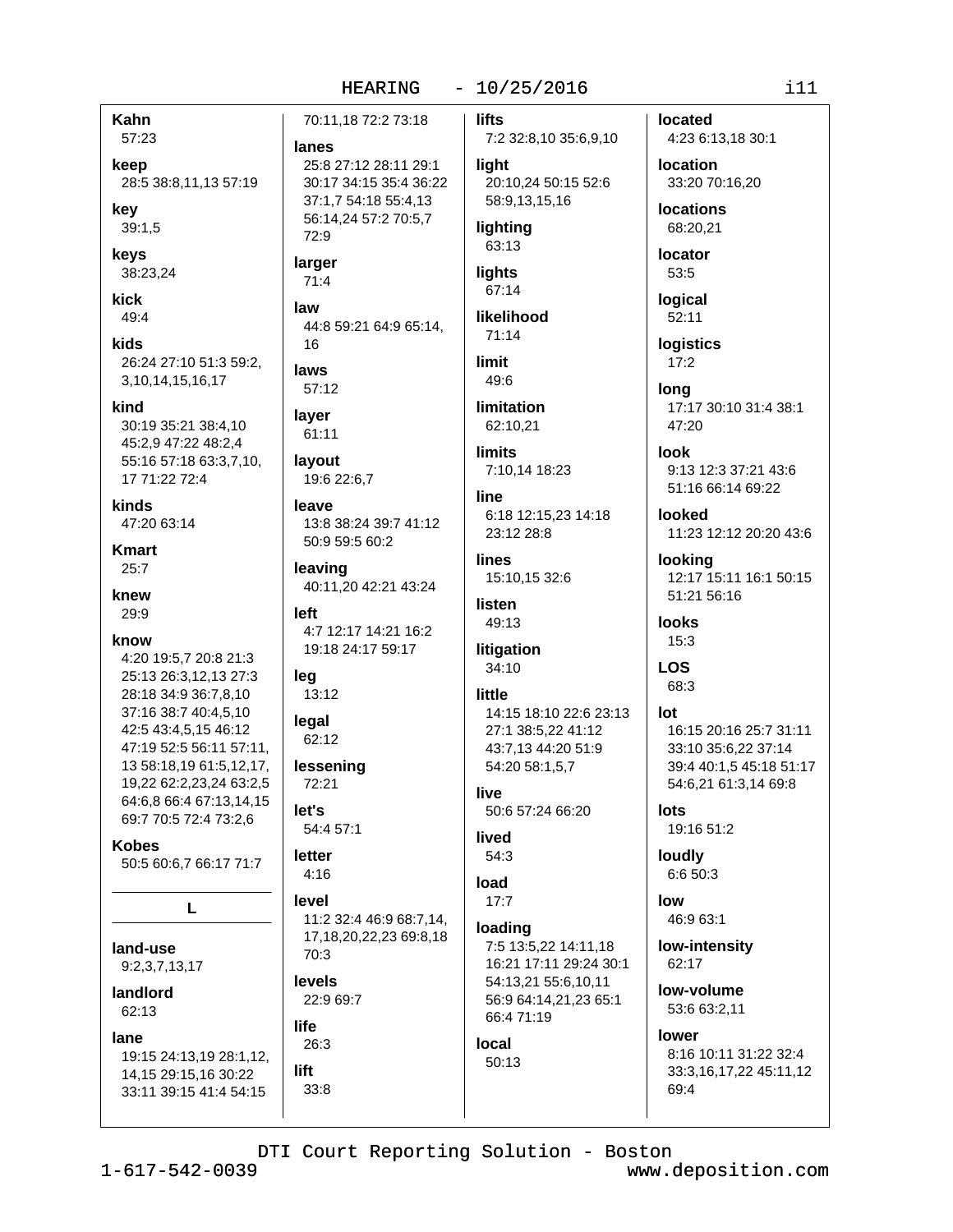### $-10/25/2016$

lower-volume 45:13 lowered

 $11:15$ 

M

magnitude 56:15

mail  $49.22$ 

main 25:1 31:2 45:19 57:20

major 32:22

making 24:14,17,22 43:10 55:13 66:15

manage  $35:4$ 

mandate  $67.2$ 

maneuver 25:5 29:2 36:22

maneuvering  $40:13$ 

maneuvers 36:24 46:3,5

manpower 35:7,23 36:4

**Maria**  $47:2$ 

mark 4:7 38:21 39:2

markers 54:20

**Mass** 29:20

**Massdot** 7:16,19 13:13,15 48:8, 18,23 73:13,15,21,22  $74:2$ material

16:24

materially

materials  $17:7$ 

**Matt** 

 $61.1$ 

67:21

matter

49:11 65:3 **MBTA** 

6:16.17

mean 17:5 33:19 42:3 45:7 58:21 62:4 64:8 68:4 69:3 70:1,8 73:12

meaning  $57:1$ 

means 17:7 30:20,21 31:3 52:24 65:7 71:16

meant  $63:19$ 

measure 68:8 measured

14:16 16:11,12 mechanical  $32:8$ 

meet 16:15 24:2

meeting 5:14 49:5,21 57:23 65:5 74:7

meets  $31:4$ 

member 56:1 57:24 58:24

memo 11:11 20:12 21:9

mention 20:3 43:22 56:3 64:13 68:3 73:22

mentioned 17:24 21:9 40:8 45:1 55:20,21,23 72:1,18 73:23

met

12:19 13:4 15:19 16:14 45:2

mice 63:16

mid-august 22:13,17

middav 10:10,19,20 14:3 37:14, 18 41:15

middle 24:19

miles 12:2 16:19 million

8:3,4,15 mind

57:19 63:9

minimum 12:4 13:3

minor  $9:16$ 

minute 25:18 26:5

minutes 27:4,9 34:8 39:24 59:22 62:18

misses 54:6

misstating 40:12

mitigate 40:17 65:20 72:19,21, 23

mitigated 67:5

mixing 41:11

mode  $23:15$ 

model 68:9 modes

 $9:20$ **Monday** 

41:5,20 74:5

months 63:19 65:9

**MORELLI** 22:8 41:22 64:12,20

mornina 10:8 40:19 41:2

motorist 15:12,15,19

motorists 19:23

move 13:1 24:24 33:8.14.16 35:6 38:1 39:9,18 41:17 43:16 45:20 60:2

moved  $33:12$ 

movement 31:1 35:22

movements 24:15.24 34:3 56:17.18

moves 24:23 34:4 36:18,19

moving 16:24 28:5 37:15 38:9 40:13 41:1 60:15 69:10

multiple 63:11

 $\mathbf N$ 

name 4:6 6:8 21:23 50:2,5 51:23

narrative  $47:17$ 

narrow 14:12 24:4 30:9 43:7.11 46:4

narrower 24:20 25:10

narrows 14:15

nature 28:3,6

near 54:6

DTI Court Reporting Solution - Boston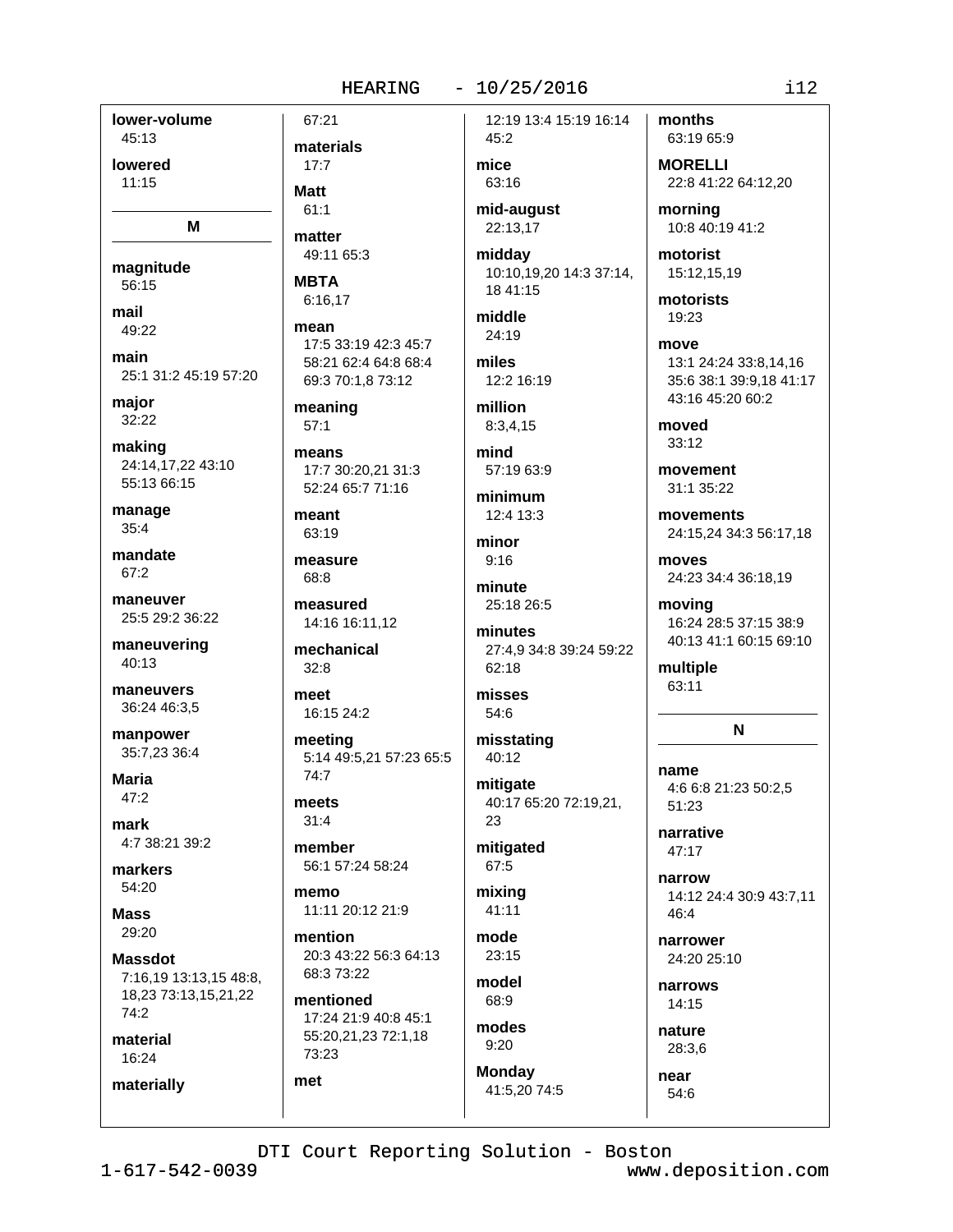nearby  $6:16$ 

necessarily 28:17 43:5 53:10

need 12:7 13:9 22:10 30:14 34:16 37:12 45:8 47:6,7 57:5 59:19 64:23 65:4

needs 15:12 26:12 30:9 31:13  $61:4$ 

negative 65:20

negligible 10:15,22

negotiate  $45:23$ 

negotiating 46:13

neighbor 49:16

neighborhood 4:21 45:5 58:19 59:3.4. 10 63:13 73:4

neighborly 57:9

neighbors 49:13,15

network 8:21.23 18:24 71:2

networks  $10:15$ 

never 16:19 63:9

new 9:16 18:11 32:13 50:23  $51:7$ 

niaht 40:10,24

nine-to-fivers 41:20 51:12,13,14

ninth 4:22 5:4,10

no-build 8:21 10:14 18:19 nobody's 61:8 nonpeak 13:23 normally 25:3 32:3 north  $6:18$ notes 42:23 **November** 7:9 74:6 number 18:1 48:1 54:18 72:23 73:5 numbering  $39:4$ numbers

 $\mathbf{o}$ 

obstruction  $12:7$ 

obvious  $57:7$ 

71:10

obviously 29:10 45:8 66:8

occur 23:9 26:19

off-loading 16:22 17:11

off-site 65:16

office 63:13

officer 58:17

oftentimes 66:12

 $nh$ 16:5 34:7 35:15

okay 21:15 22:12 43:14 49:1, 2 74:4

 $51:7,8$ on-loading 16:22 17:12 once 24:19 31:17 39:4,14

older

44:19 oncoming

12:17 16:16 28:1

ones  $57:2$ 

open 30:18 31:19 35:10,17 49:2

opening  $11:14$ 

operate 21:5 35:24

operated  $32:3$ 

operating

18:22 operation 19:6,7 25:16 41:7

operations 24:6 27:1 28:11 36:14

46:8 53:15 operators

63:16 opinion 5:8 34:21 36:1 43:20

44:10 45:13 opportunity

22:3 51:18

opposed  $53:11$ 

optical 63:12 order

8:23 14:18 21:14 35:18, 19 38:4 40:23 41:13 42:7,12 56:15 70:2

ordinance 22:21 original

originally  $9:6$ other's

22:4 44:23

 $36.19$ ought

34:22

outbound 44:14

outside 70:2

outstanding  $5:24$ 

outward  $57:2$ 

 $over-55$ 18:3 23:4

overall 39:16 68:18

overly 43:9

oversize 43:15

overview  $5:21$ 

P

 $p.m.$ 4:2 13:24 74:14

packed 34:12

page 68:2

panel  $4:9$ 

parallel 30:4 55:11

paramount 66:22

parcel 10:3,4 26:19

parcels

26:9,17,21

DTI Court Reporting Solution - Boston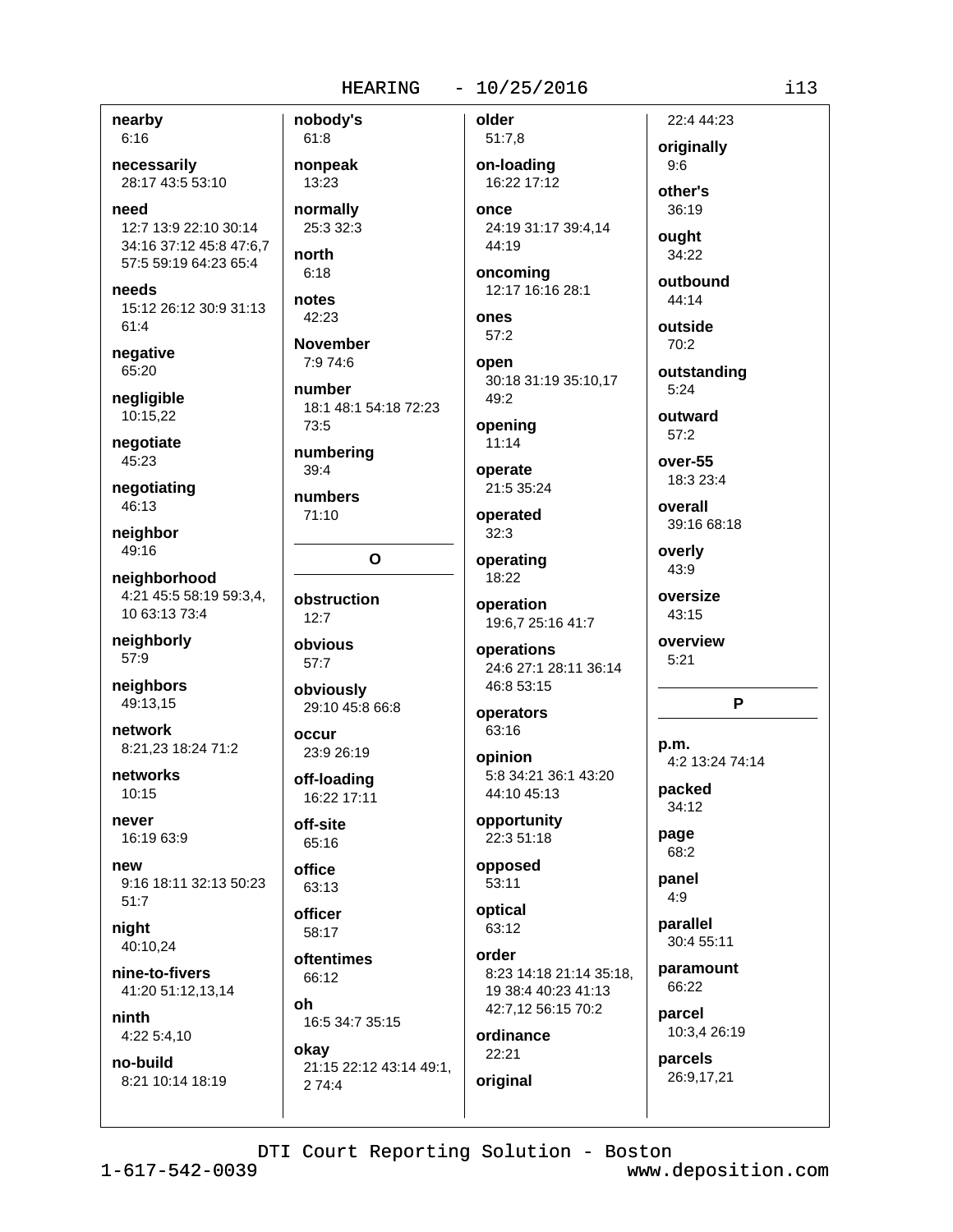parents

 $51:2$ park

42:10

parked 30:6 33:20 34:15 35:3 42:13

parkers 44:1

parking 4:17 5:15,17 6:24 7:4 11:9.10 19:5.7.10 20:5 21:22,24 22:6,9 23:1,6, 13, 16, 18, 21, 22 25: 7, 8, 12 26:16 29:22 36:1 44:8 48:18 49:5,7,10 51:11 55:11 60:10 61:3 62:24 63:7 69:7 71:13 72:13

Parkway 59:6,17

part 15:7 20:23 49:4 52:16 55:22 56:24 63:6 71:18

participation 74:13

particular 24:4 25:11 26:10 41:15 64:16 65:2

particularly 67:7,9

**Partners**  $6:9$ 

pass 54:15 56:3

passenger 29:24 30:1

path 24:16 31:4,7 54:10 56:11

pathway 56:10

patron 38:18

pattern 41:6

 $42:5$ pavement

patterns

15:6 54:20 **PDFS** 

43:4

peak 10:9.10.18 13:23 14:2. 3,5 37:19 40:14 44:20

pedestrian 10:24 11:1,5,6,18,19 16:3,18 17:15 31:1 46:12 52:20 53:5.11.12. 14 58:21 59:11 72:17

pedestrians 11:20 13:17 15:18,21 16:5,14 17:5 53:8 58:24 68:11

peer 4:15,17 5:16,17 6:10 21:22 47:2 65:4,8,18 73:2,8 74:8

#### people

25:5 26:3 27:9 28:24 30:13,21 37:10 38:9 40:5,14 41:5,17,23 42:4,17,20 46:12 48:1 49:14 50:1,14 51:7,8,18 52:17 54:9 56:13 57:3,7 60:21 61:22 62:1,18 63:15 65:12,19 67:15

percent 8:20 37:17,18 50:7

perform 53:18

performed 7:8 22:12

performing 23:10

period 8:1.14 14:2.3 33:21

periodic 28:6

periodically 32:14,21 permanent  $13:11$ 

person  $42:6$ personnel

permit

73:20

36:10

perspective 73:10

Peter 64:24

phases 53:11,12

phasing 70:13

phrase  $50:10$ 

pick

 $51:2$ pick-up

 $24:5$ picked

61:7

picking 36:6

picks 41:6

pickups  $18:4$ 

picture  $71:3$ 

piece 13:12

piggyback 63:21

piled  $51:20$ 

pinched  $25:15$ 

pipe 72:6

pipes  $72:4$ place 14:21 17:8,22 20:18

55:1,3,4,21 56:22 planned 53:23 planning

73:14 plans

placed

places

plan

62:17 70:15

14:14,24 22:8 43:3 play 38:5

please 6:6 49:10 50:1,2 74:10

plumbing  $72:4$ 

plus 6:21 53:24

podium 5:24 50:2

#### point 25:19,23 26:1 27:22,23

35:2 36:24 37:18 38:17 42:10 47:23 48:6 50:10, 12,19,20 51:6,19 57:9 60:1 66:23 70:12

points 9:10.14 30:8 58:2.20 67:11

police 7:20 58:17

Pond 59:6.17

population  $62.8$ 

position 27:2,6,14,20 29:18 30:7 32:18 33:3,23 39:3 41:1

positions 29:4

possibility

DTI Court Reporting Solution - Boston

www.deposition.com

### $\frac{1}{1}$  14

38:2 54:3.22 56:3 62:19

32:17 33:12,21 63:4

22:4 47:6 48:14 54:24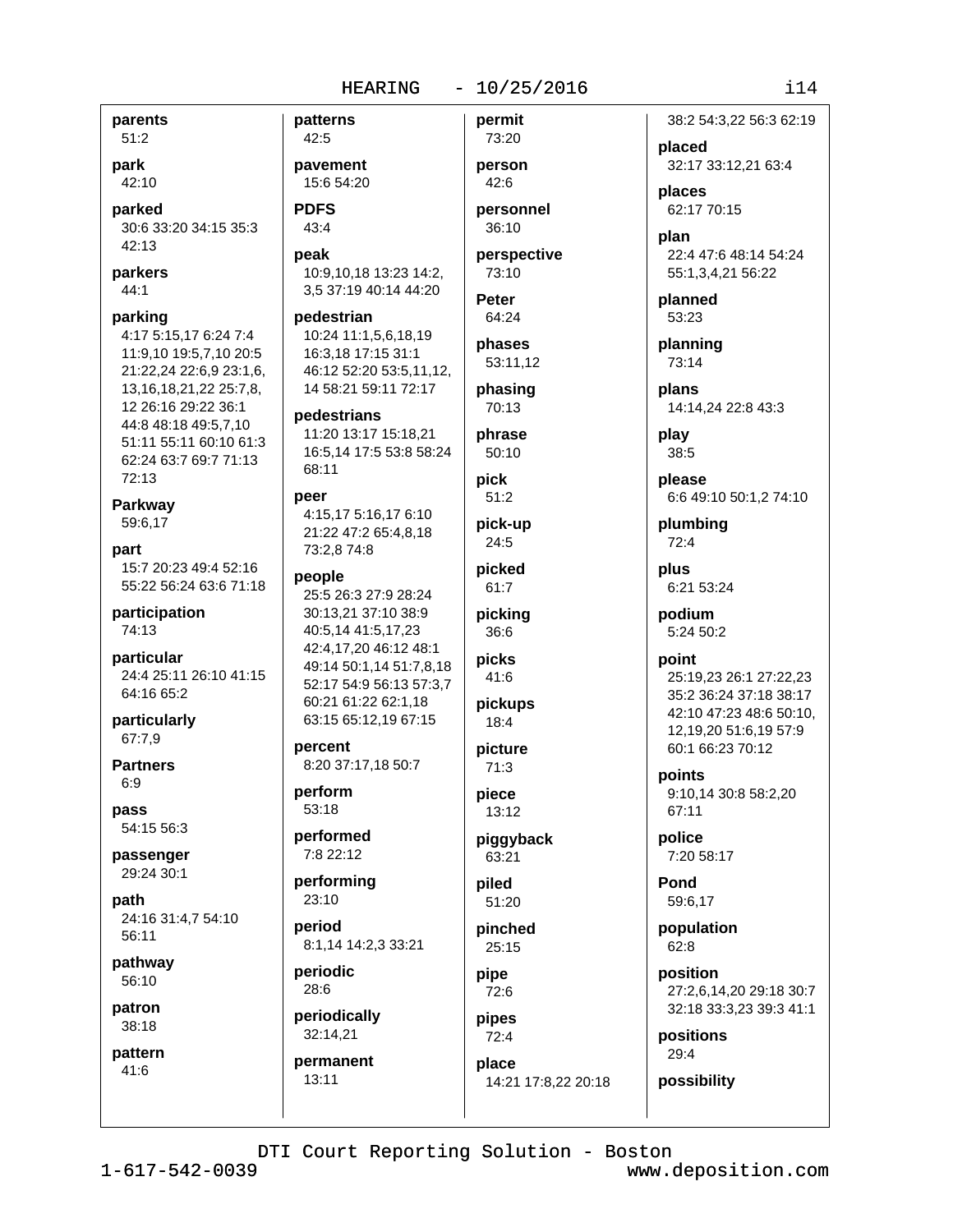## $-10/25/2016$

 $4:24$ 

possible 26:18 67:5

potential 8:6 56:3

potentially 18:14 71:3 72:23

practice 28:10 29:1 46:14

**Precinct** 57:24

predict  $44:6$ 

predictability  $42:4$ 

predictable 42:22 51:15

preferred 43:16

premature  $5:10$ 

prepared 5:5 46:23

presentations 59:12

press  $32:9$ 

presumes  $20:4$ 

pretty 15:13 20:15 32:20 37:19 41:8,21 45:15 60:15 70:24

previously  $24:9$ 

prior 58:2

probably 4:20 18:21 19:2 26:15 31:20 33:9 37:7,17 48:21 56:6,19 57:20 59:15 63:6,14 64:17 65:8

problem 28:8 32:22 36:15,20,21

39:12 40:20 41:7 problematic

58:19,22

problems 36:7 40:17 46:10 65:22. 23 66:10,13 67:14,17, 20 72:22,24

proceedings 4:1,7 6:5 74:14

process 22:16 36:20

processed  $13:13$ 

progressively 28:5 37:3

project 4:10 6:13,19,20 7:13,14 59:13 63:17,24 64:17 65:2 67:2.3.18 68:16 69:17 71:9 72:20 73:5 74:5

projected 8:18 10:20

projection  $18:1$ 

projects 23:11

proper

28:21 properly

 $13:1$ 

property 14:17,22 15:1 17:9 52:1 57:14,16

proponent 22:22 23:19,22 31:15 43:17 63:23

proponent's 22:18 55:3.4.21 56:22

proposal 4:4 9:5 13:6

proposed 6:20,24 7:4,5 10:7 13:5 51:8 52:13 54:14,17 72:20

proposing 36:11 54:23

protrude  $13:2$ 

protruding 12:16,22 15:12

provide 7:3 29:23 44:18 53:8

provided 11:24 18:5 23:23 68:12,  $14$ 

provides 9:14 68:17

providing 11:4 53:10

provision 30:13.24

provisions 30:11

proximity 57:15

public 5:6 31:2 49:3 56:11

published  $9:2$ 

pull 25:12.17.19 26:3 27:6. 11 29:10 34:6,9,11 35:16 39:14 46:1

pull-up  $30:4$ 

pulled 33:18

pulling 26:23 29:8 30:23 41:3 43:14

**pulls** 29:3 46:1

purse 26:6

pushing 18:23

put 20:17 30:6 39:2,16,19, 21 42:11 58:16 60:4

putting 36:21 48:16 54:9

**Puzzle** 38:6

Q

question 17:14 19:4 37:24 47:20 52:20 56:20 60:8.13 71:7,12 73:2,8,12

questions 5:19 14:8 21:17 52:2.4 55:15 58:3

queue 28:9,12 34:18 44:11,12

queue-back 28:17

queued  $24:13$ 

queuing 19:8 29:18 37:10 66:1

quickly 28:6 42:8 43:16

quite 24:4 25:14 29:7 32:15 35:7 37:15 41:3 46:2  $71:14$ 

quote  $11:1$ 

 $\mathsf{R}$ 

rail 23:12,15

raised 48:10,17 66:1 73:4

raising 36:7 40:17 47:21

ramifications 70:8

ramp 11:21

> range 23:8,13 24:21,22 25:4,9 56:19

DTI Court Reporting Solution - Boston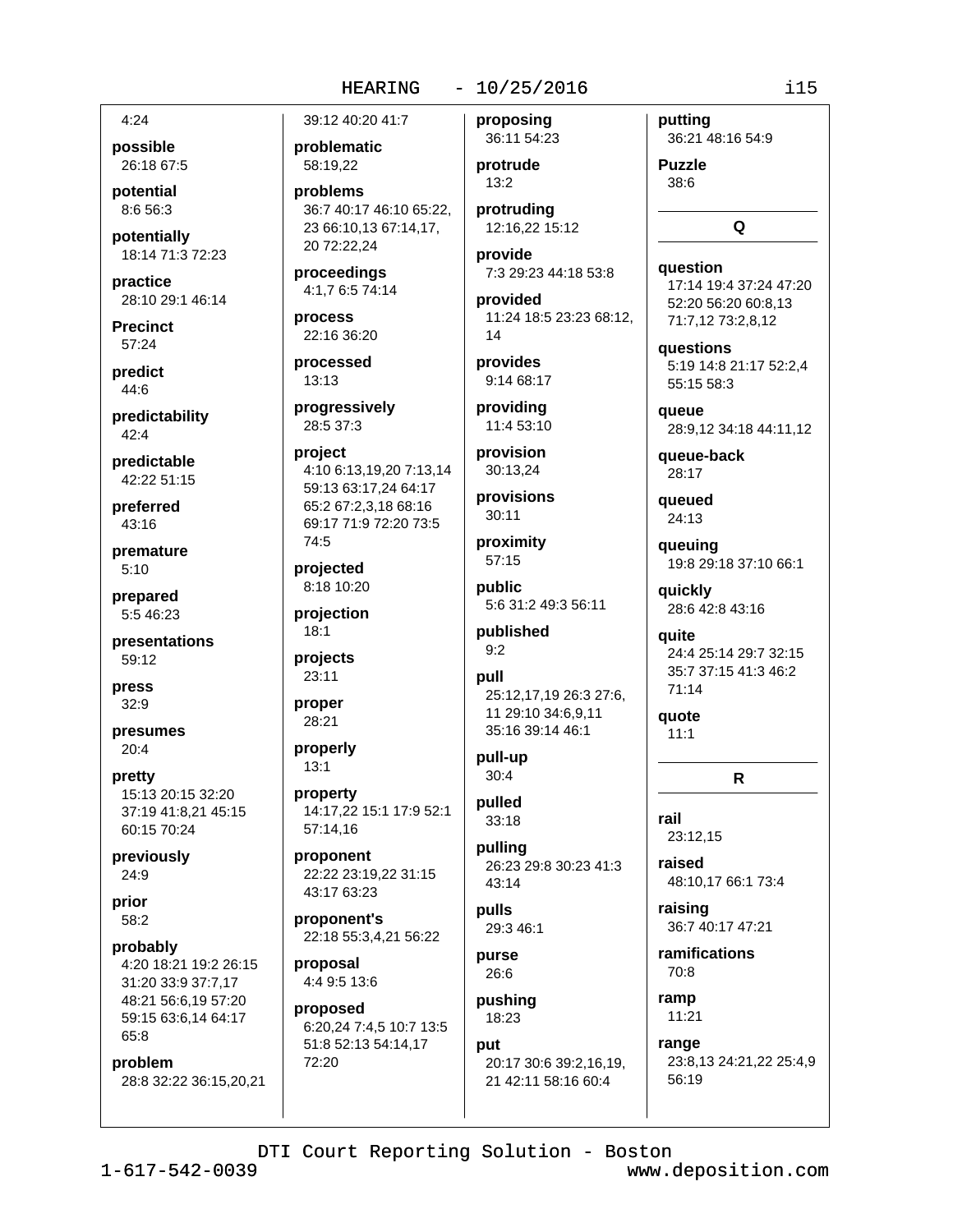rare

32:20 rarely  $23:16$ 

rate

8:19 9:12

ratio 23:7,16 43:6

ratios 23:13

read 42:23 49:22

readily  $41:1$ 

ready 26:4 40:12 41:4

real 26:3 62:10 63:12

really 15:8 26:2 29:18 30:19. 20,21,23,24 36:9 42:14 44:13,15 47:3 52:2 58:4 59:12.19 61:24 63:7 64:20 65:6 66:3 67:2,16 73:1

realm 70:3

rear-ended 58:21

reason 27:8 58:16

reasonable 7:13,14 9:5,11,23 35:22 44:4 72:14

reasonably 42:5

reasons 24:6 57:7 63:16

rebuttal 22:18

receive  $49:20$ 

received 5:22 20:12

recognize

 $47:1$ recommend 11:13 14:2 15:3 23:4 25:3 29:13.17 44:16 47:1 55:21 recommendations  $21:11$ recommended 11:4 30:24 52:11 recommending 56:5 record  $5:66:7$ recorded  $6:5$ records  $7.17$ redesign 47:5 redesigning  $47:4$ reduce  $11:19$ reduction 9:22 10:2,6 reductions  $9:19$ regard 15:10 16:21 57:13 regarding 10:24 11:9 13:5 59:22 regardless 55:6 region  $71:1$ reqular 56:12

regulation 29:21,24 31:9 59:24

regulations 55:24

reiterate 61:2 66:11,24

reiterated

43:21 related 22:5,6 36:8

relates  $60.8$ 

relation 56:21

relative  $6:12$ 

remain  $5:24$ 

remains  $19:8$ 

remarks  $50.7$ 

remediation 74:8

remember  $6:4$ 

reminder  $4:6$ reminds  $38:4$ 

removed 52:8

rent 62:15

renting 62:17,19

repair 61:9

repeat 64:19

report 4:14 5:22 20:6 48:23

reported  $8:14$ 

reports 4:18 48:20 58:3

request 22:24 48:7 63:23 65:9 73:24

requested 4:12 40:3

require 15:14 22:20,24 36:3

required 12:5 13:11 15:8 24:5 70:5.7 73:21

requirement 15:9 16:13

requirements 12:19 13:3,10 15:17 16:12 31:5

requires 24:15 29:22 30:3

reservoir 34:16

resident 25:21 34:6 61:1

residential 31:8 45:5,6

residentials  $23:11$ 

residents 17:23 29:9 31:4 37:14. 16 40:10.19.22 41:10 42:17.20 43:24 50:14 51:24 52:8 61:13

resolved 31:11,13

respect 48:18 67:7

respond 31:16 46:17

responded 11:7 44:22

respondents  $22:13$ 

response 21:18 31:15 43:7,23 44:23 47:15

responses 5:23 40:8 43:19 46:21, 23

responsibility 65:20

responsible 65:16

DTI Court Reporting Solution - Boston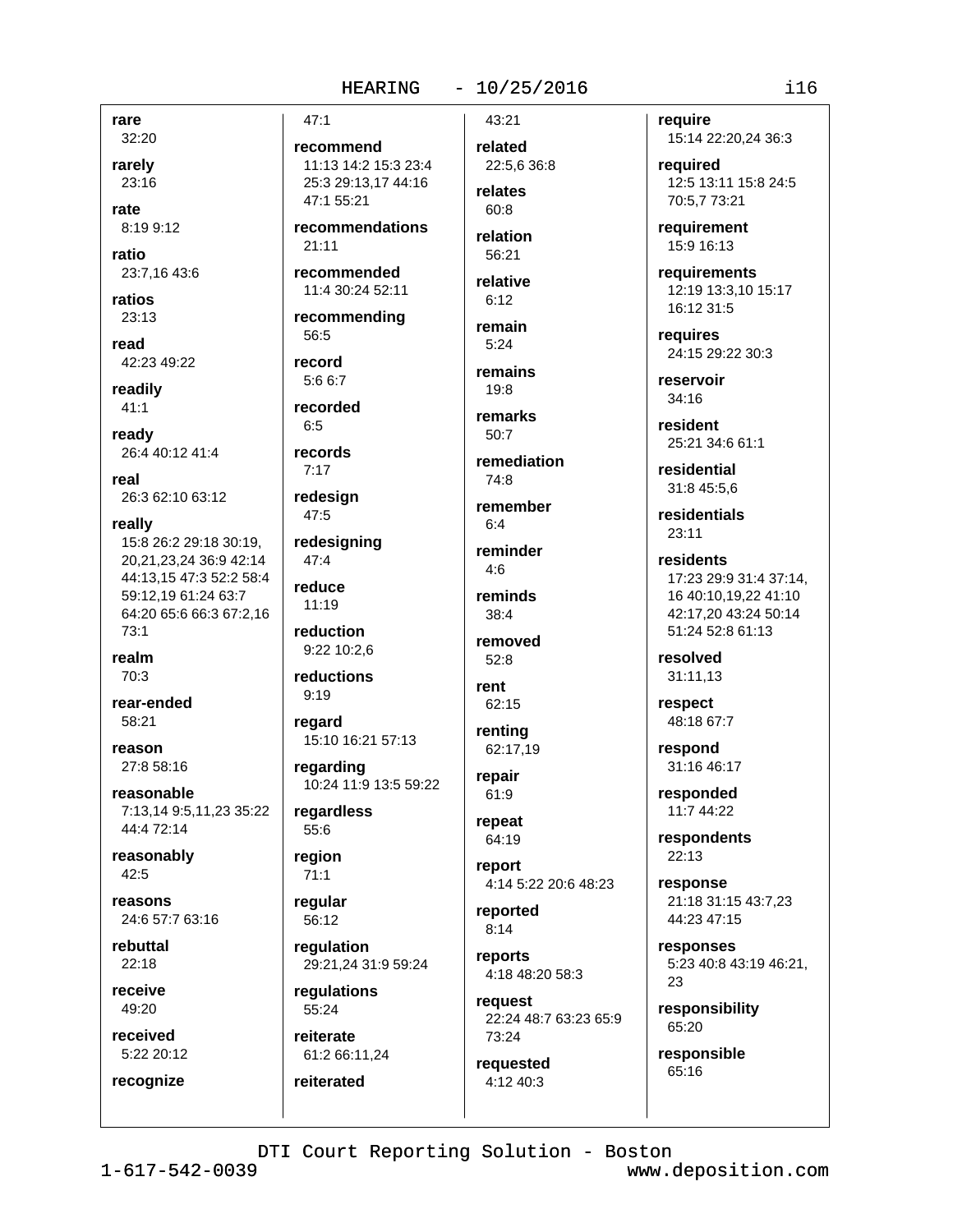#### $-10/25/2016$

restating 49:16

restricted 13:22 14:3

restriction 63:3 64:1

restrictions 61:23 62:13

result 8:9 9:12,24 12:24 13:7 18:4,15 19:12

retail 6:22 9:6,7,8,15,18 10:18 11:1 22:20,22 23:1 30:14,16 37:12,19 41:11 44:1 47:21,22 62:14 65:19

retailers 47:17 61:18 62:17

retailing 47:19

retain 54:18

rethinking 20:22

retrievable  $41:2$ 

retrieval 39:22

retrieve  $36:16$ 

retrieves 27:20

retrieving 34:19

returning  $41:11$ 

review 4:15 5:17 6:10 18:2,5 20:10,14 21:22 22:3,17 69:14 73:22 74:8

reviewed 53:17 68:13 73:21

reviewer 55:2 65:18 73:2,8 reviewer's running  $4:18$ reviewers 5:16 47:2 65:4.8 reviewing 67:2 revisit 65:4 rid safe 35:3 30:16,24 39:2 riaht 4:8.9 10:4 13:9 14:17. 19 15:23 16:4 18:22 21:2 23:11 24:1 25:23 27:7 29:15.16 31:21 32:18,19 46:6 54:10 San 57:16 58:2 62:11 69:13 70:23 71:5 72:1,5 73:17 right-most 19:15 road 29:12 45:12 55:22 57:24 59:5 61:2 73:15, save 17 roadway saw 11:16 12:8 70:22 room 6:1 30:19 44:1 70:6 Route 6:16 7:11 12:18 19:10. 15 58:11 67:9 73:13.16 routes 30:2 50:24 routine scale 41:21 rule scenario 39:14 rules schedule 29:11 45:2 73:15 run 6:11 34:10 39:5 42:13 runner  $31:18$ 

runners 28:23 57:10

36:17 57:2 60:3 runs 36:18

rural 68:20

safety 7:15 8:6,10 50:11,16 59:11,20 65:15,24 66:4, 5,18,20,22,23 67:6

S

 $32:14$ 

Saturday 10:10.19.20 37:13.14. 19 41:15,19 44:1

**Saturdays** 10:17 14:3 41:10

49:10

14:24

saying 43:7 49:13.15 56:8 70:18

says 66:11

scalable  $43:5$ 

 $45:6$ 

 $42:2$ 

47:9 schedules

 $51:12$ scheming

73:14 **Schneider** 4:3,6 14:8 18:10 19:4,

40:7.16 43:1 46:15 47:14 48:11 49:2 57:22 62:8 64:1,4,10,12 66:24 69:20,22 71:6 73:1,24 school 4:23 5:5,7,10 18:11,20 20:8,13 50:23 51:5 53:22,24 58:24 59:3,11 65:23 scope 49:4 65:4 seats

26:24 second

27:19 71:18

seconds 27:4 52:17

section 30:9 31:23

SAA 8:6 14:23 15:13 22:23 23:10.12 30:5 31:9 32:5,20,21 39:11 40:20, 21 42:23 43:19 46:16 51:4 54:4 57:15 69:14

seen 8:10 48:19

selected  $4:22$ 

send 74:10

senior  $9:4$ 

sense 20:21 30:12,21 48:22 52:12 54:9

sensible 59:19

sent  $47:16$ 

separate 71:21

**September** 

 $4:12$ **Series** 

 $22:1$ 22 21:16,19,21 36:5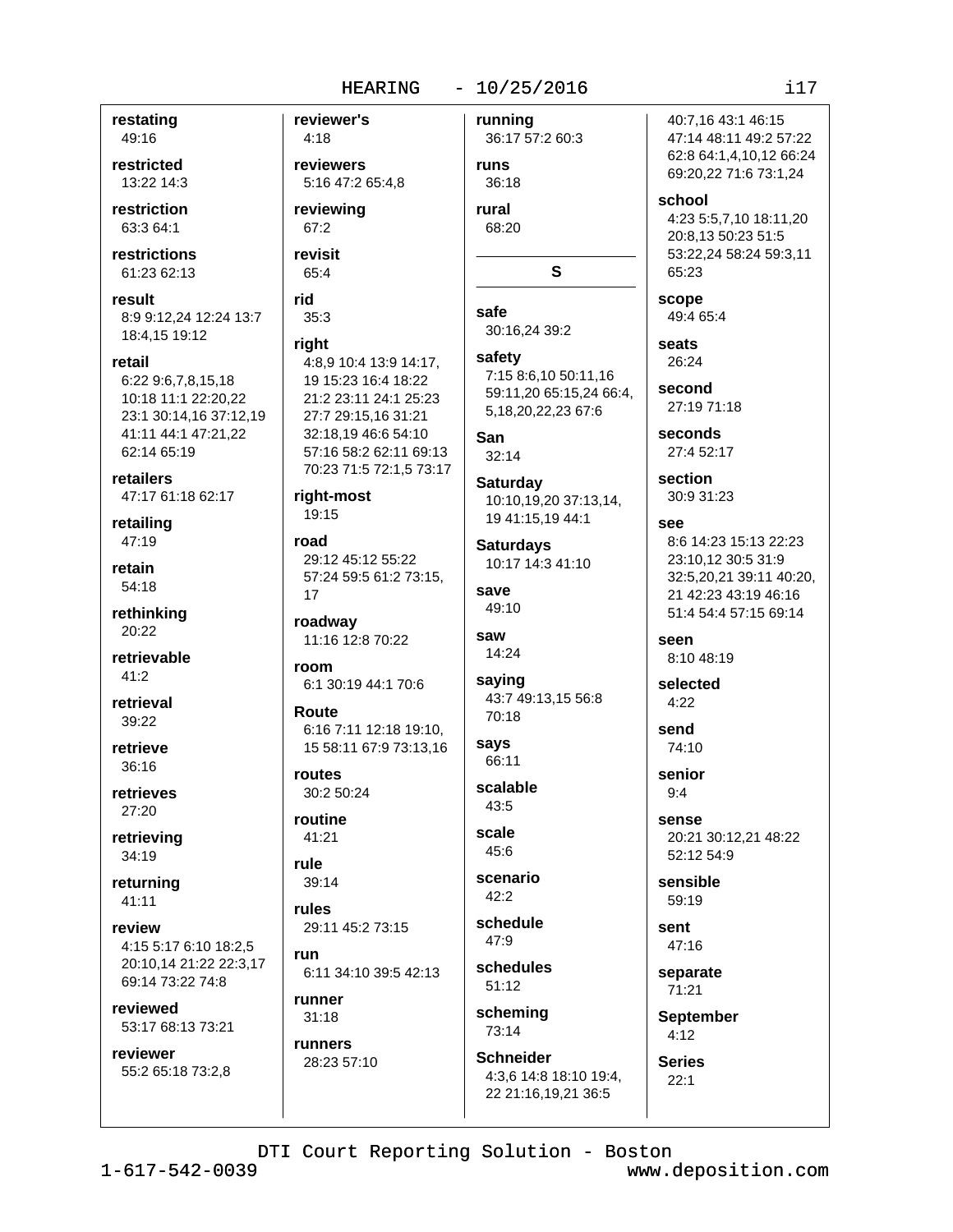serious 61:20 66:1

seriously 47:20

serve  $37:12$ 

served

 $57:4$ 

service 10:5 37:11 46:9 68:7, 14, 17, 18, 20, 22, 23 69: 8, 19 70:3

serving 45:14

set 47:9 69:20

sets 64:7

seven  $8:18$ 

share 74:11

shared 43:23

shared-use  $23:3$ 

shift 54:20

shop 63:12

shopping 9:14 26:8,10

short 33:21

shortly 24:7 74:3

shoulder 12:15.17

shouldn't  $54:8$ 

show

47:10 showed

29:6 71:22

showing 22:9 28:7 shown 23:21 25:18 36:3 37:4. 22 44:13 showroom 48:3 shuffle  $38:4$ shuffling 38:3,9 side 7:6 13:6 15:23 19:10 29:11 32:6 44:14.15 sides  $30:19$ sidewalk 11:13,15 12:16,22 13:2, 7,8 14:12,16,19,22 15:1,6,8,14,16,21 16:23 17:4,5 27:23 29:19 30:17 46:12 54:19,22 56:10.12 sidewalks 16:14 siaht 11:23 12:3,5,6,10,13, 15, 18, 23 13: 4 15: 10, 15

sianal 19:20 52:6,21 53:2,5,8 70:13

signalized 8:7 68:16

20:4

signals 11:5,7 50:15

significant 4:18 39:12 43:19 69:1,9

similar 37:21 60:10

similarly  $71:18$ simple

63:16 simply 24:16 30:6 single 48:1 60:8 sit

35:17 47:1 site 4:22 6:13,19 7:6 8:24 10:7 11:23 12:11 18:18 19:13 20:5 22:4 23:6.23 24:1 58:20 61:19 63:5

situation 18:24 23:14 24:11 35:4 53:20 60:23 66:9 70:19

situations 70:17

67:8 74:8,9

six 26:12 63:19

size 9:15 43:2,8,9,14

sized 43:9

skip 50:7

skipped  $31:16$ 

slightly 9:16 23:14,18 25:4 43:15

slowed 24:10

slower 45:4 51:9

slowly 50:3 smell

63:16

**Smith** 41:6

smog 57:17

smooth  $41:8$ 

68:9

software solution

29:5 53:6 59:18 somewhat 36:20 37:21 60:9

65:21 66:13 67:20

soon 36:18 57:11

70:17

47:7

solve

solutions

somebody

**sorry** 16:6 35:11 36:5

sort 11:20 13:11 18:1 40:12 42:11 63:1

sorts 70:3

sounds  $9:9$ 

southeast  $6:14$ 

space 9:19 22:20 23:20 24:17 30:5,7 34:2,3 36:1

spaced 60:14

spaces 25:9 34:16 35:8 40:9 44:11,13,14,15 48:19

speak 6:6 27:14 35:7 50:1,2 58:24 65:11

speaking 6:4 51:24 56:19

specialty  $9:7.8$ 

speech 65:12 66:11

speed 11:24 36:14 45:17,20

speeds 12:1 16:17

spoke  $52:3$ 

DTI Court Reporting Solution - Boston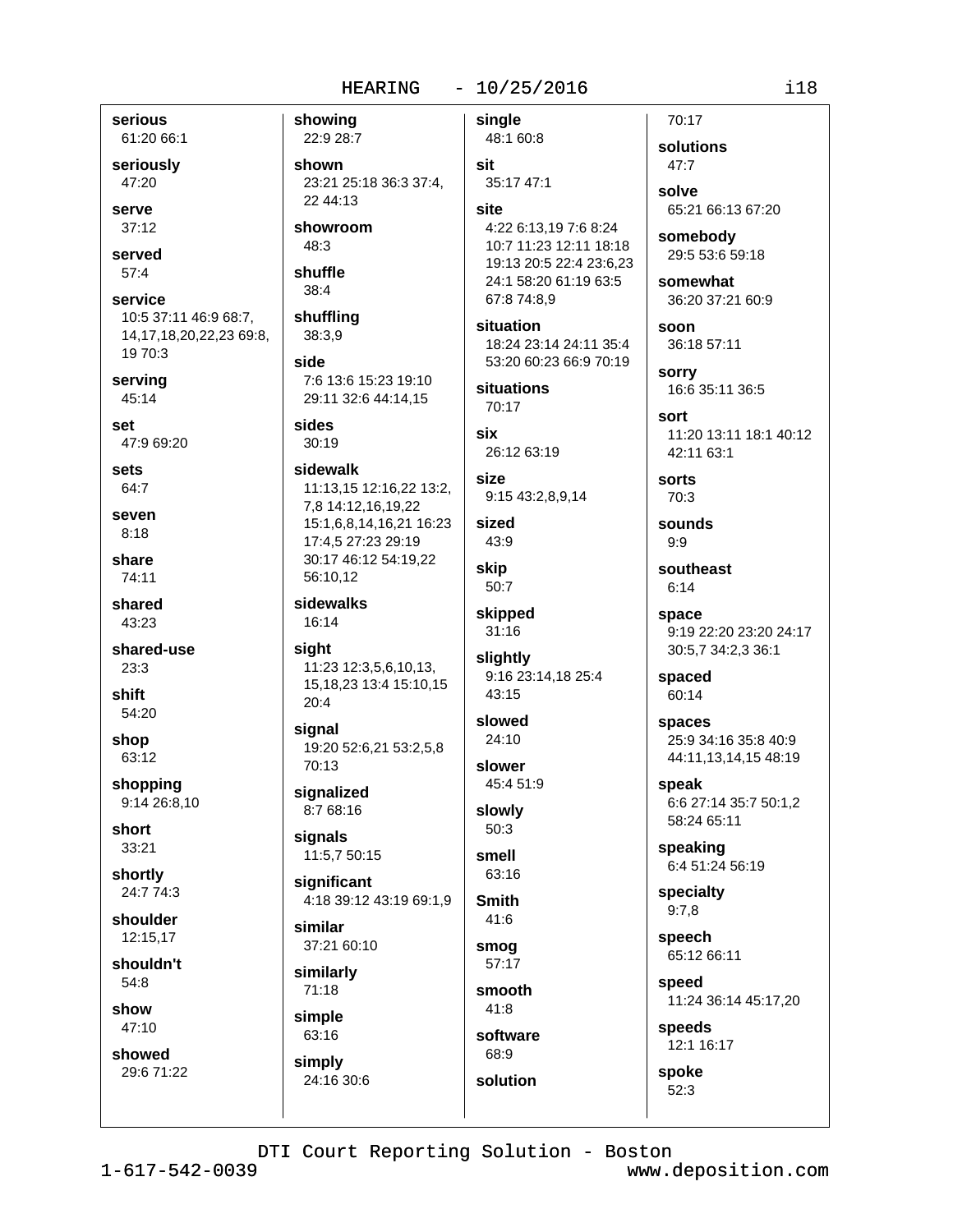#### $-10/25/2016$

**stress** 

spots 61:20

square 6:22 22:19 58:10 63:18

squeeze 19:18

stacked 24:12 28:3,8 29:4

stacker 33:2,6 37:5 38:1,3

**stackers** 32:7.17.20.21 33:4 34:14 35:5,9 40:9

stacking 29:2

**Stadig** 5:17 21:23,24 22:10 34:23 35:2,11,15,19 36:13 38:6,14 40:1,15, 18 41:22 42:3 43:3 45:4,11,18 55:16 56:8 57:5

staff 36:12 65:3.6

staffed 36:9 40:3

staffing 28:21

staggering  $42:1$ 

standards 15:14 24:3

start 39:10 40:21,24 41:3 60:22

started 4:4 5:20 48:22

starts  $46:1$ 

state 8:8,9,16 13:12,19 21:4, 13 57:13 59:21,24 73:20

stated 20:6 43:20 station 6:17,18 10:5

station/service 10:3.5.12

**STEINFELD** 48:7

**Steve**  $4:969:20$ 

stipulated 64:14 65:1

stop 6:16 12:7 17:2 25:20 27:14 35:16 38:13 51:18 53:13 60:12 71:24

stopped 12:16.21 17:15 24:11 58:20 72:2

stopping 12:5,10 13:4 66:2

stops 6:16 27:24 29:3

storage  $39:2$ 

store 17:6 48:1,3,6 63:13,14

stormwater 74:9

straight  $24:20$ 

stream 19:16 20:1

street 4:24 6:11,14,15,19 7:1,

6,7,11,12 8:1,2,12 11:2, 6, 14, 22 12: 1, 2, 7, 11 13:1.6 14:11 15:10.13 21:4 28:9.19 29:19 30:15 37:9 42:9 48:19 51:3 52:1,22 54:16 55:5 56:12,13 58:9,13 59:2, 7,8 64:15,22 67:9,16 72:3.8.10.15

Street/hammond  $6:158:12$ Street/heath

 $11:5$ 

66:19 strip 64:18,21 strive

68:21 strongly

29:13 **stuck** 

19:17 **students** 50:24

studies 34:10 51:16 52:14 71:8

study 5:1 7:8,10 16:20 18:15 20:7,19,23 21:3 23:4 40:4 71:1

stuff 27:10 37:20 subject

10:22 49:11 submit 49:21 50:7

subsequently

 $14:1$ substantial 10:2.6 37:8 40:6 44:3

 $53:15$ substantially 8:16 19:1 22:15 36:2

substantive 49:7,8

subway 23:12

sufficient 61:6

suggest 48:7 55:18

suggested 13:21 21:3

suggesting 52:20

summary 65:11 71:8,16 supplied  $4:17$ suppose 16:18 sure 29:5 31:13 39:17 43:13 53:1 55:13 56:18 57:10

67:4,19,21 68:7 72:12  $73.7$ 

surface 38:20

surprise 48:5

suspect 53:19 65:5

swing  $24:17$ 

swings 46:8

switch 22:7 28:15

system 27:16 32:10 34:7.14 37:2 38:2,10 39:4

T

table  $71.16$ 

tables 71:9.21

take 14:21 16:20 17:8 19:22 20:7,16,18,23 27:1,15, 16 34:7 37:8 38:1.19.22 39:1.24 40:1 41:19 42:7.8 66:20 70:14

taken 9:19 27:7 28:5 33:6

takes 26:20 27:9 34:4 35:6,7, 22 38:22 40:5 43:12

talk 18:10 25:18 43:23

talked 44:20 51:10 61:8,22

www.deposition.com

 $i19$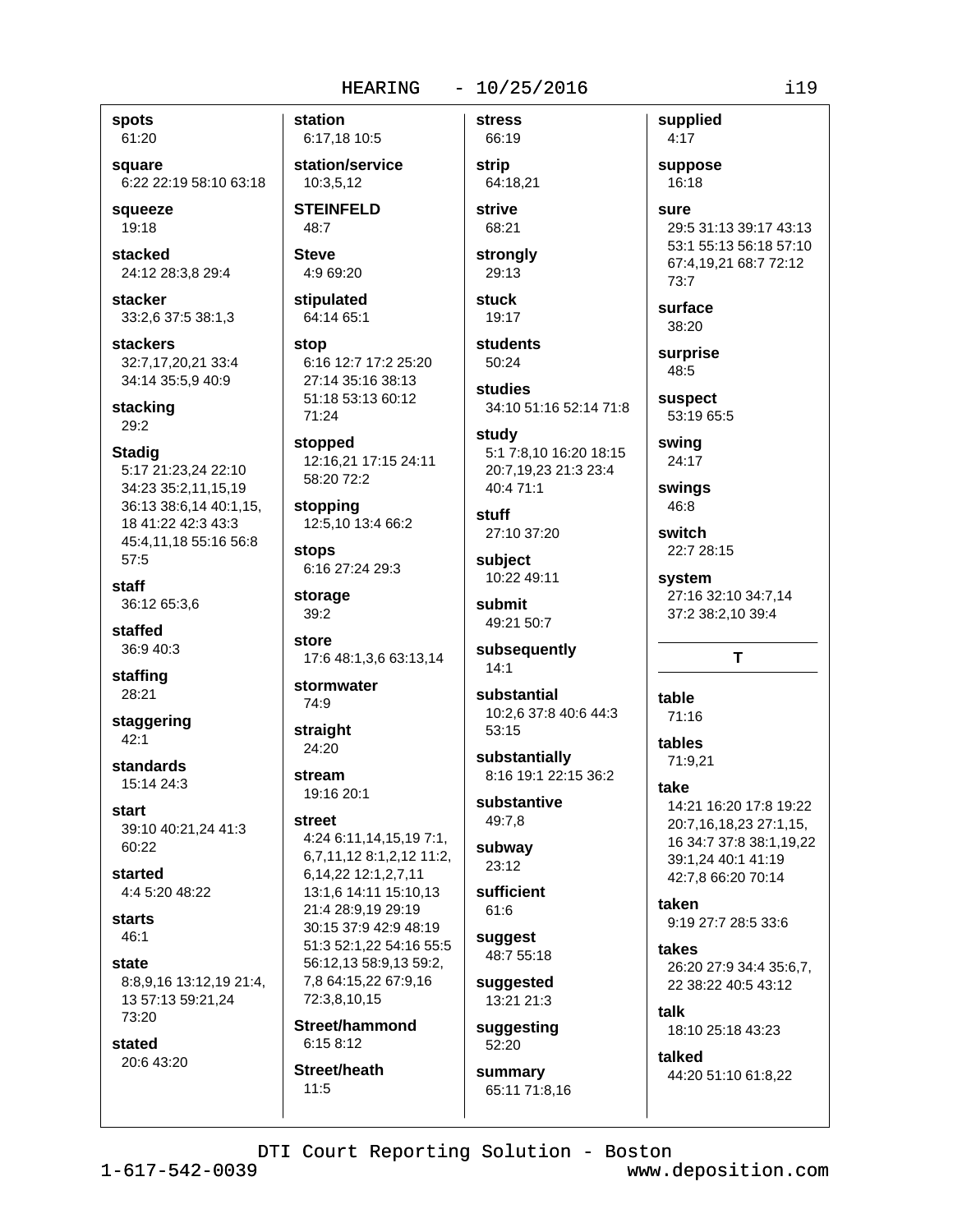talking 35:11 36:16 46:7 48:4 54:7 62:5 68:15 71:4

tandem 32:18,20,21 33:2,22 40:9

**Target**  $25:7$ 

taxis 61:8

tear

38:17

technical 46:21

technology 53:3

tell 46:4 47:12 51:17 54:4

tenant 62:2 63:20

tenants 48:2 61:7,22,23,24 62:4,6,9,14 63:5,10  $64.2$ 

tend 41:18

terms 4:21 31:10.14 36:9 45:12 64:1

testimony  $50:4$ 

thank 4:5 6:8 21:15,19,20 46:15 47:14 48:11 51:22 57:21,22 60:5,23 66:16 74:13

**Thanks**  $50:4$ 

theory  $17:4$ 

there's

6:17 8:6,9 10:5 12:9 14:20 15:9,23 16:9 17:14 18:3 19:14 20:4,9 27:11 29:4 30:16,19 31:24 33:10 34:2 41:6 42:24 53:1 55:6 60:10,

16 63:3,13 70:19 71:14

they'd 59:6

thev'll 38:17,19 39:1 42:11

#### they're

17:11 18:22 21:6,7,8 28:4,5,7 33:13 36:10 37:15 38:2,18 39:7,8,9 40:6 41:1 42:1 43:5,14 47:3,4,11 50:15 54:19, 23 60:15,22

they've 14:23,24 28:21 38:8

 $58:4$ 

#### thing

6:2 11:12 12:12 15:2,5 20:3 21:2 40:19 41:2 57:9,18 58:23 63:23 71:19

#### things

12:4 19:2 21:9 26:24 43:16 45:18 46:17 49:3 51:20 52:9 58:5 64:13 65:23 66:5 67:10 68:11  $71:24$ 

#### think

4:11 5:18.24 15:12 18:13 25:23 26:2 31:11 34:19 35:2 36:2 40:7 41:9 47:11 48:14 51:19. 20 54:11 56:8 57:20 58:4 59:9,12,19,20 61:15.19.20 65:12 67:1  $73:1,2,3$ 

thinking 29:5 50:11

third 33:5,22

thought 22:15 58:1

thousand  $22:21$ 

threatening 66:23

#### three

7:23 8:14 29:4.18 33:20 36:17 39:19 44:15 48:5 71:20

three-year  $8:1.14$ threshold 69:1

38:16

three-component

## thrust  $5:14$ ticket

38:17,19 tiaht

## 44:10 46:2,9

tightly 34:12

# time

4:11 25:23 26:20 27:1. 4,5,22 28:7 31:24 33:21 34:5 35:7 36:24 37:8,18 38:12,22 40:1,5,11 42:7,10,21 43:13 47:8, 20,24 48:6,16,21 49:12 57:1 61:8,18 65:3 67:13  $72:15$ 

#### times

13:22 28:22,23 37:20 39:4 40:14 41:16 42:1 51:15 63:11 65:5

### timing

34:10 40:3 46:22 70:13

tipping 50:10,12,19,20 51:6,19

today 52:3 67:17

### today's 47:24

ton 49:14

tone 53:5.6

tonight 4:5 5:13 6:4 22:2 46:18  $66.1$ 

## tonight's 5:14 49:4

top 25:16 33:8 46:6 51:21

## 55:18 totally 71:21

topics

74:6

total

touch 48:8

## town

4:22 5:4 21:5 22:20 24:2 57:23 58:8 62:15

## town's

64:13 track

38:8,11,13

#### traditional  $11.15$

### traffic 4:13,15,17 5:1,2,10,15, 16 6:10,12 7:8,9 8:18, 20,21 9:1 11:3 12:18 14:4 15:10 16:16 17:15 18:14 19:13,16,19 20:10,11,16,20,24 25:1 28:1 45:23,24 46:20,22 49:5,6,9 50:11,16 52:10,18 53:8,24 54:13, 15 55:5 58:11,12,14,18 59:18 60:18,22 65:18 67:12 68:10 70:11,12, 20 71:2 72:3,24 73:9, 14,18

traffic-volume 65:17

transaction  $39:16$ 

### transcribed  $6:5$

transportation 9:20 23:15

trash 60:14 63:17

traveled

#### travel 11:19 12:1 18:14 24:16 54:18 70:11,18 72:2,9,  $17$

DTI Court Reporting Solution - Boston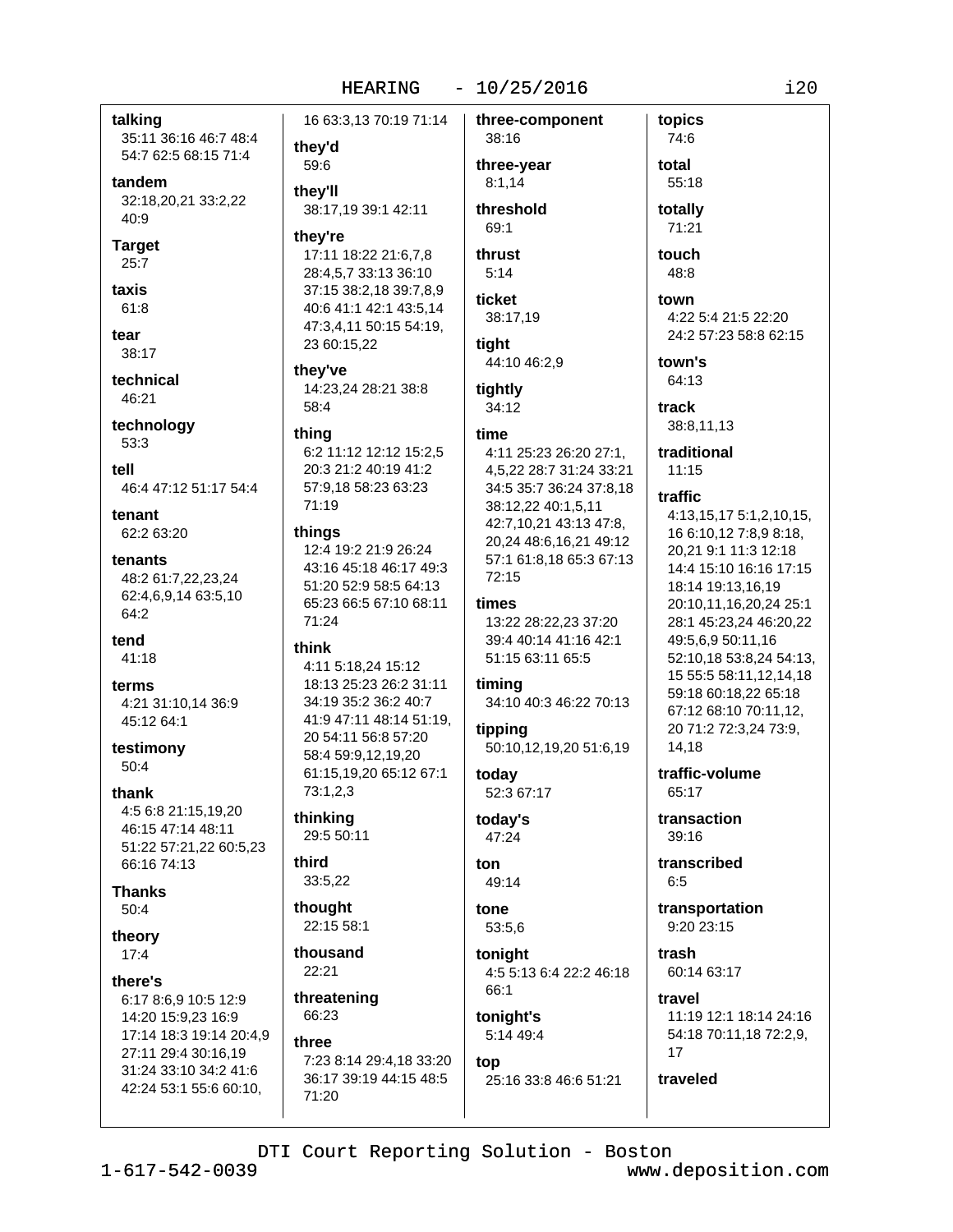$12:14$ 

traveling 16:16.19 18:20 68:24 70:16

old

treatment 15:6

tremendously 60:18

tried 34:23

trip-generation  $9:12$ 

triple 32:20,22 33:2

trips 9:16 10:2,6,8,9,10,20 18:18.24

truck 17:7 60:15,16 61:9

trucks 61:9 68:10

trunk 26:12

try 42:11 44:16 51:1 60:2

trying 19:17 34:5 36:16 37:20 39:12 41:12 45:23 65:15

furn 24:14 39:10 57:11 72:16

turning 24:15,22 56:17,18

turnover  $37:12$ 

turns 43:11 62:24

two

7:2,15 9:15 10:22 18:14 21:5,7,10,14 22:10,21 27:12 28:11,22,23 29:1 33:3,11 35:8 36:11,17 38:19 39:19 40:21 47:22 52:3 55:4,13 57:1 64:12 65:4,6 71:20

two-and-a-half-year-66:21 two-fold  $71:12$ tvpe 25:5 47:17 62:14 64:2 types 23:11 34:3 37:12 46:5 61:23 62:6 typical 23:18 25:6 tvpically 10:18 24:14 25:19 28:10 32:17 38:16 56:23 57:6 U

Uber 61:7 ultimately

38:15 61:24 62:10

underground 7:1,3 63:8

understand 6:20 13:18 15:23 17:10 31:12 39:18 56:6 58:5 61:11 67:12

understanding 23:5 56:22 58:8

unfortunately 46:21 57:18

**UNIDENTIFIED**  $56:1$ 

unit 22:21,22 23:13,20

units 22:19 72:22,23 73:5

unpredictability 42:19

updated  $4.18$ 

updating  $53:7$ 

33:18 upstairs 43:11 urban

upper

32:15 68:21

**USA** 10:2 38:11 43:23 62:19 64:16.23 65:2 68:9

**USAS**  $11:2$ usual

49:19 65:12

usually 38:20 41:8 42:12

utilized  $23.7$ 

 $\mathbf{V}$ 

vacant  $10-4$ 

vacate  $33:4$ 

**VAI** 7:8,20 9:1,6,12 10:13, 17 11:7 13:21

**VAI'S** 

 $20:6$ valet

7:4 24:5 25:16,22,24 26:16 27:8 28:10 29:22 31:18 36:10,11 46:7 57:4,10

valets 60:1

vantage 58:20

variance  $23:1$ 

variation 23:9

varv 40:2 44:5

vehicle

12:8,16,20 17:17 19:24

 $121$ 24:16.18 25:20.21 26:15 27:2,6,11,12,15, 21,23 29:4 30:4,6 31:18 32:7,9,10,12,17 33:5,8, 15, 16, 17, 18, 22 34: 9 35:4 36:23 37:4 38:18, 21.23.24 39:1.3.6.18 41:19 45:23 46:1 55:10 57:11 60:14 vehicles 7:3 8:3,4,16 9:20 17:2 19:17 24:9.11.22 25:17 28:4,7 30:18,23 31:17, 22,23 32:1,2,5,6 33:3,4, 11,14,20 34:6,11,17 35:6 36:1 37:1,4,6,10, 11 39:8,9,13,19 41:13, 17 42:8 45:14.20.22 46:372:15 verified 13:21 verify  $16:12$ versus 41:20 view 44:23 66:23 virtually 34:15 visibility 13:1,3 15:18,20,24 16:14.16 visible  $11:16$ visitor  $23.18$ visitors 62:7 63:11 visually 53:2,6,9

volume 8:21 45:11.13 47:21 66:9

volumes 8:18 9:1 10:11,20 14:4, 5 18:20 44:20 68:10

DTI Court Reporting Solution - Boston